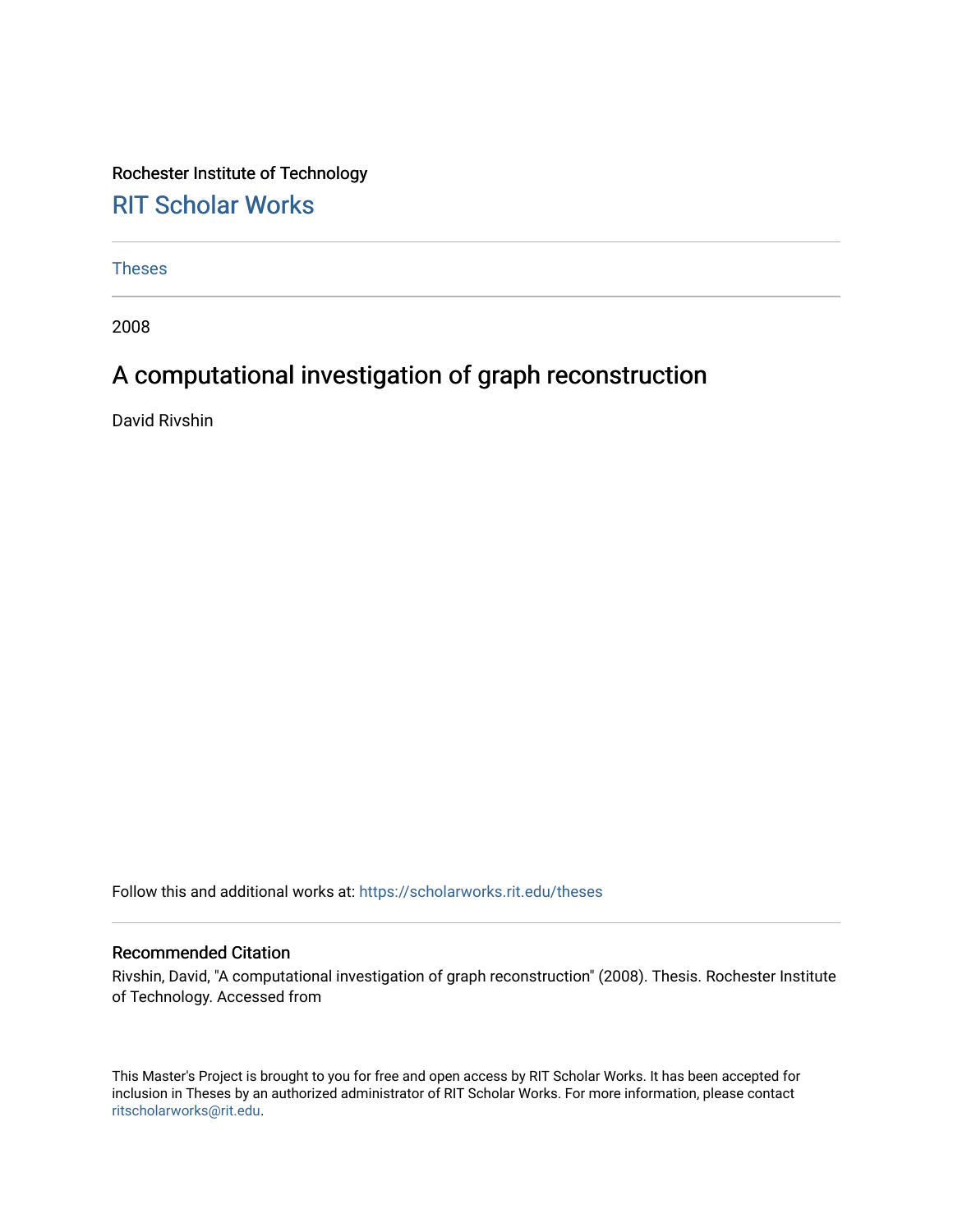# Master's Project Report

# A Computational Investigation of Graph Reconstruction

David Rivshin dfr2936@cs.rit.edu

August 5, 2007

Rochester Institute of Technology Department of Computer Science 102 Lomb Memorial Drive Rochester, NY 14623-5608

### Project Committee

Chair: Stanisław P. Radziszowski

Reader: Edith Hemaspaandra

Observer: Piotr Faliszewski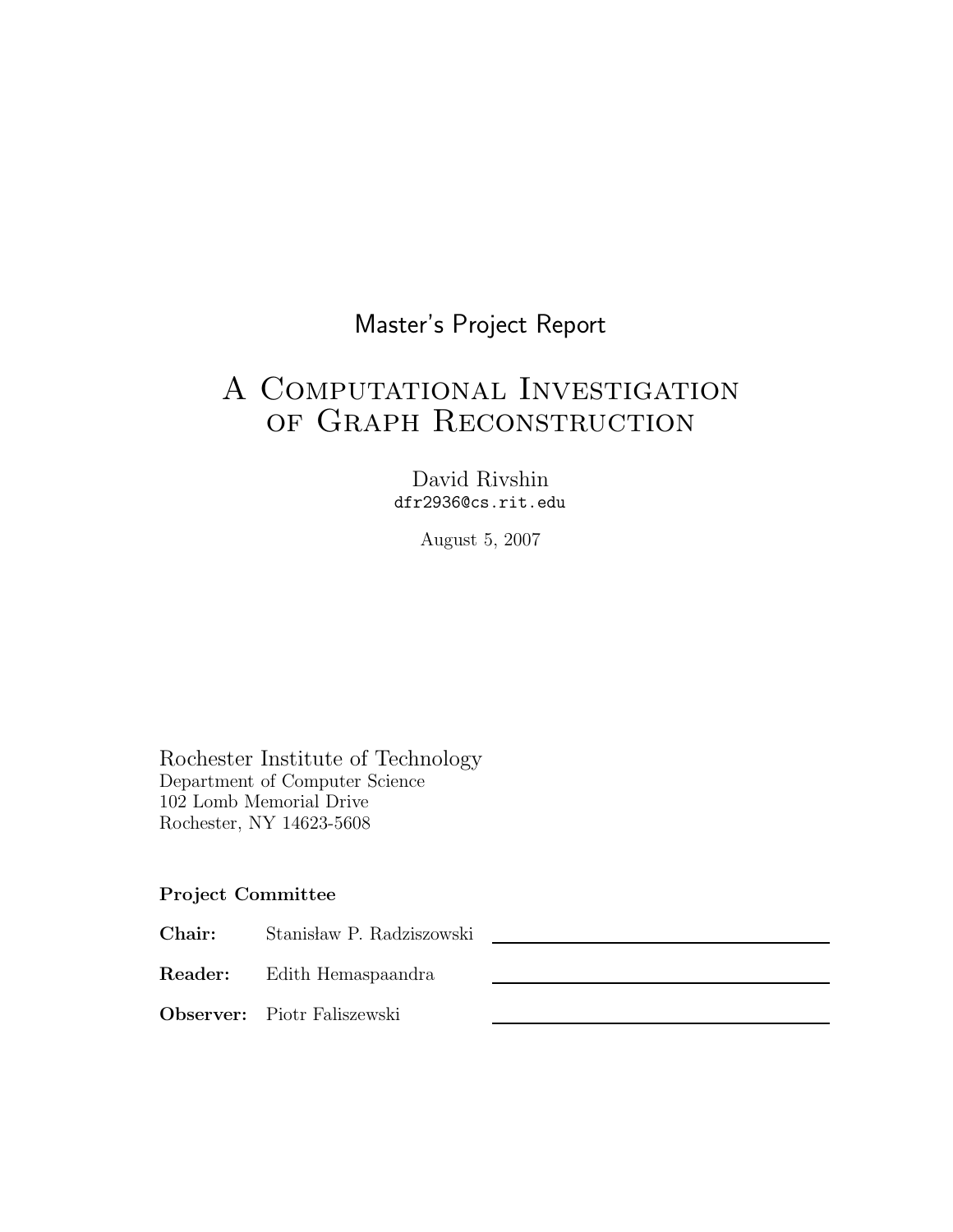#### Abstract

First proposed in 1941 by Kelly and Ulam, the Graph Reconstruction Conjecture has been called the major open problem in the field of Graph Theory. While the Graph Reconstruction Conjecture is still unproven it has spawned a number of related questions. In the classical vertex graph reconstruction number problem a vertex is deleted in every possible way from a graph  $G$ , and then it can be asked how many (both minimum and maximum values) of these subgraphs are required to uniquely reconstruct G (up to isomorphism). This problem can then be extended to  $k$ -vertex deletion (for  $1 \leq k \leq |V(G)|$ ), and to k-edge deletion (for  $1 \leq k \leq |E(G)|$ ). For some classes of graphs there is known a formula to directly compute its reconstruction numbers. However, for the vast majority of graphs the computation devolves to brute force exhaustive search.

Previous computer searches have computed the 1-vertex-deletion reconstruction numbers of all graphs of up to 10 vertices, as well as computing 2-vertex-deletion reconstructibility of all graphs on up to 9 vertices. In this project I have developed and implemented an improved algorithm to compute 1-vertex-deletion reconstruction numbers with an  $O(|V(G)|)$  speedup, allowing their computation for all graphs of up to 11 vertices. In addition the ability to compute arbitrary k-vertex and edge deletion reconstruction numbers has been implemented, leading to many new results in these areas.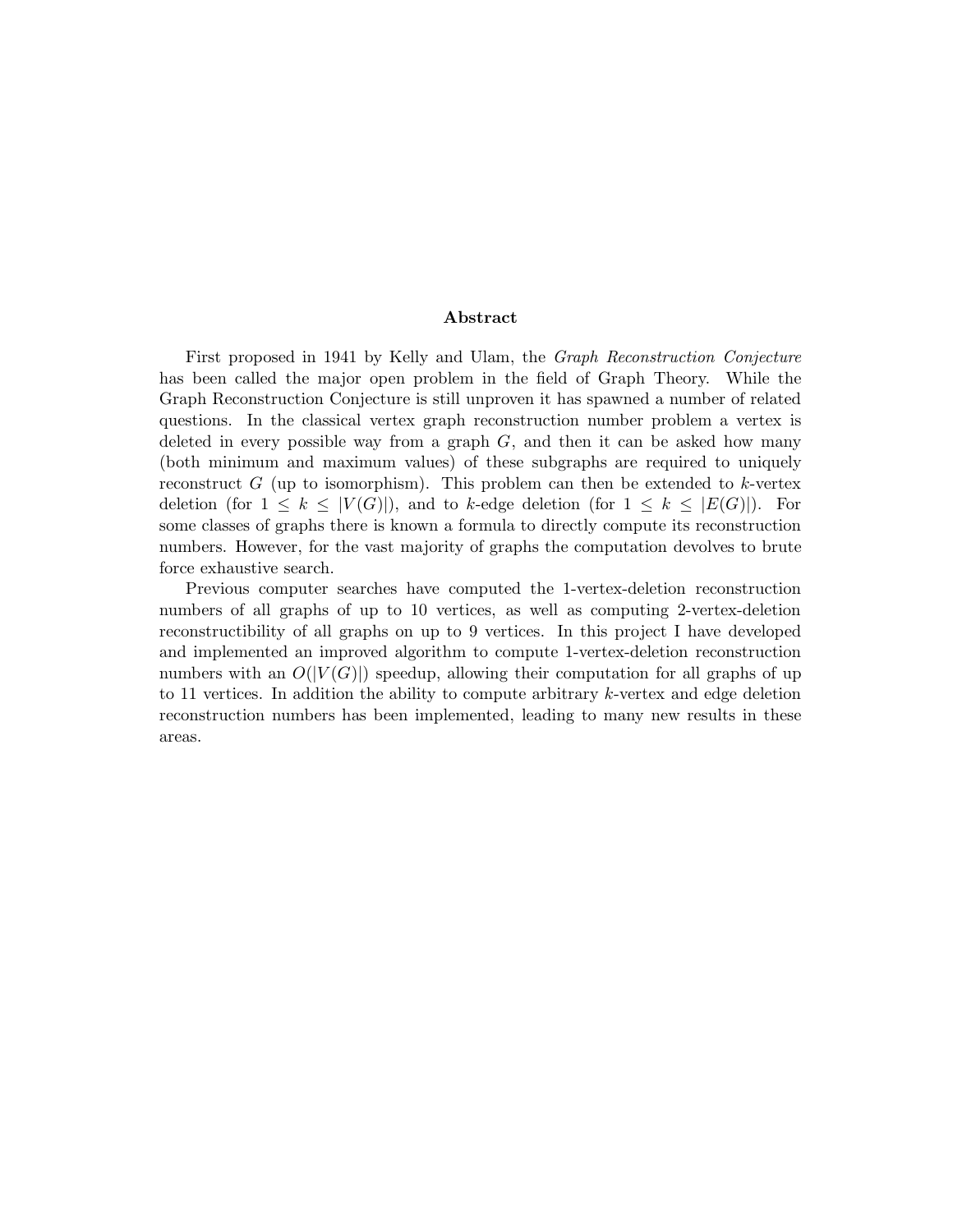# Contents

| $\mathbf 1$          | Introduction                                                                                                                                                                                                                                | $\bf{2}$                                                                               |
|----------------------|---------------------------------------------------------------------------------------------------------------------------------------------------------------------------------------------------------------------------------------------|----------------------------------------------------------------------------------------|
| $\bf{2}$             | Terminology<br>2.1<br>2.2<br>Set Notation<br>2.3<br>Reconstruction Function Pairs<br>2.4                                                                                                                                                    | 3<br>3<br>3<br>3<br>$\overline{4}$                                                     |
| $\bf{3}$<br>$\bf{4}$ | <b>Reconstruction Algorithm</b><br>3.1<br>$3.2\,$<br>3.3<br>Implementation                                                                                                                                                                  | $\bf{5}$<br>$\overline{5}$<br>$\bf 5$<br>$\overline{7}$<br>9                           |
|                      |                                                                                                                                                                                                                                             | 10                                                                                     |
| $\bf{5}$             | Performance                                                                                                                                                                                                                                 | 12                                                                                     |
| 6                    | Results<br>6.1<br>Results for 1-Vertex Deletion<br>Results for 2-Vertex Deletion<br>6.2<br>Results for 3-Vertex Deletion<br>6.3<br>Results for 4-Vertex Deletion<br>6.4<br>Results for 5-Vertex Deletion<br>6.5<br>6.6<br>6.7<br>6.8<br>6.9 | 15<br>16<br>18<br>21<br>25<br>28<br>30<br>31<br>34<br>43<br>63<br>75<br>76<br>77<br>78 |
|                      | Open Questions and Future Directions                                                                                                                                                                                                        | 79                                                                                     |
|                      | A Vertex Reconstruction Results With Fixed Sized Cards<br>Results for $( V(G) -3)$ -Vertex Deletion<br>A.2<br>A.3<br>A.4<br>Results for $( V(G)  - 6)$ -Vertex Deletion<br>A.5<br>Results for $( V(G)  - 7)$ -Vertex Deletion<br>A.6        | 81<br>81<br>82<br>84<br>86<br>88<br>90                                                 |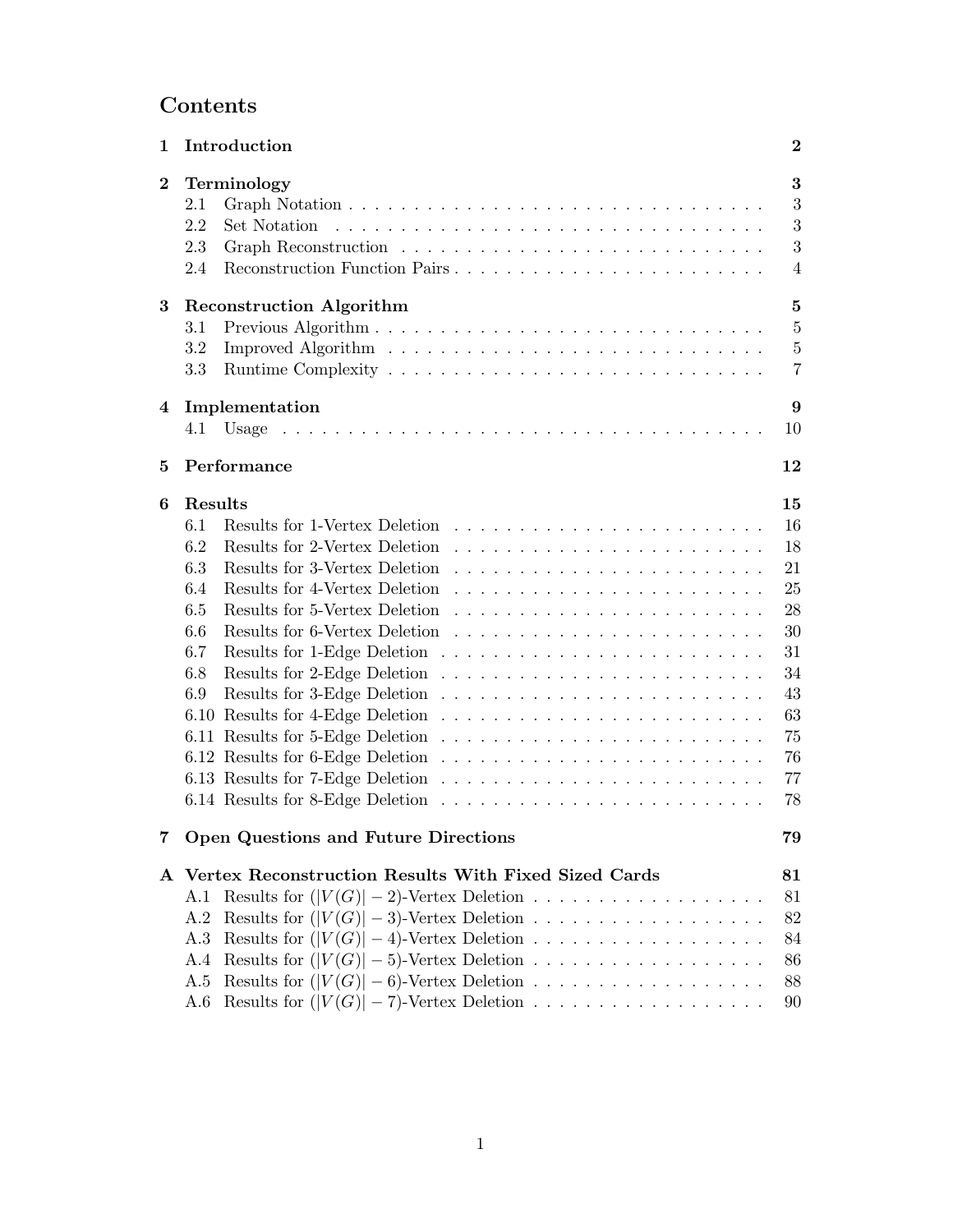### 1 Introduction

In 1941 Kelly and Ulam proposed the Graph Reconstruction Conjecture, and it has remained an open problem to this day [3]. The Graph Reconstruction Conjecture states simply that any simple finite undirected graph on 3 or more vertices can be uniquely identified (up to isomorphism) by the multiset of its unlabeled 1-vertex-deleted subgraphs. There are no known counter-examples to the Conjecture, and it is widely believed to be true, although yet unproven; see [1]. However, for some classes of graphs the conjecture has been proven to hold; specifically disconnected graphs, regular graphs, trees, and maximal planar graphs [14, 2, 15, 1]. Through exhaustive computer search it has previously been shown that all graphs of between 3 and 11 vertices are reconstructible [10, 12], and that some classes of graphs of up to 16 vertices are reconstructible [10].

From the original Graph Reconstruction Conjecture, there has sprung many new related problems. In 1964 the Edge Reconstruction Conjecture was formulated, which state that all simple undirected graphs with 4 or more edges can be uniquely identified (up to isomorphism) by the multiset of its unlabeled 1-edge-deleted subgraphs [8]. In 1957 Kelly introduced the concept of  $k$ -vertex-reconstruction, where  $k$  vertices are deleted to form each subgraph, rather than 1. Kelly further proved that for  $k > 0$ there is a graph on  $2k$  vertices which is not k-reconstructible (see [11]), although reconstructibility for larger graphs is unproven.

More recently the question "if a graph is reconstructible, how many of its subgraphs are required to reconstruct it?" has been asked. This takes two forms, the Existential (or Ally) Reconstruction Number  $(\exists m)$ , and the Universal (or Adversarial) Reconstruction Number  $(\forall r n)$ . The Existential Reconstruction Number is the minimum number of subgraphs required if they are carefully selected, while the Universal Reconstruction Number is the minimum number such that any multiset of subgraphs of that size can reconstruct the original graph. Similarly, the same question can be asked, but with the addition of the knowledge that a graph is in a certain class, leading to the concept of Class Reconstruction Numbers  $(Crn)$ . The concept of Edge Reconstruction Numbers exists as an edge-deleted analogue to what is more specifically called Vertex Reconstruction Numbers  $(vrn)$ . Taken all together these concepts result in a veritable zoo of reconstruction numbers, many of which little is known about.

The goal of this project was to directly compute various reconstruction numbers for as many graphs as feasible. Given the many different possible reconstruction numbers, this goal became multifaceted. The primary facet was the computation of 1-vertexdeleted reconstruction numbers on all graphs of up to 11 vertices, which was a significant computational challenge. An important secondary goal was the computation of k-vertex-deleted reconstruction numbers for  $2 \leq k \leq |V(G)| - 2$ , which were computed for all graphs on up to 8 vertices. For all graphs on 9 vertices k-vertex-deleted reconstruction numbers were computed for  $2 \leq k \leq 3$ . In addition, a great many kedge-deleted reconstruction numbers were computed for graphs on not more than 10 vertices. The results of these computations are presented in Section 6.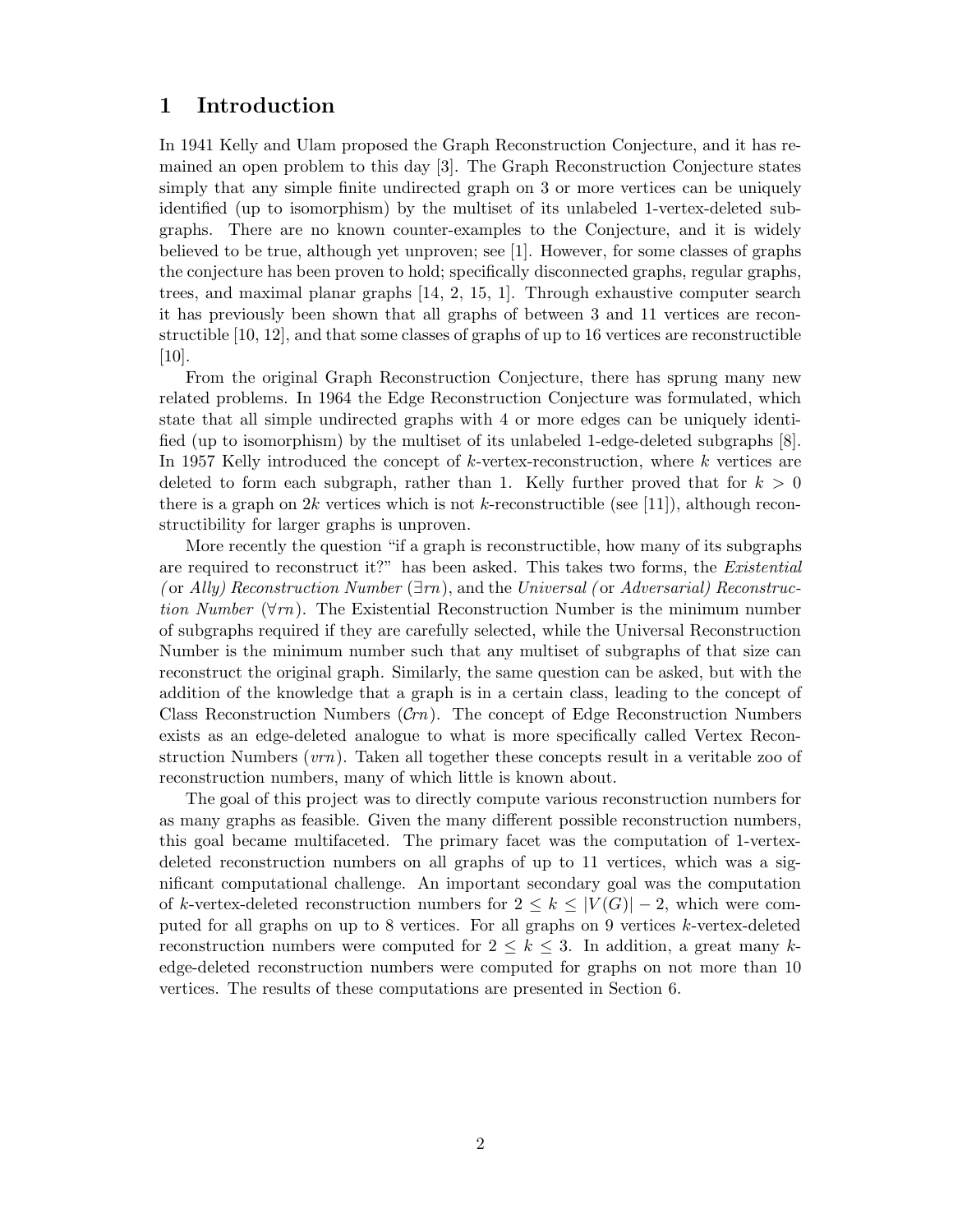### 2 Terminology

#### 2.1 Graph Notation

Traditional graph notation is primarily used in this report, and basic familiarity with graph theory and notation is assumed. In all cases graphs are assumed to be simple, undirected, and finite. Furthermore, graphs which are isomorphic are considered identical, except where explicitly noted. Additionally,  $\mathcal{G}_n$  refer to the set of all graphs on n vertices, and  $\mathcal{G}_{n,e}$  refers to the set of all graphs on n vertices which have exactly e edges. The following common graphs and combinations are also defined:

- $K_n$ : Clique on *n* vertices
- $P_n$ : Path on *n* vertices
- $S_n$ : Star on *n* vertices
- $C_n$ : Cycle on *n* vertices
- mG: the disconnected graph which consists of  $m \in \mathbb{Z}_{\geq 0}$  copies of the graph G
- $G \cup H$ : the disconnected graph which consists of one copy each of G and H

#### 2.2 Set Notation

Graph reconstruction involves many instances of set and multiset manipulation. Traditional set notation is used troughout this report, as well as less common multiset constructs. A multiset is differentiated from a set by the use of square brackets ([]) instead of curly brackets  $({}, )$ , by stating that a quantity is a multiset explicitly, or implicitly if it is the result of operations on a multiset. Each element x of a multiset  $S$ is said to have a multiplicity, given by  $m(S; x) \in \mathbb{Z}_{>0}$ . The number of unique elements in a multiset is given by  $\|\mathcal{S}\|$ , while the cardinality is given by  $|\mathcal{S}| = \sum_{x \in \mathcal{S}} m(\mathcal{S}; x)$ . If S is a set then the equality  $|\mathcal{S}| = ||\mathcal{S}||$  always holds by definition.

The intersection  $(\bigcap)$  and union  $(\bigcup)$  of multisets preserves the minimal and maximal multiplicity of matching elements, while the additive union  $(\dagger)$  sums the multiplicities of matching elements. The power set of a set S is represented by  $\mathcal{P}(\mathcal{S})$ , and consists of all sets which are a subset of S. The power multiset of a set S represented by  $\mathcal{M}_t^n(\mathcal{S})$ , consists of all subsets of S where elements have multiplicities in the range  $[1..n]$  and the sum of all the multiplicities is in the range  $[0..t]$ . It is self-evident that for a given n all values of  $t \ge n|S|$  are equivalent, and for a given t all values of  $n \ge t$  are equivalent.

In this report the notation  $\mathcal{M}(\mathcal{S})$  shall be taken to mean  $\mathcal{M}_{\infty}^n(\mathcal{S})$  for some finite, but unspecified,  $n \in \mathbb{N}^*$ . Furthermore, the notation  $\mathcal{M}_t(\mathcal{S})$  shall be taken to mean  $\mathcal{M}_t^t(\mathcal{S}).$ 

#### 2.3 Graph Reconstruction

The multiset of all vertex deleted subgraphs is referred to as  $Deck_k(G)$  or  $D_k(G)$ , where  $k$  is the number of vertices deleted from graph  $G$  to create each subgraph. Each  $C \in \text{Deck}_k(G)$  is referred to as a  $\text{Card}_k$  of G. Each  $S \subseteq \text{Deck}_k(G)$  is referred to as a legitimate Subdeck<sub>k</sub> of G. The inverse operation to  $Deck_k(G)$  is  $Extensions_k(F)$ , which is the set of all graphs where k vertices are added in every possible way to graph  $F$ .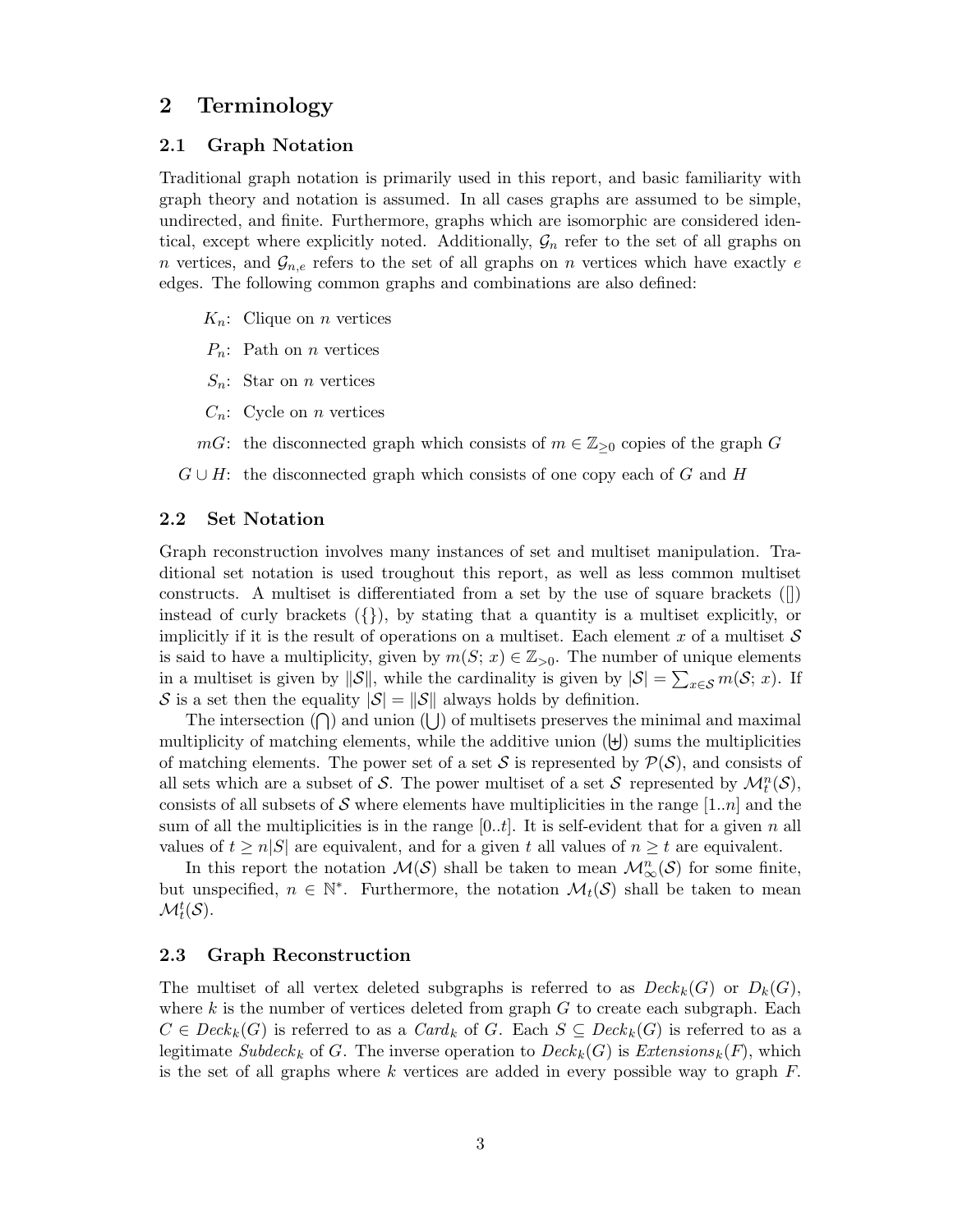$\mathcal{E}Deck_k(G)$ ,  $\mathcal{ECard}_k$ ,  $\mathcal{ESubdeck}_k$ , and  $\mathcal{E}Extensions_k(F)$  are the edge-deletion analogues of vertex-deletion definitions.

The  $\exists v r n_k$  is the size of the smallest  $Subdeck_k$  of G which can uniquely reconstruct G. The  $\forall v r n_k$  is the smallest number such that all Subdeck<sub>k</sub> of G of size  $\forall v r n_k$  can uniquely reconstruct G. Similarly  $\exists em_k$  is the size of the smallest  $\mathcal{E}Subdeck_k$  of G which can uniquely reconstruct G, and  $\forall em_k$  is the smallest number such that all  $\mathcal{E}Subdeck_k$ of G of size  $\forall em_k$  can uniquely reconstruct G.  $\exists Cvm_k(G)$ ,  $\exists Cerm_k(G)$ ,  $\forall Cvm_k(G)$ , and  $\forall \mathcal{C}ern_k(G)$  have the same definition as  $\exists vrn_k(G)$ ,  $\exists em_k(G)$ ,  $\forall vrn_k(G)$ , and  $\forall em_k(G)$ , with the added knowledge that G is a member of some class  $\mathcal{C}$ .

A graph  $G$  is said to be k-reconstructible (k-edge-reconstructible) if it can be uniquely identified (up to isomorphism) from its full  $Deck_k(G)$  ( $EDeck_k(G)$ ). If a graph G is not k-reconstructible (k-edge-reconstructible), then it is said that  $\exists v m_k(G)$  =  $\forall vrn_k(G) = \infty$  ( $\exists em_k(G) = \forall em_k(G) = \infty$ ).

In this report if neither vertex nor edge reconstruction is specifically stated, then the statement applies to all forms of graph reconstruction. Similarly, if no specific value k for number of deletions is given, then the statement applies to all values of  $k$  which could apply given the context of the statement. Note that this differs from conventional notation, where 1-vertex-deletion is assumed if not otherwise specified. When neither existential nor universal qualifier is given to reconstruction numbers, then the statement applies to both, again, contrasted against the normal assumption of existential reconstruction number.

#### 2.4 Reconstruction Function Pairs

As a generalization of graph reconstruction, one can speak of reconstruction over any pair of  $(f_D, f_E)$ , which have the following properties:

- 1.  $f_D : \mathcal{S}_1 \to \mathcal{M}(\mathcal{S}_2)$
- 2.  $f_E : \mathcal{S}_2 \rightarrow \mathcal{P}(\mathcal{S}_1)$
- 3.  $x_2 \in f_D(x_1) \iff x_1 \in f_E(x_2)$

Such functions shall henceforth be referred to as a *reconstruction function pair*. For example, the following are valid reconstruction function pairs, as described in Section 2.3:

$$
\forall (n \geq k) \ \begin{pmatrix} \text{Deck}_k : & \mathcal{G}_n \to \mathcal{M}_{\mathcal{C}(n,k)}(\mathcal{G}_{n-k}) \\ \text{Extensions}_k : & \mathcal{G}_{n-k} \to \mathcal{P}(\mathcal{G}_n) \end{pmatrix}
$$

$$
\forall (n \geq 2, e \geq k) \ \begin{pmatrix} \text{EDeck}_k : & \mathcal{G}_{n,e} \to \mathcal{M}_{\mathcal{C}(e,k)}(\mathcal{G}_{n,e-k}) \\ \text{EExtensions}_k : & \mathcal{G}_{n,e-k} \to \mathcal{P}(\mathcal{G}_{n,e}) \end{pmatrix}
$$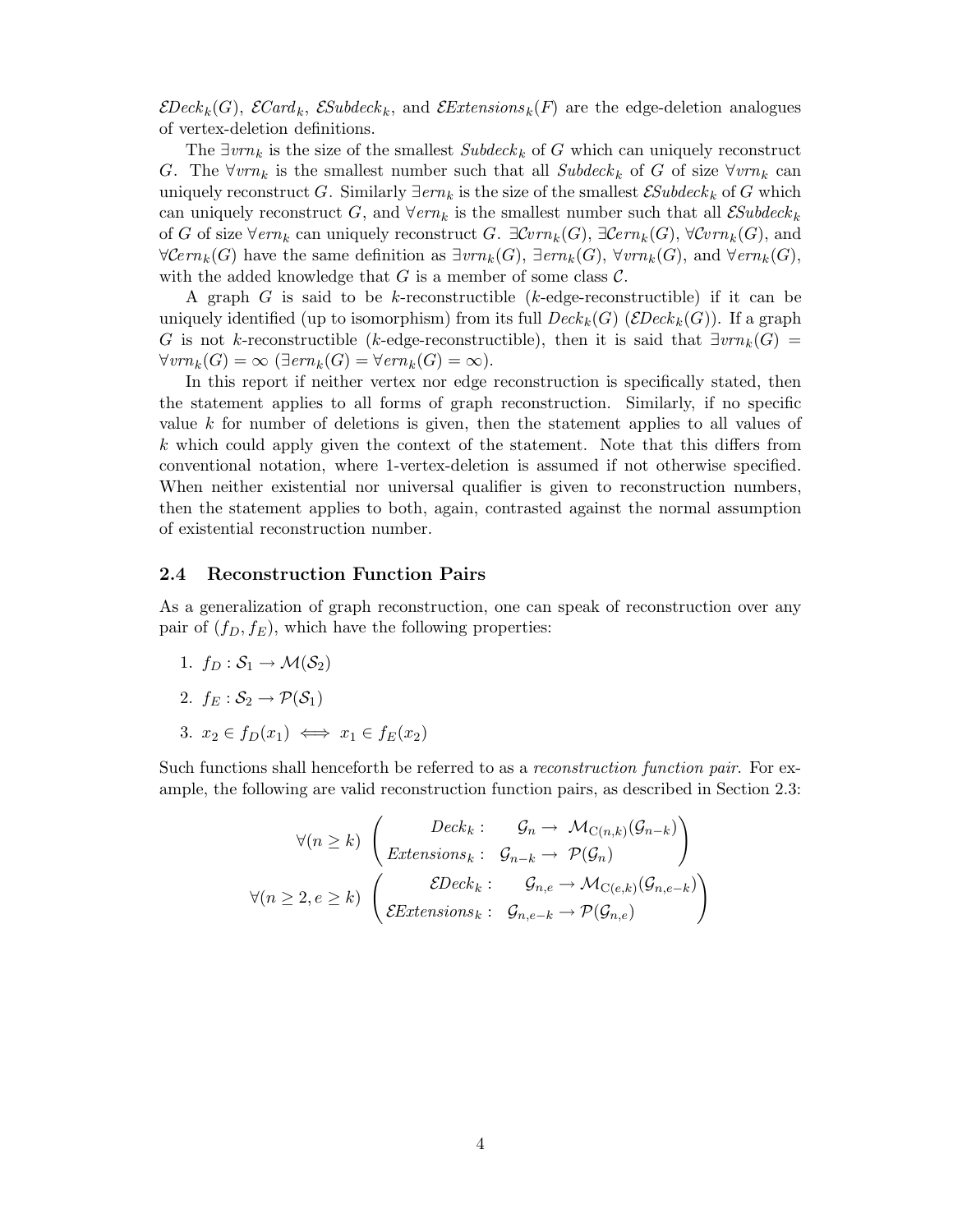### 3 Reconstruction Algorithm

In order to determine both universal and existential reconstruction numbers the same primitive question is asked: "can a given Subdeck reconstruct G uniquely (up to isomorphism)?" In order for a Subdeck to not reconstruct  $G$  there must be another graph H which shares that same Subdeck. Therefore in order to answer the question, either an example of a graph which shares the same *Subdeck* must be found, or it must be proven that no such graph exists. The results presented in this report answer that question by computational search.

#### 3.1 Previous Algorithm

The following is a simplified version of the algorithm which was used by Brian McMullen [11] to compute  $\forall vrn_1(G)$  and  $\exists vrn_1(G)$ :

- 1. compute the multiset  $\mathcal{D}_G \leftarrow \text{Deck}_1(G)$
- 2. compute set of possible matches  $\mathcal{H} \leftarrow \left(\bigcup_{C \in \mathcal{D}_G} \text{Extensions}_1(C)\right) G$
- 3. for each  $H_i \in \mathcal{H}$  compute the multiset  $\mathcal{D}_{H_i} \leftarrow \text{Deck}_1(H_i) \cap \mathcal{D}_G$
- 4. compute  $\forall vrn_1(G) \leftarrow 1 + \max(|\mathcal{D}_{H_i}|, H_i \in \mathcal{H})$
- 5. compute  $\exists vrn_1(G) \leftarrow \min(|S|; S \subseteq \mathcal{D}_G \wedge (\forall H_i)S \nsubseteq \mathcal{D}_{H_i})$

It is implicit that the operations Deck and Extensions return graphs in the canonical labeling for their automorphism group. This ensures that when graphs are checked for equivalence it may be done directly, rather than determing whether they are isomorphic. The operation of canonically labelling graphs reduces to GI, however graphs are generated many fewer times than they are compared, resulting in a large net gain in efficiency. As McMullen found, the process of canonical labelling is the dominant factor in the running time of this algorithm for 1-vertex-deletion reconstruction [11], and therefore a reduction in the number of canonical labellings that is required has a substantial effect on the overall run-time.

#### 3.2 Improved Algorithm

The basic reconstruction algorithm used in the computations presented in this report is a optimized version if this algorithm. The primary optimization is the speedup of step 3, which in McMullen's algorithm requires canonically labelling  $O(|V(G)|)$  graphs for each unique extension graph. The optimization involves greatly reducing the number of these canonical labelling operations by exploiting the properties of reconstruction function pairs, specifically that  $H \in$  Extensions  $(C) \implies C \in \text{Deck}(H)$ , as well as a property of 1-vertex-deleted subgraphs, specifically that most are unique within a Deck (see Section 6.1). By the combination of these two properties, we see that step 2 has, as a side effect computed the membership of each  $\mathcal{D}_{H_i}$ , as well as the multiplicity of the majority of those members. However, for any card C which is present in  $\mathcal{D}_G$ more than once, C may also be present in  $\mathcal{D}_{H_i}$  more than once, if it is present at least once. To compute the multiplicity in such cases, C is counted within  $Deck(H_i)$  for each  $H_i \in$  Extensions (C). This process is further optimized by only canonically labelling graphs in  $Deck(H_i)$  which have the same number of edges as C.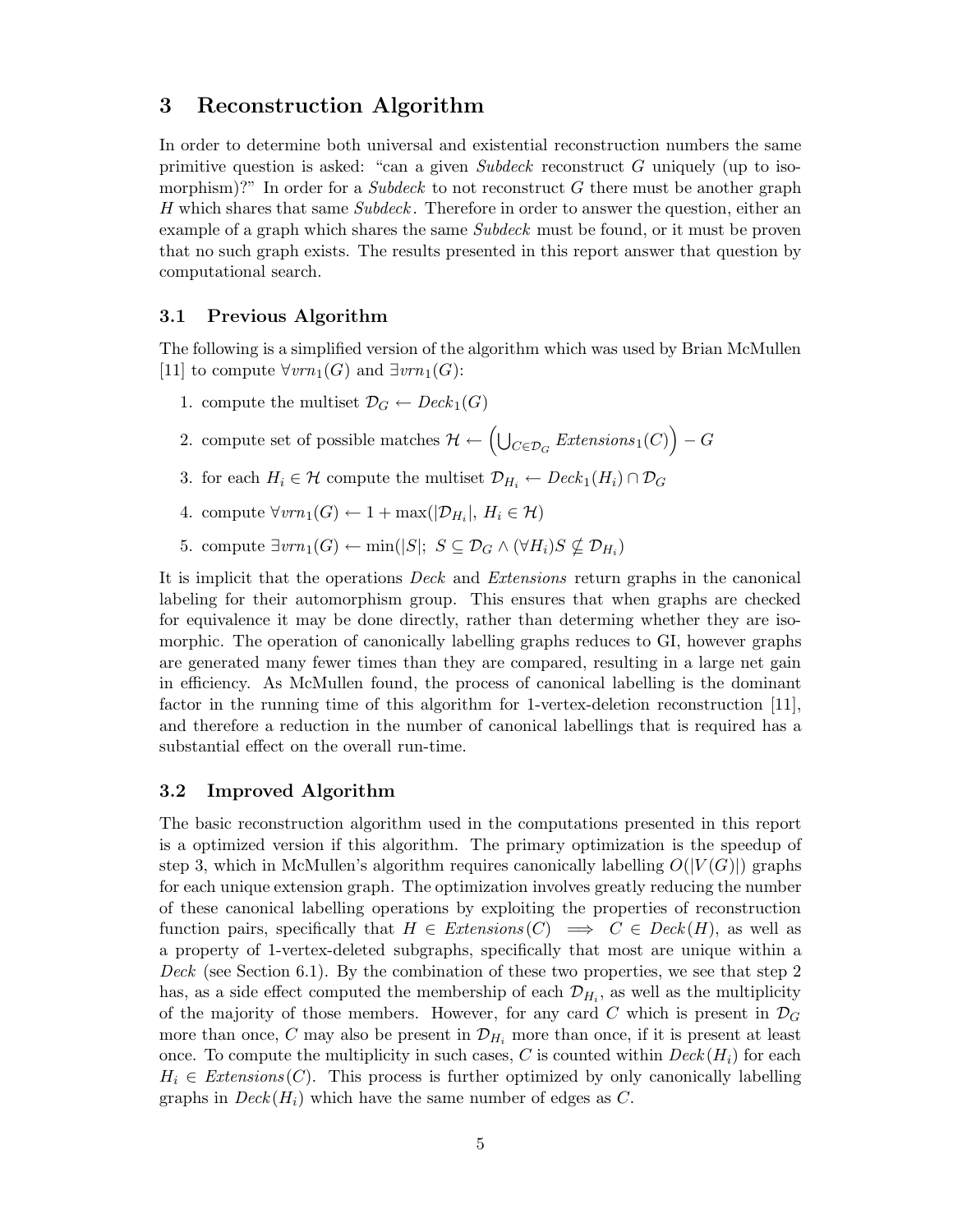In addition the implementation used was extended to handle any reconstruction function pair that operates on graphs. In principle the same core algorithm could be used for any reconstruction function pair, although the specific implementation used is optimized for graphs.

The following is the algorithm used to compute the reconstruction results in this project, given an appropriate reconstruction function pair  $(f_D, f_E)$ :

- 1. compute the multiset  $\mathcal{D}_G \leftarrow f_D(G)$
- 2. for each  $C_i \in \mathcal{D}_G$ :
	- (a) compute the set  $\mathcal{H}_i \leftarrow f_E(C_i) G$ , hereafter used as a multiset
	- (b) for each  $H \in \mathcal{H}_i$  set  $m(\mathcal{H}_i; H) \leftarrow \min(m(f_D(H); C_i), m(\mathcal{D}_G; C_i))$
- 3. compute the multiset of all extensions  $\mathcal{H} \leftarrow \biguplus_{C_i \in \mathcal{D}_G} \mathcal{H}_i$
- 4. compute  $\forall m(G) \leftarrow 1 + \max(m(\mathcal{H}; H); H \in \mathcal{H})$
- 5. compute  $\exists rn(G) \leftarrow \min(|S|; (S \subseteq \mathcal{D}_G) \wedge (\bigcap_{C_i \in \mathcal{S}} T_i(S) = \emptyset)$ )

where  $T_i(\mathcal{S}) = \{ H \mid H \in \mathcal{H}_i \wedge m(\mathcal{H}_i; H) \geq m(\mathcal{S}; C_i) \}$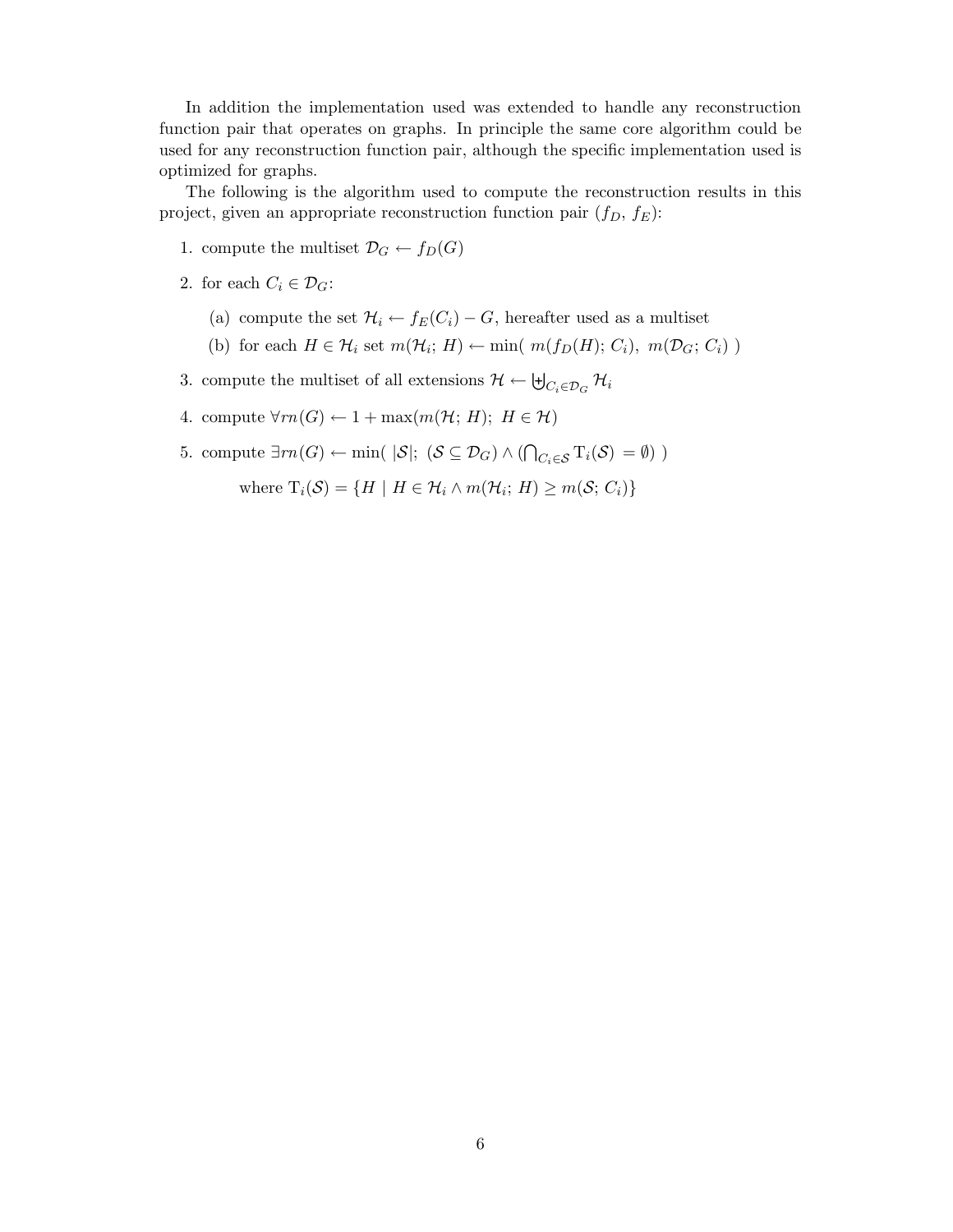#### 3.3 Runtime Complexity

Analyzing the run-time complexity of either algorithm is a complicated task due to the number of variables involved. These variables include mainly:

- the number of unique cards in  $f_D(G)$
- the number of unique extensions of each of those cards
- the number of cards in  $f_D(G)$  that are non-duplicates  $(m(f_D(G); c) = 1)$
- the number of vertices and edges in each of those cards and extensions of cards
- the value of the existential reconstruction number

Many of those values are summarized in Section 6 for different reconstruction function pairs.

In this discussion of the run-time complexity of the improved algorithm used in this project, one major assumption is made: the vast majority of run-time in steps 1 and 2 is due to the canonical labelling of the resultant graphs. This behavior was previously described by Brian McMullen [11] in his implementation, and held true as well in the implementation used in this project. Furthermore, while the run-time complexity of each canonical labelling depends on the properties of the graph itself, especially it's order, canonical labelling will be treated as a constant time operation for simplicity.

The number of canonical labelling operations needed by the first section of the algorithm used in this project can be approximated as follows:

1:  $\Theta(|f_D(G)|)$ 2:  $\Theta(||f_D(G)|| \cdot (a + b))$ a:  $|f'_{E}(C)|$ b: if  $m(f_D(G); C) = 1$  then 0, else  $||f_E(C)|| \cdot |f_D(H)|$ 

Where  $G$  is the original graph,  $C$  is a representative card, and  $H$  is a representative extension of a representative card.  $f'_E$  represents the multiset of all extensions that are computed in order to determine  $f_E$ , and it is often the case that  $|f'_E| \ll |f_E|$ , although, by definition,  $||f'_{E}|| = ||f_{E}|| = |f_{E}|.$ 

The next section of the algorithm computes the universal reconstruction number, which can be described as simply one greater than the greatest number of cards the original graph shares in common with any other. Since each  $H_i$  effectively has a count of how many times a given card is shared with each possible other graph, the additive union of them gives the result almost directly. Computation of the additive union itself, while straightforward, is not trivial run-time, and can be most efficiently done as a form of insertion-sort when the set is large. The run-time complexity of this can be described as: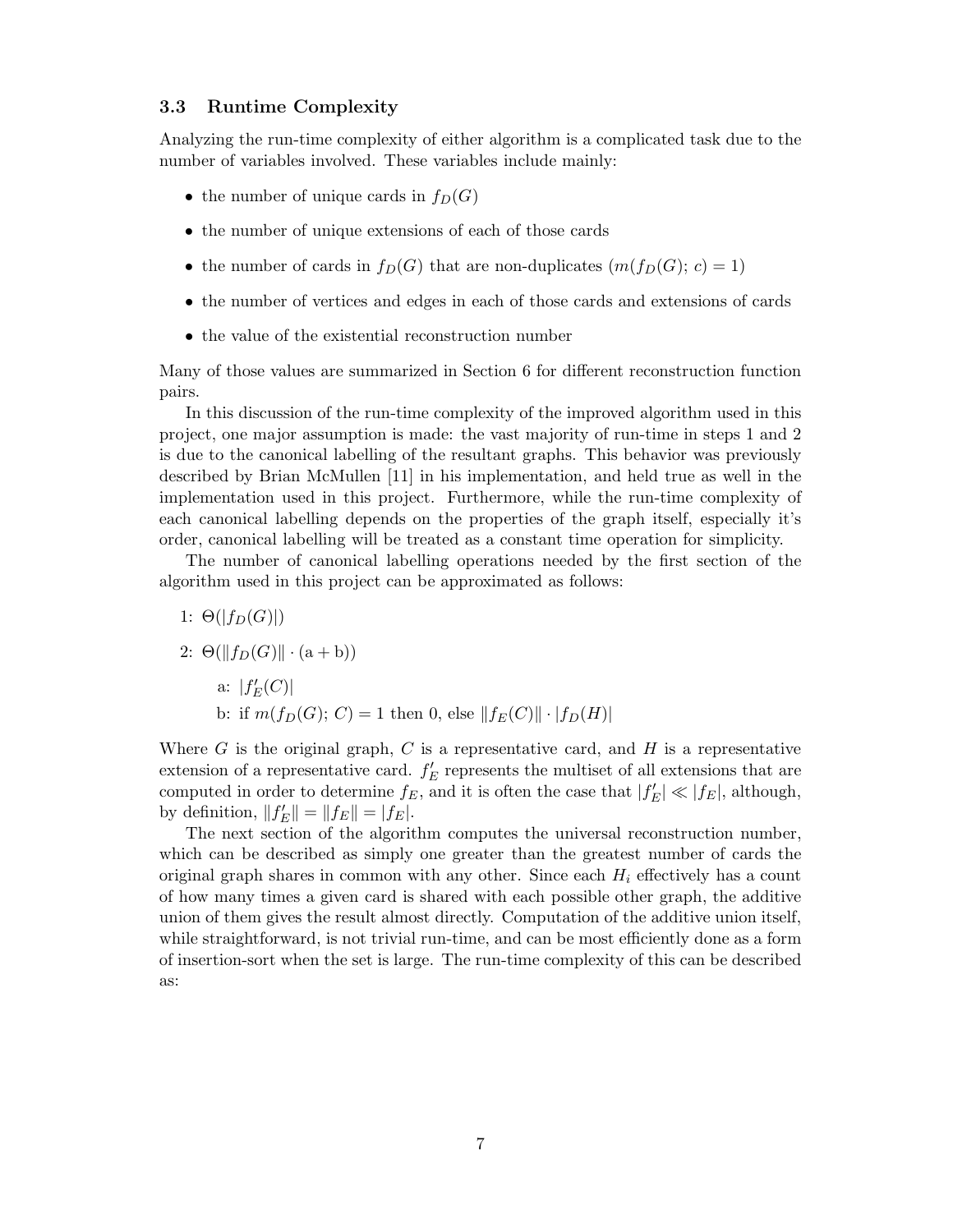- 3:  $O(|\mathcal{H}| \cdot \log_2 |\mathcal{H}|)$
- 4:  $\Theta(|\mathcal{H}|)$

Where  $|\mathcal{H}| \approx |f_E(C)| \cdot |f_D(H)|$  is the total number of unique extensions of all cards of G.

The final part of the algorithm computes the existential reconstruction number. In order to prove the existential reconstruction number is  $n$ , it must be shown that there is a Subdeck of G of size n which is not shared by any other graph, and also that there is no Subdeck of size  $n-1$  that meets that same criteria. In general this requires that all Subdecks of size  $n-1$  and at least some Subdecks of size n are evaluated. Since there is no pre-existing knowledge of what the existential reconstruction number will be, in practice at least all Subdecks of size  $\leq n-1$  will be evaluated while searching for the smallest Subdeck that reconstructs  $G$ . Each Subdeck evaluation, in turn, requires comparing  $\Vert Subdeck \Vert$  extension sets, therefore the overall run-time complexity can be expressed as:

5: 
$$
\Omega\left(\sum_{n=1}^{\exists rn(G)-1}f(n)\right)
$$
 and  $O\left(\sum_{n=1}^{\exists rn(G)}f(n)\right)$ 

where  $f(n) = O(n \cdot { |f_D(G)| \choose n}$  $\binom{[G]}{n}$ ). This gives an upper bound of:

$$
O\left(\sum_{n=1}^{\exists rn(G)} n \cdot \binom{|f_D(G)|}{n}\right) = O\left(\exists rn(G) \cdot \sum_{n=1}^{\exists rn(G)} \binom{|f_D(G)|}{n}\right) = O\left(\exists rn(G) \cdot 2^{|f_D(G)|}\right)
$$

In the common case where  $\exists m(G) \ll |f_D(G)|$  this can be approximated as:

$$
\approx O\left(\exists m(G)\cdot\binom{|f_D(G)|}{\exists m(G)}\right)
$$

However, in cases — such as 1-vertex and 1-edge deletion — where  $\exists rn(G)$  is almost always some small integer, this can be treated as a constant time operation. In such cases the the computational time for step 5 is also very small in comparison to the rest of the algorithm.

This leads to a rough trichotomy in the run-time behavior of this algorithm. In cases where the reconstruction numbers have a very high probability of being small values also tend to be the cases where there are very few duplicate cards in a deck, and step 2a dominates the run-time. In cases where the reconstruction numbers are larger, then it is step 5 that dominates. The last category is cases where the original graph is not reconstructible, in which case step 5 can be skipped altogether  $(\forall m = \infty \iff \exists m = \infty)$ , and there tend to be many duplicate cards in the deck, therefore step 2b tends to dominate the run-time.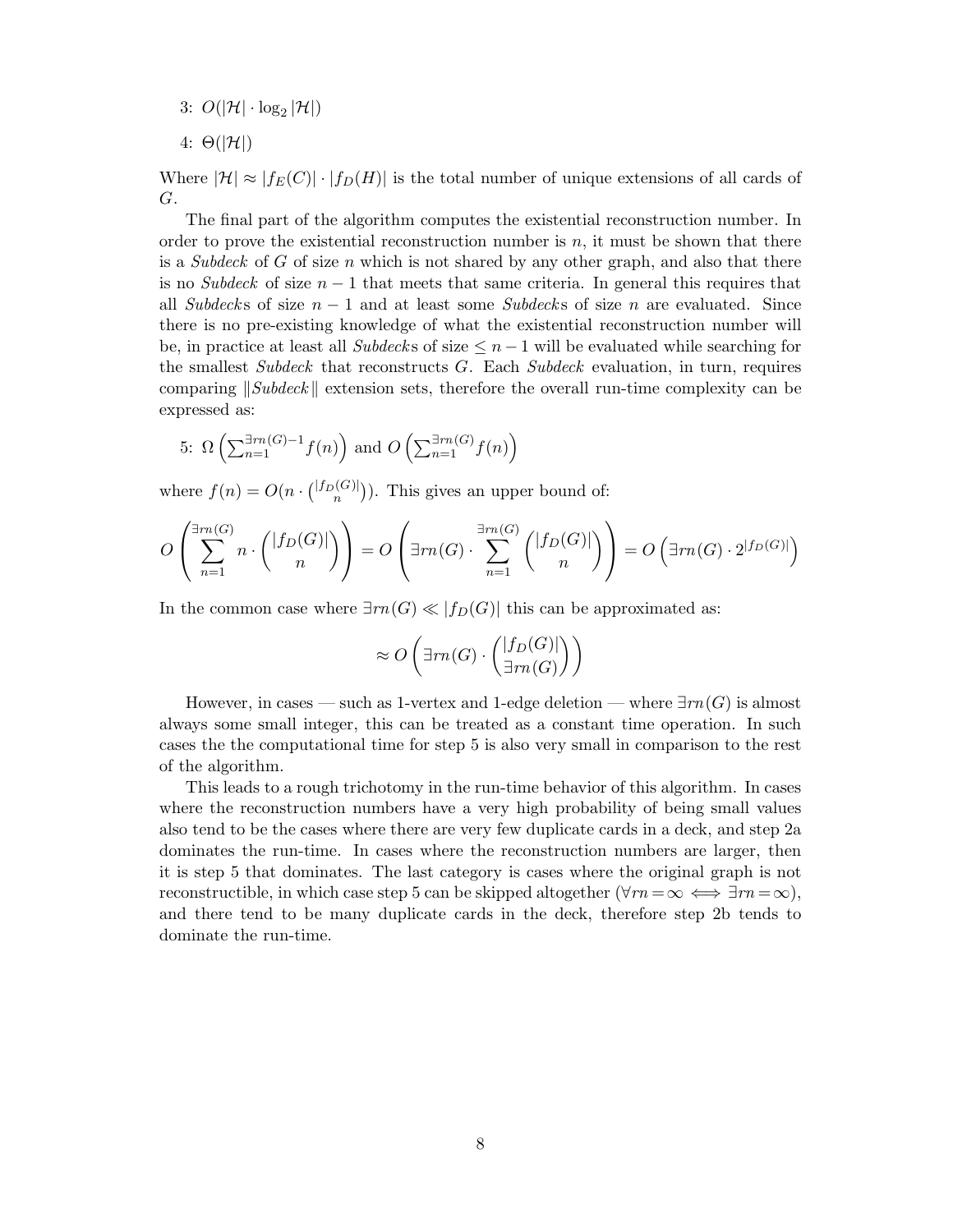### 4 Implementation

The programs used in the computation of the results presented in this report were implemented with three primary goals, in order of importance: efficiency, flexibility, and maintainability. Given these goals, the programs were primarily written in standards compliant C++, although not in a strictly object oriented fashion. Where effective, standard STL-based data structures where used, however in many cases it was found to be much more efficient to implement customized data structures and algorithms. In general the code was optimized for computing 1-vertex-deletion reconstruction numbers, as that was the major goal of this project. This sometimes involved tradeoffs that were less favorable to computing other reconstruction numbers, and in those cases the code often has selections for different algorithms at compile time. Error checking is liberal throughout the code, in order to isolate any logic errors. In cases where the error checking is detrimental to performance it can be disabled at compile time, and that is done once the correctness of the logic has been verified.

As mentioned in Section 3, canonical labelling of graphs is a critical aspect of this project. For this task Brendan McKay's Nauty [9] package was used. In some cases the code within the Nauty package needed to be modified to make it compatible with the programs written for this project. Specifically some functions were modified to take const parameters, and other functions were renamed to avoid conflict with standard functions. In addition, the Nauty package had various utilities which were useful, especially geng for producing graphs with various characteristics, and listg for displaying graphs in human readable formats (adjacency lists or matrices).

In the programs written for this project, graphs are represented internally in either Nauty's native representation, or in a more space efficient representation termed compact. The Nauty graph format is essentially an adjacency matrix with a minimum of one machine word per vertex. Since all graphs in this project are simple and undirected, the compact format uses  $\binom{|V(G)|}{2}$  $\binom{|\mathcal{G}|}{2}$  bits per graph, and is similar in definition to that used by Brian McMullen [11]. In contrast to the definition McMullen used, the compact format used in this project is defined as an array of bytes sufficient in size for the maximum graph size, allowing graphs of arbitrary size instead of being limited to at most 11 vertices (which can fit into McMullen's 64bit quantity). If the maximum graph size is defined such that it fits into 64 or 128 bits (11 and 16 vertices, respectively), then certain optimizations are enabled to speed comparisons between graphs by taking advantage of 64bit comparisons rather than bytewise comparisons. In practice this allows equal efficiency to McMullen's representation while still allowing greater flexibility.

The  $Deck_1$  and  $Extensions_1$  operations were carefully optimized for performance, as they are critical to the performance of computing the 1-vertex-deleted reconstruction numbers. In both cases it was found that computing successive graphs in-place (rather than copying from the original graph each time) was more efficient. In the case of the  $Deck_1$  operation, this was accomplished by deleting a vertex, and then successively swapping the next vertex with one from the original graph. This has the effect of "bubbling" the hole through the adjacency matrix. In the case of  $Extensions<sub>1</sub>$  a binary reflected Gray code was used. The difference between successive values in the Gray code was pre-computed and stored as an array, such that at iteration n, edge  $g[n]$  is to be complemented to generate the next graph. The  $Deck_2$  and  $Extensions_2$  operations were implemented similarly, and then  $Deck_k$  and  $Extensions_k$  operations were implemented as generalizations, although less time efficiently due to memory constraints.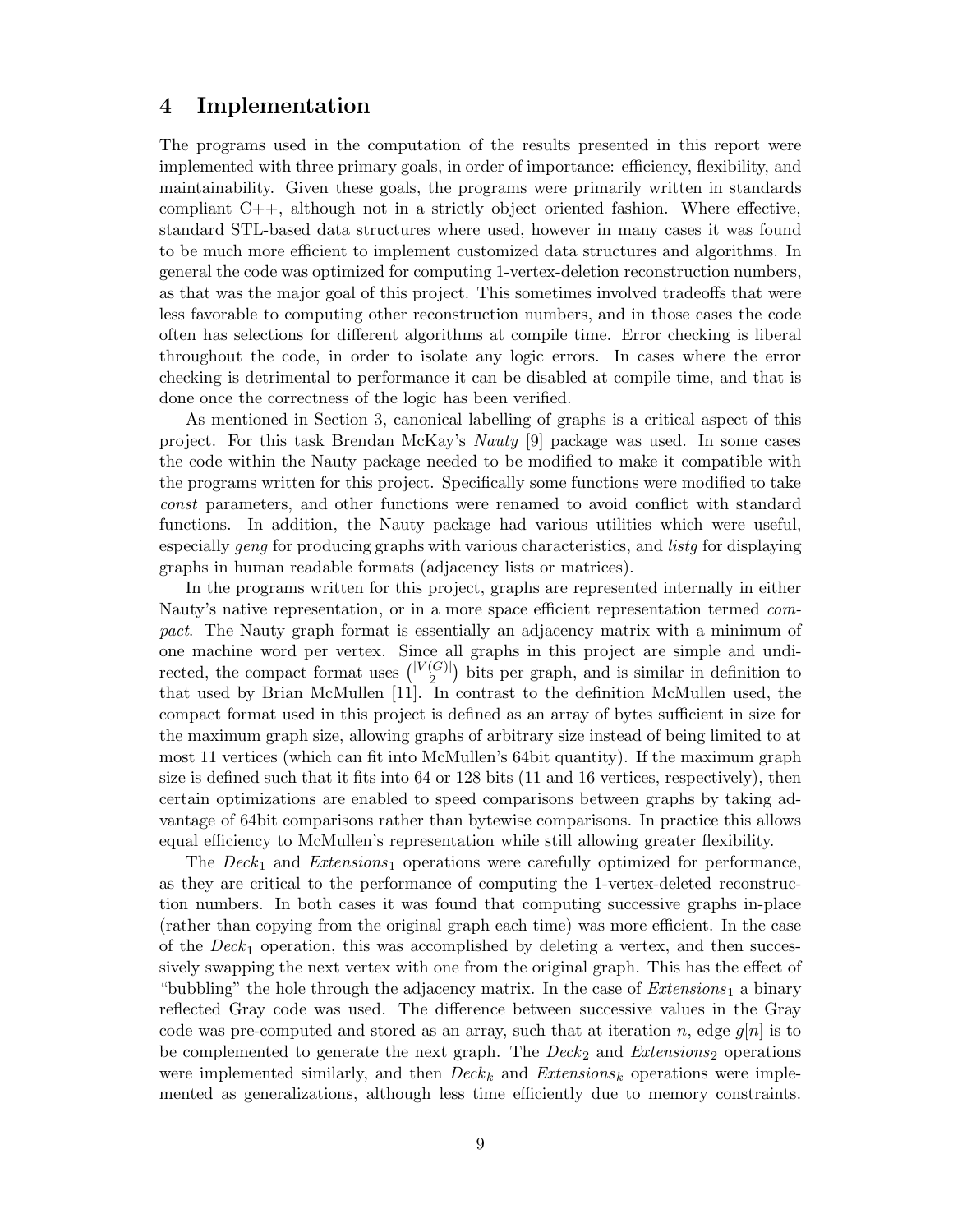The analogous operations for edge-reconstruction were implemented with similar algorithms, although by their nature they were less complex, and had less overall effect on performance.

During the computation of reconstruction numbers it is necessary to store and manipulate large sets of graphs. For this purpose a custom data structure which stores graphs in compact representation was implemented to maximize performance. The data structure operates essentially as a chained hashtable with a compile-time selectable number of buckets, each of which is implemented with an STL vector. The hash key is actually made up of two parts which are mixed together: the number of edges and a hash function consisting of the middle byte of the compact graph representation. The graphs stored in this data structure are always canonically labelled, and it was found the middle bits were the most random due to the canonical labelling placing vertices in order of degree. In practice this hash function was found to be very effective at distributing the results of the  $Extensions<sub>1</sub>$  operation efficiently, and both values are immediately available since the implementation of the Extensions operations keeps track of the number of edges added during graph generation.

#### 4.1 Usage

There were 4 main programs written for this project, as well as a common library of functionality which they share. The header file  $\text{config.}h$  contains a number of compiletime settings which are used by various parts of the implementation. For instance, the size of hash tables, whether error checking is enabled for certain libraries, and which algorithm to use when multiple are available (which may be more efficient in some situations versus others).

The first program is gconvert which converts graphs between 3 different graph formats: raw Nauty format, Nauty *graph6* format, and a custom compact format which is optimally space efficient. The compact format is the format that all the other programs read, while the first two formats are ones that the Nauty package can use. The next two programs are deck and extend which compute Deck s and Extensions of input graphs, and produce statistics relating to those operations. The final program is *rncompute* which computes reconstruction numbers of input graphs. Each of these programs takes command line parameters to indicate the reconstruction function pairs to use, as well as to control the type of output provided. The command line parameters of each program implemented are as follows:

```
Usage: gconvert <intype> <outtype> [infilename] [outfilename]
where <intype> and <outtype> are one of:
 n[auty] = raw nauty format
 c[ompact] = compact format
 g[raph6] = nauty graph6 format
 N[ull] = NULL/bit-bucket (ignores filename)
and indicate the format of the input and output files.
If [infilename] and/or [outfilename] are missing or "-"
then stdin and stdout will be used in their place
```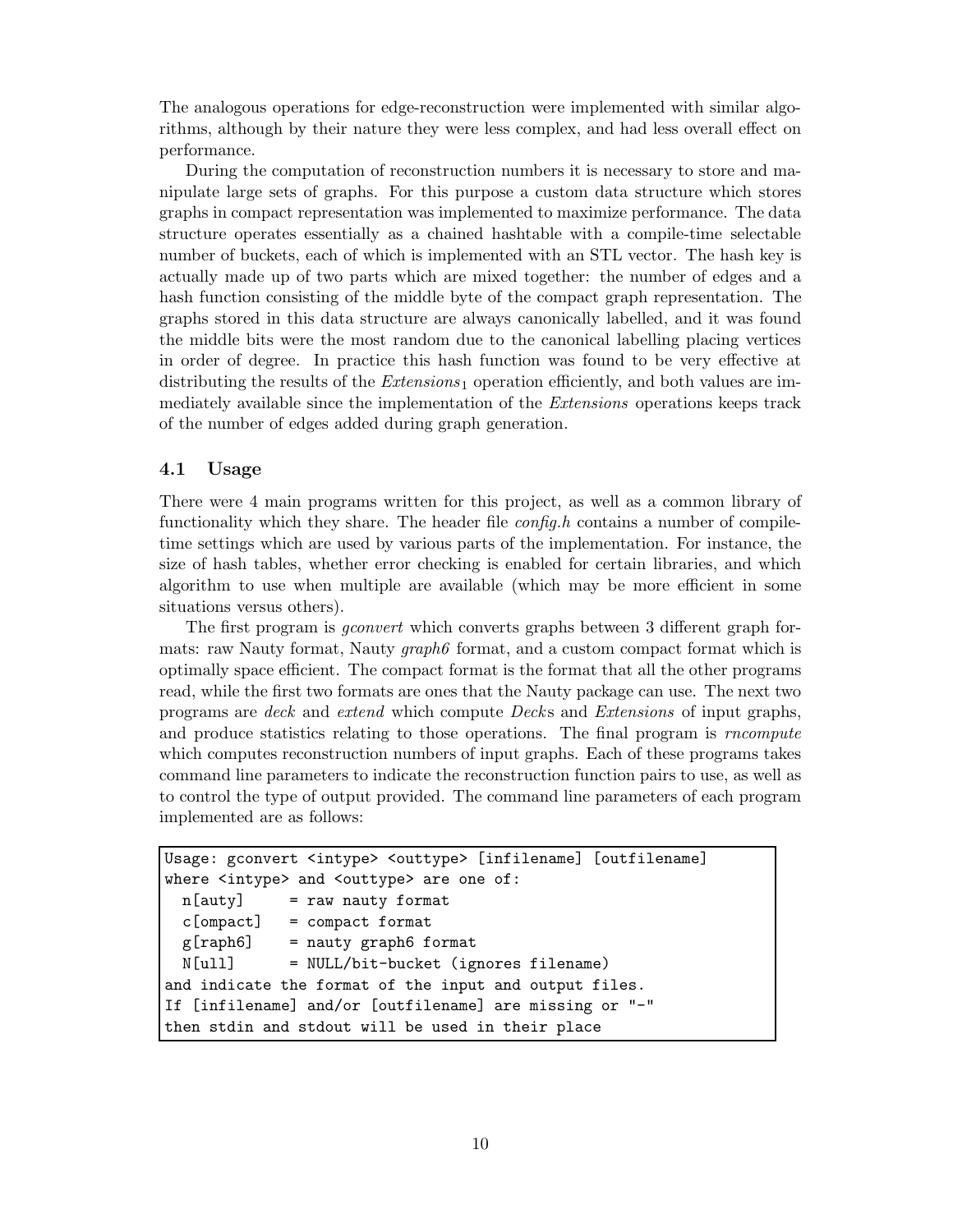```
Usage: deck [options] [infilename]
where [options] can be:
 -k < k = compute k-deletion decks
  -e = compute edge-deletion decks
 -v = increase verbosity level (can be used multiple times)
  -n = no count summary is printed
 -h = print this help text
If [infilename] is missing or "-" then stdin will be used.
Unless -e is specified, vertex-deletion is assumed, and the default
value for -k is 1. Multiple arguments can be combined with a single
dash, if so desired. For instance: -ek3 for 3-edge-deletion.
At verbosity 1 each card is output in graph6 format.
At verbosity 2 each input graph is output before its cards.
```

```
Usage: extend [options] [infilename]
where [options] can be:
 -k < k = compute k-deletion extension sets
 -e = compute edge-deletion extension sets
  -v = increase verbosity level (can be used multiple times)
 -n = no count summary is printed
 -h = print this help text
If [infilename] is missing or "-" then stdin will be used.
Unless -e is specified, vertex-deletion is assumed, and the default
value for -k is 1. Multiple arguments can be combined with a single
dash, if so desired. For instance: -ek3 for 3-edge-deletion.
At verbosity 1 each extension is output in graph6 format.
At verbosity 2 each input graph is output before its extensions.
```

```
Usage: rncompute [options] [infilename]
where [options] can be:
 -E \le p = print graph if Existential RN >= n
 -A \le n = print graph if Universal RN >= n-k \lt k = compute k-reconstruction numbers
 -e = compute edge-reconstruction numbers
 -v = increase verbosity level (can be used multiple times)
 -n = no count summary is printed
 -q = quiet, none of the standard output is printed
 -h = print this help text
If [infilename] is missing or "-" then stdin will be used.
Unless -e is specified, vertex-deletion reconstruction numbers
will be computed. The default value for -E and -A is infinity,
and for -k is 1. Multiple arguments can be combined with a single
dash, if so desired. For instance: -ek3 for 3-edge-deletion.
```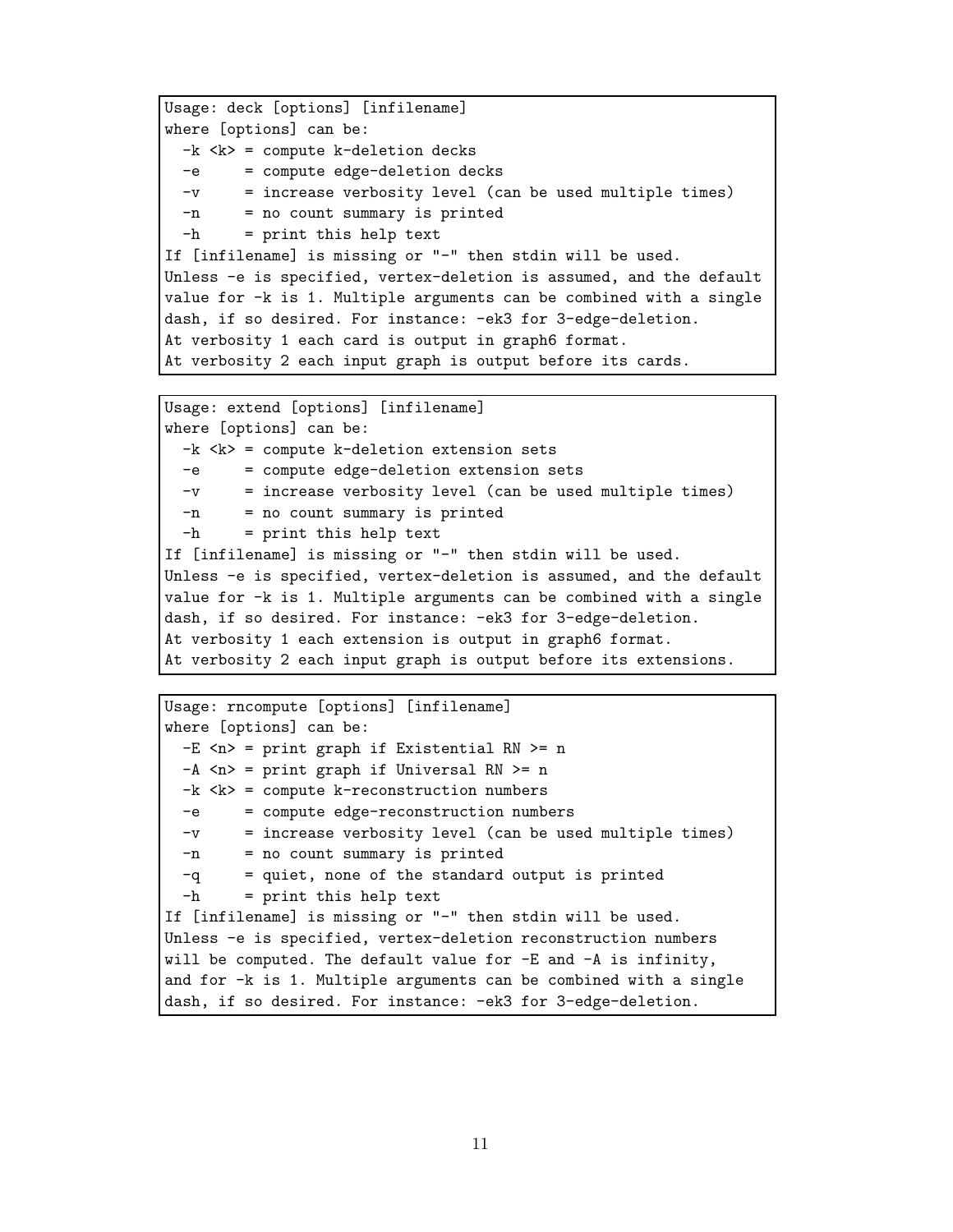### 5 Performance

Due to the nature of this project, a great deal of emphasis was placed on run-time optimization. The results of the algorithm, implementation, and compiler-assisted optimizations was impressive when compared to previous efforts.

All computations for this project were done on one of two systems. The first system is single machine with dual AMD Opteron 248 processors and 1GB of RAM, running a standard installation of Fedora Core 6 Linux and using GCC version 4.1.1 as the compiler. The second system is the compute cluster at the Rochester Institute of Technology run by RIT's Center for Advancing the Study of Cyberinfrastructure (CASCI) [16]. The cluster consists of 94 1.4GHz Pentium IV processors arranged in 47 dual processor compute nodes, each with 512MiB of main memory, and runs the ROCKS HPC software [16, 17] with GCC version 3.4.5 as the available compiler. It was found that each of the CPUs in the CASCI cluster performed at approximately 50% the speed of the Opteron 248 processors when computing 1-vertex-deletion reconstruction numbers, giving the cluster overall performance of 23.5 times that of the first system. All compute time results presented are normalized to a single Opteron 248 CPU, as the first system performed the majority of the computations, and it will be noted which were computed on the cluster.

Table 1 compares the runtime between the implementation used by Brian McMullen in [11] and that used in this project. In both cases only graphs on  $\leq \binom{|V(G)|}{2}$  $\binom{G}{2}$  edges were directly computed, as  $vrn(G) = vrn(\overline{G})$  [6].

|             | unique     | computed  | McMullen's                      | new                           |         |
|-------------|------------|-----------|---------------------------------|-------------------------------|---------|
| $V(G)\vert$ | graphs     | graphs    | implementation                  | implementation                | speedup |
| 6           | 156        | 78        | $0.07$ seconds                  | $0.02$ seconds                | $3.5\,$ |
| 7           | 1044       | 522       | $1.84$ seconds                  | $0.52$ seconds                | 3.5     |
| 8           | 12346      | 6996      | $1.50$ minutes                  | $16.8$ seconds                | $5.4\,$ |
| 9           | 274668     | 154354    | $1.83$ hours                    | 14.0 minutes                  | 7.9     |
| 10          | 12005168   | 6002584   | $9.19~{\rm days}$               | $20.9$ hours                  | 10.5    |
| 11          | 1018997864 | 509498932 | $6.12 \text{ years}^{\ddagger}$ | $174~{\rm days}$ <sup>†</sup> | 12.8    |

†Computations performed on the CASCI cluster.

‡Estimated by computing 0.02% of graphs

Table 1: Comparison of run-time for computing 1-vertex-deletion results against Mc-Mullen's implementation

Presented in tables 2 and 3 are compute times for certain results which are presented in Section 6. These compute times are presented as the total time to compute kvertex,edge-deletion reconstruction numbers for all graphs of a given order. Since the number of graphs increases exponentially with order, tables 4 and 5 give the same results in terms of the average time to compute each graph in milliseconds.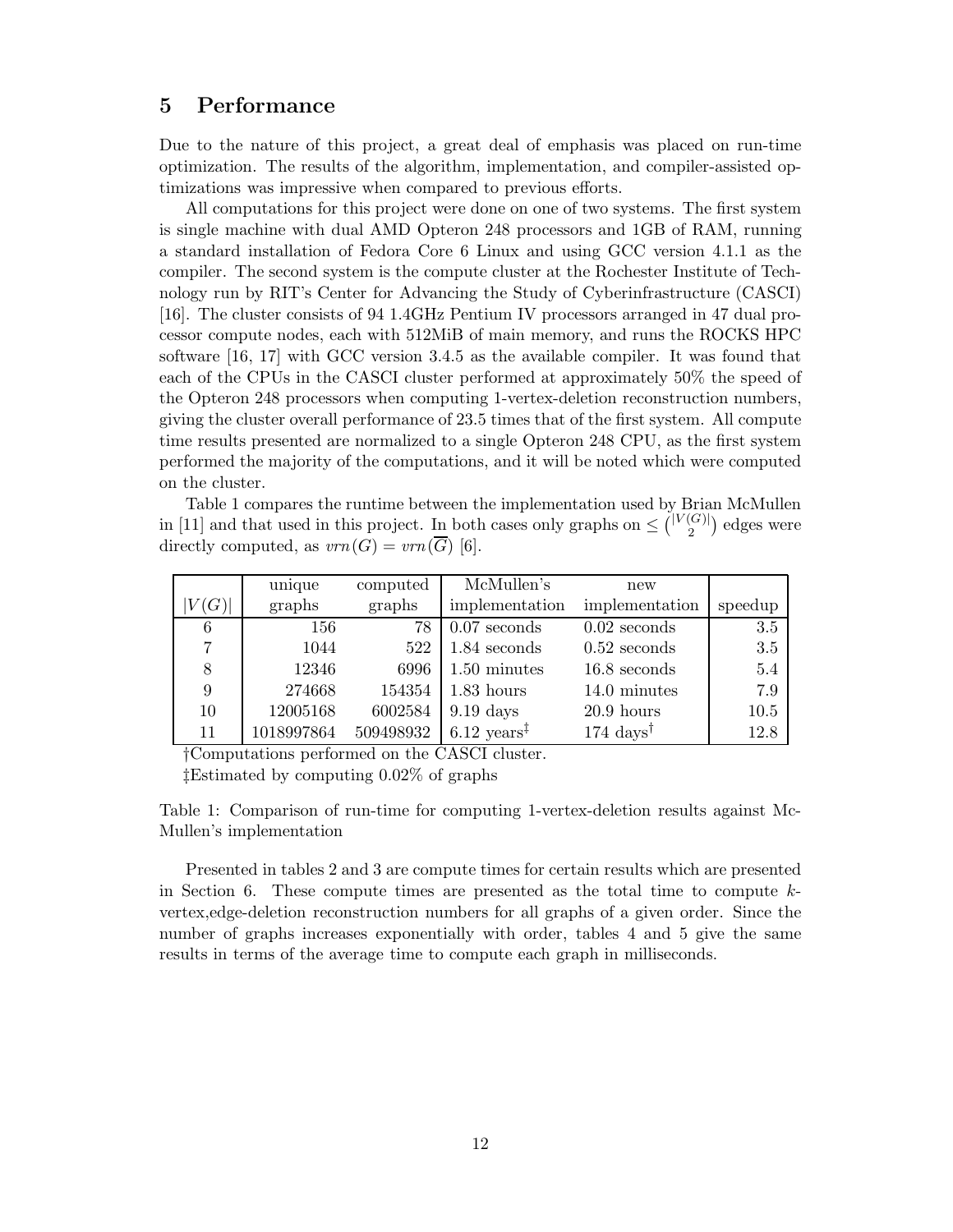| (G) | $k=1$            | $k=2$            | $k=3$                        | $k=4$          |
|-----|------------------|------------------|------------------------------|----------------|
| 6   | $0.02$ seconds   | $0.45$ seconds   | $0.88$ seconds               | $0.72$ seconds |
|     | $0.52$ seconds   | $23.3$ seconds   | 1.7 minutes                  | 1.2 minutes    |
| 8   | $16.8$ seconds   | 42.5 minutes     | $19.2$ hours                 | $9.5$ days     |
| -9  | 14.0 minutes     | $4.6~{\rm days}$ | $379 \text{ days}^{\dagger}$ |                |
| 10  | $20.9$ hours     |                  |                              |                |
| 11  | $174~{\rm days}$ |                  |                              |                |

†Computations performed on the CASCI cluster.

Table 2: Run-times for computing k-vertex-deletion reconstruction numbers for all graphs on 6–11 vertices

|    | $k=1$                               | $k=2$            | $k=3$        | $k=4$        |
|----|-------------------------------------|------------------|--------------|--------------|
| 6  | $0.04$ seconds $\vert 0.56$ seconds |                  | 3.2 seconds  | 68.9 seconds |
|    | $0.74$ seconds                      | 40.7 seconds     | 11.9 minutes | 6.2 hours    |
| 8  | $16.3$ seconds                      | 58.2 minutes     | $3.1$ days   |              |
| 9  | 10 minutes                          | $3.9~{\rm days}$ |              |              |
| 10 | $10.7$ hours                        |                  |              |              |
| 11 | $23.7~{\rm days}^{\dagger}$         |                  |              |              |

†Computations performed on the CASCI cluster.

Table 3: Run-times for computing  $k$ -edge-deletion reconstruction numbers for all graphs on 6–10 vertices

|    | $k=1$            | $k=2$ | $k=3$              | $k=4$  |
|----|------------------|-------|--------------------|--------|
|    | 0.26             | 5.89  | 12.7               | 9.74   |
|    | 1.07             | 44.7  | 193                | 135    |
| 8  | 2.45             | 364   | 9892               | 116955 |
| 9  | 5.52             | 2549  | $212137^{\dagger}$ |        |
| 10 | 12.6             |       |                    |        |
| 11 | $29.5^{\dagger}$ |       |                    |        |

†Computations performed on the CASCI cluster.

All values in units of milliseconds.

Table 4: Average per-graph compute-time for k-vertex-deletion reconstruction numbers for graphs on 6–11 vertices

| G  | $k=1$            | $k=2$ | $k=3$ | $k=4$ |
|----|------------------|-------|-------|-------|
| 6  | 0.25             | 3.64  | 21.2  | 469   |
|    | 0.71             | 39.1  | 690   | 10869 |
| 8  | 1.32             | 283   | 22039 |       |
| 9  | 2.18             | 1235  |       |       |
| 10 | 3.21             |       |       |       |
| 11 | $4.02^{\dagger}$ |       |       |       |

†Computations performed on the CASCI cluster. All values in units of milliseconds.

Table 5: Average per-graph compute-time for  $k$ -edge-deletion reconstruction numbers for graphs on 6–10 vertices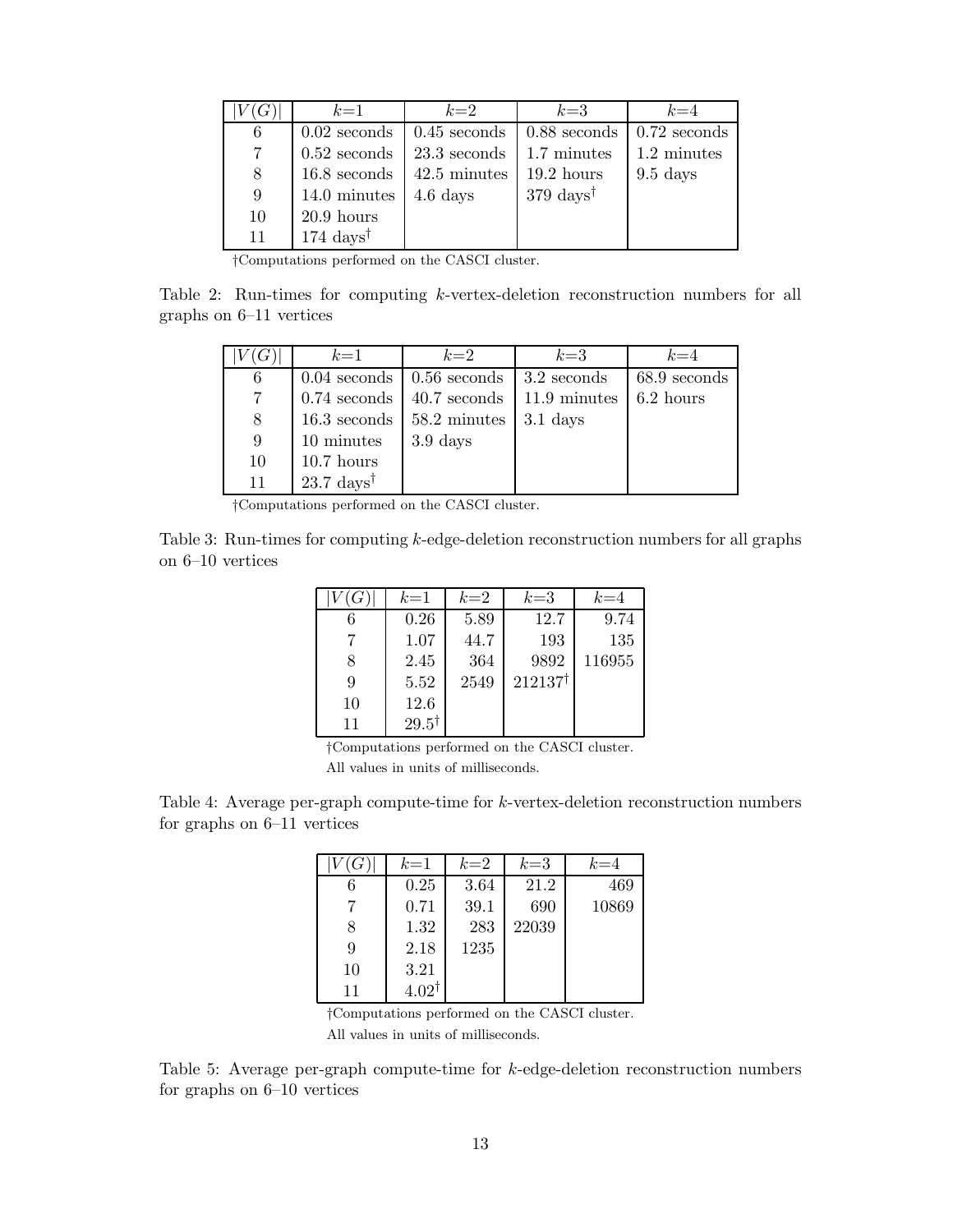Compute time for edge-deletion reconstruction numbers depends strongly on the number of edges in the original graph, as  $|f_D(G)| = |\mathcal{E}Deck_k(G)| = C(|E(G)|,k)$  and  $|f'_{E}(C)| = |\mathcal{E}$ Extensions'<sub>k</sub>(C)| = C(|E( $\overline{C}$ )|, k). To illustrate this, table 6 shows the average time to compute k-edge-deletion reconstruction numbers for all graphs on 7 vertices according to the number of edges. As described in Section 3.3, the computetime can also be heavily dependent on the actual value of the existential reconstruction number, which explains the extremely large value for  $ern_4(\mathcal{G}_{7,16})$ , where the single graph,  $\overline{P_5 \cup K_2}$ , with  $\exists \text{ern} = 7$  (out of a possible  $\binom{16}{4}$  $\binom{16}{4} = 1820$  dominates the run-time. Table 7 breaks down the computation time for  $ern_4(\mathcal{G}_{7,16})$  according to  $\exists$ ern<sub>4</sub>.

| E(G) | $k=1$      | $k=2$ | $k=3$ | $k=4$  |
|------|------------|-------|-------|--------|
| 5    | 0.33       | 2.52  | 3.81  | 2.4    |
| 6    | 0.39       | 5.04  | 11.7  | 9.3    |
| 7    | $\rm 0.51$ | 10.6  | 41.2  | 43     |
| 8    | 0.55       | 17.8  | 115   | 701    |
| 9    | 0.58       | 26.7  | 261   | 2804   |
| 10   | $0.65\,$   | 38.0  | 534   | 2064   |
| 11   | 0.70       | 48.6  | 871   | 6519   |
| 12   | 0.74       | 56.9  | 1175  | 23326  |
| 13   | 0.82       | 65.3  | 1477  | 11305  |
| 14   | 0.86       | 64.5  | 1447  | 33135  |
| 15   | 0.80       | 52.4  | 1155  | 12800  |
| 16   | 0.86       | 42.5  | 810   | 108815 |
| 17   | 0.80       | 25.6  | 450   | 4552   |
| 18   | 0.60       | 12.6  | 220   | 1708   |
| 19   | $0.50\,$   | 6.0   | 75    | 545    |

|  |  |  |  |  | All values in units of milliseconds. |
|--|--|--|--|--|--------------------------------------|
|--|--|--|--|--|--------------------------------------|

Table 6: Average per-graph compute-time for k-edge-deletion reconstruction numbers for graphs on 7 vertices and 5-19 edges

|                            | number of | total run time | avg. per graph |
|----------------------------|-----------|----------------|----------------|
| $\exists$ ern <sub>4</sub> | graphs    | (seconds)      | (seconds)      |
| 2                          |           | 35.9           | $6.0\,$        |
| 3                          |           | 62.3           | 5.7            |
|                            | 2         | 8.6            | 4.3            |
| $\overline{5}$             |           | 11.3           | 11.3           |
|                            |           | 2158.7         | 2158.7         |

Table 7: Average per-graph compute-time for 4-edge-deletion reconstruction numbers for graphs in  $\mathcal{G}_{7,16}$  according to  $\exists$ ern<sub>4</sub>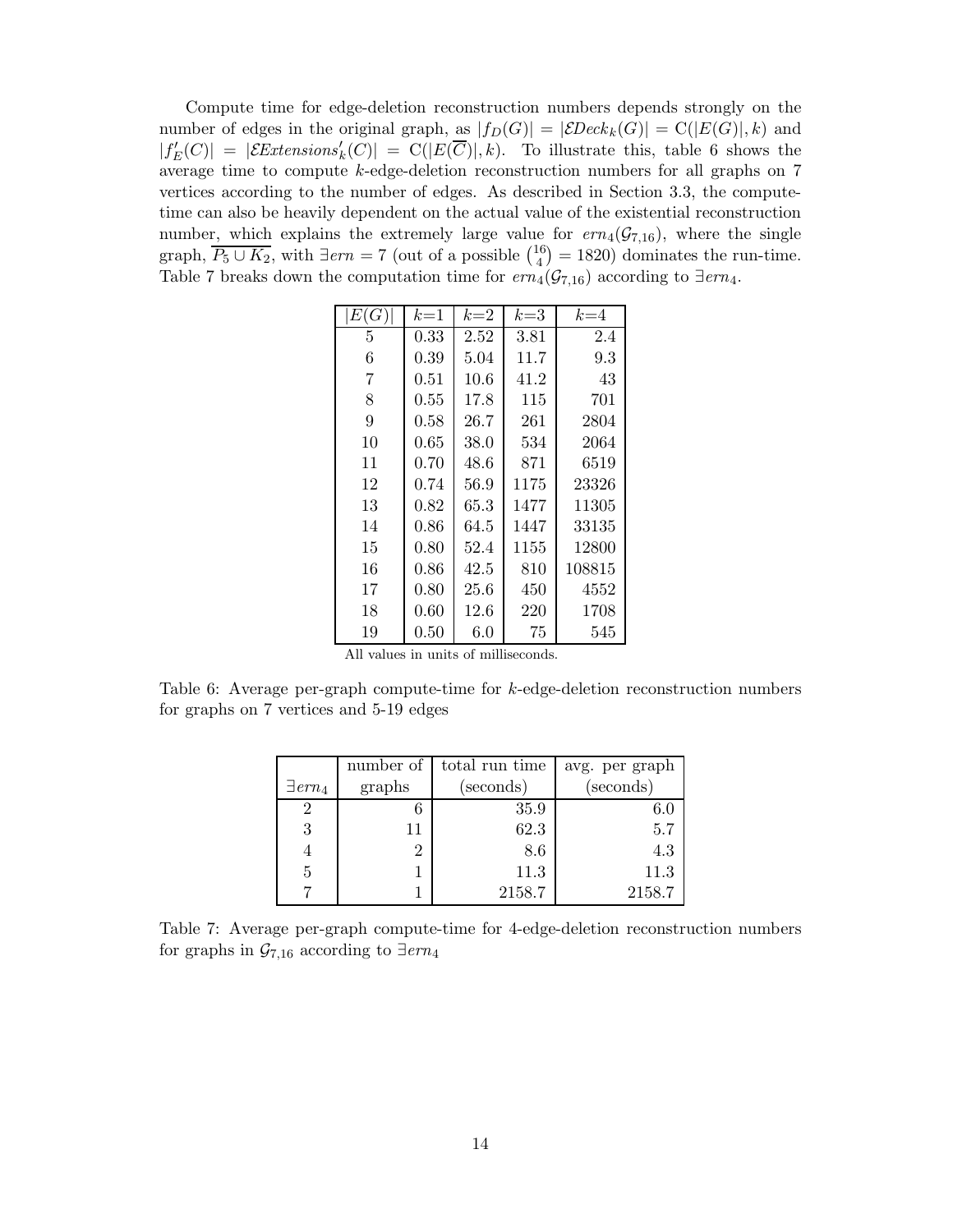### 6 Results

The results presented in this section are organized primarily by the various reconstruction function pairs that were considered in this project. Within each subsection results are presented as 3 tables, the first containing statistics from  $f<sub>D</sub>$ , the second containing statistics from  $f_E$ , and the last containing counts of existential and universal reconstruction numbers.

For each table the data is broken out into columns according to the number of vertices, and tabulates results for all graphs of that order. The first row of each table lists the number of unique (non-isomorphic) graphs of each order to which the function in question is applicable. Examples of graphs to which certain functions are not applicable, are graphs with fewer than k edges for the  $\mathcal{E}Deck_k$  family of functions. The set of useful graphs of a given order under a given function will be referred to use  $\mathcal{G}_u$  for convenience.

For the tables summarizing the  $f_D$  function, the following additional rows are given:

total cards: 
$$
T_C = \sum_{g \in \mathcal{G}_u} ||f_D(g)||
$$
  
non-duplicates: 
$$
T_{nd} = \sum_{g \in \mathcal{G}_u} ||\{c \mid m(f_D(g); c) = 1\}||
$$
  
average cards per deck: 
$$
\frac{T_C}{|\mathcal{G}_u|}
$$
  
percentage of non-duplicate cards: 
$$
\frac{T_{nd}}{|\mathcal{G}_u|}
$$

For the tables summarizing the  $f_E$  function, the following additional rows are given:

total extensions: 
$$
T_E = \sum_{g \in \mathcal{G}_u} ||f_E(g)||
$$

average unique extensions per graph:  $\frac{T_E}{G}$  $|\mathcal{G}_u|$ 

Tables summarizing reconstruction numbers have two primary sets of rows. In the first set each row counts the number of graph with a given existential reconstruction number, and in the second set each row counts the number of graphs with a given universal reconstruction number. If the table is too long to display on a single page, then it is be broken into separate tables for existential and universal reconstruction numbers. If a table is still too long to display on a single page, then it is further subdivided by the range of reconstruction numbers. If there is a sequence of 2 or more rows which are empty, then they are collapsed into a single line.

In addition, these tables may have additional optional rows. The first optional row appears at the top of the table, and shows the number of graphs which are not reconstructible. The other type of optional row appears at the bottom of the table, and shows the percentage of graphs which have some interesting or common existential or universal reconstruction number.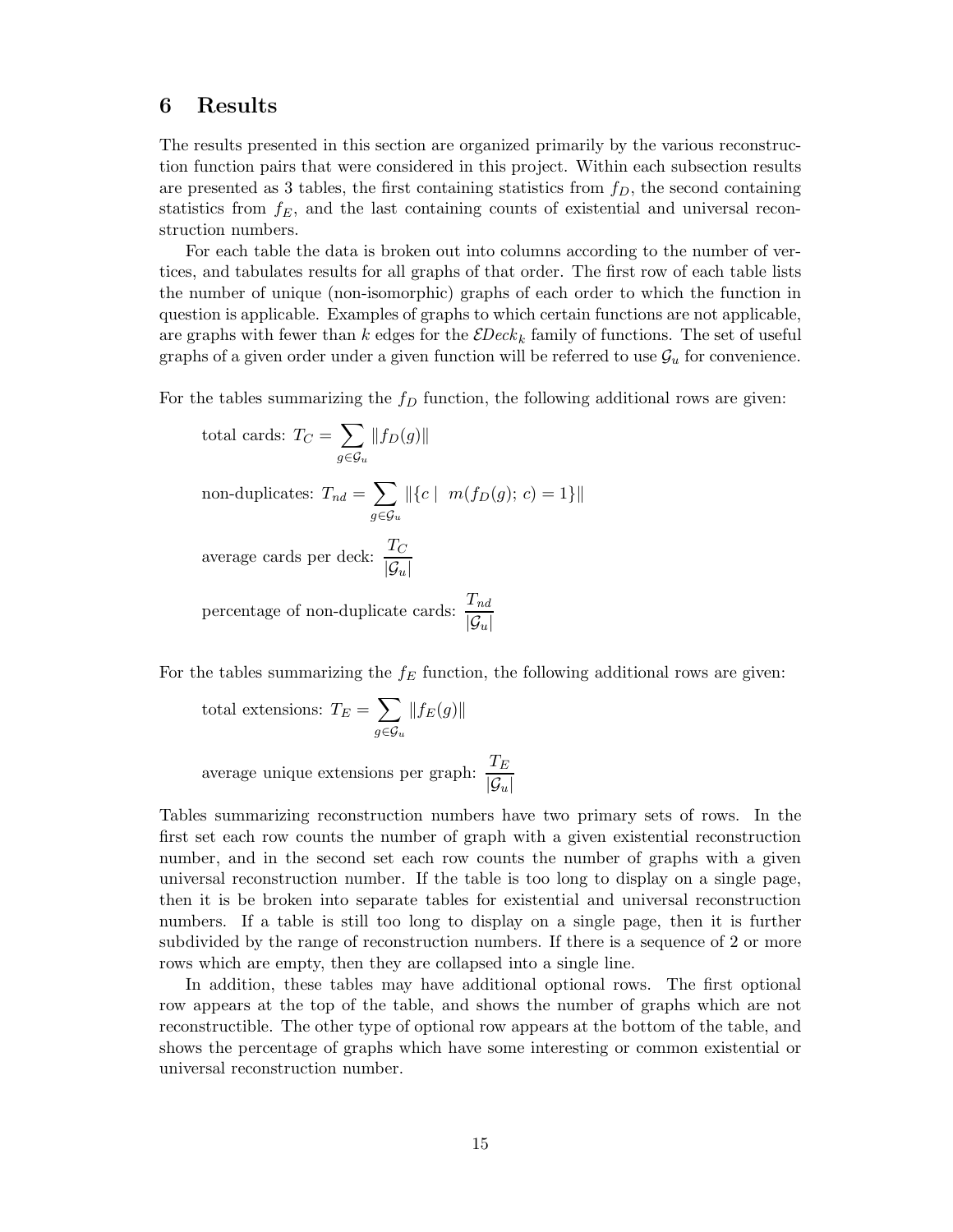#### 6.1 Results for 1-Vertex Deletion

#### $Deck_1$  Counts

|                          |     | graph order   |     |     |      |       |         |           |             |  |  |  |  |
|--------------------------|-----|---------------|-----|-----|------|-------|---------|-----------|-------------|--|--|--|--|
|                          | 3   | 6<br>10<br>b. |     |     |      |       |         |           |             |  |  |  |  |
| unique graphs            | 4   |               | 34  | !56 | 1044 | 12346 | 274668  | 12005168  | 1018997864  |  |  |  |  |
| total cards              |     | 20            | 90  | 544 | 5096 | 79220 | 2208158 | 113737744 | 10926144928 |  |  |  |  |
| non-duplicates           | 2   | 6             | 39  | 278 | 3370 | 62508 | 1965149 | 107681508 | 10649004558 |  |  |  |  |
| avg. $\cosh/\text{deck}$ | 1.5 | 1.8           | 2.6 | 3.5 | 4.9  | 6.42  | 8.039   | 9.474     | 10.722      |  |  |  |  |
| $%$ non-duplicate        | 33  | 30            | 43  | 51  | 66.1 | 78.90 | 88.995  | 94.675    | 97.464      |  |  |  |  |

 $Extensions_1$  Counts

|                  |          | graph order |    |     |      |       |         |           |             |  |  |  |  |  |
|------------------|----------|-------------|----|-----|------|-------|---------|-----------|-------------|--|--|--|--|--|
|                  | $\Omega$ | G           |    |     |      |       |         |           |             |  |  |  |  |  |
| unique graphs    | $\Omega$ |             |    | 34  | 156  | 1044  | 12346   | 274668    | 12005168    |  |  |  |  |  |
| total extensions | 6        | 20          | 90 | 544 | 5096 | 79220 | 2208158 | 113737744 | 10926144928 |  |  |  |  |  |
| avg. extensions  | $\Omega$ | ۔<br>ь<br>◡ | 8  | 16  | 32.7 | 75.88 | L78.856 | 414.092   | 910.120     |  |  |  |  |  |

1-Vertex Deletion Reconstruction Numbers

|                          | graph order |     |                |     |                |       |                |                |                |            |
|--------------------------|-------------|-----|----------------|-----|----------------|-------|----------------|----------------|----------------|------------|
|                          |             | 3   | 4              | 5   | 6              |       | 8              | 9              | 10             | 11         |
| unique graphs            |             | 4   | 11             | 34  | 156            | 1044  | 12346          | 274654         | 12005168       | 1018997864 |
|                          | 3           | 4   | 8              | 34  | 150            | 1044  | 12334          | 274652         | 12005156       | 1018997864 |
|                          | 4           |     | 3              |     | 4              |       | 8              |                | 6              |            |
| $\exists vrn_1$          | 5           |     |                |     | $\overline{2}$ |       | $\overline{2}$ | $\overline{2}$ | 4              |            |
|                          | 6           |     |                |     |                |       | $\overline{2}$ |                |                |            |
|                          | 7           |     |                |     |                |       |                |                | $\overline{2}$ |            |
|                          | 3           | 4   | $\overline{2}$ | 7   | 8              | 16    | 266            | 45186          | 6054148        | 815604300  |
|                          | 4           |     | 9              | 19  | 56             | 496   | 8208           | 199247         | 5637886        | 199382868  |
| $\forall vrn_1$          | 5           |     |                | 8   | 90             | 520   | 3584           | 28777          | 301530         | 3922130    |
|                          | 6           |     |                |     | $\overline{2}$ | 12    | 284            | 1426           | 10686          | 83730      |
|                          | 7           |     |                |     |                |       | $\overline{4}$ | 18             | 914            | 4824       |
|                          | 8           |     |                |     |                |       |                |                | 4              | 12         |
| $\% \exists vrn_1 = 3$   |             | 100 | 73             | 100 | 96.2           | 100.0 | 99.903         | 99.9993        | 99.9999        | 100.0000   |
| $\%$ $\forall vrn_1 = 3$ |             | 100 | 18             | 21  | 5.1            | 1.53  | 2.155          | 16.4520        | 50.4295        | 80.0398    |

#### Discussion

There are a number of items of interest in these results. Foremost is that they agree with previous theoretical and empirical results. In 1990 Bollobás proved that almost every graph can be reconstructed from any 3 cards in its deck [4], and the counts presented here bear that out in striking fashion. In addition the reconstruction number counts agree with those collected by Brian McMullen for  $|V(G)| \leq 10$  in 2005 [11, 12].

Graphs which have high (> 3)  $\exists v r n_1$  are of special interest. Myrvold showed that for any disconnected graph of the form  $pK_c$  that  $\exists vrn_1 = c + 2$  [14] (proof corrected by Molina [13]). McMullen later described some additional infinite families of graphs which have high  $\exists vrn_1$  [12]. In all cases the construction of graphs with high  $\exists vrn_1$  requires the graphs to have a non-prime order, and showed that all graphs where  $5 \leq |V(G)| \leq 10$ and  $\exists v r n_1 > 3$  are members of one or more of the known families. The results presented here prove that no graph on 11 vertices has  $\exists v r n_1 > 3$ , strengthening the previous conjecture that all graphs of prime order have  $\exists v r n_1 = 3$  [11].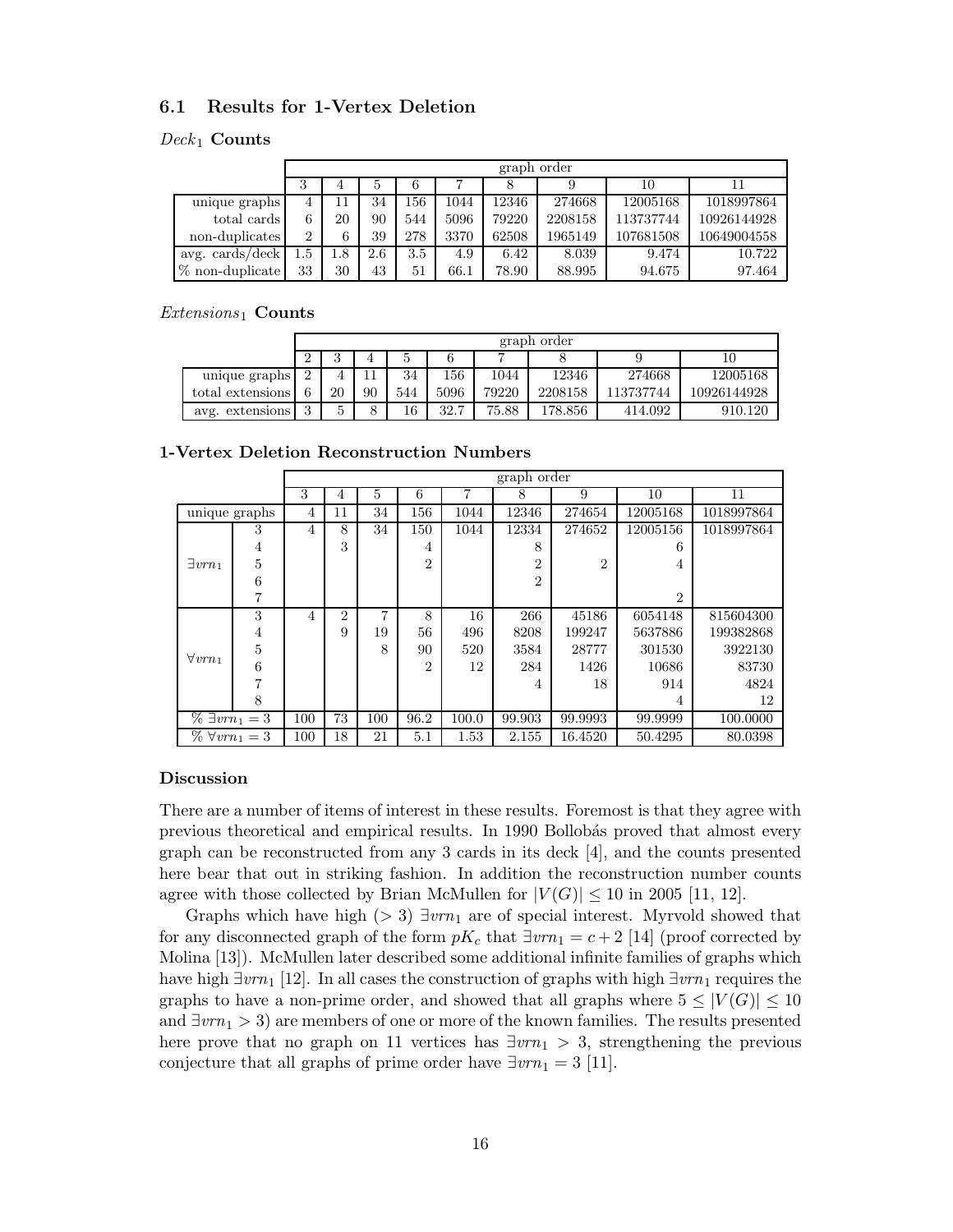The  $Deck_1$  and  $Extensions_1$  tables reveal some interesting details of their own. The average number of unique cards per deck and the average number of unique extensions of a graph rapidly approach their maximum values  $(|V(G)|$  and  $2^{|V(G)|}$ , respectively). This has strong implications for future work in computing reconstruction numbers, as the number of graphs which will need to be canonically labelled for any graph G will rapidly approach  $|V(G)|^2 \cdot 2^{|V(G)|-1}$  as  $|V(G)|$  increases further. More favorably, the probability that any given card in a deck is isomorphically unique within that deck also increases rapidly towards 1, indicating that the optimizations listed in Section 3 are very effective for computing  $\exists vrn_1$  and  $\forall vrn_1$ .

Recent work has focused on graphs which have high (maximal or nearly maximal)  $\forall v r n_1$  [5]. The results presented here prove that there are 12 graphs of order 11 with maximal  $\forall v r n_1 = 8$ . The following graphs and their complements are all graphs of order 11 with  $\forall v r n_1 = 8$ . Graphs are presented in pairs, each of which has exactly 7 cards in common. Below each graph is listed its number of edges, and its Nauty graph6 representation.



It should be noted that the 4 such graphs with the highest edge counts each have a single disconnected vertex. If that vertex is removed, the resulting graph on 10 vertices also have  $\forall v r n_1 = 8$ , and are the only such graphs on 10 vertices.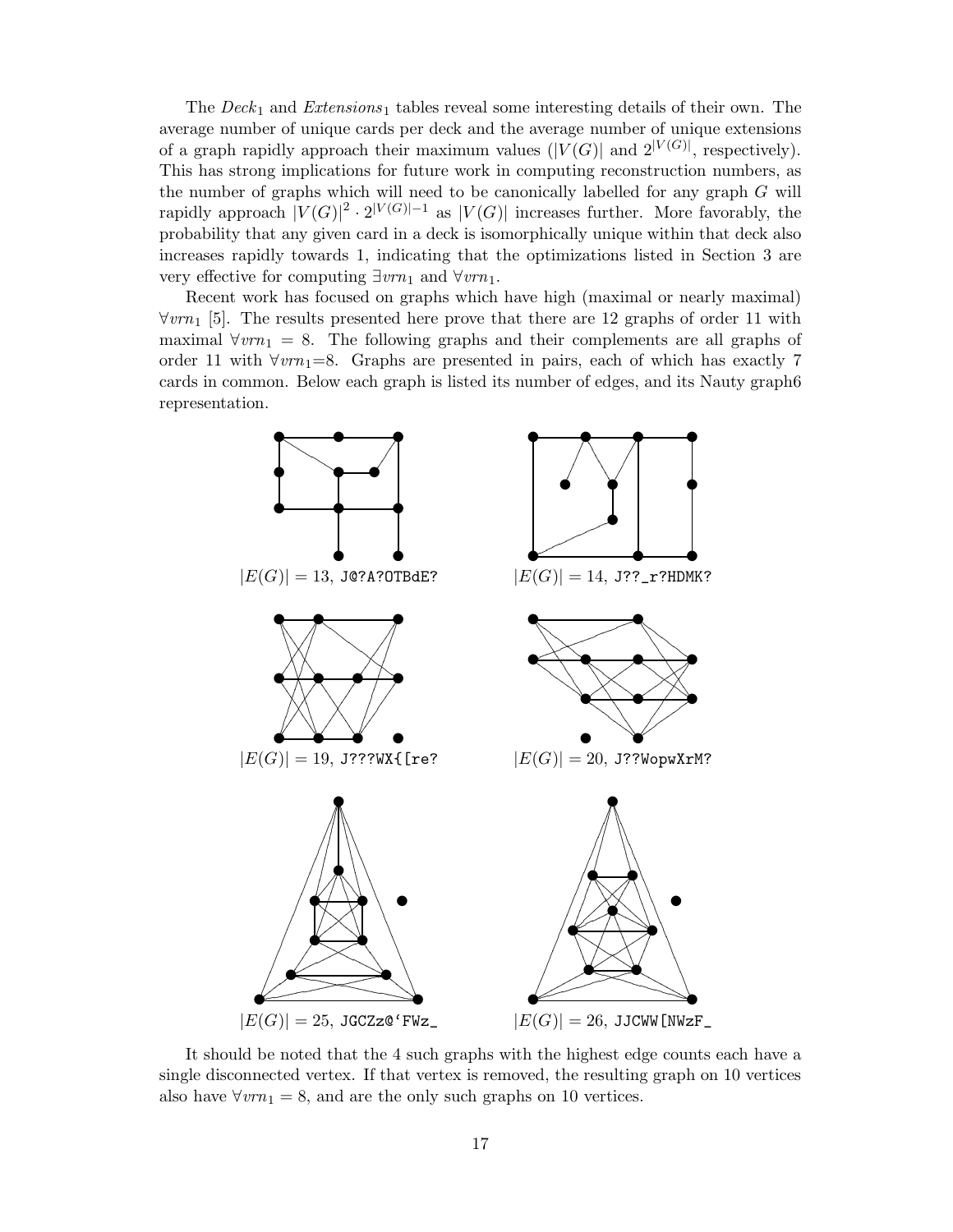### 6.2 Results for 2-Vertex Deletion

### $\emph{Deck}_2$  Counts

|                          | graph order |     |     |      |        |         |           |  |  |
|--------------------------|-------------|-----|-----|------|--------|---------|-----------|--|--|
|                          |             |     |     |      |        |         | 10        |  |  |
| unique graphs            | 11          | 34  | 156 | 1044 | 12346  | 274668  | 12005168  |  |  |
| total cards              | 20          | 94  | 766 | 9020 | 193144 | 7143022 | 460986428 |  |  |
| non-duplicates           | 2           | 18  | 208 | 3156 | 101534 | 5091782 | 392761878 |  |  |
| avg. $\cosh/\text{deck}$ | 1.8         | 2.8 | 4.9 | 8.6  | 15.644 | 26.006  | 38.399    |  |  |
| $%$ non-duplicate        | 10          | 19  | 27  | 35.0 | 52.569 | 71.283  | 85.200    |  |  |

### $\it Extensions_2$  Counts

|                  |    | graph order |     |      |        |         |           |             |  |  |
|------------------|----|-------------|-----|------|--------|---------|-----------|-------------|--|--|
|                  |    |             |     |      |        |         |           |             |  |  |
| unique graphs    |    |             |     | 34   | 156    | 1044    | 12346     | 274668      |  |  |
| total extensions | 20 | 94          | 766 | 9020 | 193144 | 7143022 | 460986428 | 52001662796 |  |  |
| avg. extensions  | 10 | 24          | 70  | 265  | 1238.1 | 6841.98 | 37338.930 | 189325.523  |  |  |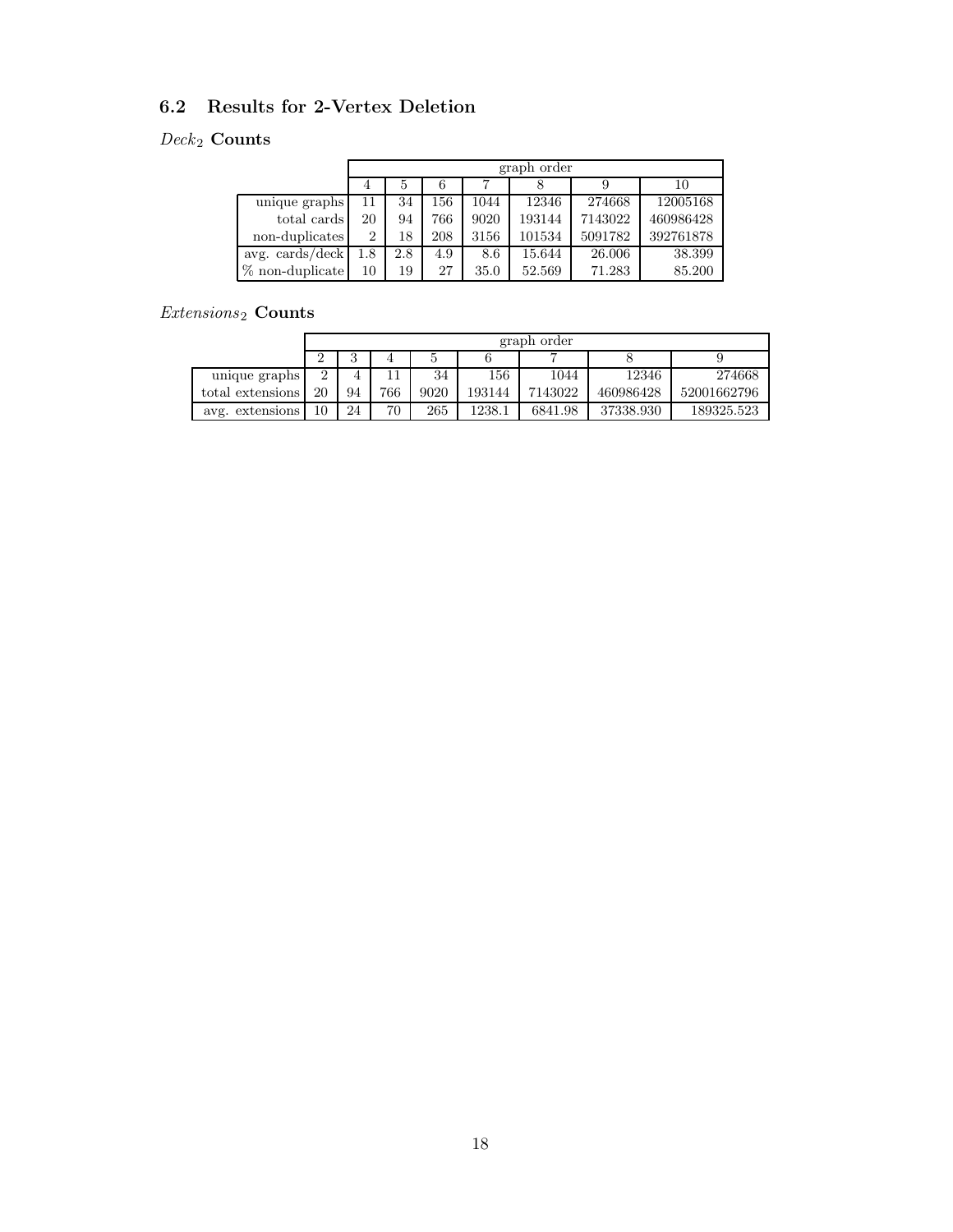|                 |                        | graph order     |                |                  |                |                  |                      |
|-----------------|------------------------|-----------------|----------------|------------------|----------------|------------------|----------------------|
|                 |                        | $\overline{4}$  | $\overline{5}$ | $\overline{6}$   | 7              | 8                | $\overline{9}$       |
|                 | unique graphs          | $\overline{11}$ | 34             | 156              | 1044           | 12346            | 274654               |
|                 | not reconstructible    | $\overline{7}$  | $\overline{4}$ | $\boldsymbol{0}$ | $\overline{0}$ | $\boldsymbol{0}$ | $\overline{0}$       |
|                 | $\overline{3}$         |                 |                | $\overline{8}$   | 240            | 9592             | 270869               |
|                 | $\overline{4}$         |                 | 2              | 30               | 396            | 2464             | 3448                 |
|                 | $\overline{5}$         |                 |                | 34               | 216            | 216              | 228                  |
|                 | $\overline{6}$         | $\overline{4}$  | 4              | 30               | 106            | 36               | 48                   |
|                 | $\overline{7}$         |                 | 8              | 32               | 44             | 18               | 18                   |
|                 | 8                      |                 | 9              | 16               | 20             | $\,$ $\,$        | 16                   |
| $\exists vrn_2$ | $\overline{9}$         |                 | $\overline{7}$ | $\overline{2}$   | $10\,$         | $\sqrt{2}$       | 3                    |
|                 | 10                     |                 |                | $\overline{2}$   | $\,4\,$        | $\overline{4}$   | 12                   |
|                 | 11                     |                 |                | $\overline{2}$   | $\overline{2}$ | $\overline{4}$   | $\sqrt{4}$           |
|                 | 12                     |                 |                |                  | 6              |                  | $\overline{2}$       |
|                 | 13                     |                 |                |                  |                |                  |                      |
|                 | 14                     |                 |                |                  |                | $\overline{2}$   | $\overline{2}$       |
|                 | 15                     |                 |                |                  |                |                  |                      |
|                 | 16                     |                 |                |                  |                |                  | $\overline{4}$       |
|                 | $\overline{6}$         | $\overline{4}$  |                |                  |                |                  |                      |
|                 | $\overline{7}$         |                 |                |                  |                |                  |                      |
|                 | 8                      |                 | $\,$ 6 $\,$    |                  |                |                  |                      |
|                 | $\overline{9}$         |                 | $\overline{9}$ |                  |                |                  |                      |
|                 | 10                     |                 | 15             | $\,$ 6 $\,$      |                |                  |                      |
|                 | 11                     |                 |                | $\overline{2}$   |                |                  |                      |
|                 | 12                     |                 |                | $\overline{4}$   | 4              |                  |                      |
|                 | 13                     |                 |                | 98               | $\overline{2}$ |                  |                      |
|                 | 14                     |                 |                | 46               | 14             | 5                |                      |
|                 | 15                     |                 |                |                  | 76             | $\overline{4}$   |                      |
|                 | 16                     |                 |                |                  | 216            | $36\,$           | 9                    |
|                 | 17                     |                 |                |                  | 532            | 111              | 271                  |
| $\forall vrn_2$ | 18                     |                 |                |                  | 172            | 1020             | 3704                 |
|                 | 19                     |                 |                |                  | 28             | 2820             | 14270                |
|                 | <b>20</b>              |                 |                |                  |                | 3598             | 21982                |
|                 | 21                     |                 |                |                  |                | 3212             | 60137                |
|                 | 22                     |                 |                |                  |                | 1254             | 79796                |
|                 | 23                     |                 |                |                  |                | 248              | 48632                |
|                 | 24                     |                 |                |                  |                | 32               | $\boldsymbol{20508}$ |
|                 | 25                     |                 |                |                  |                | 6                | 17345                |
|                 | 26                     |                 |                |                  |                |                  | 5768                 |
|                 | 27                     |                 |                |                  |                |                  | 1820                 |
|                 | 28                     |                 |                |                  |                |                  | 316                  |
|                 | 29                     |                 |                |                  |                |                  | 92                   |
|                 | 30                     |                 |                |                  |                |                  | 4                    |
|                 | $\% \exists vrn_2 = 3$ | $\overline{0}$  | $\overline{0}$ | 5.1              | 22.99          | 77.693           | 98.6219              |

#### 2-Vertex Deletion Reconstruction Numbers

#### Discussion

These results begin to show a dichotomy between the patterns of existential and universal  $k$ -vertex-deleted reconstruction numbers, which grows greater as  $k$  increases. While the distribution of  $\exists v \cdot n_2$  is very similar to  $\exists v \cdot n_1$ , the distribution of  $\forall v \cdot n_2$  is greatly different from that of  $\forall v r n_1$ . Indeed, just a casual inspection leads one to conjecture that almost every  $\exists vrn_2(G) = 3$ , just as almost every  $\exists vrn_1(G) = 3$  [4]. In contrast, while it has also been shown that almost every  $\forall vrm_1(G) = 3$  [4], both extents of the range of  $\forall vrn_2(G)$  seems to increase without bound as  $|V(G)|$  increases.

Another pattern that becomes more obvious in  $k$ -vertex-deleted results as  $k$  in-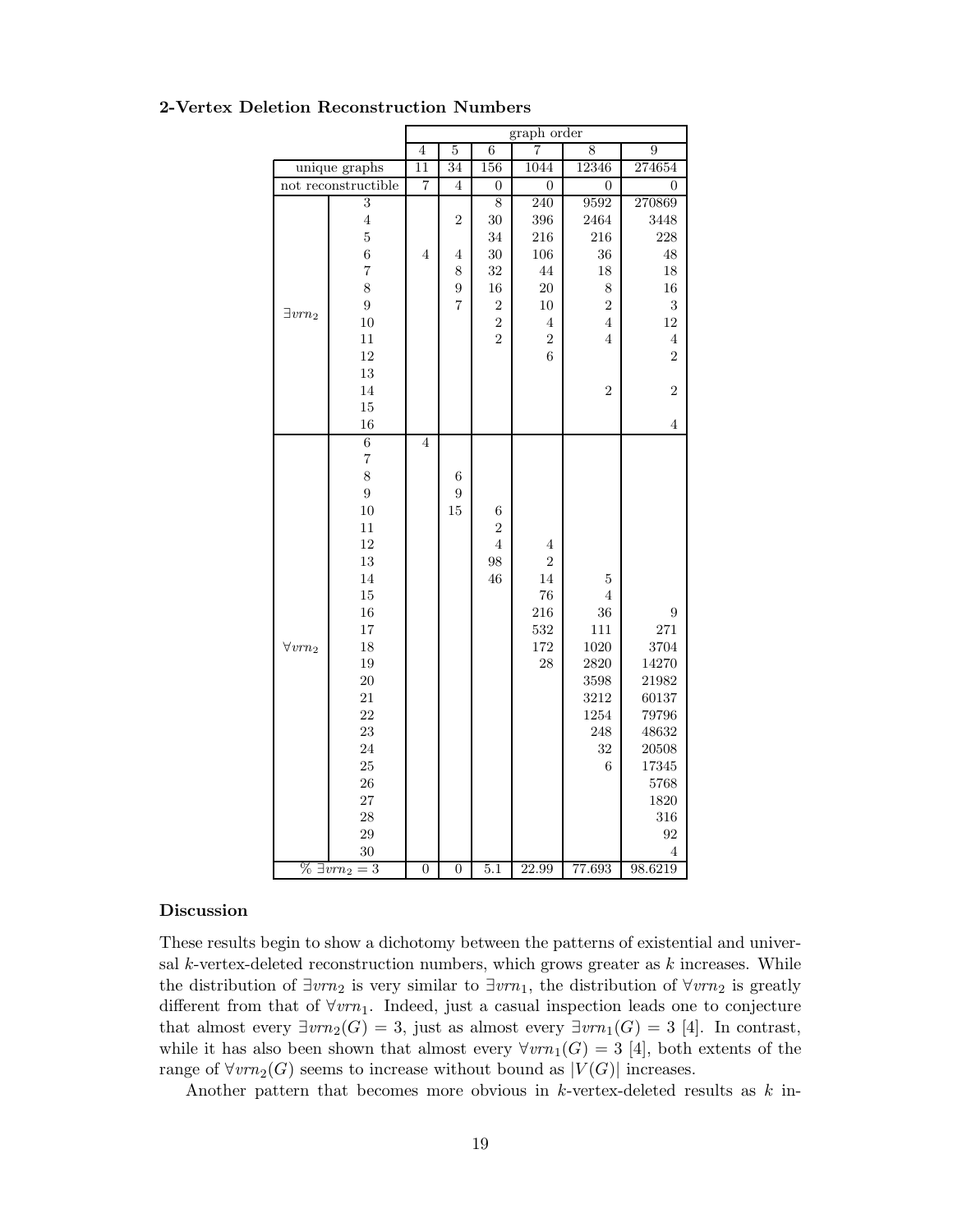creases, is that if  $k = |V(G)| - 2$ , there are always exactly 4 graphs that are reconstructible (see appendix A.1). These 4 graphs are those with 0 or 1 edges, and their complements. It is clear that  $Deck_{|V(G)|-2}(G)$  holds no information other than  $|V(G)|$ and  $|E(G)|$ , and it is also clear to see that for any fixed  $|V(G)| \geq 3$ , the only graphs which have a unique  $|E(G)|$  are those on 0, 1,  $\binom{|V(G)|}{2}$  $\binom{[G]}{2}$ , and  $\binom{|V(G)|}{2}$  $\binom{[G]}{2} - 1$  edges.

More interesting in these results is those 4 graphs on 5 vertices which are not 2 vertex-deletion reconstructible. The following two graphs, and their complements are not 2-vertex-deletion reconstructible. It is trivial to see that these two graphs share the same  $Deck_2$ , which proves that they are not 2-vertex-deletion reconstructible.

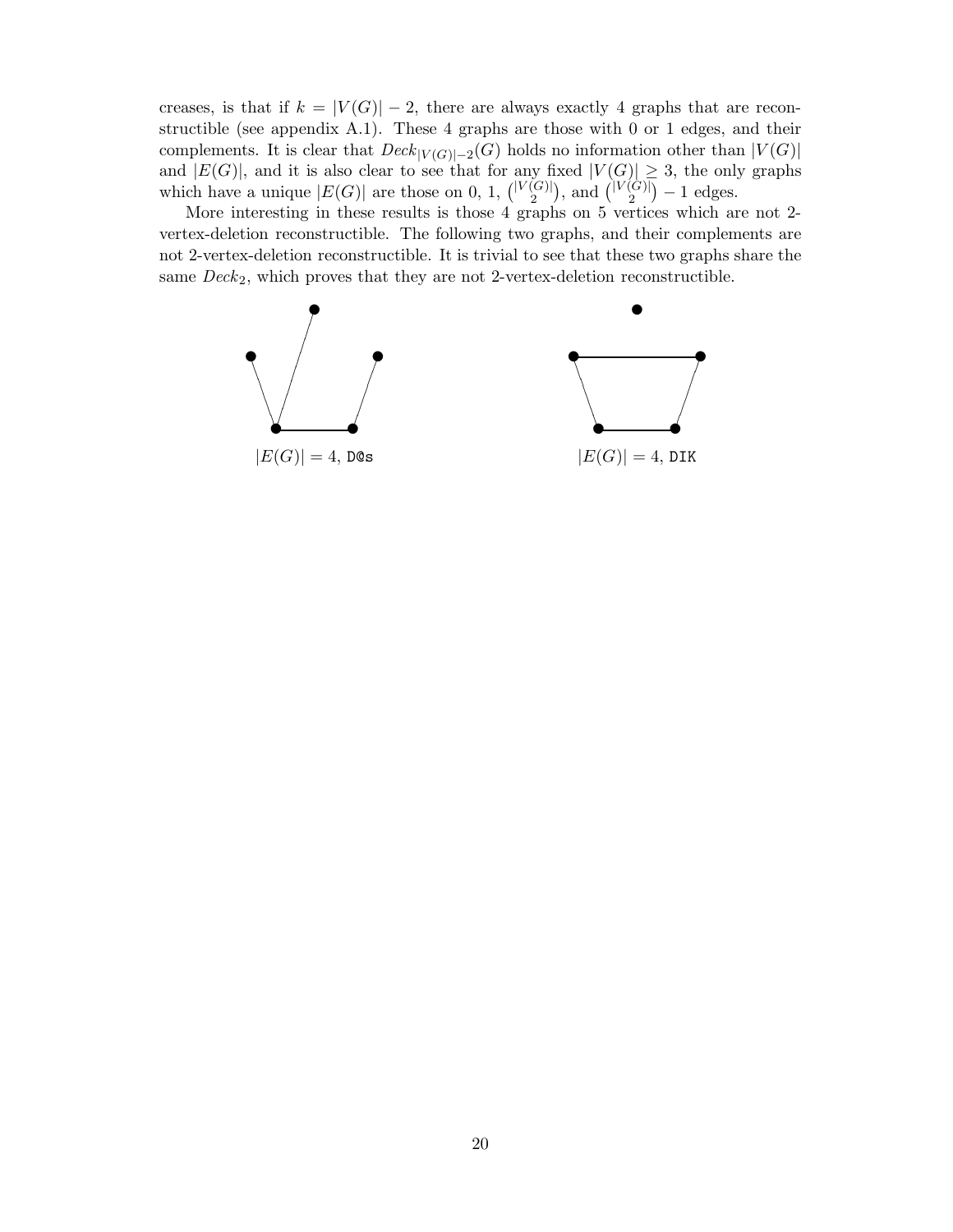### 6.3 Results for 3-Vertex Deletion

### $\it{Deck}_3$  Counts

|                      | graph order    |     |      |        |         |           |  |  |
|----------------------|----------------|-----|------|--------|---------|-----------|--|--|
|                      |                |     |      |        |         | 10        |  |  |
| unique graphs        | 34             | 156 | 1044 | 12346  | 274668  | 12005168  |  |  |
| total cards          | 66             | 526 | 7552 | 190579 | 9905170 | 914086960 |  |  |
| non-duplicates       | $\overline{2}$ | 52  | 1318 | 44122  | 4001616 | 575295558 |  |  |
| $avg. \, cards/deck$ | 1.9            | 3.4 | 7.2  | 15.436 | 36.062  | 76.141    |  |  |
| $%$ non-duplicate    | 3.0            | 10  | 17.5 | 23.152 | 40.399  | 62.937    |  |  |

### $\it Extensions_3$  Counts

|                  | graph order |     |      |        |         |           |  |
|------------------|-------------|-----|------|--------|---------|-----------|--|
|                  |             |     |      |        |         |           |  |
| unique graphs    | 2           |     |      | 34     | 156     | 1044      |  |
| total extensions | 66          | 526 | 7552 | 190579 | 9905170 | 914086960 |  |
| avg. extensions  | 33          | 132 | 687  | 5605.3 | 63494.7 | 875562.22 |  |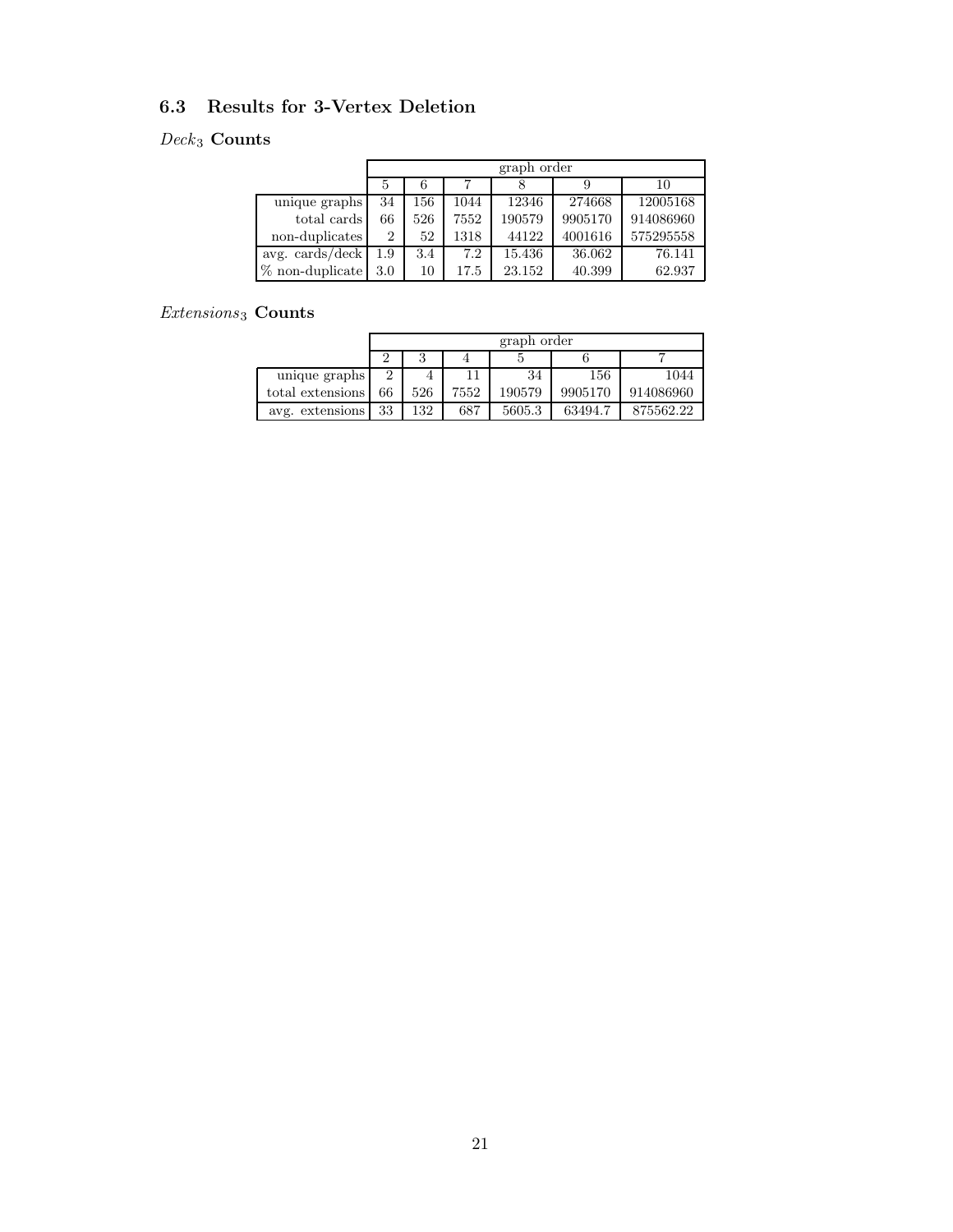|                 |                        | graph order      |                |                  |                |                         |  |
|-----------------|------------------------|------------------|----------------|------------------|----------------|-------------------------|--|
|                 |                        | $\overline{5}$   | $\overline{6}$ | 7                | 8              | $\overline{9}$          |  |
|                 | unique graphs          | 34               | 156            | 1044             | 12346          | 274668                  |  |
|                 | not reconstructible    | $\overline{30}$  | 78             | 20               | 8              | $\overline{0}$          |  |
|                 | $\overline{3}$         |                  |                |                  |                | 2760                    |  |
|                 | $\overline{4}$         |                  |                |                  | 128            | 45713                   |  |
|                 | $\overline{5}$         |                  |                | 10               | 652            | 145271                  |  |
|                 | $\overline{6}$         |                  |                | 12               | 1738           | 62156                   |  |
|                 | $\overline{7}$         |                  |                | 24               | 2290           | 14434                   |  |
|                 | 8                      |                  | $\overline{2}$ | 66               | 2285           | 3018                    |  |
|                 | $\overline{9}$         |                  | $\overline{2}$ | 90               | 1874           | 678                     |  |
|                 | 10                     | 4                | $\overline{4}$ | 126              | 1216           | 244                     |  |
|                 | 11                     |                  |                | 88               | 755            | 160                     |  |
|                 | 12                     |                  | $\overline{2}$ | 96               | 490            | 68                      |  |
|                 | 13                     |                  | 8              | 70               | 304            | 46                      |  |
|                 | 14                     |                  | $\overline{2}$ | 76               | 207            | 34                      |  |
|                 | 15                     |                  | 10             | 54               | 152            | 26                      |  |
|                 | 16                     |                  | 8              | 66               | 72             | 20                      |  |
|                 | 17                     |                  | 14             | 74               | 40             | $8\,$                   |  |
|                 | 18                     |                  | 22             | 54               | 38             | $\overline{2}$          |  |
|                 | 19                     |                  | $\overline{4}$ | 62               | 36             | 8                       |  |
|                 | 20                     |                  |                | 30               | $\overline{5}$ | $\overline{\mathbf{c}}$ |  |
| $\exists vrn_3$ | 21                     |                  |                | 14               | 16             | $\overline{2}$          |  |
|                 | 22                     |                  |                | $\boldsymbol{6}$ | 6              | $\overline{4}$          |  |
|                 | 23                     |                  |                |                  | $\overline{6}$ | $\overline{2}$          |  |
|                 | 24                     |                  |                | 4                | 6              | $\overline{4}$          |  |
|                 | 25                     |                  |                |                  | $\overline{2}$ |                         |  |
|                 | 26                     |                  |                | $\overline{2}$   | $\overline{4}$ |                         |  |
|                 | 27                     |                  |                |                  |                |                         |  |
|                 | 28                     |                  |                |                  | $\overline{4}$ |                         |  |
|                 | 29                     |                  |                |                  | $\overline{4}$ |                         |  |
|                 | 30                     |                  |                |                  | $\overline{2}$ |                         |  |
|                 | 31                     |                  |                |                  |                | $\overline{2}$          |  |
|                 | 32                     |                  |                |                  |                |                         |  |
|                 | 33                     |                  |                |                  | $\overline{2}$ |                         |  |
|                 | $34 - 35$              |                  |                |                  |                |                         |  |
|                 | 36                     |                  |                |                  |                | $\overline{4}$          |  |
|                 | 37                     |                  |                |                  | $\overline{2}$ |                         |  |
|                 | $38 - 40$              |                  |                |                  |                |                         |  |
|                 | 41                     |                  |                |                  | $\overline{2}$ |                         |  |
|                 | $42 - 49$              |                  |                |                  |                |                         |  |
|                 | 50                     |                  |                |                  |                | 2                       |  |
|                 | $\% \exists vrn_3 = 3$ | $\boldsymbol{0}$ | 0.0            | 0.00             | 0.000          | 1.0048                  |  |

### 3-Vertex Deletion Reconstruction Numbers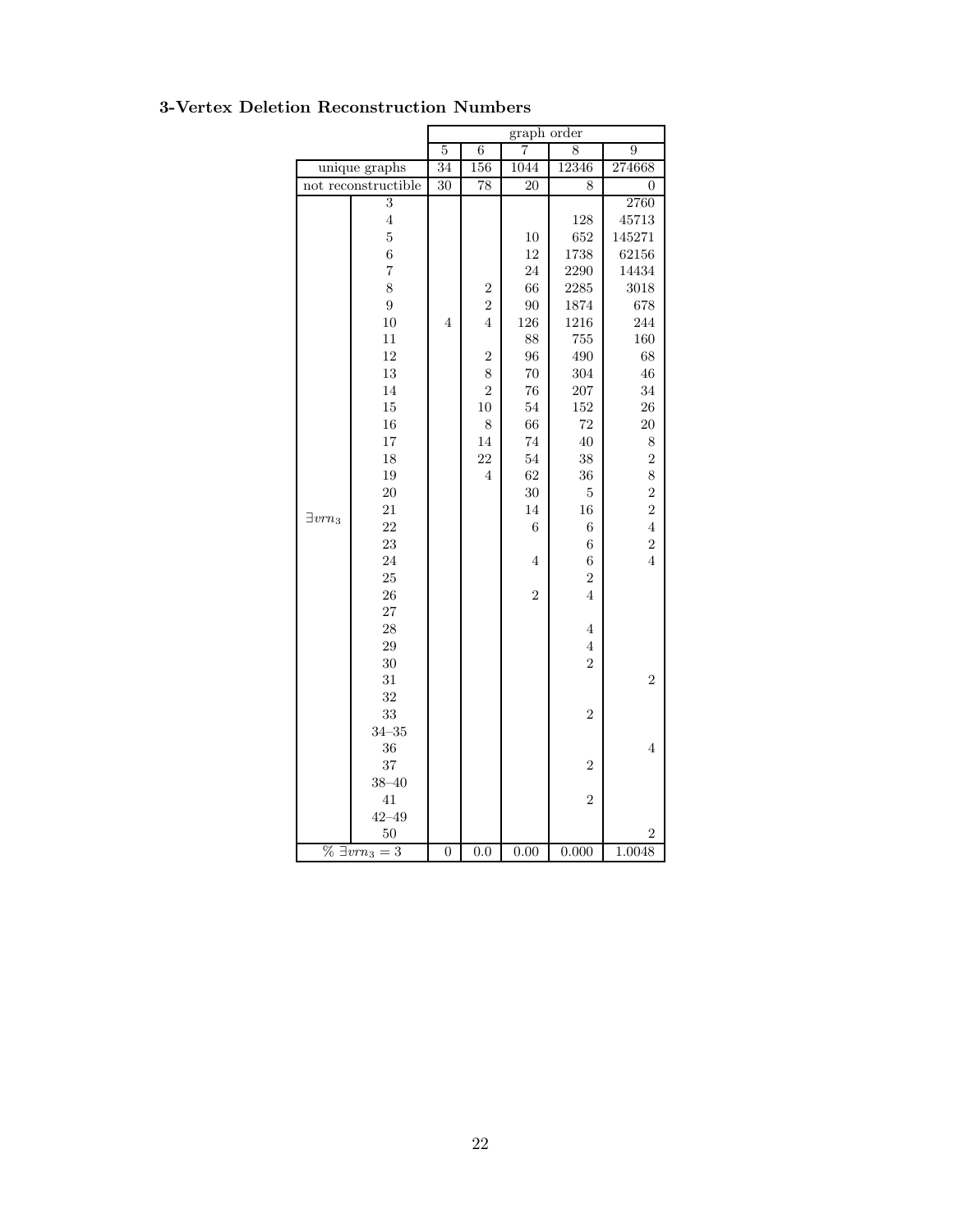|                 | graph order         |                 |                |         |                |                |
|-----------------|---------------------|-----------------|----------------|---------|----------------|----------------|
|                 |                     | $\overline{5}$  | $\overline{6}$ | 7       | 8              | $\overline{9}$ |
| unique graphs   |                     | $\overline{34}$ | 156            | 1044    | 12346          | 274668         |
|                 | not reconstructible | 30              | 78             | 20      | 8              | $\overline{0}$ |
|                 | 10                  | $\overline{4}$  |                |         |                |                |
|                 | $11\hbox{--}16$     |                 |                |         |                |                |
|                 | $17\,$              |                 | $\overline{4}$ |         |                |                |
|                 | $18\,$              |                 | $\,6\,$        |         |                |                |
|                 | $19\,$              |                 | 68             |         |                |                |
|                 | $20\hbox{--}25$     |                 |                |         |                |                |
|                 | $26\,$              |                 |                | $\,6$   |                |                |
|                 | $\sqrt{27}$         |                 |                |         |                |                |
|                 | $28\,$              |                 |                | $\,4\,$ |                |                |
|                 | $\,29$              |                 |                | $\,4\,$ |                |                |
|                 | 30                  |                 |                | $38\,$  |                |                |
|                 | $31\,$              |                 |                | 88      |                |                |
|                 | $32\,$              |                 |                | 400     |                |                |
|                 | $33\,$              |                 |                | 342     |                |                |
|                 | $34\,$              |                 |                | 142     |                |                |
|                 | $35 - 36$           |                 |                |         |                |                |
|                 | $37\,$              |                 |                |         | 8              |                |
|                 | $38\,$              |                 |                |         |                |                |
|                 | $39\,$              |                 |                |         | $\overline{4}$ |                |
|                 | $40\,$              |                 |                |         | $\,3$          |                |
|                 | $41\,$              |                 |                |         | $16\,$         |                |
|                 | $42\,$              |                 |                |         | $\,6$          |                |
|                 | $43\,$              |                 |                |         | $51\,$         |                |
|                 | $\bf 44$            |                 |                |         | $76\,$         |                |
|                 | $45\,$              |                 |                |         | $263\,$        |                |
| $\forall vrn_3$ | $\sqrt{46}$         |                 |                |         | $532\,$        |                |
|                 | $47\,$              |                 |                |         | 1282           |                |
|                 | 48                  |                 |                |         | $2451\,$       |                |
|                 | $\sqrt{49}$         |                 |                |         | 3902           |                |
|                 | $50\,$              |                 |                |         | 2602           | $\overline{5}$ |
|                 | $51\,$              |                 |                |         | 840            |                |
|                 | $52\,$              |                 |                |         | 118            | $\,2$          |
|                 | $53\,$              |                 |                |         | 96             | $\,8\,$        |
|                 | $54\,$              |                 |                |         | 88             | $\,4\,$        |
|                 | $55\,$              |                 |                |         |                | $75\,$         |
|                 | 56                  |                 |                |         |                | $98\,$         |
|                 | $57\,$              |                 |                |         |                | 157            |
|                 | 58                  |                 |                |         |                | 242            |
|                 | 59                  |                 |                |         |                | 360            |
|                 | 60                  |                 |                |         |                | 1940           |
|                 | 61                  |                 |                |         |                | 3798           |
|                 | 62                  |                 |                |         |                | 6426           |
|                 | 63                  |                 |                |         |                | 11409          |
|                 | 64                  |                 |                |         |                | 21181          |
|                 | 65                  |                 |                |         |                | 32518          |
|                 | 66                  |                 |                |         |                | 42127          |
|                 | 67                  |                 |                |         |                | 46011          |
|                 | 68                  |                 |                |         |                | 38908          |
|                 | 69                  |                 |                |         |                | 30087          |
|                 | 70                  |                 |                |         |                | 18289          |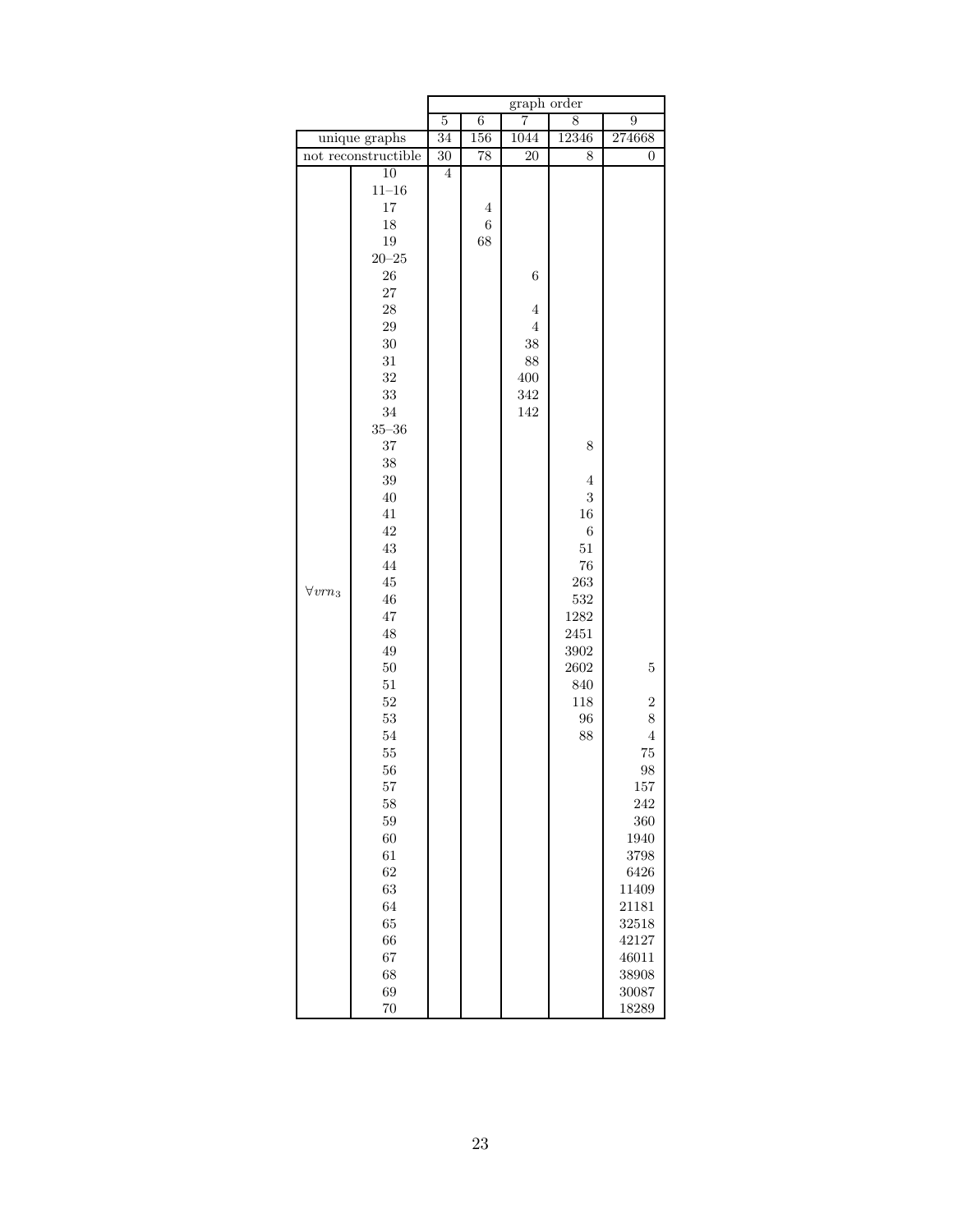|                 |                     |    |     | graph order |       |        |
|-----------------|---------------------|----|-----|-------------|-------|--------|
|                 |                     | 5  | 6   |             | 8     | 9      |
| unique graphs   |                     | 34 | 156 | 1044        | 12346 | 274668 |
|                 | not reconstructible | 30 | 78  | 20          | 8     | 0      |
|                 | 71                  |    |     |             |       | 10642  |
|                 | 72                  |    |     |             |       | 5843   |
|                 | 73                  |    |     |             |       | 2984   |
|                 | 74                  |    |     |             |       | 1216   |
| $\forall vrn_3$ | 75                  |    |     |             |       | 224    |
|                 | 76                  |    |     |             |       | 64     |
|                 | 77                  |    |     |             |       | 46     |
|                 | 78                  |    |     |             |       |        |
|                 | 79                  |    |     |             |       |        |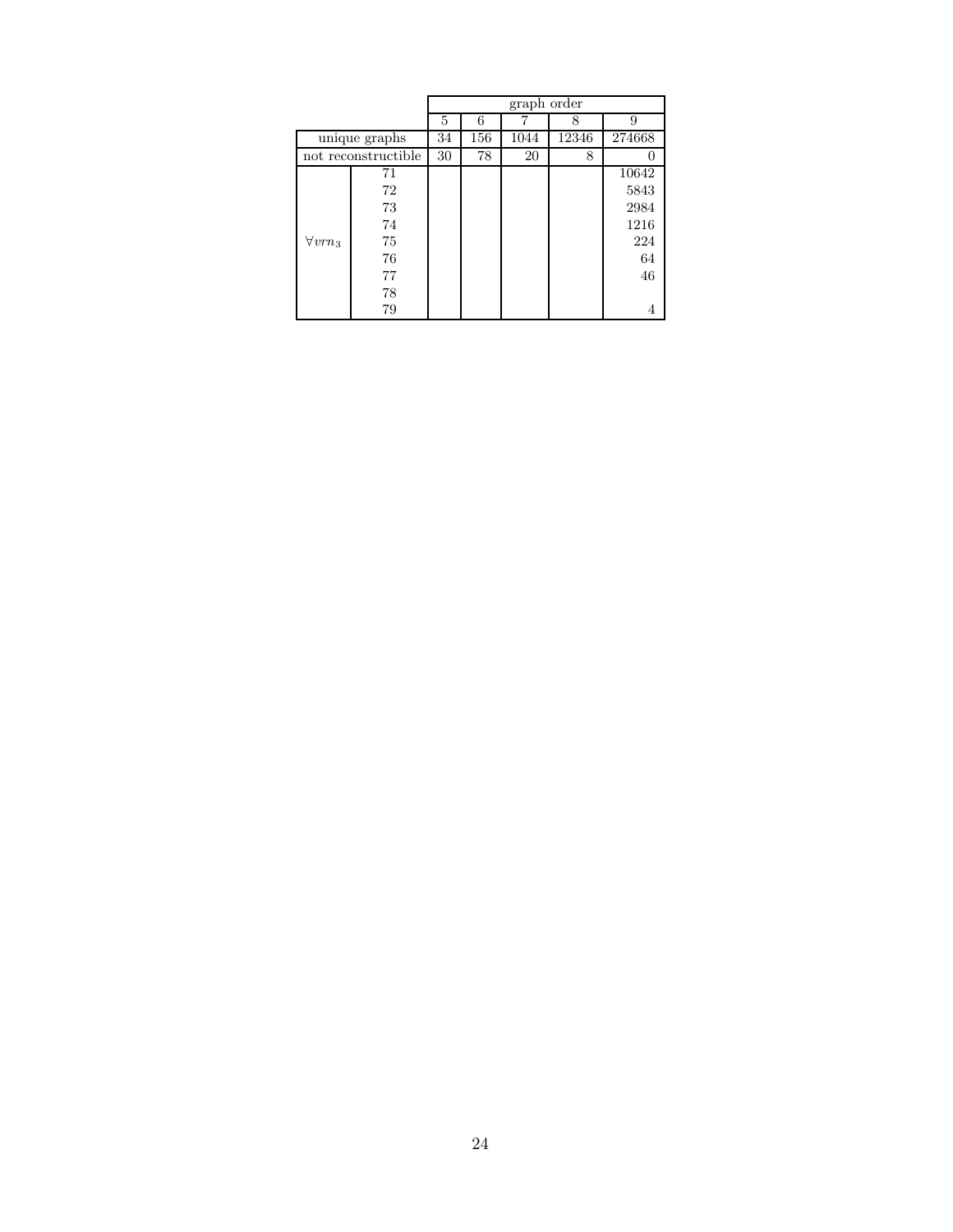### 6.4 Results for 4-Vertex Deletion

### $\it{Deck}_4$  Counts

|                                         |         | graph order |        |         |           |  |  |  |  |
|-----------------------------------------|---------|-------------|--------|---------|-----------|--|--|--|--|
|                                         |         |             |        |         | 10        |  |  |  |  |
| unique graphs                           | 156     | 1044        | 12346  | 274668  | 12005168  |  |  |  |  |
| total cards                             | 310     | 3932        | 110632 | 6008449 | 758176916 |  |  |  |  |
| non-duplicates                          | 2       | 214         | 12052  | 937719  | 221472810 |  |  |  |  |
| avg. $\frac{\text{cards}}{\text{deck}}$ | 2.0     | 3.8         | 8.961  | 21.875  | 63.154    |  |  |  |  |
| $%$ non-duplicate                       | $0.6\,$ | 5.4         | 10.894 | 15.607  | 29.211    |  |  |  |  |

### $\it Extensions_4$  Counts

|                  |     | graph order |        |         |           |  |  |  |  |
|------------------|-----|-------------|--------|---------|-----------|--|--|--|--|
|                  |     |             |        |         |           |  |  |  |  |
| unique graphs    |     |             |        | 34      | 156       |  |  |  |  |
| total extensions | 310 | 3932        | 110632 | 6008449 | 758176916 |  |  |  |  |
| avg. extensions  | 155 | 983         | 10057  | 176719  | 4860108.4 |  |  |  |  |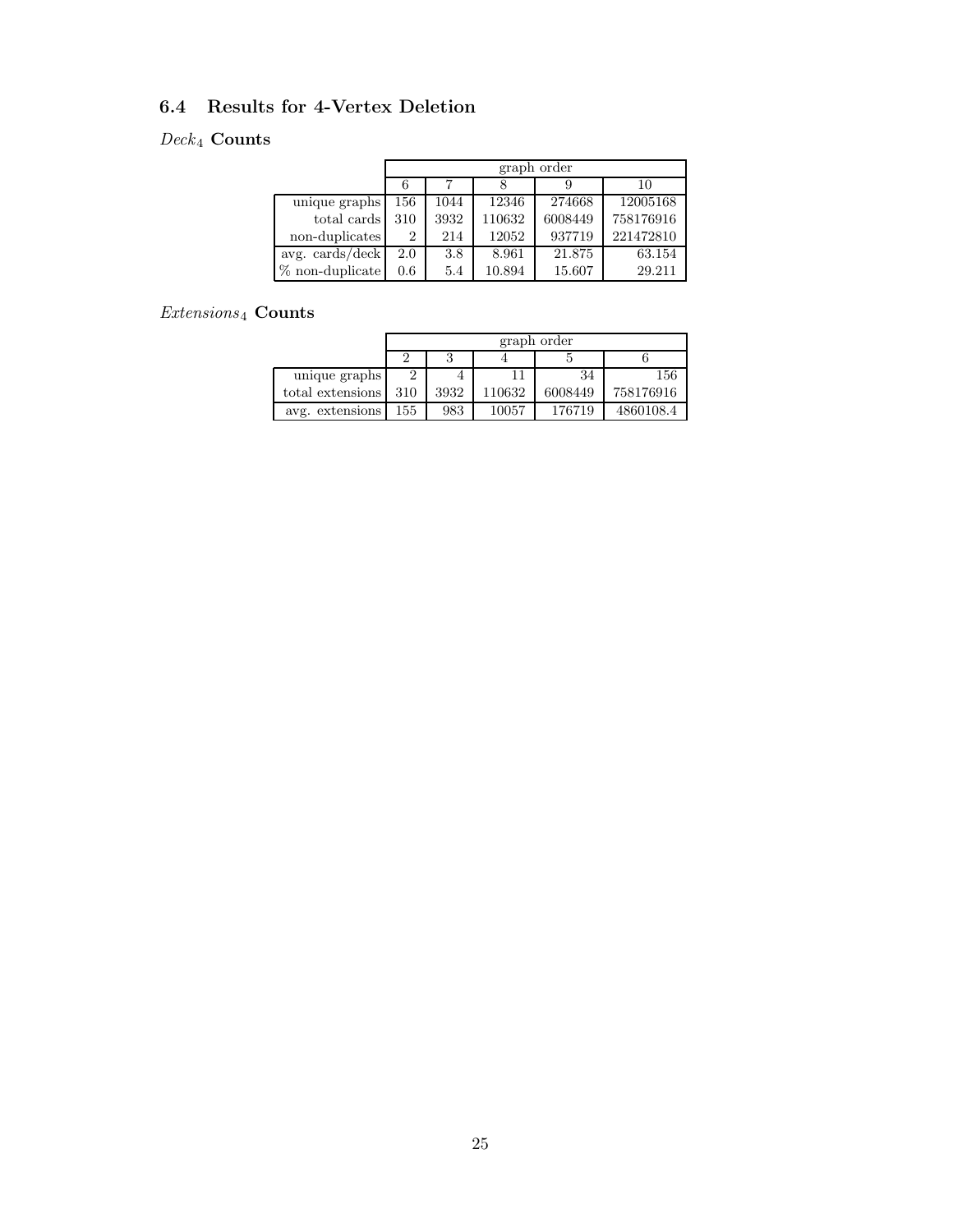### 4-Vertex Deletion Reconstruction Numbers

|                                 |                            | graph order |                |                |  |  |
|---------------------------------|----------------------------|-------------|----------------|----------------|--|--|
|                                 |                            | 6           | 7              | 8              |  |  |
| unique graphs                   |                            | 156         | 1044           | 12346          |  |  |
|                                 | not reconstructible        | 152         | 854            | 1937           |  |  |
|                                 | 7                          |             |                | 6              |  |  |
|                                 | 8                          |             |                | 6              |  |  |
|                                 | $\overline{9}$             |             |                | 10             |  |  |
|                                 | 10                         |             |                | 21             |  |  |
|                                 | 11                         |             |                | 8              |  |  |
|                                 | 12                         |             |                | 16             |  |  |
|                                 | 13                         |             |                | 48             |  |  |
|                                 | 14<br>15<br>$\overline{4}$ |             | 66             |                |  |  |
|                                 |                            |             | $\overline{4}$ | 100            |  |  |
|                                 | 16                         |             | $\,$ 6 $\,$    | 170            |  |  |
|                                 | 17                         |             | $\overline{c}$ | 193            |  |  |
|                                 | 18                         |             | $\overline{c}$ | 212            |  |  |
|                                 | 19                         |             | $\overline{2}$ | 346            |  |  |
|                                 | 20                         |             | $\overline{2}$ | 440            |  |  |
|                                 | 21                         |             | $\overline{4}$ | 368            |  |  |
|                                 | 22                         |             |                | 310            |  |  |
|                                 | 23                         |             | $\overline{2}$ | 318            |  |  |
|                                 | 24                         |             |                | 365            |  |  |
|                                 | 25                         |             | 14             | 375            |  |  |
|                                 | 26                         |             | $\overline{c}$ | 436            |  |  |
|                                 | 27                         |             | 6              |                |  |  |
|                                 | 28                         |             |                | 322<br>420     |  |  |
|                                 |                            |             | 22             |                |  |  |
|                                 | $\,29$                     |             | 8              | 460            |  |  |
| $\exists vrn_4$                 | $30\,$                     |             | 16             | 488            |  |  |
|                                 | 31                         |             | 30             | 452            |  |  |
|                                 | 32                         |             | 22             | 434            |  |  |
|                                 | 33                         |             | 44             | 442            |  |  |
|                                 | 34                         |             | 2              | 442            |  |  |
|                                 | 35                         |             |                | 450            |  |  |
|                                 | 36                         |             |                | 354            |  |  |
|                                 | 37                         |             |                | 370            |  |  |
|                                 | 38                         |             |                | 351            |  |  |
|                                 | 39                         |             |                | 403            |  |  |
|                                 | 40                         |             |                | 300            |  |  |
|                                 | 41                         |             |                | 304            |  |  |
|                                 | 42                         |             |                | 212            |  |  |
|                                 | 43                         |             |                | 169            |  |  |
|                                 | 44                         |             |                | 70             |  |  |
|                                 | 45                         |             |                | 58             |  |  |
|                                 | 46                         |             |                | 36             |  |  |
|                                 | 47                         |             |                | 22             |  |  |
|                                 | 48                         |             |                | 20             |  |  |
|                                 | 49                         |             |                | $\,$ 6 $\,$    |  |  |
|                                 | 50                         |             |                | $\overline{4}$ |  |  |
|                                 | 51                         |             |                | $\overline{2}$ |  |  |
|                                 | 52                         |             |                | $\overline{2}$ |  |  |
|                                 | $53 - 55$                  |             |                |                |  |  |
|                                 | 56                         |             |                | $\overline{2}$ |  |  |
| $\overline{\%}$ $\exists vrn_4$ | $=$ 3                      | 0.0         | 0.00           | 0.000          |  |  |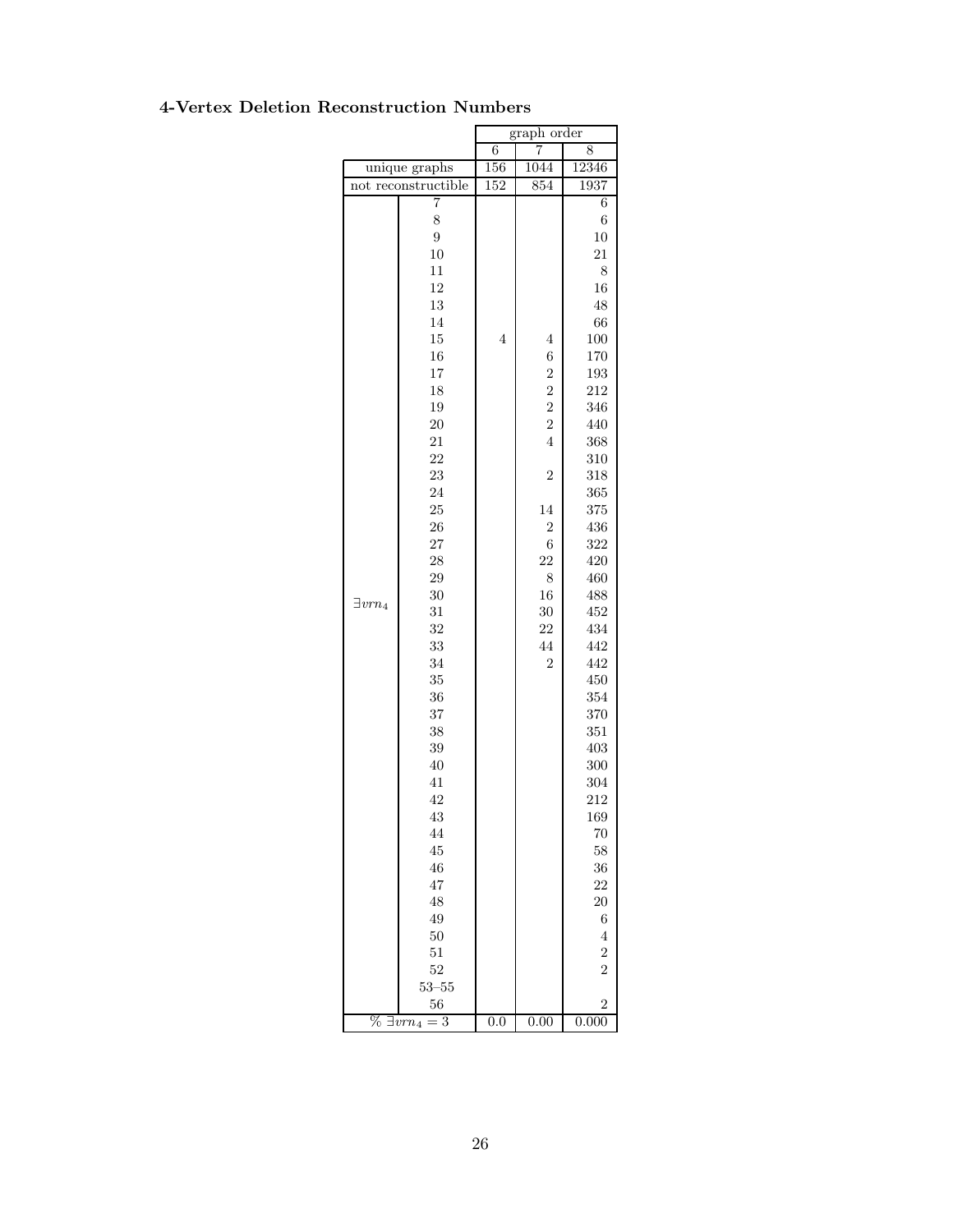|                 |                     |                | $graph\ order$   |                |  |  |
|-----------------|---------------------|----------------|------------------|----------------|--|--|
|                 |                     | 6              | 7                | 8              |  |  |
|                 | unique graphs       | 156            | 1044             | 12346          |  |  |
|                 | not reconstructible | 152            | 854              | 1937           |  |  |
|                 | 15                  | $\overline{4}$ |                  |                |  |  |
|                 | $16 - 30$           |                |                  |                |  |  |
|                 | 31                  |                | 8                |                |  |  |
|                 | 32                  |                | $\boldsymbol{6}$ |                |  |  |
|                 | 33                  |                | 16               |                |  |  |
|                 | 34                  |                | 160              |                |  |  |
|                 | $35 - 55$           |                |                  |                |  |  |
|                 | 56                  |                |                  | 8              |  |  |
|                 | 57                  |                |                  | $\overline{2}$ |  |  |
| $\forall vrn_4$ | $58 - 59$           |                |                  |                |  |  |
|                 | 60                  |                |                  | $\overline{4}$ |  |  |
|                 | 61                  |                |                  | 14             |  |  |
|                 | 62                  |                |                  | 22             |  |  |
|                 | 63                  |                |                  | 98             |  |  |
|                 | 64                  |                |                  | 214            |  |  |
|                 | 65                  |                |                  | 548            |  |  |
|                 | 66                  |                |                  | 1065           |  |  |
|                 | 67                  |                |                  | 3062           |  |  |
|                 | 68                  |                |                  | 3362           |  |  |
|                 | 69                  |                |                  | 2010           |  |  |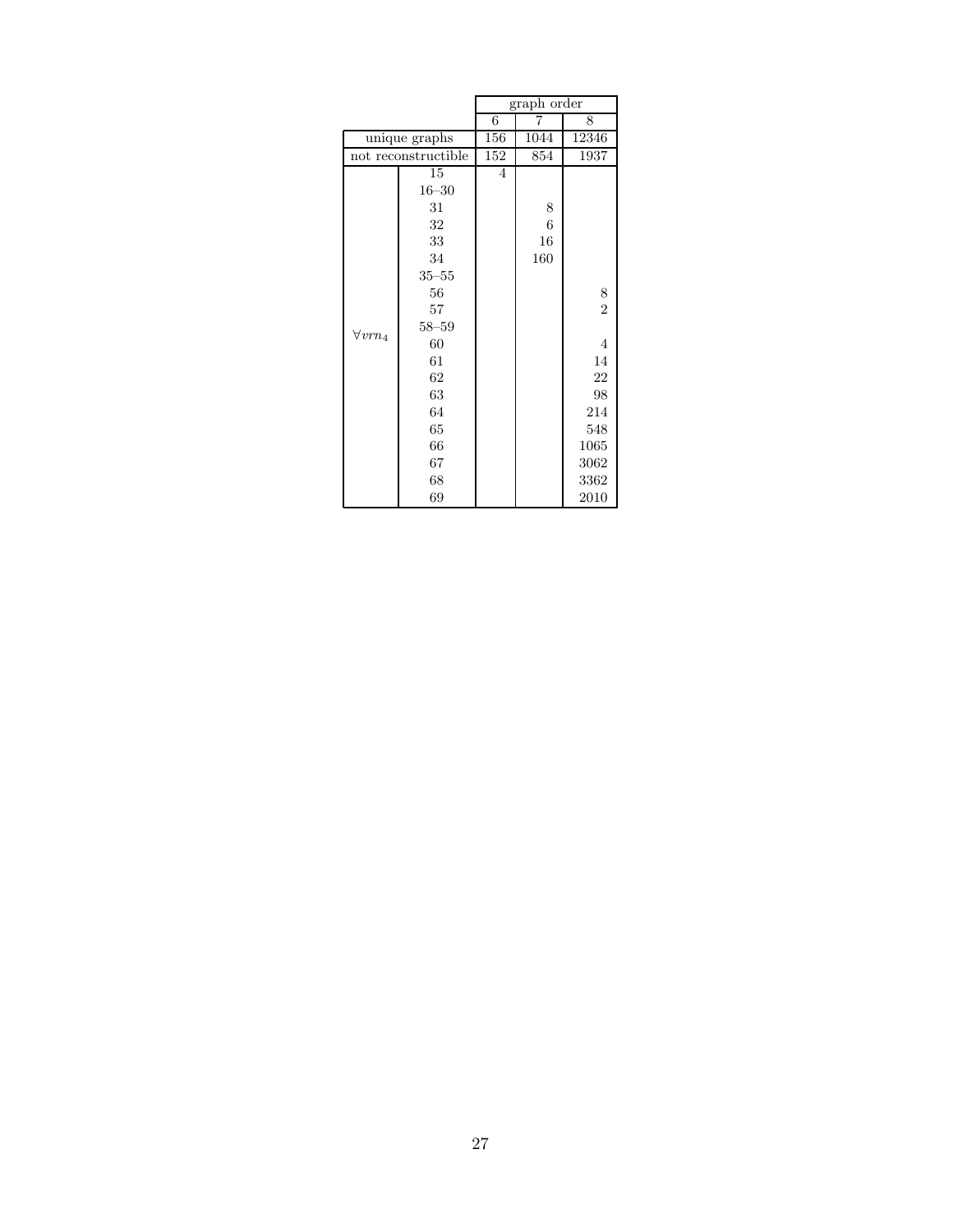### 6.5 Results for 5-Vertex Deletion

### $\it{Deck}_5$  Counts

|                   |         | graph order |         |           |  |  |  |  |  |  |  |  |
|-------------------|---------|-------------|---------|-----------|--|--|--|--|--|--|--|--|
|                   | 10<br>9 |             |         |           |  |  |  |  |  |  |  |  |
| unique graphs     | 1044    | 12346       | 274668  | 12005168  |  |  |  |  |  |  |  |  |
| total cards       | 2086    | 48520       | 2735466 | 318081750 |  |  |  |  |  |  |  |  |
| non-duplicates    | 2       | 1066        | 176354  | 32690616  |  |  |  |  |  |  |  |  |
| avg. cards/deck   | 2.0     | 3.93        | 9.959   | 26.495    |  |  |  |  |  |  |  |  |
| $%$ non-duplicate | 0.1     | 2.20        | 6.447   | 10.277    |  |  |  |  |  |  |  |  |

### $\it Extensions_5$  \rm \bf Counts

|                  |      | graph order |         |           |  |  |  |  |  |  |
|------------------|------|-------------|---------|-----------|--|--|--|--|--|--|
|                  |      |             |         |           |  |  |  |  |  |  |
| unique graphs    |      |             | 11      | 34        |  |  |  |  |  |  |
| total extensions | 2086 | 48520       | 2735466 | 318081750 |  |  |  |  |  |  |
| avg. extensions  | 1043 | 12130       | 248679  | 9355345.6 |  |  |  |  |  |  |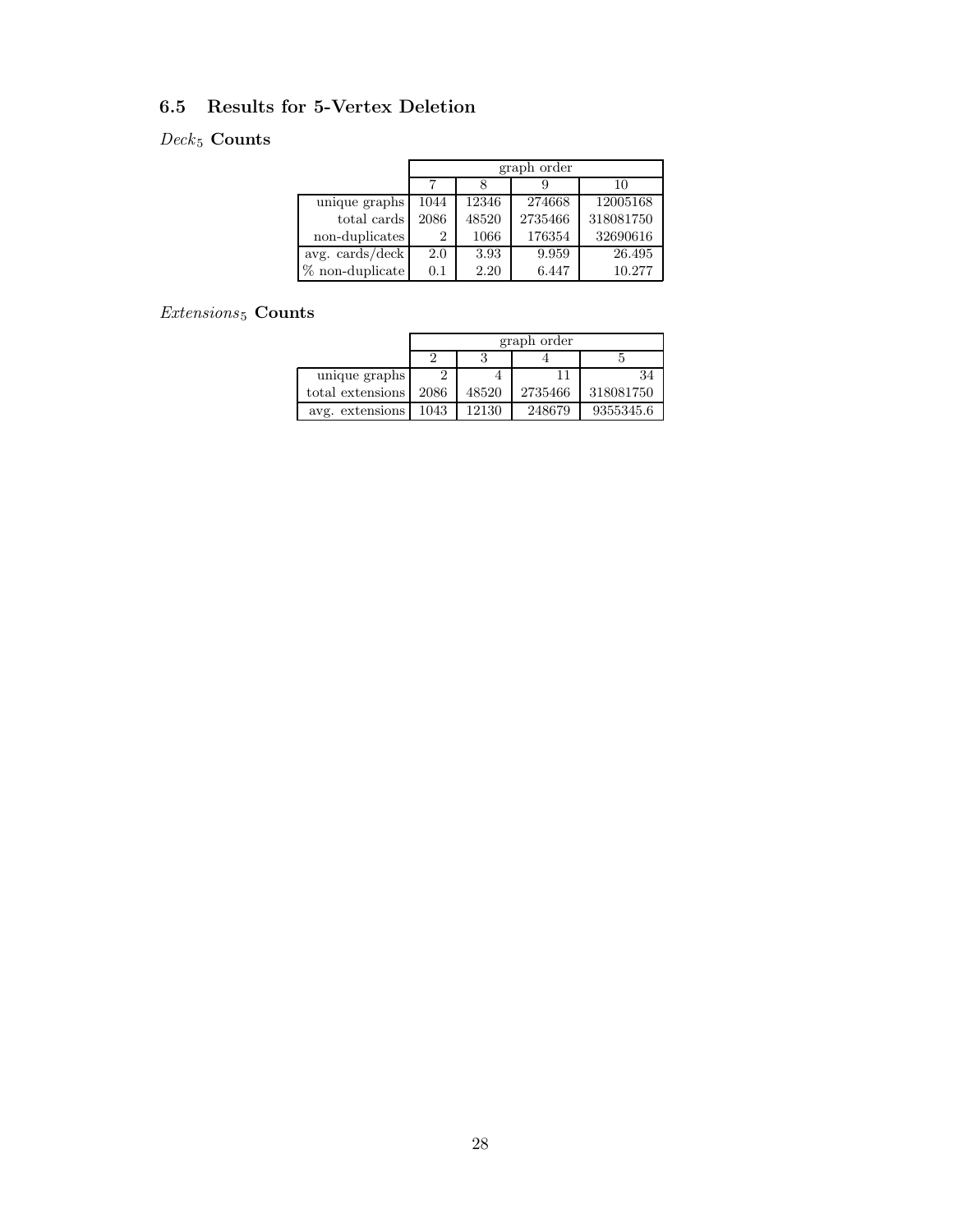### 5-Vertex Deletion Reconstruction Numbers

|                   |                                       | graph order    |                |  |  |
|-------------------|---------------------------------------|----------------|----------------|--|--|
|                   |                                       | 7              | 8              |  |  |
|                   | unique graphs                         | 1044           | 12346          |  |  |
| not               | reconstructible                       | 1040           | 11935          |  |  |
|                   | 21                                    | 4              |                |  |  |
|                   | 22                                    |                |                |  |  |
|                   | 23                                    |                | 2              |  |  |
|                   | 24                                    |                | 4              |  |  |
|                   | 25                                    |                | 4              |  |  |
|                   | 26                                    |                | $\overline{4}$ |  |  |
|                   | 27                                    |                |                |  |  |
|                   | 28                                    |                | $\overline{2}$ |  |  |
|                   | 29                                    |                | 6              |  |  |
|                   | 30                                    |                | $\overline{4}$ |  |  |
|                   | 31                                    |                | $\overline{2}$ |  |  |
|                   | 32                                    |                | $\overline{2}$ |  |  |
|                   | 33                                    |                |                |  |  |
|                   | 34                                    |                | $\overline{4}$ |  |  |
|                   | 35                                    |                | $\overline{c}$ |  |  |
|                   | 36                                    |                | $\overline{2}$ |  |  |
|                   | 37                                    |                | $\overline{2}$ |  |  |
| $\exists vrn_5$   | 38                                    |                | $\overline{4}$ |  |  |
|                   | 39                                    |                | 4              |  |  |
|                   | 40                                    |                | 6              |  |  |
|                   | 41                                    |                | $\overline{2}$ |  |  |
|                   | 42                                    |                | 8              |  |  |
|                   | 43                                    |                | 8              |  |  |
|                   | 44                                    |                | 8              |  |  |
|                   | 45                                    |                | 8              |  |  |
|                   | 46                                    |                | 12             |  |  |
|                   | 47                                    |                | 32             |  |  |
|                   | 48                                    |                | 10             |  |  |
|                   | 49                                    |                | 28             |  |  |
|                   | 50                                    |                | 30             |  |  |
|                   | 51                                    |                | 24             |  |  |
|                   | 52                                    |                | 56             |  |  |
|                   | 53                                    |                | 66             |  |  |
|                   | 54                                    |                | 65             |  |  |
|                   | 21                                    | $\overline{4}$ |                |  |  |
|                   | $22 - 50$                             |                |                |  |  |
|                   | 51                                    |                | 6              |  |  |
|                   | 52                                    |                | 6              |  |  |
| $\forall v r n_5$ | 53                                    |                | 18             |  |  |
|                   | 54                                    |                | 24             |  |  |
|                   | 55                                    |                |                |  |  |
| $\%$              | 3                                     | 0.00           | 357<br>0.000   |  |  |
|                   | $\overline{\exists} v\overline{r}n_5$ |                |                |  |  |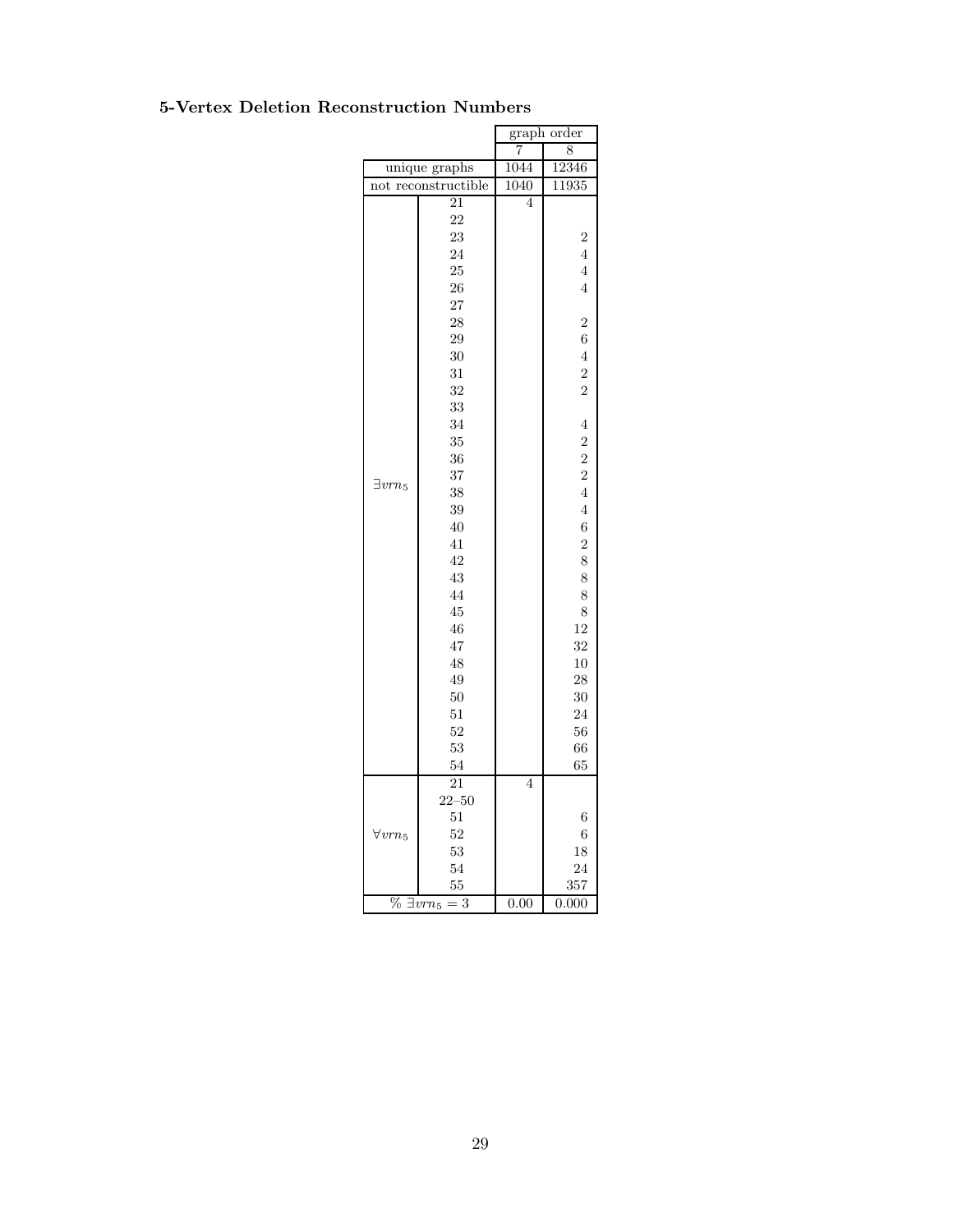### 6.6 Results for 6-Vertex Deletion

### $Deck_6$  Counts

|                                 |       | graph order |           |  |  |  |  |  |  |  |  |
|---------------------------------|-------|-------------|-----------|--|--|--|--|--|--|--|--|
|                                 |       |             | 10        |  |  |  |  |  |  |  |  |
| unique graphs                   | 12346 | 274668      | 12005168  |  |  |  |  |  |  |  |  |
| total cards                     | 24690 | 1094818     | 125536992 |  |  |  |  |  |  |  |  |
| non-duplicates                  | 2     | 7270        | 4935086   |  |  |  |  |  |  |  |  |
| avg. $\text{cards}/\text{deck}$ | 2.00  | 3.986       | 10.457    |  |  |  |  |  |  |  |  |
| $\%$ non-duplicate              | 0.01  | 0.664       | 3.931     |  |  |  |  |  |  |  |  |

### $\it Extensions_6$  Counts

|                  | graph order                   |        |          |  |  |  |  |  |  |
|------------------|-------------------------------|--------|----------|--|--|--|--|--|--|
|                  |                               |        |          |  |  |  |  |  |  |
| unique graphs    |                               |        | 11       |  |  |  |  |  |  |
| total extensions | 125536992<br>24690<br>1094818 |        |          |  |  |  |  |  |  |
| avg. extensions  | 12345                         | 273704 | 11412454 |  |  |  |  |  |  |

### 6-Vertex Deletion Reconstruction Numbers

|                 |                          | graph order |
|-----------------|--------------------------|-------------|
|                 |                          |             |
|                 | unique graphs            | 12346       |
|                 | not reconstructible      | 12342       |
| $\exists vrn_6$ | 28                       |             |
| $\forall vrn_6$ | 28                       |             |
|                 | $\% \exists v r n_6 = 3$ | 0.000       |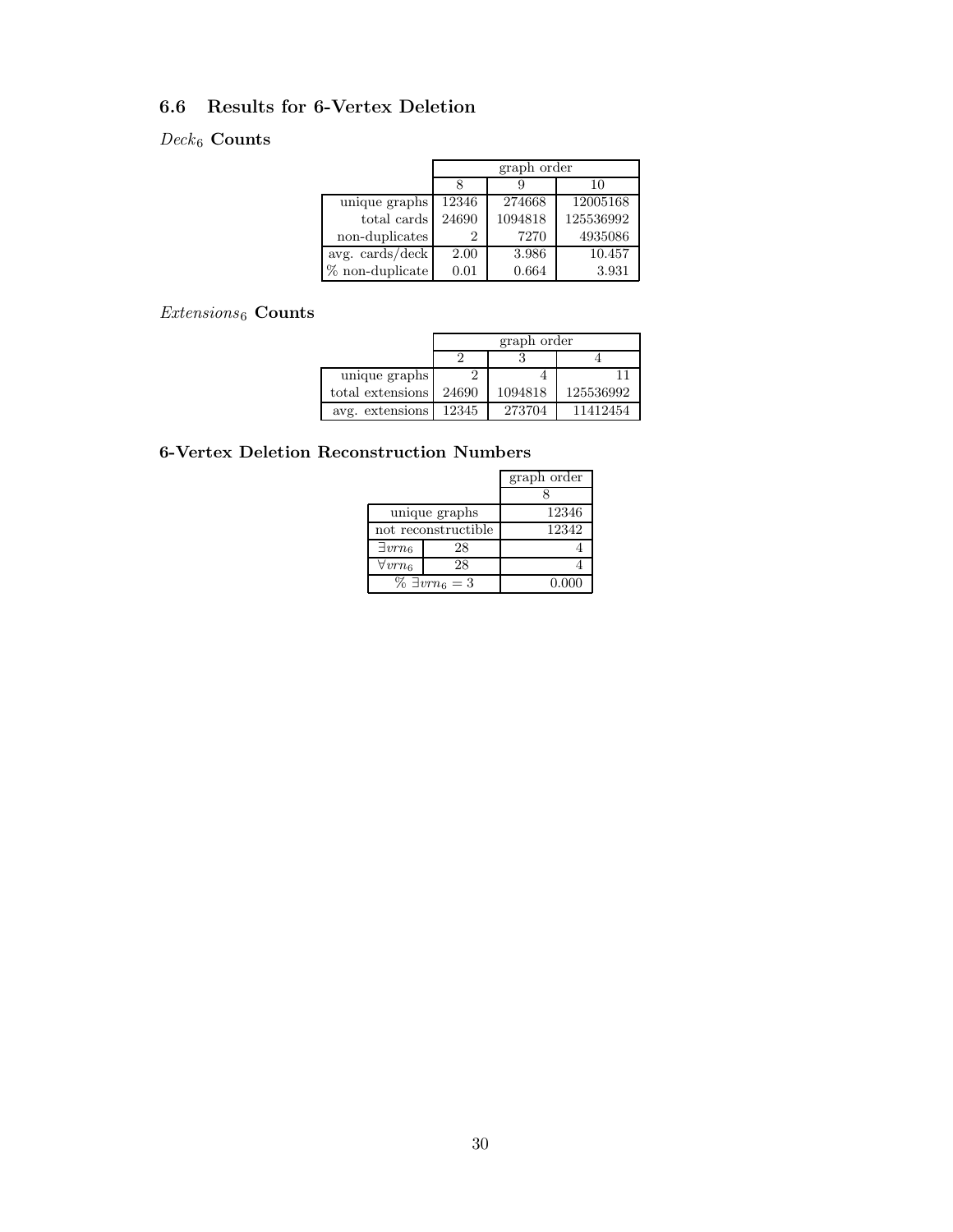# 6.7 Results for 1-Edge Deletion

### $\mathcal{E}Deck_1$  Counts

|                   |    | graph order |     |     |      |        |         |           |             |  |  |  |  |
|-------------------|----|-------------|-----|-----|------|--------|---------|-----------|-------------|--|--|--|--|
|                   | 3  |             | 5   |     | ⇁    |        |         | 10        |             |  |  |  |  |
| unique graphs     | 3  | 10          | 33  | 155 | 1043 | 12345  | 274667  | 12005167  | 1018997863  |  |  |  |  |
| total cards       | 3  | 14          | 74  | 571 | 6558 | 125066 | 4147388 | 247179594 | 26814371140 |  |  |  |  |
| non-duplicates    |    | 5           | 27  | 266 | 3836 | 90919  | 3497830 | 226766172 | 25678801469 |  |  |  |  |
| avg. cards/deck   |    | l.4         | 2.2 | 3.7 | 6.3  | 10.131 | 15.100  | 20.589    | 26.314      |  |  |  |  |
| $%$ non-duplicate | 33 | 36          | 36  | 47  | 58.5 | 72.697 | 84.338  | 91.741    | 95.765      |  |  |  |  |

### $\mathcal{E}$ Extensions 1 Counts

|                  | graph order |         |     |     |     |      |        |         |           |             |  |  |
|------------------|-------------|---------|-----|-----|-----|------|--------|---------|-----------|-------------|--|--|
|                  |             | 6<br>10 |     |     |     |      |        |         |           |             |  |  |
| unique graphs    |             | ົ       | 10  | 33  | 155 | 1043 | 12345  | 274667  | 12005167  | 1018997863  |  |  |
| total extensions |             |         | 14  | 74  | 571 | 6558 | 125066 | 4147388 | 247179594 | 26814371140 |  |  |
| avg. extensions  |             |         | 1.4 | 2.2 |     | 6.3  | 10.131 | 15.100  | 20.589    | 26.314      |  |  |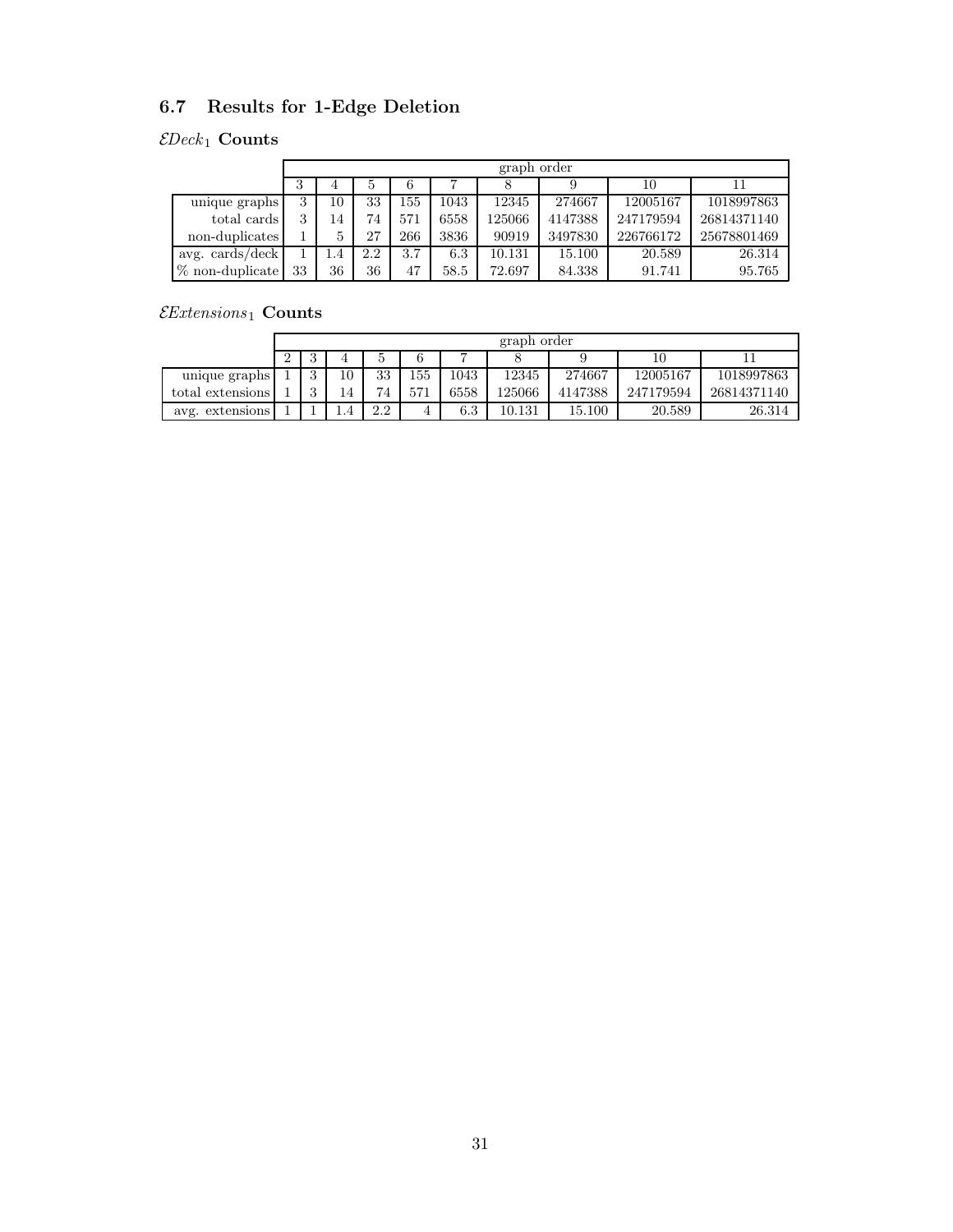|                            |                         |                |                |                  |                |                | graph order     |                  |                |                |
|----------------------------|-------------------------|----------------|----------------|------------------|----------------|----------------|-----------------|------------------|----------------|----------------|
|                            |                         | $\overline{3}$ | $\overline{4}$ | $\overline{5}$   | $\overline{6}$ | 7              | $\overline{8}$  | $\overline{9}$   | 10             | 11             |
|                            | unique graphs           | $\overline{3}$ | 10             | 33               | 155            | 1043           | 12345           | 274667           | 12005167       | 1018997863     |
|                            | not reconstructible     | $\overline{0}$ | $\overline{4}$ | $\overline{4}$   | $\overline{4}$ | $\overline{4}$ | $\overline{4}$  | $\overline{4}$   | $\overline{4}$ | 4              |
|                            | $\mathbf 1$             | $\overline{3}$ | $\overline{5}$ | $\overline{9}$   | 18             | 23             | $\overline{35}$ | 46               | 64             | 71             |
|                            | $\frac{2}{3}$           |                |                | 14               | $115\,$        | $980\,$        | 12242           | 274523           | 12004951       | 1018997596     |
|                            |                         |                | $\mathbf{1}$   | $\boldsymbol{6}$ | $16\,$         | $31\,$         | 57              | $81\,$           | $130\,$        | 167            |
| $\exists\, em_8$           | $\overline{4}$          |                |                |                  | $\overline{2}$ | $\bf 5$        | $\,4\,$         | $\boldsymbol{9}$ | $10\,$         | $15\,$         |
|                            | $\overline{5}$          |                |                |                  |                |                | 3               | $\sqrt{3}$       | $\bf 5$        | $\,$ 6 $\,$    |
|                            | $\overline{6}$          |                |                |                  |                |                |                 | $\mathbf{1}$     | $\overline{2}$ | $\overline{2}$ |
|                            | $\overline{7}$          |                |                |                  |                |                |                 |                  | $\,1$          | $\,1\,$        |
|                            | 8                       |                |                |                  |                |                |                 |                  |                | $\,1$          |
|                            | $\overline{1}$          | $\overline{3}$ | $\overline{3}$ | $\overline{3}$   | $\overline{3}$ | $\overline{3}$ | $\overline{3}$  | $\overline{3}$   | $\overline{3}$ | $\overline{3}$ |
|                            | $\overline{2}$          |                |                | $\,2$            | 14             | $19\,$         | $51\,$          | $152\,$          | $1591\,$       | 2479879        |
|                            | 3                       |                | 3              | 8                | $\sqrt{28}$    | $131\,$        | 1622            | 65814            | 5895154        | 748858136      |
|                            | $\overline{4}$          |                |                | $\,6$            | 36             | $285\,$        | 5059            | 141767           | 4976002        | 239960040      |
|                            | $\overline{5}$          |                |                | $8\,$            | $\sqrt{46}$    | 394            | 3880            | $50196\,$        | 925253         | 24213068       |
|                            | $\sqrt{6}$              |                |                | $\overline{2}$   | $15\,$         | 128            | 952             | 10379            | 138350         | 2533007        |
|                            | $\overline{7}$          |                |                |                  | $\bf 5$        | $41\,$         | 520             | 4171             | 47953          | 711284         |
|                            | 8                       |                |                |                  | $\overline{4}$ | $20\,$         | $136\,$         | 1228             | 11382          | 141498         |
|                            | $\overline{9}$          |                |                |                  |                | $12\,$         | $55\,$          | 521              | 5704           | 67083          |
|                            | 10                      |                |                |                  |                | $\sqrt{4}$     | 26              | $202\,$          | 1854           | 18352          |
|                            | 11                      |                |                |                  |                | $\overline{2}$ | $21\,$          | 110              | 1070           | 9050           |
|                            | $12\,$                  |                |                |                  |                |                | $\,$ $\,$       | 57               | $359\,$        | 2615           |
|                            | 13                      |                |                |                  |                |                | $\overline{4}$  | 37               | $\,292$        | 2562           |
|                            | 14                      |                |                |                  |                |                | $\overline{2}$  | $10\,$           | 68             | 512            |
| $\forall$ ern <sub>s</sub> | 15                      |                |                |                  |                |                | $\overline{2}$  | $10\,$           | 66             | 376            |
|                            | 16                      |                |                |                  |                |                |                 | $\overline{2}$   | $23\,$         | 188            |
|                            | $17\,$                  |                |                |                  |                |                |                 |                  | 19             | 106            |
|                            | 18                      |                |                |                  |                |                |                 | $\overline{2}$   | $\,8\,$        | 30             |
|                            | 19                      |                |                |                  |                |                |                 |                  | $\overline{2}$ | ${\bf 26}$     |
|                            | $20\,$                  |                |                |                  |                |                |                 | $\overline{2}$   | $\overline{2}$ | $10\,$         |
|                            | $21\,$                  |                |                |                  |                |                |                 |                  | $\overline{2}$ | $\,6$          |
|                            | 22                      |                |                |                  |                |                |                 |                  | $\overline{2}$ | 8              |
|                            | 23                      |                |                |                  |                |                |                 |                  | $\overline{2}$ | $\overline{4}$ |
|                            | 24                      |                |                |                  |                |                |                 |                  |                | $\overline{2}$ |
|                            | $25\,$                  |                |                |                  |                |                |                 |                  |                | $\overline{6}$ |
|                            | 26                      |                |                |                  |                |                |                 |                  | $\overline{2}$ | $\overline{2}$ |
|                            | $27\,$                  |                |                |                  |                |                |                 |                  |                |                |
|                            | $\sqrt{28}$             |                |                |                  |                |                |                 |                  |                | $\overline{4}$ |
|                            | $29 - 32$               |                |                |                  |                |                |                 |                  |                |                |
|                            | 33                      |                |                |                  |                |                |                 |                  |                | $\overline{2}$ |
|                            | $\% \ \exists em_8 = 2$ | $\overline{0}$ | $\overline{0}$ | 42               | 74.2           | 93.96          | 99.166          | 99.9476          | 99.9982        | 100.0000       |
|                            | $% \forall em_8 = 2$    | $\overline{0}$ | $\overline{0}$ | $\overline{6}$   | 9.0            | 1.82           | 0.413           | 0.0553           | 0.0133         | 0.2434         |

#### 1-Edge Deletion Reconstruction Numbers

#### Discussion

Compared to vertex-deletion reconstruction, edge-deletion reconstruction has received comparatively little attention. Lauri has, however, recently shown that  $\exists e r n_1$  and  $\forall e \tau n_1$  are almost always 2 [7] (see also [1]). While the results presented here agree with that theoretical result for  $\exists ern_1$ , the values of  $\forall ern_1$  appear not to agree. Indeed, it appears, from these results, that  $\forall e r n_1$  may tend more strongly torwards 3 as graph order increases. It should be noted that Lauri's proof relies on graphs with more than 13 vertices, so significantly larger graphs than presented here would need to be explored in order to determine whether there is a real discrepency.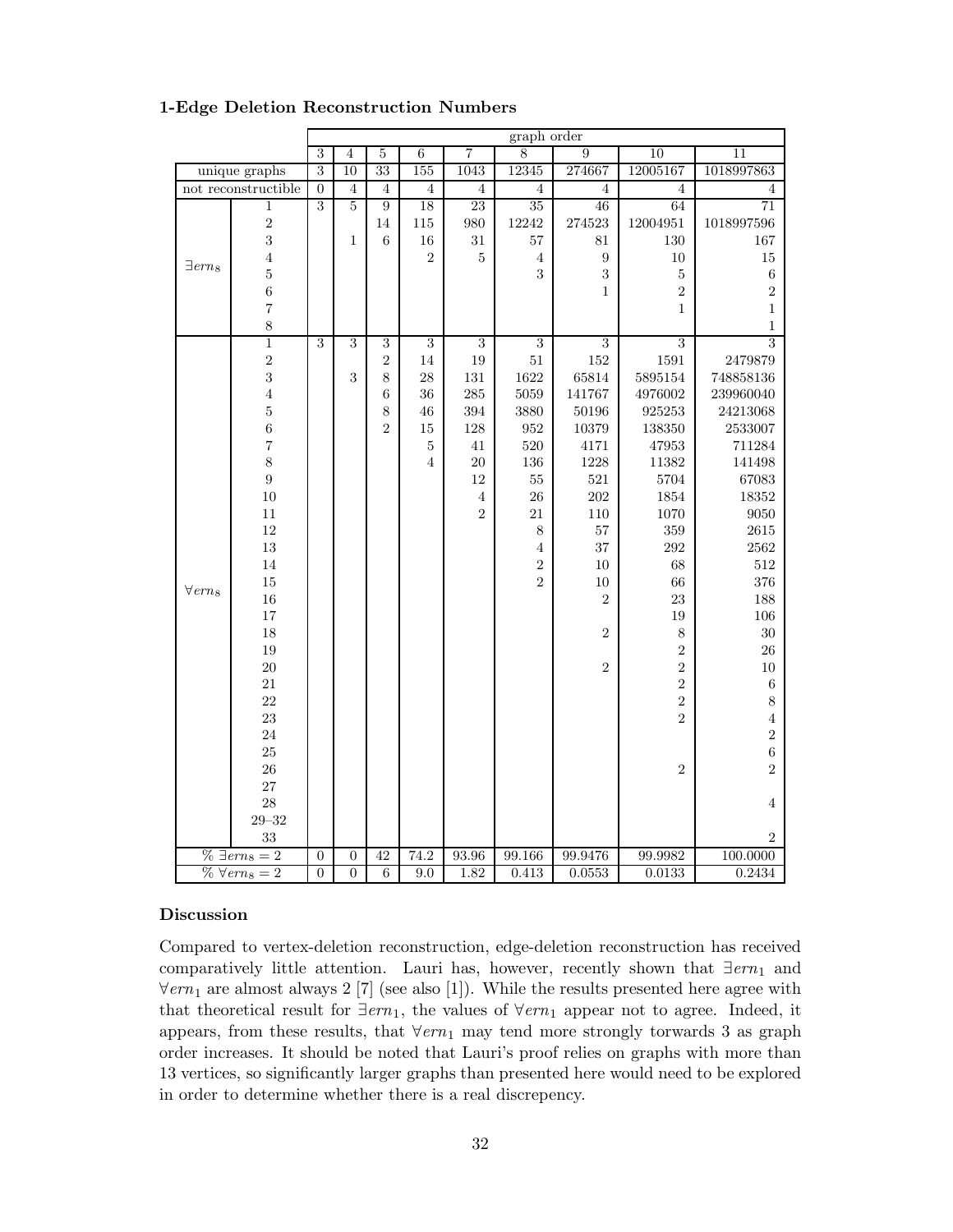These results also illustrate that for any order  $n \geq 4$  there are 4 unique graphs that are not 1-edge-deletion reconstructible. These graphs are listed here, with those sharing equivalent  $\mathcal{E}$ Deck<sub>1</sub>s grouped together, also serving as a proof of their nonreconstructibility:

$$
\begin{aligned}\nP_3 \cup (n-3)K_1 \\
2K_2 \cup (n-4)K_1\n\end{aligned}\n\text{ cards: } 2 \quad K_2 \cup (n-2)K_1
$$
\n
$$
\begin{aligned}\nK_3 \cup (n-3)K_1 \\
S_4 \cup (n-4)K_1\n\end{aligned}\n\text{ cards: } 3 \quad P_3 \cup (n-3)K_1
$$

In addition there are 3 graphs for any order  $n\geq 3$  which have  $\exists \textit{ern}_1 = \forall \textit{ern}_1 = 1:$ 

- $K_2 \cup (n-2)K_1$
- $\overline{K_2 \cup (n-2)K_1}$
- $K_n$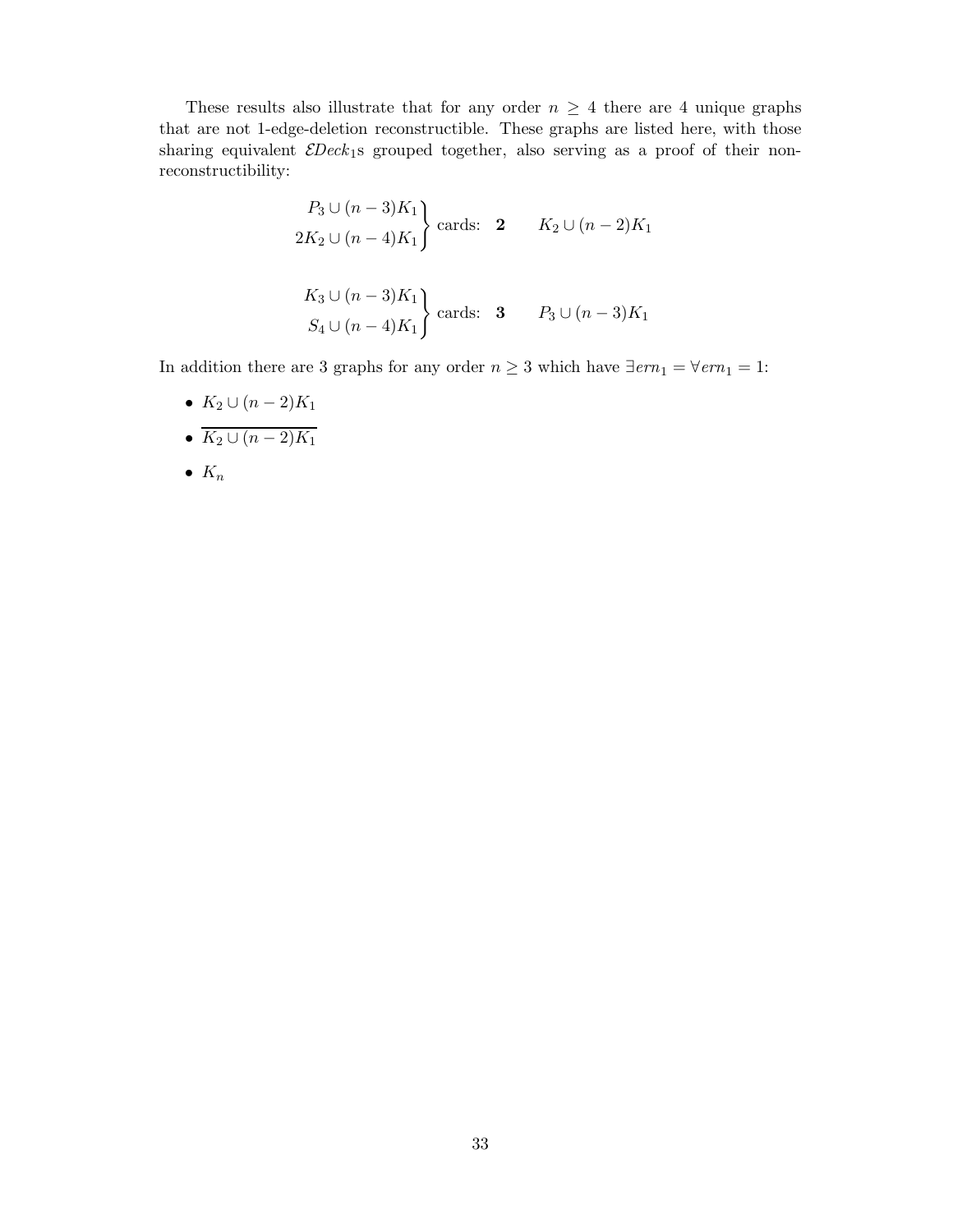## 6.8 Results for 2-Edge Deletion

## $\mathcal{E}Deck_2$  Counts

|                   |                | graph order |     |      |       |        |          |            |  |  |  |  |  |  |  |  |  |
|-------------------|----------------|-------------|-----|------|-------|--------|----------|------------|--|--|--|--|--|--|--|--|--|
|                   | 3              | 4           |     |      |       |        |          | 10         |  |  |  |  |  |  |  |  |  |
| unique graphs     | $\overline{2}$ | 9           | 32  | 154  | 1042  | 12344  | 274666   | 12005166   |  |  |  |  |  |  |  |  |  |
| total cards       | $\overline{2}$ | 14          | 99  | 1162 | 21126 | 637576 | 31111903 | 2511542576 |  |  |  |  |  |  |  |  |  |
| non-duplicates    |                | 3           | 20  | 275  | 7088  | 340286 | 22496705 | 2133059771 |  |  |  |  |  |  |  |  |  |
| avg. cards/deck   |                | 1.6         | 3.1 | 7.5  | 20.27 | 51.651 | 113.272  | 209.205    |  |  |  |  |  |  |  |  |  |
| $%$ non-duplicate | 50             | 21          | 20  | 23.7 | 33.55 | 53.372 | 72.309   | 84.930     |  |  |  |  |  |  |  |  |  |

### $\mathcal{E}$ Extensions $_2$  Counts

|                  |          | graph order |               |     |       |        |          |            |  |  |  |  |
|------------------|----------|-------------|---------------|-----|-------|--------|----------|------------|--|--|--|--|
|                  | b<br>IJ  |             |               |     |       |        |          |            |  |  |  |  |
| unique graphs    | ച        | 9           | 32            | 154 | 1042  | 12344  | 274666   | 12005166   |  |  |  |  |
| total extensions | $\Omega$ | 14          | 99            | 162 | 21126 | 637576 | 31111903 | 2511542576 |  |  |  |  |
| avg. extensions  |          | 1.6         | $\Omega$<br>υ | 7.5 | 20.27 | 51.651 | 113.272  | 209.205    |  |  |  |  |

### 2-Edge Deletion Reconstruction Numbers

|                            |                       |                |                |                |                | graph order    |                |                |
|----------------------------|-----------------------|----------------|----------------|----------------|----------------|----------------|----------------|----------------|
|                            |                       | 3              | 4              | 5              | 6              |                | 8              | 9              |
|                            | unique graphs         | $\overline{2}$ | 9              | 32             | 154            | 1042           | 12344          | 274666         |
|                            | not reconstructible   |                | 5              | 10             | 14             | 14             | 14             | 14             |
|                            | 1                     | $\overline{2}$ | $\overline{2}$ | 3              | $\overline{4}$ | 5              | 7              | 8              |
|                            | $\overline{2}$        |                | $\mathbf{1}$   | 6              | 53             | 710            | 11567          | 273165         |
|                            | 3                     |                |                | 3              | 49             | 227            | 605            | 1259           |
|                            | 4                     |                |                | 4              | 9              | 40             | 69             | 103            |
|                            | $\overline{5}$        |                | 1              | $\overline{2}$ | 11             | 21             | 31             | 48             |
|                            | 6                     |                |                | 3              | 8              | 9              | 24             | 27             |
| $\exists$ ern <sub>8</sub> | 7                     |                |                | $\mathbf{1}$   | 5              | 9              | 15             | 19             |
|                            | 8                     |                |                |                |                | 5              | 7              | 13             |
|                            | 9                     |                |                |                | 1              | $\overline{2}$ | 3              | 3              |
|                            | 10                    |                |                |                |                |                |                | $\overline{2}$ |
|                            | 11                    |                |                |                |                |                | $\overline{2}$ | 3              |
|                            | 12                    |                |                |                |                |                |                |                |
|                            | 13                    |                |                |                |                |                |                | $\overline{2}$ |
|                            | $\% \exists em_8 = 2$ | $\theta$       | 11             | 19             | 34.4           | 68.14          | 93.705         | 99.4535        |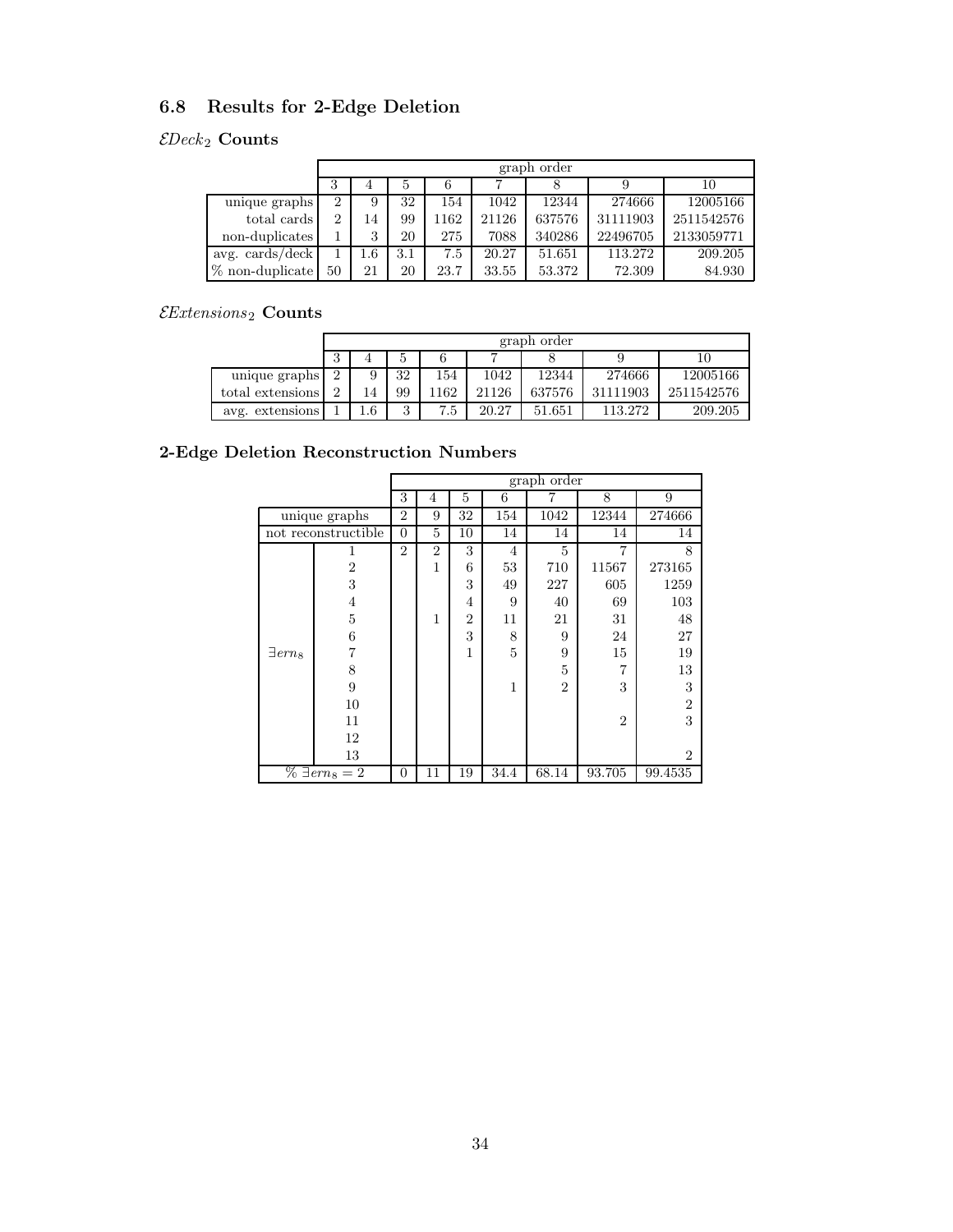|                            |                     | graph order      |                |                  |                         |                  |                  |                |  |
|----------------------------|---------------------|------------------|----------------|------------------|-------------------------|------------------|------------------|----------------|--|
|                            |                     | $\overline{3}$   | 4              | $\overline{5}$   | $\overline{6}$          | 7                | 8                | 9              |  |
|                            | unique graphs       | $\overline{2}$   | 9              | $\overline{32}$  | 154                     | 1042             | 12344            | 274666         |  |
|                            | not reconstructible | $\boldsymbol{0}$ | $\overline{5}$ | 10               | 14                      | 14               | 14               | 14             |  |
|                            | $\mathbf{1}$        | $\overline{2}$   | $\overline{2}$ | $\boldsymbol{2}$ | $\overline{2}$          | $\boldsymbol{2}$ | $\boldsymbol{2}$ | $\overline{2}$ |  |
|                            | $2 - 4$             |                  |                |                  |                         |                  |                  |                |  |
|                            | $\mathbf 5$         |                  |                |                  | $\mathbf{1}$            | 1                | 1                | $\,1$          |  |
|                            | $\overline{6}$      |                  | $\overline{2}$ | $\overline{2}$   | $\sqrt{3}$              | $\overline{4}$   | $\overline{5}$   | $\overline{5}$ |  |
|                            | $\overline{7}$      |                  |                |                  | $\overline{2}$          |                  | $\mathbf{1}$     | $\mathbf{1}$   |  |
|                            | 8                   |                  |                | $\,1$            | 3                       | $\boldsymbol{2}$ | $\overline{2}$   | 3              |  |
|                            | 9                   |                  |                | $\sqrt{6}$       | $\boldsymbol{9}$        | 9                | 8                | 10             |  |
|                            | 10                  |                  |                |                  | $\overline{9}$          | 17               | <b>20</b>        | $21\,$         |  |
|                            | 11                  |                  |                |                  | $\,1$                   | $\,4\,$          | $\,$ 6 $\,$      | $\sqrt{3}$     |  |
|                            | $12\,$              |                  |                | $\,1$            | $\boldsymbol{6}$        | 12               | 13               | 11             |  |
|                            |                     |                  |                |                  |                         |                  |                  |                |  |
|                            | $13\,$              |                  |                | $\overline{2}$   | 11                      | 28               | $44\,$           | $51\,$         |  |
|                            | 14                  |                  |                | $\overline{2}$   | $\sqrt{3}$              | $11\,$           | 16               | <b>20</b>      |  |
|                            | $15\,$              |                  |                |                  | $\mathbf 1$             | $\;6\;$          | 22               | 26             |  |
|                            | $16\,$              |                  |                | $\,1$            | $\,4\,$                 | 13               | 36               | 61             |  |
|                            | $17\,$              |                  |                | 3                | 17                      | 43               | 75               | 95             |  |
|                            | 18                  |                  |                |                  | $\,1$                   | $\overline{9}$   | 29               | 70             |  |
|                            | 19                  |                  |                |                  | $\bf 5$                 | 26               | 64               | 88             |  |
|                            | <b>20</b>           |                  |                |                  | 3                       | 32               | $\rm 91$         | 156            |  |
|                            | $21\,$              |                  |                |                  | 10                      | $41\,$           | 119              | 242            |  |
|                            | 22                  |                  |                | $\overline{2}$   | $\overline{7}$          | 40               | 150              | 343            |  |
|                            | $\bf 23$            |                  |                |                  | $\sqrt{2}$              | $16\,$           | 107              | 322            |  |
|                            | 24                  |                  |                |                  | $\,1$                   | $\bf 44$         | 191              | 668            |  |
|                            | 25                  |                  |                |                  | $\overline{\mathbf{3}}$ | 43               | 232              | 812            |  |
|                            | $26\,$              |                  |                |                  | $\bf 5$                 | $25\,$           | 255              | 1213           |  |
|                            | 27                  |                  |                |                  | $\overline{7}$          | 40               | 222              | 1420           |  |
| $\forall$ ern <sub>8</sub> | 28                  |                  |                |                  |                         | $35\,$           | $\,298$          | 2278           |  |
|                            | 29                  |                  |                |                  | $\mathbf 1$             | 28               | $281\,$          | 2599           |  |
|                            | 30                  |                  |                |                  | $\overline{2}$          | 35               | $392\,$          | 3776           |  |
|                            | 31                  |                  |                |                  | $\overline{5}$          | 47               | 357              | 4075           |  |
|                            | 32                  |                  |                |                  | $\overline{2}$          | <b>20</b>        | 345              | 5024           |  |
|                            | 33                  |                  |                |                  | $\overline{2}$          | <b>20</b>        | $391\,$          | 5959           |  |
|                            | 34                  |                  |                |                  | 3                       | $23\,$           | 413              | 6828           |  |
|                            | 35                  |                  |                |                  |                         | 30               | 442              | 6368           |  |
|                            | 36                  |                  |                |                  | $\mathbf{1}$            | 29               | 437              | 8351           |  |
|                            | 37                  |                  |                |                  |                         | 22               | 372              | 7633           |  |
|                            | 38                  |                  |                |                  | $\mathbf 1$             | 15               | 385              | 7426           |  |
|                            | 39                  |                  |                |                  |                         | 22               | 343              | 8318           |  |
|                            |                     |                  |                |                  | $\boldsymbol{2}$        |                  | 340              | 8053           |  |
|                            | 40                  |                  |                |                  |                         | 18               |                  |                |  |
|                            | 41                  |                  |                |                  |                         | 17               | 293              | 6557           |  |
|                            | 42                  |                  |                |                  |                         | 18               | 337              | 8879           |  |
|                            | $43\,$              |                  |                |                  |                         | $13\,$           | 331              | 7315           |  |
|                            | 44                  |                  |                |                  |                         | 15               | 243              | 5976           |  |
|                            | 45                  |                  |                |                  |                         | 7                | $309\,$          | 8809           |  |
|                            | $\sqrt{46}$         |                  |                |                  |                         | $\,6$            | 308              | 7499           |  |
|                            | 47                  |                  |                |                  |                         | 9                | 212              | 5420           |  |
|                            | 48                  |                  |                |                  | $\mathbf{1}$            | 11               | 216              | 8175           |  |
|                            | 49                  |                  |                |                  | $\overline{2}$          | $\overline{7}$   | 225              | 7677           |  |
|                            | $50\,$              |                  |                |                  |                         | 14               | $217\,$          | 5949           |  |
|                            | 51                  |                  |                |                  |                         | $\;6\;$          | 226              | 7612           |  |
|                            | $52\,$              |                  |                |                  |                         | 8                | 184              | 6801           |  |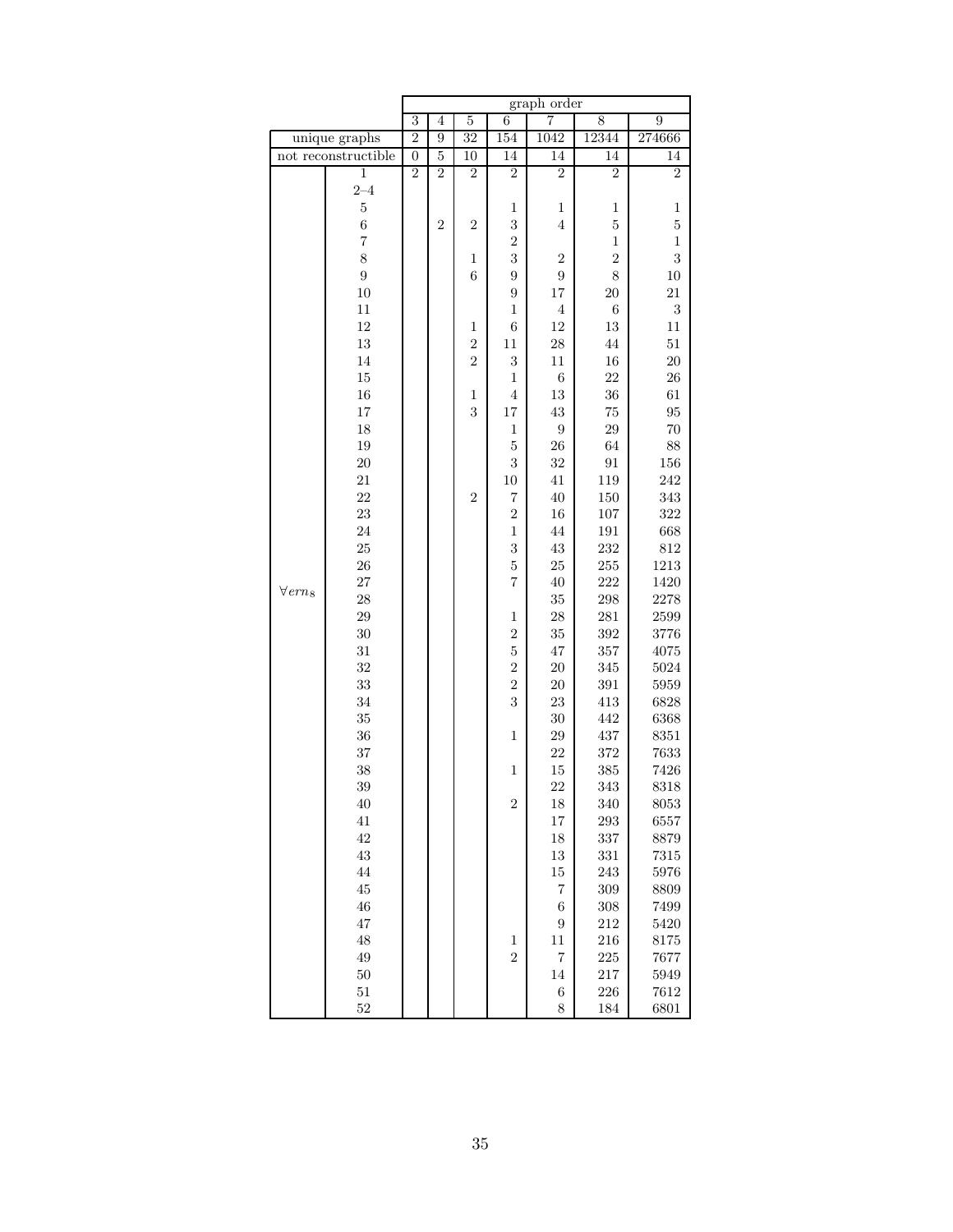|                            |                     |                | graph order    |                 |                  |                  |                                |                |  |
|----------------------------|---------------------|----------------|----------------|-----------------|------------------|------------------|--------------------------------|----------------|--|
|                            |                     | 3              | 4              | $\overline{5}$  | $\overline{6}$   | $\overline{7}$   | 8                              | $\overline{9}$ |  |
|                            | unique graphs       | $\overline{2}$ | $\overline{9}$ | 32              | 154              | 1042             | 12344                          | 274666         |  |
|                            | not reconstructible | $\overline{0}$ | $\overline{5}$ | $\overline{10}$ | 14               | 14               | 14                             | 14             |  |
|                            | $\overline{53}$     |                |                |                 |                  | 7                | 165                            | 6250           |  |
|                            | $54\,$              |                |                |                 |                  | $\overline{4}$   | $121\,$                        | 6750           |  |
|                            | $55\,$              |                |                |                 |                  | $\,$ 6 $\,$      | 188                            | 6061           |  |
|                            | $56\,$              |                |                |                 | $\boldsymbol{2}$ | 10               | 143                            | 5010           |  |
|                            | $57\,$              |                |                |                 |                  | $\overline{c}$   | 112                            | 5964           |  |
|                            | 58                  |                |                |                 |                  | 8                | 123                            | 5347           |  |
|                            | $59\,$              |                |                |                 |                  | $\overline{2}$   | $102\,$                        | 4394           |  |
|                            | 60                  |                |                |                 |                  |                  | 109                            | 4325           |  |
|                            | 61                  |                |                |                 |                  | $\overline{4}$   | 98                             | 4400           |  |
|                            | 62                  |                |                |                 |                  |                  | 87                             | 3841           |  |
|                            | $63\,$              |                |                |                 |                  |                  | 83                             | 3246           |  |
|                            | 64                  |                |                |                 |                  | 3                | 79                             | 2854           |  |
|                            | 65                  |                |                |                 |                  | $\boldsymbol{6}$ | 96                             | 3352           |  |
|                            | 66                  |                |                |                 |                  |                  | 60                             | 2606           |  |
|                            | 67                  |                |                |                 |                  | $\overline{c}$   | 108                            | 2508           |  |
|                            | 68                  |                |                |                 |                  | $\mathbf{1}$     | $44\,$                         | 2101           |  |
|                            | 69                  |                |                |                 |                  | $\mathbf{1}$     | 68                             | $2503\,$       |  |
|                            | $70\,$              |                |                |                 |                  | 3                | $59\,$                         | 1951           |  |
|                            | $71\,$              |                |                |                 |                  |                  | $54\,$                         | 1727           |  |
|                            | 72                  |                |                |                 |                  |                  | 50                             | 1551           |  |
|                            | $73\,$              |                |                |                 |                  | $\mathbf{1}$     | 43                             | 2029           |  |
|                            | 74                  |                |                |                 |                  | $\mathbf{1}$     | 43                             | 1416           |  |
|                            | $75\,$              |                |                |                 |                  | $\overline{2}$   | 47                             | 1534           |  |
|                            | $76\,$              |                |                |                 |                  | $\overline{c}$   | $50\,$                         | 1225           |  |
|                            | 77                  |                |                |                 |                  | 3                | 39                             | 1631           |  |
| $\forall$ ern <sub>8</sub> | 78                  |                |                |                 |                  | $\mathbf{1}$     | 24                             | 1036           |  |
|                            | $79\,$              |                |                |                 |                  |                  | 16                             | 1171           |  |
|                            | 80                  |                |                |                 |                  | $\overline{2}$   | 21                             | 998            |  |
|                            | 81                  |                |                |                 |                  |                  | 39                             | 1157           |  |
|                            | 82                  |                |                |                 |                  | $\overline{5}$   | 27                             | 861            |  |
|                            | 83                  |                |                |                 |                  |                  | $\ensuremath{\mathnormal{28}}$ | 990            |  |
|                            | 84                  |                |                |                 |                  | $\mathbf 1$      | $12\,$                         | 740            |  |
|                            | 85                  |                |                |                 |                  |                  | 17                             | 987            |  |
|                            | 86                  |                |                |                 |                  |                  | 23                             | 709            |  |
|                            | 87                  |                |                |                 |                  |                  | 18                             | 744            |  |
|                            | 88                  |                |                |                 |                  | $\mathbf 1$      | ${\bf 26}$                     | 611            |  |
|                            | 89                  |                |                |                 |                  |                  | 16                             | 629            |  |
|                            | 90                  |                |                |                 |                  |                  | $\,$ $\,$                      | 535            |  |
|                            | 91                  |                |                |                 |                  | $\overline{2}$   | $20\,$                         | 643            |  |
|                            | 92                  |                |                |                 |                  |                  | 22                             | 533            |  |
|                            | $\boldsymbol{93}$   |                |                |                 |                  |                  | 14                             | 481            |  |
|                            | 94                  |                |                |                 |                  |                  | $10\,$                         | $372\,$        |  |
|                            | 95                  |                |                |                 |                  |                  | 8                              | 489            |  |
|                            | 96                  |                |                |                 |                  |                  | 10                             | 311            |  |
|                            | 97                  |                |                |                 |                  |                  | $\boldsymbol{9}$               | 386            |  |
|                            | 98                  |                |                |                 |                  |                  | 13                             | 325            |  |
|                            | $\,99$              |                |                |                 |                  |                  | $\,4\,$                        | 349            |  |
|                            | 100                 |                |                |                 |                  |                  | 13                             | 347            |  |
|                            | 101                 |                |                |                 |                  |                  | $\;6\;$                        | $\bf 284$      |  |
|                            | 102                 |                |                |                 |                  |                  | $\,$ 6 $\,$                    | 215            |  |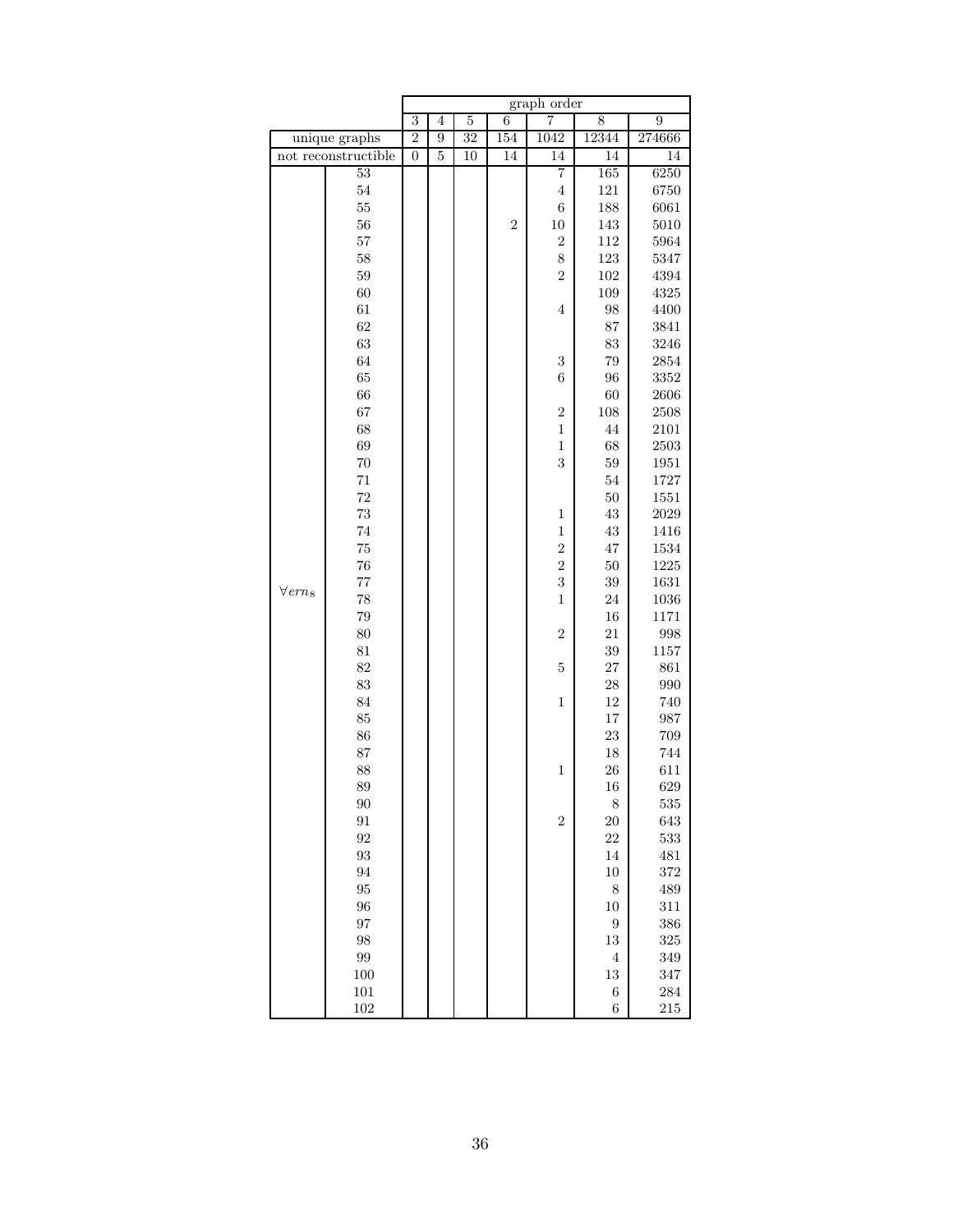|                            |                     |                |                |                |                | graph order    |                           |                |
|----------------------------|---------------------|----------------|----------------|----------------|----------------|----------------|---------------------------|----------------|
|                            |                     | 3              | $\overline{4}$ | $\overline{5}$ | $\overline{6}$ | 7              | 8                         | $\overline{9}$ |
|                            | unique graphs       | $\overline{2}$ | 9              | 32             | 154            | 1042           | 12344                     | 274666         |
|                            | not reconstructible | $\overline{0}$ | 5              | 10             | 14             | 14             | 14                        | 14             |
|                            | 103                 |                |                |                |                | $\mathbf{1}$   | 6                         | 273            |
|                            | 104                 |                |                |                |                |                | $\overline{2}$            | $213\,$        |
|                            | $105\,$             |                |                |                |                | $\overline{2}$ | 8                         | $\bf 272$      |
|                            | 106                 |                |                |                |                |                | 9                         | 209            |
|                            | 107                 |                |                |                |                |                | $\overline{5}$            | 212            |
|                            | 108                 |                |                |                |                |                | $\overline{\mathbf{7}}$   | $136\,$        |
|                            | 109                 |                |                |                |                |                | $\overline{4}$            | 154            |
|                            | 110                 |                |                |                |                |                | $\overline{4}$            | 140            |
|                            | 111                 |                |                |                |                |                | $\sqrt{6}$                | 174            |
|                            | 112                 |                |                |                |                |                | $\overline{2}$            | $150\,$        |
|                            | 113                 |                |                |                |                |                | $\overline{4}$            | 112            |
|                            | 114                 |                |                |                |                |                | $\overline{7}$            | $172\,$        |
|                            | 115                 |                |                |                |                |                | 3                         | 145            |
|                            | 116                 |                |                |                |                |                | $\overline{4}$            | $105\,$        |
|                            | 117                 |                |                |                |                |                |                           | 116            |
|                            | 118                 |                |                |                |                |                | 3                         | $123\,$        |
|                            | 119                 |                |                |                |                |                | $\overline{4}$            | $88\,$         |
|                            | 120                 |                |                |                |                |                | 3                         | $81\,$         |
|                            | 121                 |                |                |                |                |                | $\overline{2}$            | $128\,$        |
|                            | 122                 |                |                |                |                |                | 3                         | $110\,$        |
|                            | 123                 |                |                |                |                |                |                           | $\rm 99$       |
|                            | 124                 |                |                |                |                | $\overline{2}$ | $\overline{4}$            | $79\,$         |
|                            | 125                 |                |                |                |                |                | $\,1$                     | 69             |
|                            | 126                 |                |                |                |                |                | $\overline{2}$            | $53\,$         |
| $\forall$ ern <sub>8</sub> | 127                 |                |                |                |                |                | $\overline{2}$            | 83             |
|                            | 128                 |                |                |                |                |                | $\overline{2}$            | 66             |
|                            | 129                 |                |                |                |                |                |                           | $\rm 49$       |
|                            | 130                 |                |                |                |                |                | $\overline{2}$            | $76\,$         |
|                            | 131                 |                |                |                |                |                | $\,1\,$                   | $56\,$         |
|                            | 132                 |                |                |                |                |                | $\,4\,$                   | $63\,$         |
|                            | 133                 |                |                |                |                |                | $\overline{2}$            | $58\,$         |
|                            | 134                 |                |                |                |                |                | $\mathbf{1}$              | 61             |
|                            | $135\,$             |                |                |                |                |                |                           | $57\,$         |
|                            | 136                 |                |                |                |                |                | $\overline{2}$            | $40\,$         |
|                            | 137                 |                |                |                |                |                |                           | $40\,$         |
|                            | 138                 |                |                |                |                |                | $\overline{2}$            | $\sqrt{46}$    |
|                            | 139                 |                |                |                |                |                |                           | $\bf 44$       |
|                            | 140                 |                |                |                |                |                |                           | $22\,$         |
|                            | 141                 |                |                |                |                |                | $\,1$                     | 58             |
|                            | 142                 |                |                |                |                |                | $\overline{2}$            | $33\,$         |
|                            | 143                 |                |                |                |                |                |                           | 40             |
|                            | 144                 |                |                |                |                |                | $\mathbf{1}$              | $33\,$         |
|                            | 145                 |                |                |                |                |                |                           | $30\,$         |
|                            | 146                 |                |                |                |                |                |                           | $28\,$         |
|                            | 147                 |                |                |                |                |                |                           | $23\,$         |
|                            | 148                 |                |                |                |                |                |                           | $26\,$         |
|                            | 149                 |                |                |                |                |                | 1                         | 23             |
|                            | $150\,$             |                |                |                |                |                | $\,4\,$<br>$\overline{2}$ | $28\,$         |
|                            | $151\,$             |                |                |                |                |                |                           | $30\,$<br>25   |
|                            | 152                 |                |                |                |                |                |                           |                |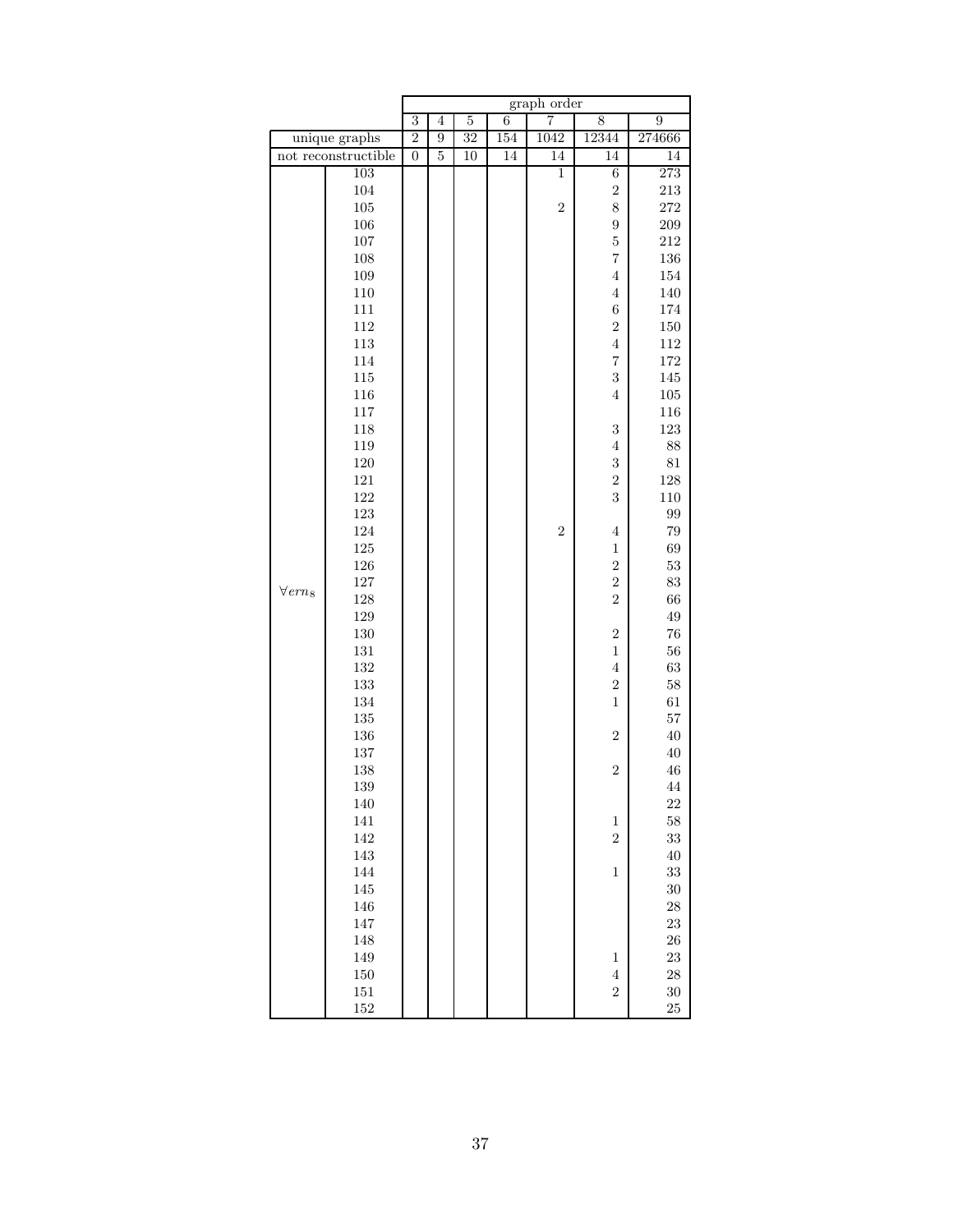|                            |                     | graph order      |                |                |                |      |                |                     |  |
|----------------------------|---------------------|------------------|----------------|----------------|----------------|------|----------------|---------------------|--|
|                            |                     | $\overline{3}$   | $\overline{4}$ | $\overline{5}$ | $\overline{6}$ | 7    | 8              | $\overline{9}$      |  |
|                            | unique graphs       | $\overline{2}$   | 9              | 32             | 154            | 1042 | 12344          | 274666              |  |
|                            | not reconstructible | $\boldsymbol{0}$ | $\bf 5$        | 10             | 14             | 14   | 14             | 14                  |  |
|                            | 153                 |                  |                |                |                |      | $\overline{2}$ | $\overline{27}$     |  |
|                            | 154                 |                  |                |                |                |      | $\mathbf{1}$   | $\boldsymbol{9}$    |  |
|                            | $155\,$             |                  |                |                |                |      |                | $26\,$              |  |
|                            | 156                 |                  |                |                |                |      | $\sqrt{2}$     | 24                  |  |
|                            | 157                 |                  |                |                |                |      | $\,1$          | $\sqrt{26}$         |  |
|                            | 158                 |                  |                |                |                |      |                | $21\,$              |  |
|                            | 159                 |                  |                |                |                |      |                | $26\,$              |  |
|                            | 160                 |                  |                |                |                |      |                | 4                   |  |
|                            | 161                 |                  |                |                |                |      |                | $17\,$              |  |
|                            | 162                 |                  |                |                |                |      | $\sqrt{2}$     | $15\,$              |  |
|                            | 163                 |                  |                |                |                |      |                | $\scriptstyle{7}$   |  |
|                            | 164                 |                  |                |                |                |      |                | $10\,$              |  |
|                            | 165                 |                  |                |                |                |      |                | 14                  |  |
|                            | 166                 |                  |                |                |                |      | $\mathbf{1}$   | $16\,$              |  |
|                            | 167                 |                  |                |                |                |      |                | $12\,$              |  |
|                            | 168                 |                  |                |                |                |      |                | $12\,$              |  |
|                            | 169                 |                  |                |                |                |      |                | $33\,$              |  |
|                            | 170                 |                  |                |                |                |      |                | $\;6\;$             |  |
|                            | 171                 |                  |                |                |                |      |                | $\bf 5$             |  |
|                            | 172                 |                  |                |                |                |      | $\,1$          | 8                   |  |
|                            | 173                 |                  |                |                |                |      |                | $\overline{9}$      |  |
|                            | 174                 |                  |                |                |                |      |                | $10\,$              |  |
|                            | 175                 |                  |                |                |                |      |                | $\boldsymbol{9}$    |  |
|                            | 176                 |                  |                |                |                |      |                | $12\,$              |  |
| $\forall$ ern <sub>8</sub> | 177                 |                  |                |                |                |      |                | $\,$ $\,$           |  |
|                            | 178                 |                  |                |                |                |      |                | $\overline{7}$      |  |
|                            | 179                 |                  |                |                |                |      | $\,1$          | $\overline{7}$      |  |
|                            | 180                 |                  |                |                |                |      |                | $\boldsymbol{9}$    |  |
|                            | 181                 |                  |                |                |                |      |                | $10\,$              |  |
|                            | 182                 |                  |                |                |                |      |                | $\boldsymbol{9}$    |  |
|                            | 183                 |                  |                |                |                |      |                | $\,$ $\,$<br>$12\,$ |  |
|                            | 184<br>185          |                  |                |                |                |      | $\overline{2}$ |                     |  |
|                            | 186                 |                  |                |                |                |      |                | $\boldsymbol{9}$    |  |
|                            | 187                 |                  |                |                |                |      | $\mathbf{1}$   | $\sqrt{3}$<br>3     |  |
|                            | 188                 |                  |                |                |                |      | $\mathbf{1}$   | $\overline{4}$      |  |
|                            | 189                 |                  |                |                |                |      |                | $\overline{7}$      |  |
|                            | 190                 |                  |                |                |                |      |                | $\sqrt{2}$          |  |
|                            | 191                 |                  |                |                |                |      |                | $\,4\,$             |  |
|                            | 192                 |                  |                |                |                |      |                | $\overline{7}$      |  |
|                            | 193                 |                  |                |                |                |      |                | $\,6$               |  |
|                            | 194                 |                  |                |                |                |      |                | $\overline{2}$      |  |
|                            | 195                 |                  |                |                |                |      |                | $\,1$               |  |
|                            | 196                 |                  |                |                |                |      |                | 8                   |  |
|                            | 197                 |                  |                |                |                |      |                | $\overline{5}$      |  |
|                            | 198                 |                  |                |                |                |      |                | $\mathbf 1$         |  |
|                            | 199                 |                  |                |                |                |      |                | $\overline{5}$      |  |
|                            | 200                 |                  |                |                |                |      |                | $\overline{2}$      |  |
|                            | $201\,$             |                  |                |                |                |      |                |                     |  |
|                            |                     |                  |                |                |                |      |                | 3                   |  |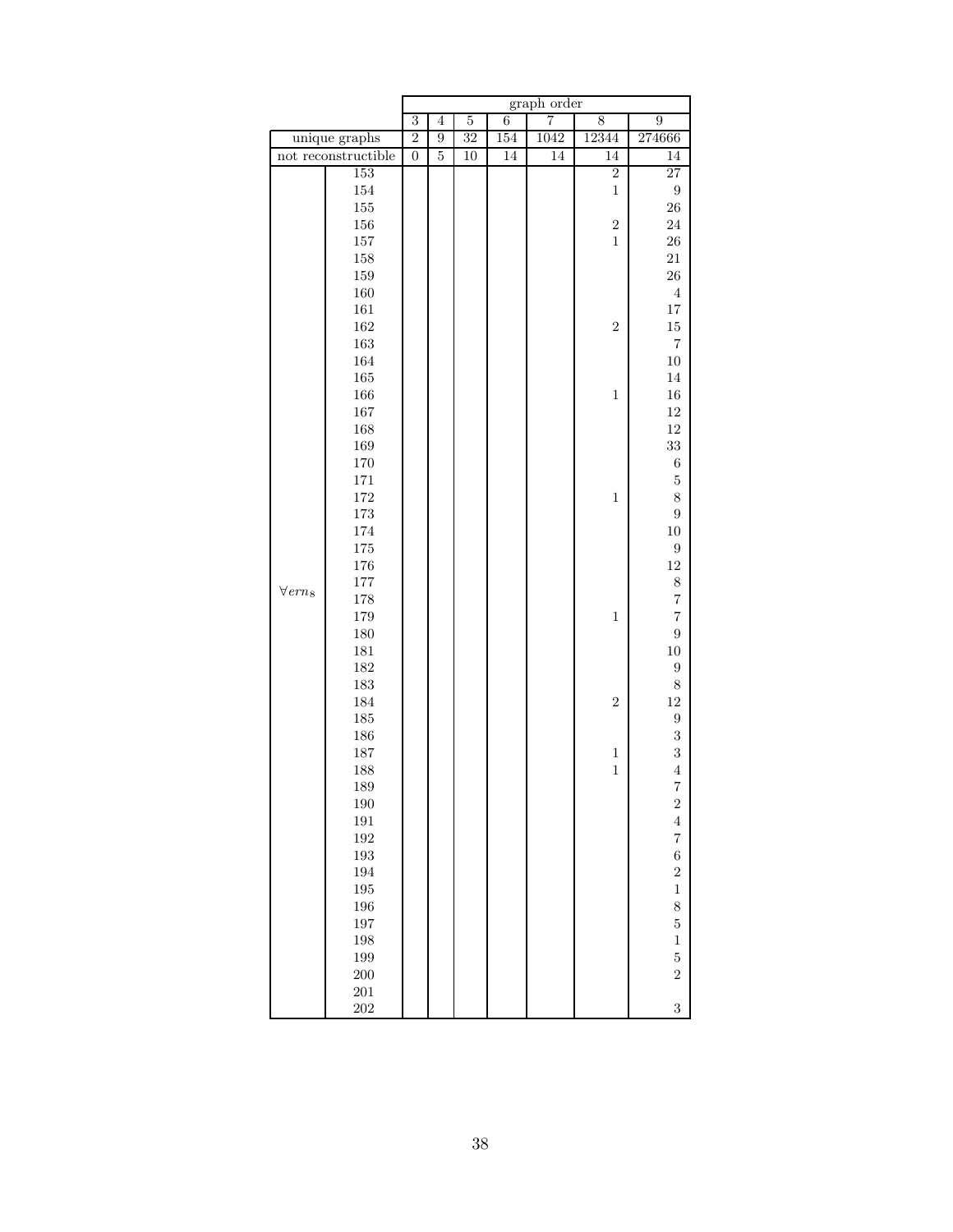|                            |                     |                  |                |                |                | graph order     |                |                            |
|----------------------------|---------------------|------------------|----------------|----------------|----------------|-----------------|----------------|----------------------------|
|                            |                     | $\overline{3}$   | $\overline{4}$ | $\overline{5}$ | $\overline{6}$ | 7               | 8              | $\overline{9}$             |
|                            | unique graphs       | $\overline{2}$   | 9              | 32             | 154            | 1042            | 12344          | 274666                     |
|                            | not reconstructible | $\boldsymbol{0}$ | $\bf 5$        | 10             | 14             | $\overline{14}$ | 14             | 14                         |
|                            | $\overline{203}$    |                  |                |                |                |                 |                | $\overline{4}$             |
|                            | 204                 |                  |                |                |                |                 |                | $\overline{4}$             |
|                            | $205\,$             |                  |                |                |                |                 |                | $\bf 5$                    |
|                            | $206\,$             |                  |                |                |                |                 |                | 3                          |
|                            | $207\,$             |                  |                |                |                |                 |                |                            |
|                            | 208                 |                  |                |                |                |                 | $\sqrt{2}$     | $10\,$                     |
|                            | 209                 |                  |                |                |                |                 |                | $\overline{4}$             |
|                            | $210\,$             |                  |                |                |                |                 |                |                            |
|                            | 211                 |                  |                |                |                |                 |                | $\mathbf{1}$               |
|                            | $212\,$             |                  |                |                |                |                 |                | $\mathbf{1}$               |
|                            | 213                 |                  |                |                |                |                 |                | 3                          |
|                            | $214\,$             |                  |                |                |                |                 |                |                            |
|                            | $215\,$             |                  |                |                |                |                 |                | $\,1$                      |
|                            | $216\,$             |                  |                |                |                |                 |                | $\sqrt{2}$                 |
|                            | 217                 |                  |                |                |                |                 |                | $\sqrt{6}$                 |
|                            | $218\,$             |                  |                |                |                |                 |                |                            |
|                            | $219\,$             |                  |                |                |                |                 |                | $\boldsymbol{2}$           |
|                            | $220\,$             |                  |                |                |                |                 |                | $\overline{7}$             |
|                            | 221                 |                  |                |                |                |                 |                |                            |
|                            | $222\,$             |                  |                |                |                |                 |                | $\,1$                      |
|                            | 223                 |                  |                |                |                |                 |                | $\overline{2}$             |
|                            | 224                 |                  |                |                |                |                 | $\overline{2}$ | $\overline{4}$             |
|                            | $225\,$             |                  |                |                |                |                 |                |                            |
|                            | $226\,$             |                  |                |                |                |                 |                | $\overline{4}$             |
| $\forall$ ern <sub>8</sub> | $227\,$             |                  |                |                |                |                 |                |                            |
|                            | $228\,$             |                  |                |                |                |                 |                | $\bf 5$                    |
|                            | $229\,$             |                  |                |                |                |                 |                | $\overline{2}$             |
|                            | $230 - 231$<br>232  |                  |                |                |                |                 |                |                            |
|                            | 233                 |                  |                |                |                |                 |                | $\mathbf{1}$<br>$\sqrt{3}$ |
|                            | 234                 |                  |                |                |                |                 |                | $\overline{2}$             |
|                            | $235\,$             |                  |                |                |                |                 |                |                            |
|                            | $\,236$             |                  |                |                |                |                 |                | $\,4\,$                    |
|                            | $237 - 239$         |                  |                |                |                |                 |                |                            |
|                            | $240\,$             |                  |                |                |                |                 |                | $\boldsymbol{2}$           |
|                            | 241                 |                  |                |                |                |                 |                | $\overline{2}$             |
|                            | $242 - 245$         |                  |                |                |                |                 |                |                            |
|                            | 246                 |                  |                |                |                |                 |                | $\overline{2}$             |
|                            | $247 - 250$         |                  |                |                |                |                 |                |                            |
|                            | 251                 |                  |                |                |                |                 |                | $\mathbf{1}$               |
|                            | $252 - 255$         |                  |                |                |                |                 |                |                            |
|                            | 256                 |                  |                |                |                |                 |                | $\sqrt{2}$                 |
|                            | 257                 |                  |                |                |                |                 |                | 1                          |
|                            | 258                 |                  |                |                |                |                 |                |                            |
|                            | 259                 |                  |                |                |                |                 |                | $\sqrt{2}$                 |
|                            | 260                 |                  |                |                |                |                 |                | 1                          |
|                            | 261                 |                  |                |                |                |                 |                | $\mathbf{1}$               |
|                            | 262                 |                  |                |                |                |                 |                | $\overline{2}$             |
|                            | 263                 |                  |                |                |                |                 |                | $\mathbf 1$                |
|                            | 264                 |                  |                |                |                |                 |                |                            |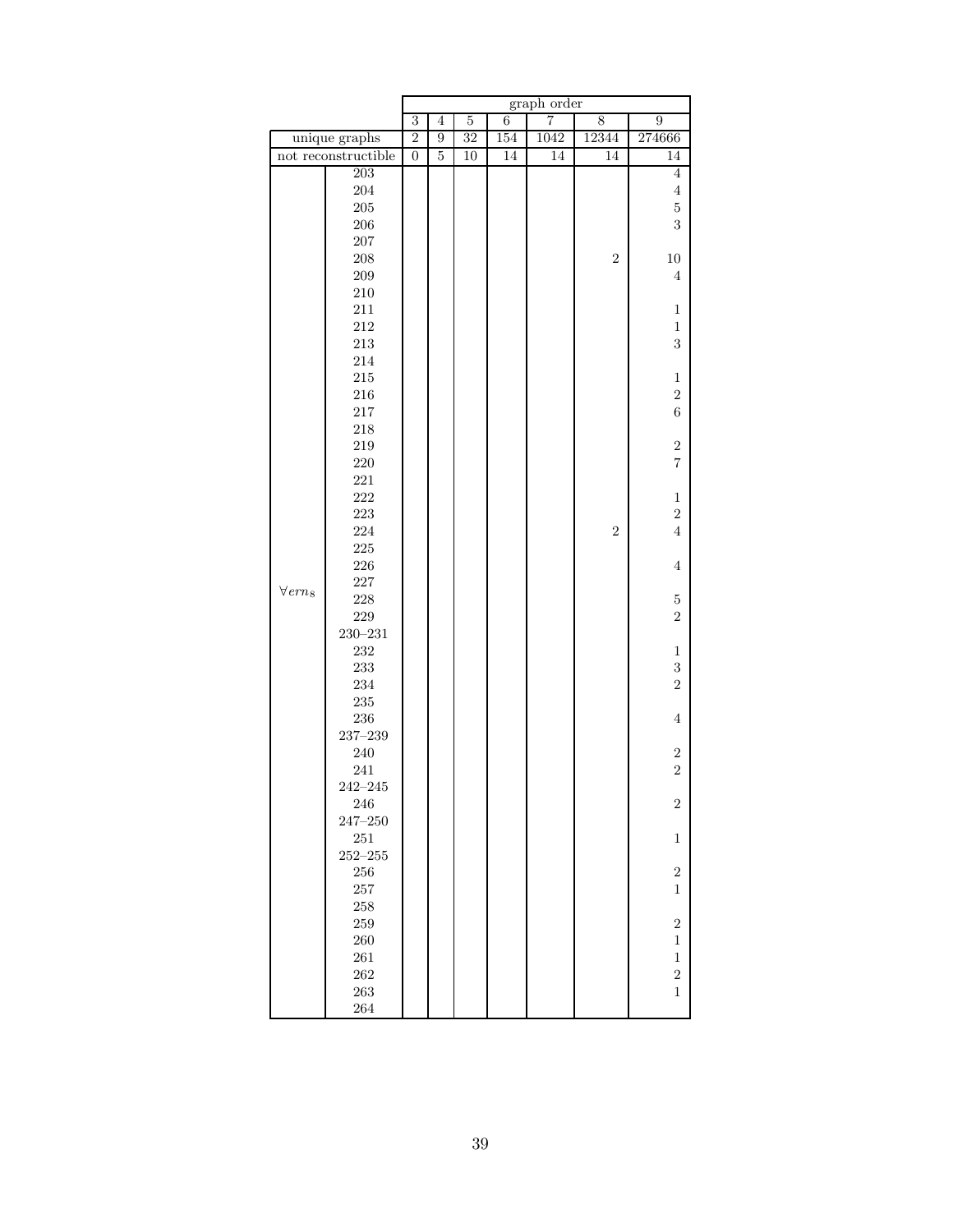|                  |                     | graph order      |                |                |     |                |       |                  |  |  |
|------------------|---------------------|------------------|----------------|----------------|-----|----------------|-------|------------------|--|--|
|                  |                     | 3                | $\overline{4}$ | $\overline{5}$ | 6   | $\overline{7}$ | 8     | 9                |  |  |
|                  | unique graphs       | $\boldsymbol{2}$ | 9              | 32             | 154 | 1042           | 12344 | 274666           |  |  |
|                  | not reconstructible | $\overline{0}$   | 5              | 10             | 14  | 14             | 14    | 14               |  |  |
|                  | 265                 |                  |                |                |     |                |       | 3                |  |  |
|                  | 266                 |                  |                |                |     |                |       |                  |  |  |
|                  | 267                 |                  |                |                |     |                |       | $\overline{2}$   |  |  |
|                  | $268 - 270$         |                  |                |                |     |                |       |                  |  |  |
|                  | 271                 |                  |                |                |     |                |       | 1                |  |  |
|                  | 272                 |                  |                |                |     |                |       |                  |  |  |
|                  | 273                 |                  |                |                |     |                |       | $\overline{2}$   |  |  |
|                  | 274-281             |                  |                |                |     |                |       |                  |  |  |
|                  | 282                 |                  |                |                |     |                |       | $\boldsymbol{2}$ |  |  |
|                  | $283 - 284$         |                  |                |                |     |                |       |                  |  |  |
|                  | 285                 |                  |                |                |     |                |       | $\overline{2}$   |  |  |
|                  | 286-288             |                  |                |                |     |                |       |                  |  |  |
|                  | 289                 |                  |                |                |     |                |       | $\mathbf{1}$     |  |  |
| $\forall\,ern_8$ | $290 - 291$         |                  |                |                |     |                |       |                  |  |  |
|                  | $\rm 292$           |                  |                |                |     |                |       | 1                |  |  |
|                  | 293-308             |                  |                |                |     |                |       |                  |  |  |
|                  | 309                 |                  |                |                |     |                |       | $\mathbf{1}$     |  |  |
|                  | $310 - 316$         |                  |                |                |     |                |       |                  |  |  |
|                  | 317                 |                  |                |                |     |                |       | $\mathbf{1}$     |  |  |
|                  | 318-321             |                  |                |                |     |                |       |                  |  |  |
|                  | 322                 |                  |                |                |     |                |       | $\overline{2}$   |  |  |
|                  | $323 - 337$         |                  |                |                |     |                |       |                  |  |  |
|                  | 338                 |                  |                |                |     |                |       | $\mathbf{1}$     |  |  |
|                  | 339-354             |                  |                |                |     |                |       |                  |  |  |
|                  | $355\,$             |                  |                |                |     |                |       | $\overline{2}$   |  |  |
|                  | 356-381             |                  |                |                |     |                |       |                  |  |  |
|                  | 382                 |                  |                |                |     |                |       | $\overline{2}$   |  |  |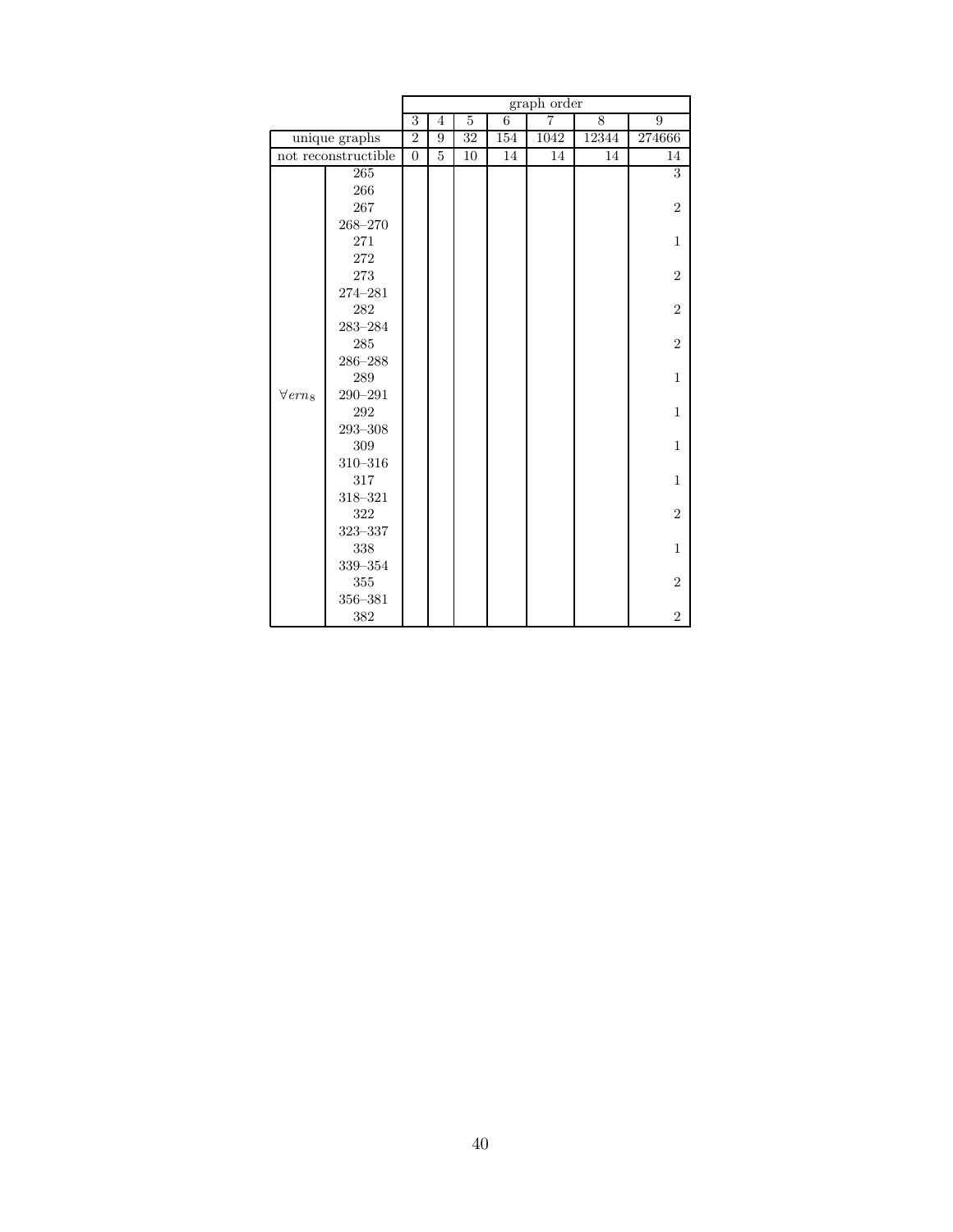#### Discussion

The following are the graphs of order  $n$  which are not 2-edge-deletion-reconstructible, along with their  $\mathcal{E}Deck_2$ s:

$$
(\forall n \ge 4) \qquad P_3 \cup (n-3)K_1
$$
  

$$
(\forall n \ge 4) \quad 2K_2 \cup (n-4)K_1
$$
 cards: **1** 
$$
nK_1
$$

$$
(\forall n \ge 4) \qquad K_3 \cup (n-3)K_1
$$
  
\n
$$
(\forall n \ge 4) \qquad S_4 \cup (n-4)K_1
$$
  
\n
$$
(\forall n \ge 4) \qquad P_4 \cup (n-4)K_1
$$
  
\n
$$
(\forall n \ge 5) \qquad P_3 \cup K_2 \cup (n-5)K_1
$$
  
\n
$$
(\forall n \ge 6) \qquad 3K_2 \cup (n-6)K_1
$$
  
\n
$$
(x \ge 6) \qquad 3K_2 \cup (n-6)K_1
$$

$$
(\forall n \ge 5) \qquad C_4 \cup (n-4)K_1
$$
\n
$$
(\forall n \ge 5) \qquad \bigotimes \qquad \bigcup (n-5)K_1
$$
\n
$$
\bigg\{\text{ands: } \begin{cases}\n4 & P_3 \cup (n-3)K_1 \\
2 & 2K_2 \cup (n-4)K_1\n\end{cases}
$$

$$
(\forall n \ge 5) \qquad P_5 \cup (n-5)K_1
$$
  
\n
$$
(\forall n \ge 5) \quad K_3 \cup K_2 \cup (n-5)K_1
$$
  
\n
$$
(\forall n \ge 6) \quad S_4 \cup K_2 \cup (n-6)K_1
$$
  
\n
$$
\begin{cases}\n3 & P_3 \cup (n-3)K_1 \\
3 & 2K_2 \cup (n-4)K_1\n\end{cases}
$$

$$
(\forall n \ge 6) \quad 2P_3 \cup (n-6)K_1
$$
  

$$
(\forall n \ge 6) \quad P_4 \cup K_2 \cup (n-6)K_1
$$
  

$$
\begin{cases} 2 & P_3 \cup (n-3)K_1 \\ 4 & 2K_2 \cup (n-4)K_1 \end{cases}
$$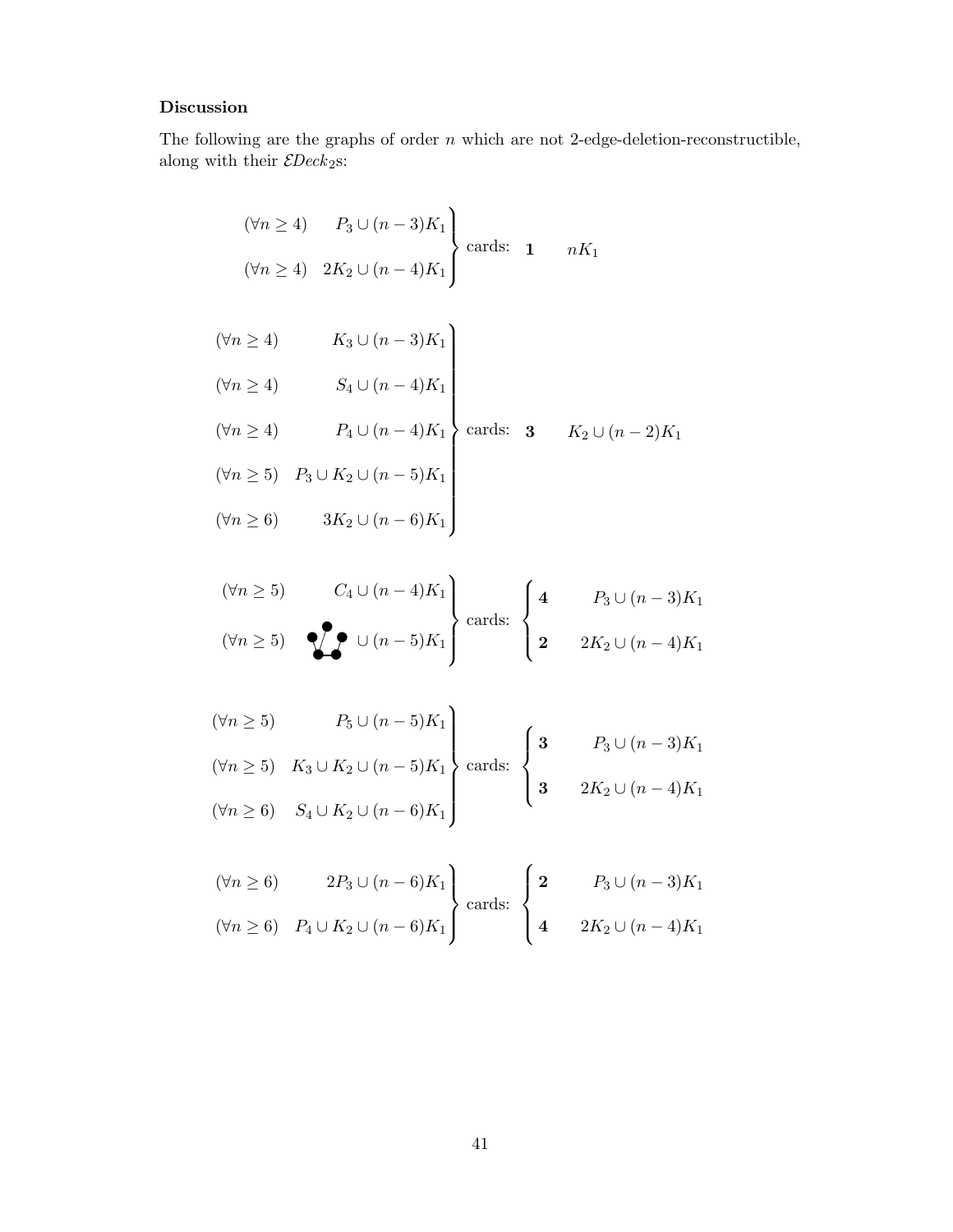There are 2 graphs for any order  $n \geq 3$  which have  $\exists ern_2 = \forall ern_2 = 1$ :

- $K_2 \cup (n-2)K_1$
- $K_n$

Another set of graphs with interesting behavior are those of order  $n \geq 5$  with the form

$$
S_i \cup (n-i)K_1 \quad \forall i (3 \le i \le n-2)
$$

which are the only examples of graphs with  $\exists em_2 = 1$  and  $\forall em_2 > 1$ . The  $\forall em_2$  of these graphs tends to be very high, and indeed if  $i = 3$  then the graph has the maximal  $\forall em_2$  for that order. The other graph with maximal  $\forall em_2$  is of the form

$$
2K_2\cup (n-4)K_1
$$

which also has a low  $\exists em_2$ , especially for  $n \geq 8$  where  $\exists em_2 = 1$  ( $\exists em_2 = 2$  for  $n = 5$ , and  $\exists em_2 = 4$  for  $6 \le n \le 7$ ).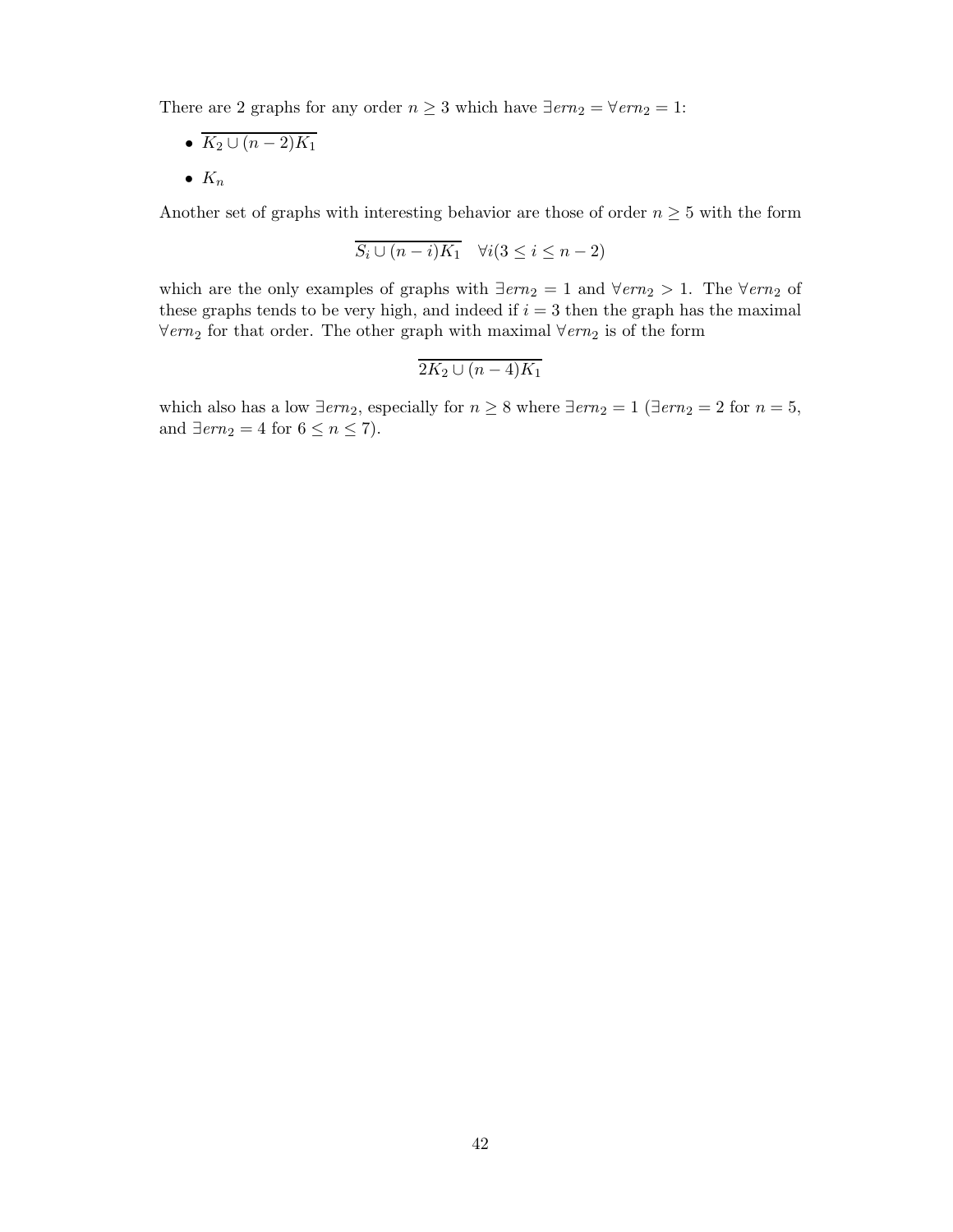## 6.9 Results for 3-Edge Deletion

### $\mathcal{E}Deck_3$  Counts

|                          |     | graph order |     |      |       |         |           |             |  |  |  |  |  |
|--------------------------|-----|-------------|-----|------|-------|---------|-----------|-------------|--|--|--|--|--|
|                          | 3   | 4           |     |      |       |         |           | 10          |  |  |  |  |  |
| unique graphs            |     | ⇁           | 30  | 152  | 1040  | 12342   | 274664    | 12005164    |  |  |  |  |  |
| total cards              |     | 10          | 88  | 1416 | 38388 | 1912484 | 145990314 | 16449689951 |  |  |  |  |  |
| non-duplicates           |     | 3           | 8   | 159  | 5813  | 640649  | 86364522  | 12775798472 |  |  |  |  |  |
| avg. $\cosh/\text{deck}$ |     | 1.4         | 2.9 | 9.3  | 36.91 | 154.957 | 531.523   | 1370.218    |  |  |  |  |  |
| % non-duplicate          | 100 | 30          | 9   | 11.2 | 15.14 | 33.498  | 59.158    | 77.666      |  |  |  |  |  |

### $\mathcal{E}$ Extensions 3 Counts

|                    |               | graph order |     |      |       |         |           |             |  |  |  |  |
|--------------------|---------------|-------------|-----|------|-------|---------|-----------|-------------|--|--|--|--|
|                    | 10<br>4<br>IJ |             |     |      |       |         |           |             |  |  |  |  |
| unique graphs      |               | -           | 30  | 152  | 1040  | 12342   | 274664    | 12005164    |  |  |  |  |
| total extensions   |               | 10          | 88  | 1416 | 38388 | 1912484 | 145990314 | 16449689951 |  |  |  |  |
| extensions<br>avg. |               |             | 2.9 | 9.3  | 36.91 | 154.957 | 531.523   | 1370.218    |  |  |  |  |

### 3-Edge Deletion Reconstruction Numbers

|                            |                         |                |                |                | graph order    |                |                |
|----------------------------|-------------------------|----------------|----------------|----------------|----------------|----------------|----------------|
|                            |                         | $\overline{3}$ | $\overline{4}$ | $\overline{5}$ | $\overline{6}$ | 7              | 8              |
|                            | unique graphs           | $\mathbf{1}$   | 7              | 30             | 152            | 1040           | 12342          |
|                            | not reconstructible     | $\overline{0}$ | $\overline{5}$ | 14             | 28             | 39             | 45             |
| 1                          |                         | $\mathbf{1}$   | $\overline{2}$ | 2              | 3              | 4              | 5              |
|                            | $\overline{2}$          |                |                | 1              | 11             | 167            | 6553           |
|                            | 3                       |                |                | 3              | 14             | 428            | 4721           |
|                            | $\overline{\mathbf{4}}$ |                |                |                | 40             | 209            | 578            |
|                            | $\bf 5$                 |                |                | $\overline{5}$ | 17             | $72\,$         | 169            |
|                            | $\,6$                   |                |                |                | 9              | 36             | 75             |
|                            | 7                       |                |                | $\mathbf{1}$   | $\overline{2}$ | 18             | 59             |
|                            | 8                       |                |                | $\mathbf{1}$   | $\overline{5}$ | 11             | $25\,$         |
|                            | $\boldsymbol{9}$        |                |                |                | 6              | 13             | 20             |
| $\exists$ ern <sub>8</sub> | 10                      |                |                | $\overline{1}$ | $\overline{4}$ | 9              | $17\,$         |
|                            | 11                      |                |                |                | $\overline{2}$ | 6              | 13             |
|                            | 12                      |                |                | $\overline{1}$ | $\overline{4}$ | 4              | $\,6$          |
|                            | 13                      |                |                |                | $\mathbf 1$    | $\mathbf 5$    | 10             |
|                            | 14                      |                |                |                |                | $\overline{2}$ | 11             |
|                            | 15                      |                |                | $\mathbf{1}$   | $\overline{2}$ | $\overline{7}$ | $\overline{7}$ |
|                            | 16                      |                |                |                | $\overline{1}$ | $\overline{4}$ | 11             |
|                            | 17                      |                |                |                | $\mathbf{1}$   | $\overline{2}$ | 10             |
|                            | 18                      |                |                |                | $\overline{2}$ | $\overline{4}$ | $\bf 5$        |
|                            | 19                      |                |                |                |                |                | $\overline{2}$ |
|                            | $\% \ \exists em_8 = 2$ | $\overline{0}$ | $\overline{0}$ | 3              | 7.2            | 16.06          | 53.095         |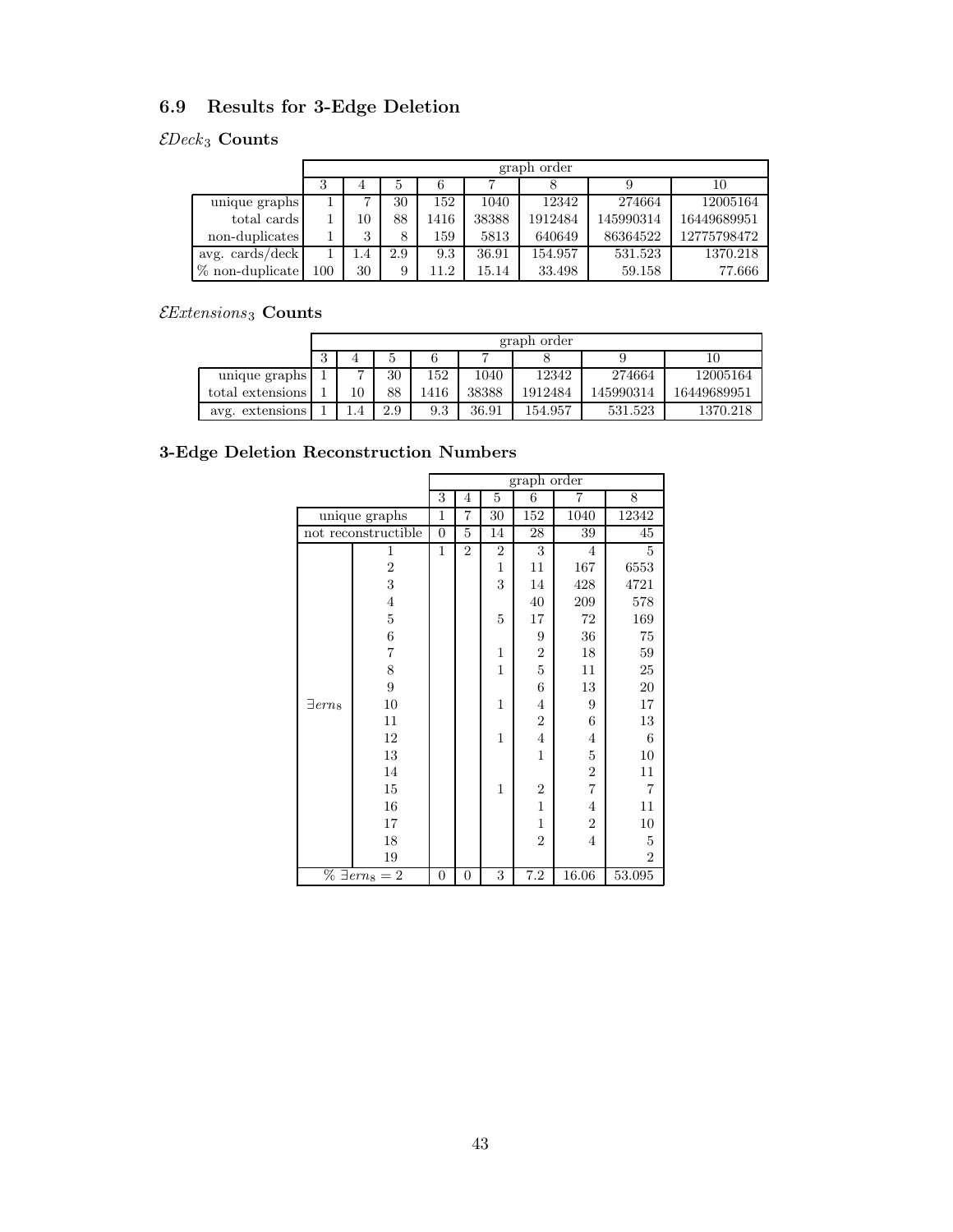|                            |                     | graph order      |                |                                    |                          |                         |                         |  |  |
|----------------------------|---------------------|------------------|----------------|------------------------------------|--------------------------|-------------------------|-------------------------|--|--|
|                            |                     | $\overline{3}$   | $\overline{4}$ | $\overline{5}$                     | $\overline{6}$           | $\overline{7}$          | 8                       |  |  |
|                            | unique graphs       | $\overline{1}$   | 7              | 30                                 | 152                      | 1040                    | 12342                   |  |  |
|                            | not reconstructible | $\boldsymbol{0}$ | $\overline{5}$ | 14                                 | 28                       | 39                      | $\overline{45}$         |  |  |
|                            | $\mathbf{1}$        | $\mathbf{1}$     | $\overline{2}$ | $\overline{2}$                     | $\overline{2}$           | $\overline{2}$          | $\overline{2}$          |  |  |
|                            | $2 - 8$             |                  |                |                                    |                          |                         |                         |  |  |
|                            | 9                   |                  |                |                                    | $\,1$                    | $\mathbf{1}$            | $\mathbf{1}$            |  |  |
|                            | $10\,$              |                  |                | $\overline{2}$                     |                          |                         |                         |  |  |
|                            | $11\,$              |                  |                |                                    |                          | $\,1$                   | $\,1$                   |  |  |
|                            | $12\hbox{--}13$     |                  |                |                                    |                          |                         |                         |  |  |
|                            | 14                  |                  |                |                                    | $\mathbf 1$              |                         |                         |  |  |
|                            | $15\,$              |                  |                |                                    |                          |                         |                         |  |  |
|                            | $16\,$              |                  |                |                                    | $\,1$                    |                         | $\,1$                   |  |  |
|                            | 17                  |                  |                | $\mathbf{1}$                       | $\,1$                    | $\,1$                   | $\overline{2}$          |  |  |
|                            | 18                  |                  |                |                                    |                          | $\overline{2}$          | $\overline{2}$          |  |  |
|                            | 19                  |                  |                | $\overline{5}$                     | $16\,$                   | $\,29$                  | $36\,$                  |  |  |
|                            | $20\,$              |                  |                |                                    | $\sqrt{3}$               | $\overline{4}$          | $\boldsymbol{9}$        |  |  |
|                            | $21 - 25$           |                  |                |                                    |                          |                         |                         |  |  |
|                            | $26\,$              |                  |                |                                    | $\,1$                    | $\sqrt{3}$              | $\boldsymbol{2}$        |  |  |
|                            | 27                  |                  |                |                                    |                          |                         |                         |  |  |
|                            | 28                  |                  |                |                                    | $\overline{2}$           | $\sqrt{3}$              | $\mathbf 5$             |  |  |
|                            | 29                  |                  |                |                                    |                          | $\,4\,$                 | 8                       |  |  |
|                            | $30\,$              |                  |                |                                    | $\,1$                    | $\,3$                   | $\,6$                   |  |  |
|                            | $31\,$              |                  |                | $\boldsymbol{2}$<br>$\overline{2}$ | $\,8$                    | $25\,$                  | $37\,$                  |  |  |
|                            | $32\,$<br>33        |                  |                |                                    | $11\,$<br>$\overline{2}$ | 22<br>$\bf 4$           | $38\,$<br>$16\,$        |  |  |
|                            | 34                  |                  |                |                                    | $\,1$                    | $\boldsymbol{2}$        | $\sqrt{2}$              |  |  |
|                            | 35                  |                  |                |                                    |                          | $\,1$                   |                         |  |  |
|                            | 36                  |                  |                |                                    |                          |                         | $\,1$                   |  |  |
| $\forall$ ern <sub>8</sub> | 37                  |                  |                |                                    | $\mathbf{1}$             | $\;6\;$                 | $\,4\,$                 |  |  |
|                            | $38\,$              |                  |                |                                    |                          | $\,1$                   |                         |  |  |
|                            | $39\,$              |                  |                |                                    | $\,1$                    | $\overline{2}$          | $\overline{\mathbf{2}}$ |  |  |
|                            | $40\,$              |                  |                |                                    |                          |                         | $\,1$                   |  |  |
|                            | $41\,$              |                  |                |                                    |                          | $\sqrt{2}$              | $\sqrt{6}$              |  |  |
|                            | 42                  |                  |                |                                    | $\,1$                    |                         | $\,1$                   |  |  |
|                            | $\!43\!$            |                  |                |                                    |                          |                         | $\overline{7}$          |  |  |
|                            | 44                  |                  |                |                                    | $\,1$                    | $\mathbf 1$             | $\bf 4$                 |  |  |
|                            | $\rm 45$            |                  |                |                                    | $\,1$                    | $\bf 5$                 | $14\,$                  |  |  |
|                            | $\sqrt{46}$         |                  |                |                                    | $\mathbf 1$              | 3                       | 13                      |  |  |
|                            | 47                  |                  |                | $\overline{2}$                     | $11\,$                   | 32                      | 56                      |  |  |
|                            | 48                  |                  |                |                                    | $\bf 5$                  | 26                      | 61                      |  |  |
|                            | 49                  |                  |                |                                    | $\sqrt{3}$               | 24                      | 43                      |  |  |
|                            | 50                  |                  |                |                                    |                          | $\overline{4}$          | 14                      |  |  |
|                            | $51\,$              |                  |                |                                    |                          |                         | $\overline{\mathbf{c}}$ |  |  |
|                            | $52\,$              |                  |                |                                    |                          |                         | $\overline{2}$          |  |  |
|                            | $53\,$              |                  |                |                                    |                          |                         | $\mathbf{1}$            |  |  |
|                            | 54                  |                  |                |                                    |                          |                         |                         |  |  |
|                            | $55\,$              |                  |                |                                    |                          |                         | 3                       |  |  |
|                            | 56                  |                  |                |                                    |                          | $\mathbf{1}$            | $\overline{2}$          |  |  |
|                            | 57                  |                  |                |                                    |                          | $\mathbf{1}$            | $\overline{c}$          |  |  |
|                            | 58                  |                  |                |                                    |                          |                         | 3                       |  |  |
|                            | 59                  |                  |                |                                    |                          | $\,1$                   | $\overline{4}$          |  |  |
|                            | 60                  |                  |                |                                    |                          | $\overline{\mathbf{c}}$ | $\mathbf 5$             |  |  |
|                            | 61                  |                  |                |                                    |                          | $\overline{4}$          | 10                      |  |  |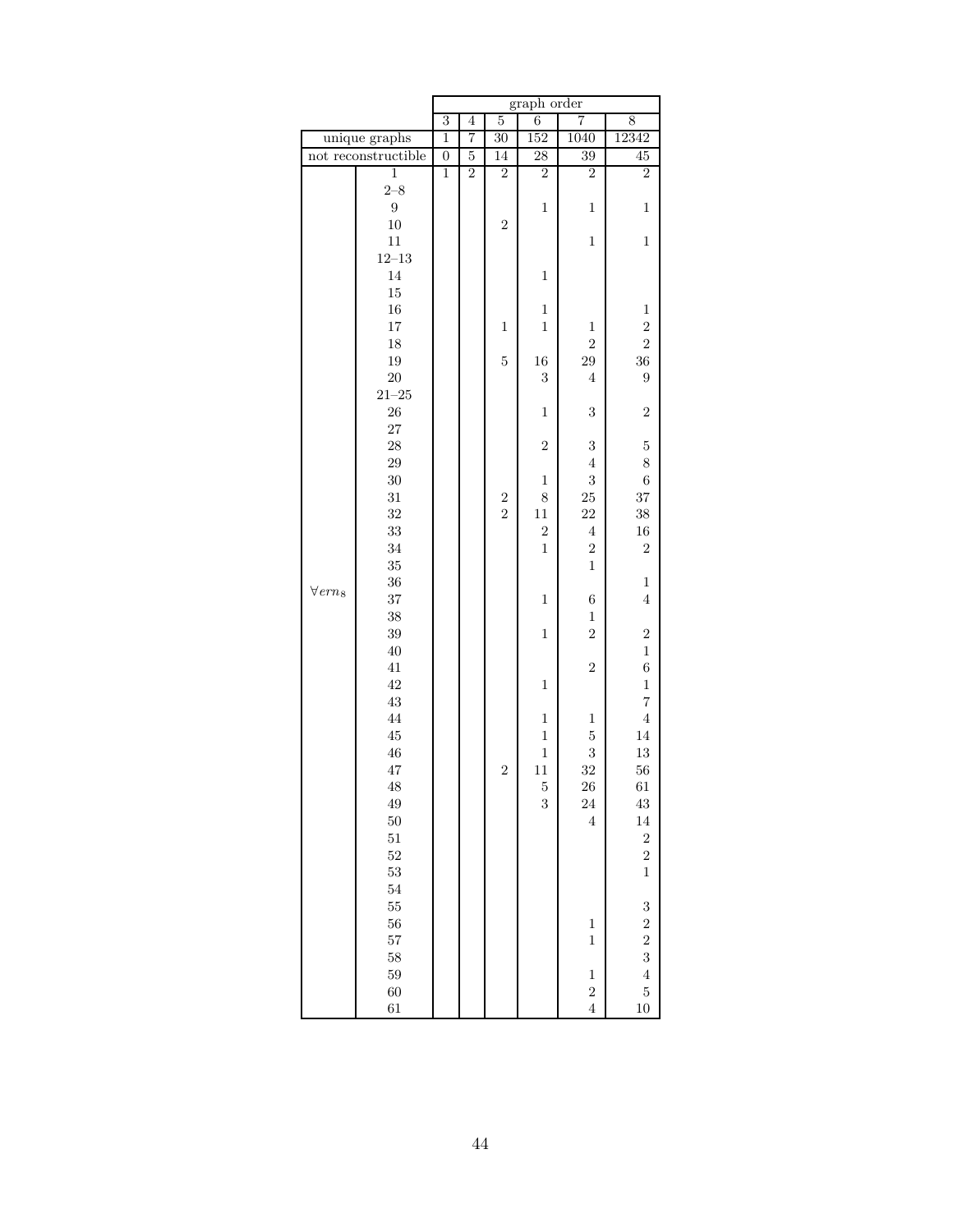|                            |                     | graph order    |                |                 |                               |                         |                         |  |  |
|----------------------------|---------------------|----------------|----------------|-----------------|-------------------------------|-------------------------|-------------------------|--|--|
|                            |                     | $\overline{3}$ | $\overline{4}$ | $\overline{5}$  | $\overline{6}$                | 7                       | 8                       |  |  |
|                            | unique graphs       | $\overline{1}$ | 7              | $\overline{30}$ | 152                           | 1040                    | 12342                   |  |  |
|                            | not reconstructible | $\overline{0}$ | $\overline{5}$ | 14              | 28                            | 39                      | $\overline{45}$         |  |  |
|                            | 62                  |                |                |                 |                               |                         | 8                       |  |  |
|                            | 63                  |                |                |                 | $\,1$                         | 1                       | $\overline{\mathbf{7}}$ |  |  |
|                            | 64                  |                |                |                 | $\mathbf{1}$                  | $\boldsymbol{9}$        | $32\,$                  |  |  |
|                            | 65                  |                |                |                 |                               | $10\,$                  | $30\,$                  |  |  |
|                            | 66                  |                |                |                 | $\mathbf 1$                   | $15\,$                  | $37\,$                  |  |  |
|                            | 67                  |                |                |                 | $\mathbf 5$                   | 15                      | $57\,$                  |  |  |
|                            | 68                  |                |                |                 | $\overline{2}$                | 14                      | $50\,$                  |  |  |
|                            | 69                  |                |                |                 | $\,6\,$                       | $\,26$                  | 69                      |  |  |
|                            | $70\,$              |                |                |                 |                               | $13\,$                  | $\rm 44$                |  |  |
|                            | 71                  |                |                |                 | $\overline{2}$                | $14\,$                  | ${\bf 26}$              |  |  |
|                            | 72                  |                |                |                 |                               | $\sqrt{2}$              | 13                      |  |  |
|                            | 73                  |                |                |                 |                               |                         | $\,4\,$                 |  |  |
|                            | $74\,$              |                |                |                 |                               |                         | $\mathbf 5$             |  |  |
|                            | $75\,$              |                |                |                 |                               |                         | 8                       |  |  |
|                            | 76                  |                |                |                 |                               | $\boldsymbol{2}$        | $\overline{7}$          |  |  |
|                            | 77                  |                |                |                 |                               |                         | $\overline{2}$          |  |  |
|                            | 78                  |                |                |                 |                               | $\boldsymbol{2}$        | $\overline{4}$          |  |  |
|                            | $79\,$              |                |                |                 |                               | $\,1$                   | 13                      |  |  |
|                            | 80                  |                |                |                 |                               | $\overline{\mathbf{3}}$ | 8                       |  |  |
|                            | 81                  |                |                |                 |                               | $\overline{2}$          | $\,$ 6 $\,$             |  |  |
|                            | 82                  |                |                |                 |                               | $\,1$                   | 11                      |  |  |
|                            | 83                  |                |                |                 |                               | $\overline{2}$          | $21\,$                  |  |  |
|                            | 84                  |                |                |                 |                               | $\overline{4}$          | 24                      |  |  |
|                            | 85                  |                |                |                 |                               | $\bf 4$                 | $25\,$                  |  |  |
| $\forall$ ern <sub>8</sub> | 86                  |                |                |                 | $\,1$                         | 8                       | $\rm 45$                |  |  |
|                            | 87                  |                |                |                 |                               | $\,4\,$                 | $26\,$                  |  |  |
|                            | 88                  |                |                |                 | $\mathbf{1}$                  | $\boldsymbol{3}$        | $\rm 45$                |  |  |
|                            | 89                  |                |                |                 |                               | 8                       | 42                      |  |  |
|                            | 90                  |                |                |                 |                               | $\overline{7}$          | $\rm 45$                |  |  |
|                            | 91                  |                |                |                 |                               | $10\,$                  | 44                      |  |  |
|                            | $\boldsymbol{92}$   |                |                |                 |                               | 21                      | 60                      |  |  |
|                            | 93                  |                |                |                 | $\,1$                         | $13\,$                  | 60                      |  |  |
|                            | 94                  |                |                |                 |                               | 11                      | $\rm 49$                |  |  |
|                            | $\rm 95$<br>96      |                |                |                 | $\overline{2}$<br>$\mathbf 1$ | 10                      | $40\,$<br>$31\,$        |  |  |
|                            | 97                  |                |                |                 | $\overline{4}$                | $\overline{\mathbf{7}}$ |                         |  |  |
|                            |                     |                |                |                 | $\boldsymbol{2}$              | $17\,$                  | 40                      |  |  |
|                            | 98                  |                |                |                 |                               | $\boldsymbol{9}$        | 24                      |  |  |
|                            | 99                  |                |                |                 | $\overline{2}$                | 3                       | 24                      |  |  |
|                            | $100\,$<br>101      |                |                |                 |                               |                         | 13<br>16                |  |  |
|                            | 102                 |                |                |                 |                               | $\,1$                   | 8                       |  |  |
|                            | 103                 |                |                |                 |                               |                         | $10\,$                  |  |  |
|                            | 104                 |                |                |                 |                               |                         | 15                      |  |  |
|                            | $105\,$             |                |                |                 |                               | $\,1$<br>$\mathbf{1}$   | 12                      |  |  |
|                            | $106\,$             |                |                |                 |                               | $\mathbf{1}$            | 22                      |  |  |
|                            | $107\,$             |                |                |                 |                               | $\overline{2}$          | $\bf 23$                |  |  |
|                            | 108                 |                |                |                 |                               | $\,1$                   | 22                      |  |  |
|                            | 109                 |                |                |                 |                               | $\,$ 6 $\,$             | $35\,$                  |  |  |
|                            | 110                 |                |                |                 | $\,1$                         | $\,4\,$                 | $36\,$                  |  |  |
|                            | 111                 |                |                |                 |                               | 3                       | 28                      |  |  |
|                            |                     |                |                |                 |                               |                         |                         |  |  |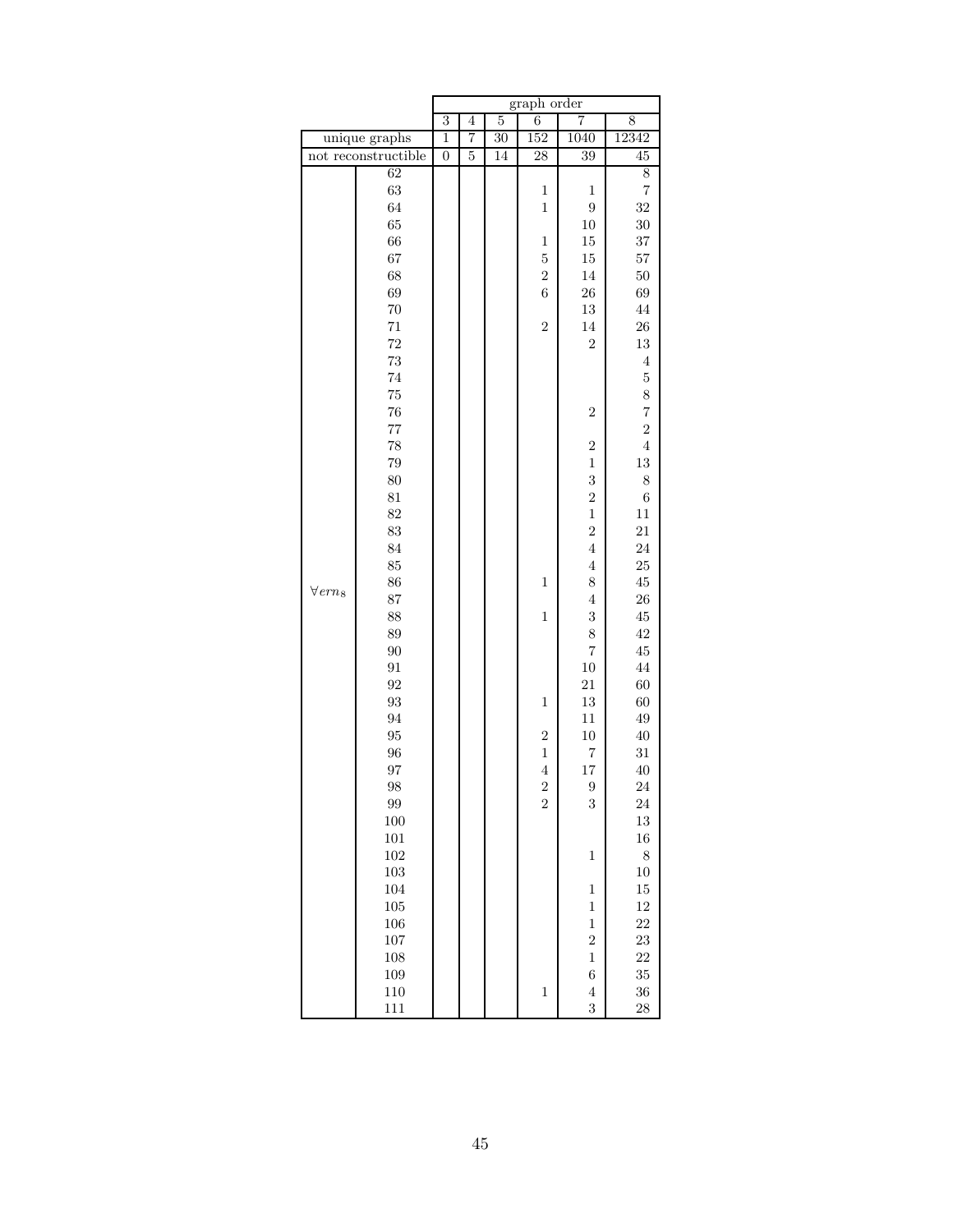|                            |                     | graph order      |                |                |                |                   |                 |  |  |
|----------------------------|---------------------|------------------|----------------|----------------|----------------|-------------------|-----------------|--|--|
|                            |                     | $\overline{3}$   | $\overline{4}$ | $\overline{5}$ | $\overline{6}$ | 7                 | 8               |  |  |
|                            | unique graphs       | $\mathbf{1}$     | $\overline{7}$ | 30             | 152            | 1040              | 12342           |  |  |
|                            | not reconstructible | $\boldsymbol{0}$ | $\overline{5}$ | 14             | 28             | 39                | 45              |  |  |
|                            | 112                 |                  |                |                |                | $\mathbf{1}$      | $\overline{35}$ |  |  |
|                            | $113\,$             |                  |                |                |                | $\,4\,$           | 36              |  |  |
|                            | 114                 |                  |                |                |                | $\mathbf 1$       | 45              |  |  |
|                            | $115\,$             |                  |                |                |                | $\mathbf{1}$      | 43              |  |  |
|                            | 116                 |                  |                |                |                | $10\,$            | $74\,$          |  |  |
|                            | 117                 |                  |                |                |                | $\;6\;$           | 58              |  |  |
|                            | 118                 |                  |                |                |                | $\scriptstyle{7}$ | 49              |  |  |
|                            | 119                 |                  |                |                |                | $\overline{7}$    | 49              |  |  |
|                            | $120\,$             |                  |                |                | $\mathbf{1}$   | $\boldsymbol{9}$  | $\rm 45$        |  |  |
|                            | 121                 |                  |                |                |                | $10\,$            | 63              |  |  |
|                            | 122                 |                  |                |                |                | $19\,$            | $53\,$          |  |  |
|                            | 123                 |                  |                |                |                | $\scriptstyle{7}$ | 48              |  |  |
|                            | 124                 |                  |                |                |                | $13\,$            | 45              |  |  |
|                            | $125\,$             |                  |                |                |                | $\bf 5$           | $35\,$          |  |  |
|                            | 126                 |                  |                |                |                | $\overline{4}$    | 31              |  |  |
|                            | 127                 |                  |                |                | $\overline{2}$ | $\boldsymbol{9}$  | 38              |  |  |
|                            | 128                 |                  |                |                | $\mathbf{1}$   | $\mathbf 5$       | 25              |  |  |
|                            | 129                 |                  |                |                |                | $\sqrt{2}$        | $21\,$          |  |  |
|                            | $130\,$             |                  |                |                | $\overline{2}$ | $\overline{6}$    | 28              |  |  |
|                            | $131\,$             |                  |                |                |                |                   | 23              |  |  |
|                            | 132                 |                  |                |                |                |                   | 26              |  |  |
|                            | 133                 |                  |                |                |                | $\mathbf 1$       | 32              |  |  |
|                            | 134                 |                  |                |                |                |                   | $21\,$          |  |  |
|                            | $135\,$             |                  |                |                | $\overline{2}$ | $\overline{5}$    | 47              |  |  |
|                            | 136                 |                  |                |                |                | $\overline{5}$    | 48              |  |  |
| $\forall$ ern <sub>8</sub> | $137\,$             |                  |                |                |                | $\mathbf 1$       | 37              |  |  |
|                            | 138                 |                  |                |                |                | $\mathbf{1}$      | 44              |  |  |
|                            | $139\,$             |                  |                |                |                | $\mathbf{1}$      | 34              |  |  |
|                            | 140                 |                  |                |                |                | $\mathbf{1}$      | 33              |  |  |
|                            | 141                 |                  |                |                |                |                   | 32              |  |  |
|                            | 142                 |                  |                |                |                |                   | 38              |  |  |
|                            | 143                 |                  |                |                | $\,1$          | $\,3$             | 34              |  |  |
|                            | 144                 |                  |                |                |                | $\sqrt{2}$        | 39              |  |  |
|                            | 145                 |                  |                |                |                | $\overline{2}$    | $54\,$          |  |  |
|                            | 146                 |                  |                |                |                |                   | 45              |  |  |
|                            | 147                 |                  |                |                |                | $\frac{2}{5}$     | $58\,$          |  |  |
|                            | 148                 |                  |                |                |                | 3                 | 67              |  |  |
|                            | 149                 |                  |                |                |                | $\boldsymbol{2}$  | 56              |  |  |
|                            | 150                 |                  |                |                |                |                   | 43              |  |  |
|                            | 151                 |                  |                |                |                | $\,4\,$           | 58              |  |  |
|                            | 152                 |                  |                |                | $\,1$          | 3                 | 35              |  |  |
|                            | 153                 |                  |                |                |                | $\bf 5$           | 47              |  |  |
|                            | 154                 |                  |                |                |                | $\overline{2}$    | $41\,$          |  |  |
|                            | 155                 |                  |                |                |                | 10                | 54              |  |  |
|                            | 156                 |                  |                |                |                | $\boldsymbol{9}$  | 58              |  |  |
|                            | 157                 |                  |                |                |                | $\,6$             | 39              |  |  |
|                            | 158                 |                  |                |                |                | $\,$ 6 $\,$       | 39              |  |  |
|                            | 159                 |                  |                |                |                | 8                 | 45              |  |  |
|                            | 160                 |                  |                |                |                | $\,4\,$           | 22              |  |  |
|                            | 161                 |                  |                |                |                | 6                 | 37              |  |  |
|                            |                     |                  |                |                |                |                   |                 |  |  |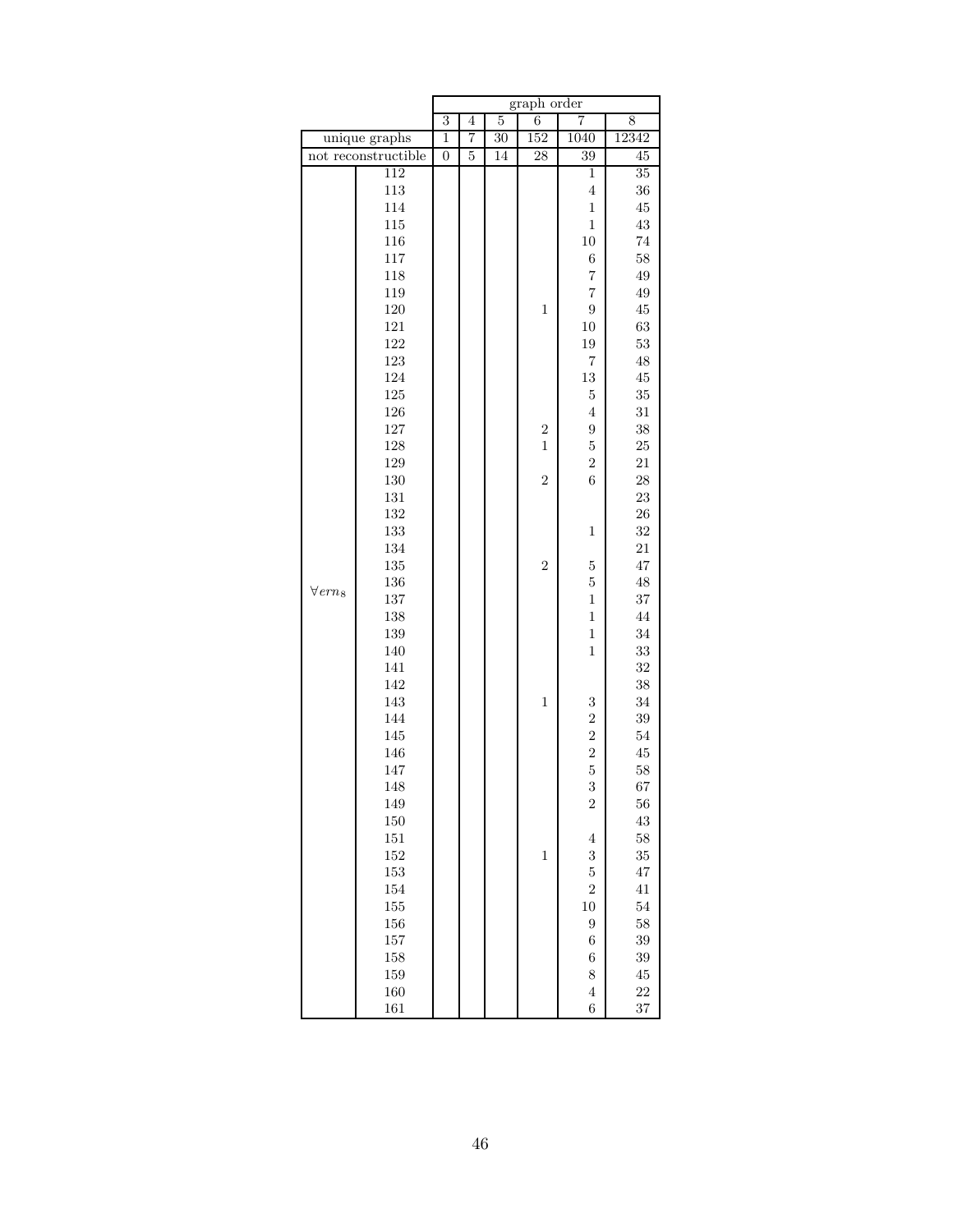|                            |                     |                  |                |                 | graph order     |                         |                 |
|----------------------------|---------------------|------------------|----------------|-----------------|-----------------|-------------------------|-----------------|
|                            |                     | $\overline{3}$   | $\overline{4}$ | $\overline{5}$  | 6               | 7                       | 8               |
| unique graphs              |                     | $\mathbf{1}$     | 7              | $\overline{30}$ | 152             | 1040                    | 12342           |
|                            | not reconstructible | $\boldsymbol{0}$ | 5              | 14              | $\overline{28}$ | 39                      | 45              |
|                            | 162                 |                  |                |                 |                 | 7                       | $\overline{34}$ |
|                            | 163                 |                  |                |                 |                 | 8                       | 43              |
|                            | 164                 |                  |                |                 |                 | $\,4\,$                 | 34              |
|                            | 165                 |                  |                |                 |                 | $\boldsymbol{6}$        | 38              |
|                            | 166                 |                  |                |                 |                 |                         | 41              |
|                            | 167                 |                  |                |                 |                 | $\mathbf 1$             | 46              |
|                            | 168                 |                  |                |                 |                 | $\overline{4}$          | 46              |
|                            | 169                 |                  |                |                 |                 | $\overline{2}$          | $\,29$          |
|                            | 170                 |                  |                |                 |                 |                         | $38\,$          |
|                            | 171                 |                  |                |                 |                 | $\sqrt{2}$              | $52\,$          |
|                            | 172                 |                  |                |                 |                 | $\mathbf{1}$            | 49              |
|                            | 173                 |                  |                |                 | $\mathbf 1$     | $\overline{\mathbf{3}}$ | $\rm 45$        |
|                            | 174                 |                  |                |                 |                 | $\mathbf{1}$            | $51\,$          |
|                            | 175                 |                  |                |                 |                 |                         | $54\,$          |
|                            | 176                 |                  |                |                 |                 |                         | 48              |
|                            | 177                 |                  |                |                 |                 |                         | 57              |
|                            | 178                 |                  |                |                 | $\overline{2}$  | $\,4\,$                 | $55\,$          |
|                            | 179                 |                  |                |                 |                 | $\,1$                   | $54\,$          |
|                            | 180                 |                  |                |                 |                 |                         | $\rm 45$        |
|                            | 181                 |                  |                |                 |                 |                         | 58              |
|                            | 182                 |                  |                |                 |                 |                         | $54\,$          |
|                            | 183                 |                  |                |                 |                 | $\,1$                   | 32              |
|                            | 184                 |                  |                |                 |                 |                         | 35              |
|                            | 185                 |                  |                |                 |                 | 3                       | 49              |
|                            | 186                 |                  |                |                 |                 |                         | $\,29$          |
| $\forall$ ern <sub>8</sub> | 187                 |                  |                |                 |                 | $\sqrt{2}$              | 41              |
|                            | 188                 |                  |                |                 |                 |                         | 29              |
|                            | 189                 |                  |                |                 |                 | $\mathbf{1}$            | 38              |
|                            | 190                 |                  |                |                 |                 | $\overline{2}$          | 36              |
|                            | 191                 |                  |                |                 |                 | $\overline{2}$          | $41\,$          |
|                            | 192                 |                  |                |                 |                 |                         | $53\,$          |
|                            | 193                 |                  |                |                 |                 | $\mathbf 1$             | $35\,$          |
|                            | 194                 |                  |                |                 |                 | 3                       | $31\,$          |
|                            | 195                 |                  |                |                 |                 | $\,1$                   | 37              |
|                            | 196                 |                  |                |                 |                 | $\overline{c}$          | 43              |
|                            | 197                 |                  |                |                 |                 | 3                       | 45              |
|                            | 198                 |                  |                |                 |                 | $\overline{5}$          | 32              |
|                            | 199                 |                  |                |                 |                 | 8                       | $54\,$          |
|                            | $200\,$             |                  |                |                 |                 | $\overline{5}$          | $51\,$          |
|                            | $201\,$             |                  |                |                 |                 | $\overline{5}$          | 46              |
|                            | 202                 |                  |                |                 |                 | $\overline{2}$          | $31\,$          |
|                            | $\,203$             |                  |                |                 |                 | $\boldsymbol{6}$        | 41              |
|                            | 204                 |                  |                |                 |                 | $\overline{2}$          | 31              |
|                            | 205                 |                  |                |                 |                 | 3                       | 43              |
|                            | 206                 |                  |                |                 |                 | 8                       | $\rm 43$        |
|                            | $207\,$             |                  |                |                 |                 | $\,4\,$                 | $\rm 49$        |
|                            | 208                 |                  |                |                 |                 | 3                       | $51\,$          |
|                            | 209                 |                  |                |                 |                 | $\mathbf{1}$            | $41\,$          |
|                            | 210                 |                  |                |                 |                 | $\overline{2}$          | $59\,$          |
|                            | 211                 |                  |                |                 |                 |                         | 54              |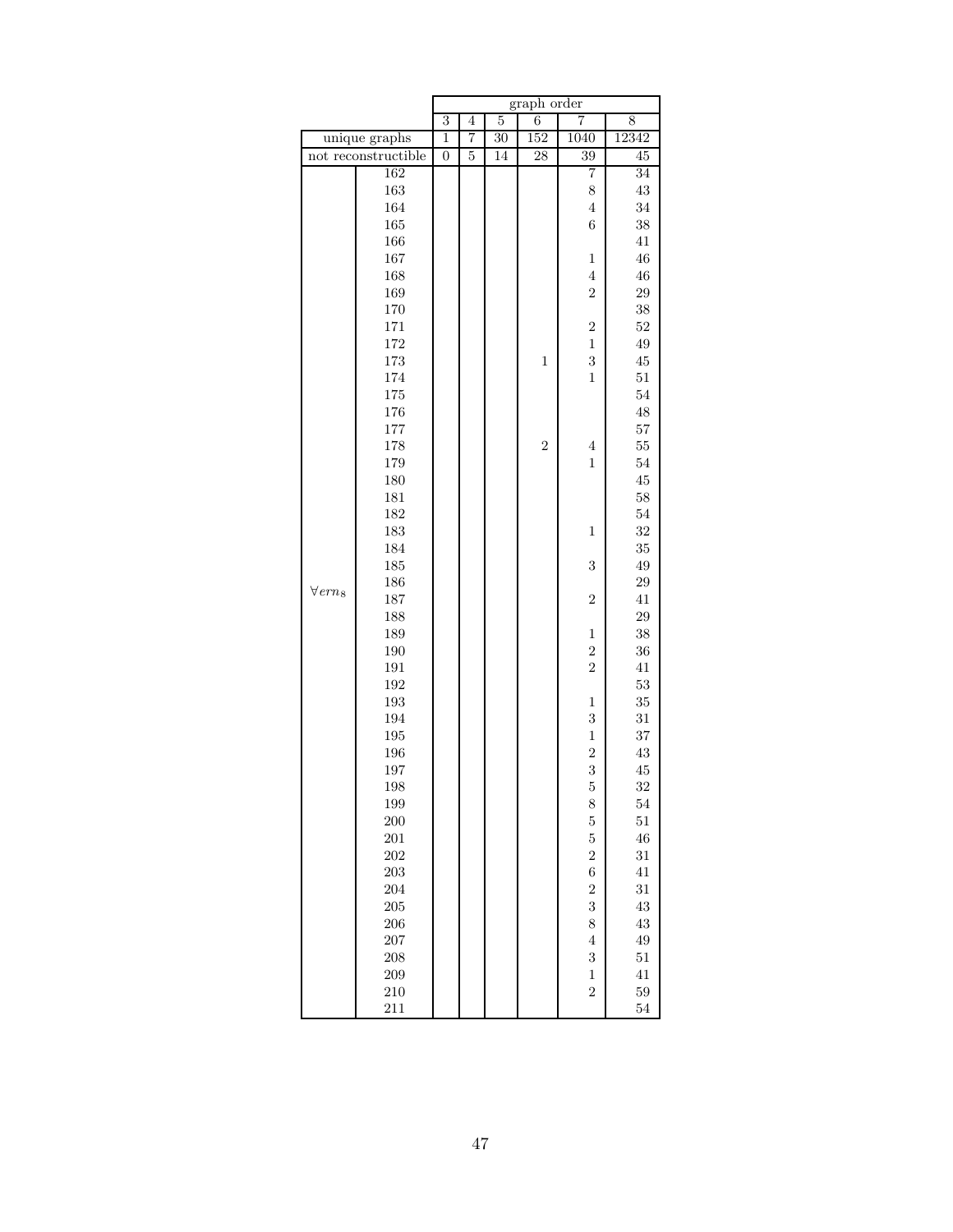|                            |                     |                  |                |                | graph order     |                  |                 |
|----------------------------|---------------------|------------------|----------------|----------------|-----------------|------------------|-----------------|
|                            |                     | $\overline{3}$   | $\overline{4}$ | $\overline{5}$ | 6               | 7                | 8               |
|                            | unique graphs       |                  | 7              | 30             | 152             | 1040             | 12342           |
|                            | not reconstructible | $\boldsymbol{0}$ | 5              | 14             | $\overline{28}$ | 39               | 45              |
|                            | 212                 |                  |                |                |                 |                  | $\overline{33}$ |
|                            | 213                 |                  |                |                |                 | $\boldsymbol{3}$ | 56              |
|                            | 214                 |                  |                |                |                 | $\,4\,$          | $39\,$          |
|                            | 215                 |                  |                |                |                 | $\mathbf{1}$     | $31\,$          |
|                            | $216\,$             |                  |                |                |                 |                  | 47              |
|                            | 217                 |                  |                |                |                 |                  | $40\,$          |
|                            | 218                 |                  |                |                |                 |                  | 47              |
|                            | 219                 |                  |                |                |                 | 1                | 19              |
|                            | 220                 |                  |                |                |                 | 3                | $\rm 49$        |
|                            | 221                 |                  |                |                |                 | $\,1$            | $31\,$          |
|                            | 222                 |                  |                |                |                 | $\overline{2}$   | 35              |
|                            | 223                 |                  |                |                |                 |                  | $\sqrt{27}$     |
|                            | 224                 |                  |                |                |                 | $\,1$            | $25\,$          |
|                            | $225\,$             |                  |                |                |                 | $\overline{2}$   | $\sqrt{28}$     |
|                            | 226                 |                  |                |                |                 |                  | $\rm 43$        |
|                            | 227                 |                  |                |                |                 | $\overline{2}$   | 39              |
|                            | 228                 |                  |                |                |                 |                  | $41\,$          |
|                            | 229                 |                  |                |                | $\overline{2}$  | 3                | 37              |
|                            | 230                 |                  |                |                |                 |                  | 29              |
|                            | 231                 |                  |                |                |                 |                  | 36              |
|                            | 232                 |                  |                |                |                 |                  | $21\,$          |
|                            | 233                 |                  |                |                |                 | $\mathbf 1$      | 29              |
|                            | 234                 |                  |                |                |                 |                  | 34              |
|                            | 235                 |                  |                |                |                 |                  | $33\,$          |
|                            | 236                 |                  |                |                |                 | $\overline{2}$   | $38\,$          |
| $\forall$ ern <sub>8</sub> | 237                 |                  |                |                |                 |                  | 33              |
|                            | 238                 |                  |                |                |                 | $\boldsymbol{2}$ | $41\,$          |
|                            | 239                 |                  |                |                |                 | $\overline{2}$   | $35\,$          |
|                            | 240                 |                  |                |                |                 |                  | $35\,$          |
|                            | 241                 |                  |                |                |                 | $\,1$            | 44              |
|                            | 242                 |                  |                |                |                 | $\mathbf{1}$     | 34              |
|                            | 243                 |                  |                |                |                 |                  | $24\,$          |
|                            | 244                 |                  |                |                |                 | $\mathbf{1}$     | 42              |
|                            | 245                 |                  |                |                |                 |                  | ${\bf 28}$      |
|                            | 246                 |                  |                |                |                 |                  | $33\,$          |
|                            | 247                 |                  |                |                |                 | $\,1$            | 39              |
|                            | 248                 |                  |                |                |                 | $\overline{c}$   | <b>28</b>       |
|                            | 249                 |                  |                |                |                 | $\boldsymbol{3}$ | 41              |
|                            | 250                 |                  |                |                |                 |                  | 35              |
|                            | 251                 |                  |                |                |                 | $\,1$            | 36              |
|                            | 252                 |                  |                |                |                 | 3                | 24              |
|                            | 253                 |                  |                |                |                 | $\overline{2}$   | 37              |
|                            | 254                 |                  |                |                |                 | $\mathbf{1}$     | $21\,$          |
|                            | 255                 |                  |                |                |                 |                  | 32              |
|                            | 256                 |                  |                |                |                 | $\overline{2}$   | $\sqrt{46}$     |
|                            | 257                 |                  |                |                |                 | $\,$ 6 $\,$      | $\sqrt{46}$     |
|                            | 258                 |                  |                |                |                 | 3                | 26              |
|                            | 259                 |                  |                |                |                 | 3                | $\sqrt{46}$     |
|                            | 260                 |                  |                |                |                 | $\overline{c}$   | 36              |
|                            | 261                 |                  |                |                |                 | 3                | 37              |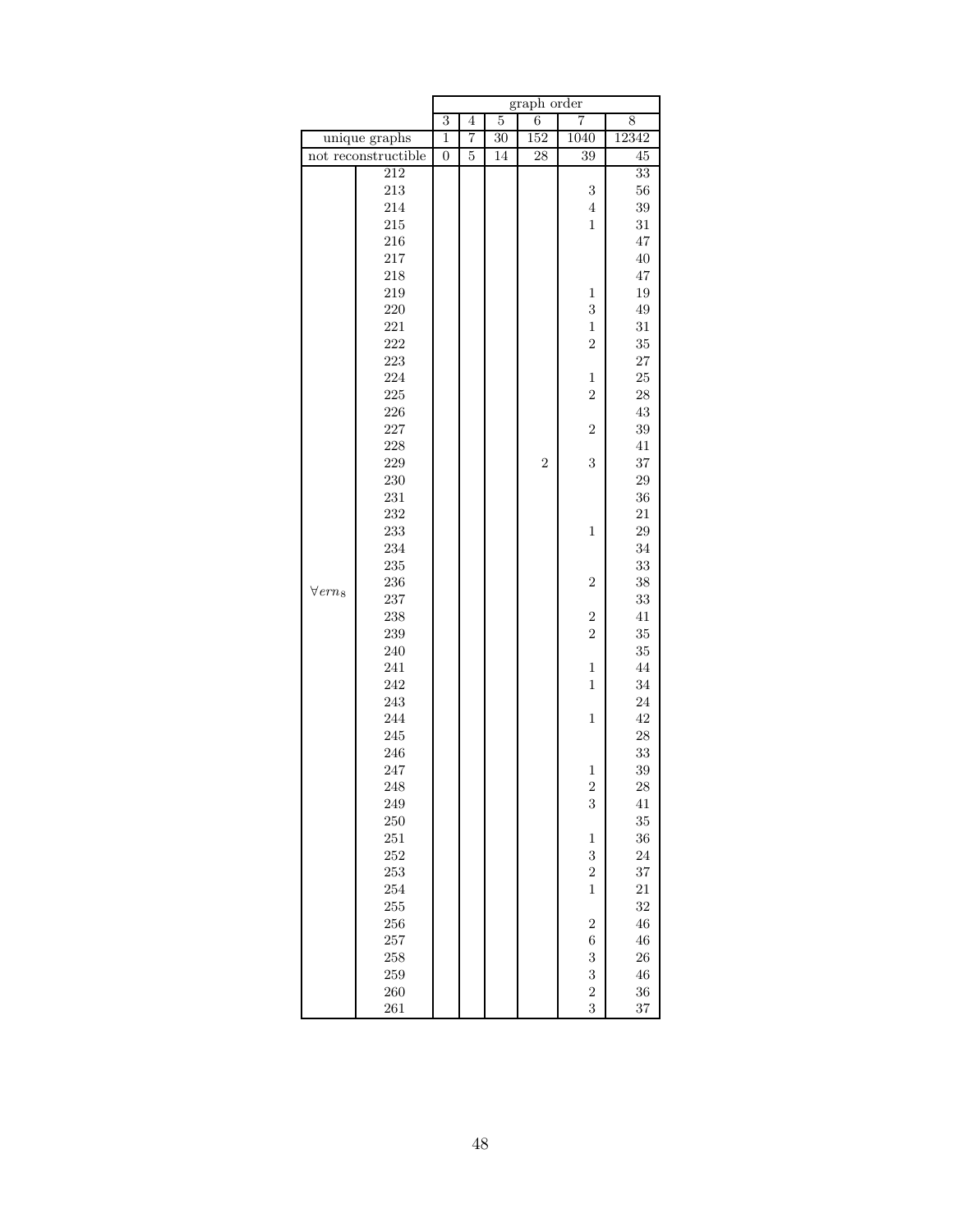|                            |                     | graph order      |                |                |     |                |                 |  |  |
|----------------------------|---------------------|------------------|----------------|----------------|-----|----------------|-----------------|--|--|
|                            |                     | 3                | $\overline{4}$ | $\overline{5}$ | 6   | 7              | 8               |  |  |
|                            | unique graphs       | $\,1$            | 7              | 30             | 152 | 1040           | 12342           |  |  |
|                            | not reconstructible | $\boldsymbol{0}$ | $\overline{5}$ | 14             | 28  | 39             | 45              |  |  |
|                            | 262                 |                  |                |                |     | $\overline{4}$ | $\overline{39}$ |  |  |
|                            | 263                 |                  |                |                |     |                | 29              |  |  |
|                            | 264                 |                  |                |                |     |                | 26              |  |  |
|                            | 265                 |                  |                |                |     |                | 25              |  |  |
|                            | 266                 |                  |                |                |     |                | 35              |  |  |
|                            | 267                 |                  |                |                |     |                | $36\,$          |  |  |
|                            | 268                 |                  |                |                |     | $\,1$          | $30\,$          |  |  |
|                            | 269                 |                  |                |                |     | $\mathbf{1}$   | $52\,$          |  |  |
|                            | 270                 |                  |                |                |     |                | 27              |  |  |
|                            | 271                 |                  |                |                |     |                | 22              |  |  |
|                            | 272                 |                  |                |                |     | $\overline{2}$ | 48              |  |  |
|                            | 273                 |                  |                |                |     |                | 37              |  |  |
|                            | 274                 |                  |                |                |     |                | $36\,$          |  |  |
|                            | 275                 |                  |                |                |     |                | $\rm 45$        |  |  |
|                            | 276                 |                  |                |                |     |                | 23              |  |  |
|                            | 277                 |                  |                |                |     | $\mathbf{1}$   | 24              |  |  |
|                            | 278                 |                  |                |                |     |                | 27              |  |  |
|                            | 279                 |                  |                |                |     | $\overline{c}$ | 24              |  |  |
|                            | 280                 |                  |                |                |     | $\overline{2}$ | 24              |  |  |
|                            | 281                 |                  |                |                |     |                | $\,23$          |  |  |
|                            | 282                 |                  |                |                |     | $\mathbf{1}$   | $\,29$          |  |  |
|                            | 283                 |                  |                |                |     |                | $11\,$          |  |  |
|                            | 284                 |                  |                |                |     | $\mathbf{1}$   | $25\,$          |  |  |
|                            | 285                 |                  |                |                |     |                | $\,29$          |  |  |
| $\forall$ ern <sub>8</sub> | 286                 |                  |                |                |     |                | $21\,$          |  |  |
|                            | 287                 |                  |                |                |     | $\overline{2}$ | $27\,$          |  |  |
|                            | 288                 |                  |                |                |     |                | 19              |  |  |
|                            | 289                 |                  |                |                |     |                | 18              |  |  |
|                            | 290                 |                  |                |                |     | $\mathbf{1}$   | $18\,$          |  |  |
|                            | 291                 |                  |                |                |     |                | 30              |  |  |
|                            | 292                 |                  |                |                |     |                | $20\,$          |  |  |
|                            | 293                 |                  |                |                |     |                | $20\,$          |  |  |
|                            | 294                 |                  |                |                |     |                | 21              |  |  |
|                            | 295                 |                  |                |                |     |                | 26              |  |  |
|                            | 296                 |                  |                |                |     |                | 14              |  |  |
|                            | 297                 |                  |                |                |     |                | 23              |  |  |
|                            | 298                 |                  |                |                |     |                | 17              |  |  |
|                            | 299                 |                  |                |                |     |                | 29              |  |  |
|                            | 300                 |                  |                |                |     | $\mathbf{1}$   | 27              |  |  |
|                            | 301                 |                  |                |                |     | 3              | <b>20</b>       |  |  |
|                            | 302                 |                  |                |                |     |                | $27\,$          |  |  |
|                            | 303                 |                  |                |                |     | $\,1$          | $18\,$          |  |  |
|                            | 304                 |                  |                |                |     |                | 30              |  |  |
|                            | 305                 |                  |                |                |     |                | $17\,$          |  |  |
|                            | 306                 |                  |                |                |     |                | 20              |  |  |
|                            | 307                 |                  |                |                |     |                | 35              |  |  |
|                            | 308                 |                  |                |                |     |                | 36              |  |  |
|                            | 309                 |                  |                |                |     |                | 26              |  |  |
|                            | 310                 |                  |                |                |     |                | 18              |  |  |
|                            | 311                 |                  |                |                |     |                | 25              |  |  |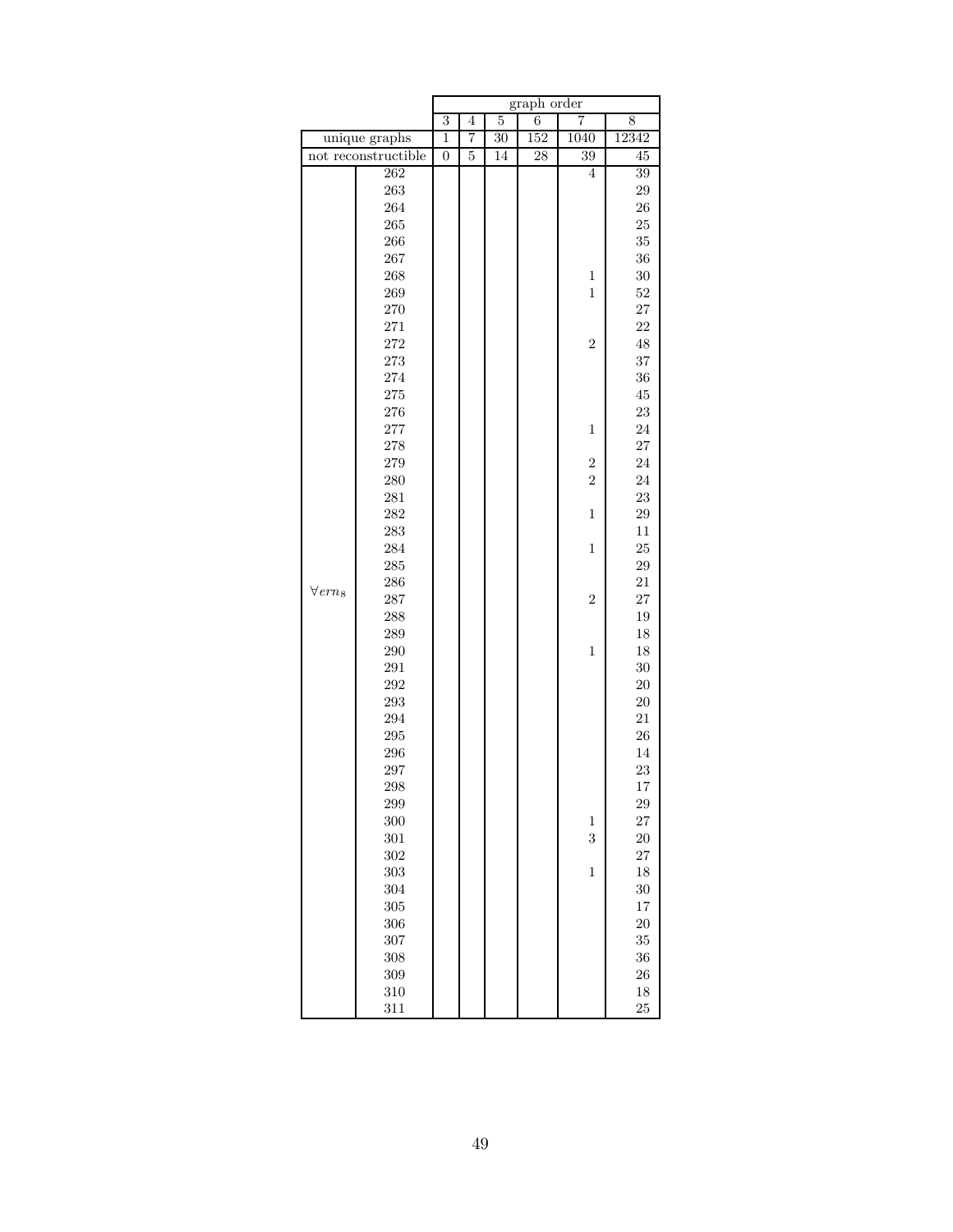|                            |                     | graph order      |                |                |     |                |                 |  |
|----------------------------|---------------------|------------------|----------------|----------------|-----|----------------|-----------------|--|
|                            |                     | $\overline{3}$   | $\overline{4}$ | $\overline{5}$ | 6   | 7              | 8               |  |
|                            | unique graphs       | $\overline{1}$   | 7              | 30             | 152 | 1040           | 12342           |  |
|                            | not reconstructible | $\boldsymbol{0}$ | $\overline{5}$ | 14             | 28  | 39             | 45              |  |
|                            | $\overline{312}$    |                  |                |                |     | $\overline{2}$ | $\overline{36}$ |  |
|                            | $313\,$             |                  |                |                |     | $\mathbf 1$    | 36              |  |
|                            | 314                 |                  |                |                |     | $\mathbf 1$    | $\rm 25$        |  |
|                            | $315\,$             |                  |                |                |     | $\mathbf{1}$   | 24              |  |
|                            | 316                 |                  |                |                |     | $\mathbf{1}$   | 24              |  |
|                            | $317\,$             |                  |                |                |     |                | 28              |  |
|                            | 318                 |                  |                |                |     | $\mathbf 1$    | $21\,$          |  |
|                            | 319                 |                  |                |                |     | $\mathbf 1$    | 21              |  |
|                            | 320                 |                  |                |                |     | $\overline{2}$ | 32              |  |
|                            | 321                 |                  |                |                |     |                | $18\,$          |  |
|                            | 322                 |                  |                |                |     |                | $11\,$          |  |
|                            | 323                 |                  |                |                |     |                | 20              |  |
|                            | 324                 |                  |                |                |     |                | 25              |  |
|                            | $325\,$             |                  |                |                |     |                | $17\,$          |  |
|                            | 326                 |                  |                |                |     |                | $17\,$          |  |
|                            | 327                 |                  |                |                |     |                | 24              |  |
|                            | 328                 |                  |                |                |     |                | <b>20</b>       |  |
|                            | $329\,$             |                  |                |                |     |                | $25\,$          |  |
|                            | 330                 |                  |                |                |     |                | 22              |  |
|                            | 331                 |                  |                |                |     | $\sqrt{3}$     | $20\,$          |  |
|                            | 332                 |                  |                |                |     |                | $12\,$          |  |
|                            | 333                 |                  |                |                |     | $\mathbf 1$    | 19              |  |
|                            | 334                 |                  |                |                |     | $\sqrt{2}$     | $18\,$          |  |
|                            | $335\,$             |                  |                |                |     | $\mathbf{1}$   | $18\,$          |  |
|                            | 336                 |                  |                |                |     |                | 19              |  |
| $\forall$ ern <sub>8</sub> | 337                 |                  |                |                |     | $\sqrt{2}$     | 12              |  |
|                            | 338                 |                  |                |                |     |                | 9               |  |
|                            | 339                 |                  |                |                |     |                | $18\,$          |  |
|                            | 340                 |                  |                |                |     | $\sqrt{2}$     | 19              |  |
|                            | 341                 |                  |                |                |     |                | 23              |  |
|                            | 342                 |                  |                |                |     | $\mathbf{1}$   | $15\,$          |  |
|                            | 343                 |                  |                |                |     |                | $13\,$          |  |
|                            | 344                 |                  |                |                |     | $\mathbf{1}$   | 21              |  |
|                            | 345                 |                  |                |                |     | $\mathbf{1}$   | 21              |  |
|                            | 346                 |                  |                |                |     |                | 16              |  |
|                            | 347                 |                  |                |                |     |                | 16              |  |
|                            | 348                 |                  |                |                |     |                | 16              |  |
|                            | 349                 |                  |                |                |     |                | $19\,$          |  |
|                            | 350                 |                  |                |                |     |                | 8               |  |
|                            | 351                 |                  |                |                |     |                | $13\,$          |  |
|                            | 352                 |                  |                |                |     | $\,1$          | $17\,$          |  |
|                            | 353                 |                  |                |                |     |                | 16              |  |
|                            | 354                 |                  |                |                |     |                | 16              |  |
|                            | 355                 |                  |                |                |     |                | $15\,$          |  |
|                            | 356                 |                  |                |                |     |                | $16\,$          |  |
|                            | 357                 |                  |                |                |     | $\sqrt{2}$     | $18\,$          |  |
|                            | 358                 |                  |                |                |     |                | $\,6$           |  |
|                            | 359                 |                  |                |                |     |                | 14              |  |
|                            | 360                 |                  |                |                |     |                | $17\,$          |  |
|                            | 361                 |                  |                |                |     |                | 18              |  |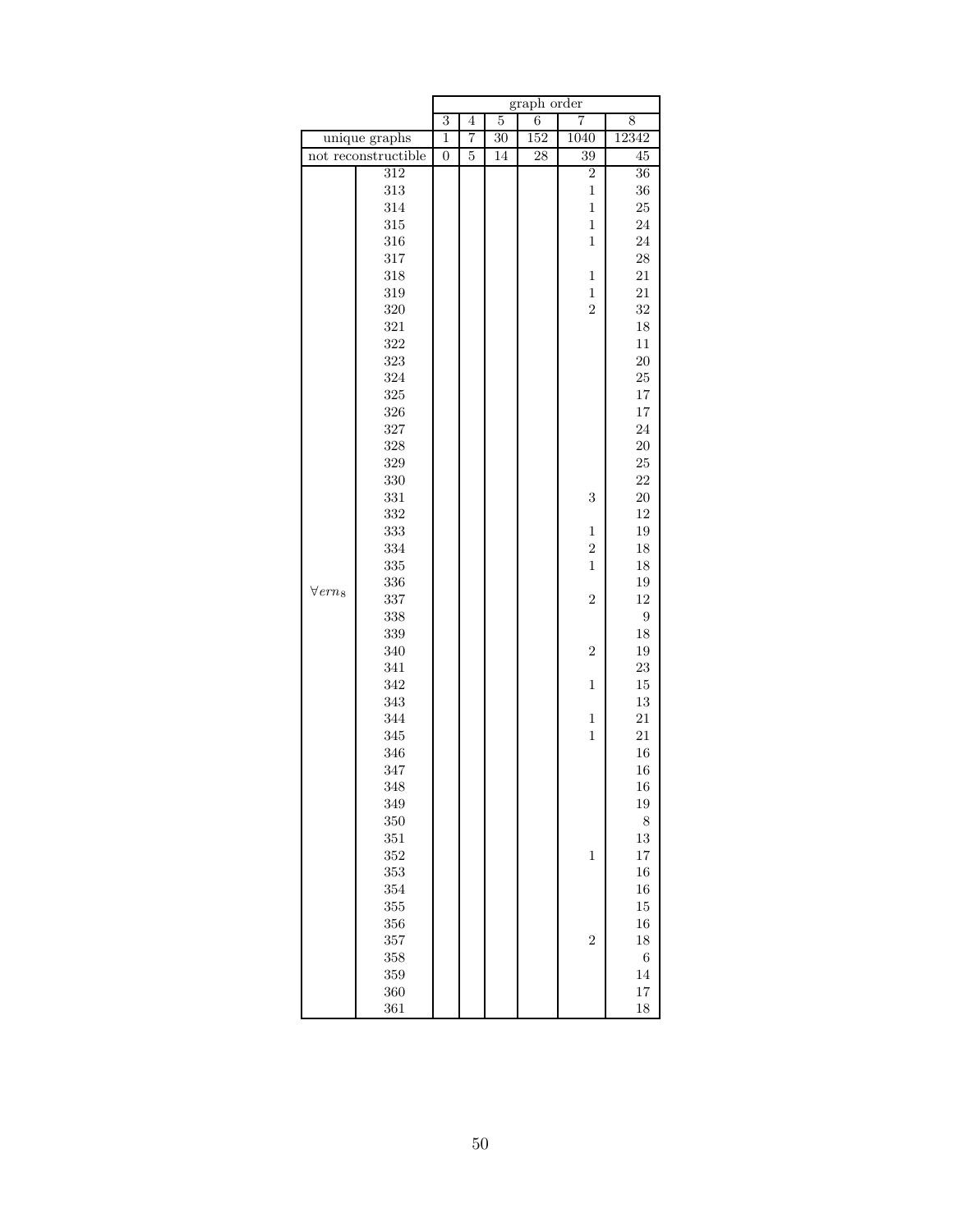|                  |                     |                  |                |                | graph order     |                |                |
|------------------|---------------------|------------------|----------------|----------------|-----------------|----------------|----------------|
|                  |                     | $\overline{3}$   | $\overline{4}$ | $\overline{5}$ | 6               | 7              | 8              |
| unique graphs    |                     | $\overline{1}$   | 7              | 30             | 152             | 1040           | 12342          |
|                  | not reconstructible | $\boldsymbol{0}$ | 5              | 14             | $\overline{28}$ | 39             | 45             |
|                  | 362                 |                  |                |                |                 |                | 15             |
|                  | 363                 |                  |                |                |                 |                | 16             |
|                  | 364                 |                  |                |                |                 |                | 21             |
|                  | 365                 |                  |                |                |                 |                | 19             |
|                  | 366                 |                  |                |                |                 |                | 14             |
|                  | 367                 |                  |                |                |                 |                | $19\,$         |
|                  | 368                 |                  |                |                |                 |                | 20             |
|                  | 369                 |                  |                |                |                 | $\mathbf{1}$   | 21             |
|                  | 370                 |                  |                |                |                 |                | $10\,$         |
|                  | 371                 |                  |                |                |                 |                | $18\,$         |
|                  | 372                 |                  |                |                |                 |                | 11             |
|                  | $373\,$             |                  |                |                |                 |                | $15\,$         |
|                  | 374                 |                  |                |                |                 |                | 20             |
|                  | 375                 |                  |                |                |                 |                | $12\,$         |
|                  | 376                 |                  |                |                |                 |                | 21             |
|                  | 377                 |                  |                |                |                 |                | $\overline{9}$ |
|                  | $378\,$             |                  |                |                |                 |                | $\overline{7}$ |
|                  | 379                 |                  |                |                |                 |                | $12\,$         |
|                  | 380                 |                  |                |                |                 |                | 14             |
|                  | 381                 |                  |                |                |                 |                | 14             |
|                  | 382                 |                  |                |                |                 |                | $20\,$         |
|                  | 383                 |                  |                |                |                 |                | $\overline{9}$ |
|                  | 384                 |                  |                |                |                 |                | 12             |
|                  | $385\,$             |                  |                |                |                 |                | 10             |
| $\forall\,ern_8$ | 386                 |                  |                |                |                 | $\mathbf{1}$   | 22             |
|                  | 387                 |                  |                |                |                 |                | $15\,$         |
|                  | 388                 |                  |                |                |                 | $\mathbf{1}$   | $15\,$         |
|                  | 389                 |                  |                |                |                 | $\mathbf{1}$   | 24             |
|                  | 390                 |                  |                |                |                 |                | $15\,$         |
|                  | 391                 |                  |                |                |                 |                | $11\,$         |
|                  | 392                 |                  |                |                |                 |                | $10\,$         |
|                  | 393                 |                  |                |                |                 |                | $\overline{4}$ |
|                  | 394                 |                  |                |                |                 |                | $11\,$         |
|                  | 395                 |                  |                |                |                 |                | $\overline{9}$ |
|                  | 396                 |                  |                |                |                 |                | $12\,$         |
|                  | 397                 |                  |                |                |                 |                | $\overline{7}$ |
|                  | 398                 |                  |                |                |                 |                | 8              |
|                  | 399                 |                  |                |                |                 |                | $15\,$         |
|                  | $400\,$             |                  |                |                |                 |                | $10\,$         |
|                  | 401                 |                  |                |                |                 | $\mathbf{1}$   | $12\,$         |
|                  | 402                 |                  |                |                |                 |                | 11             |
|                  | $403\,$             |                  |                |                |                 |                | $\bf 5$        |
|                  | 404                 |                  |                |                |                 |                | $11\,$         |
|                  | 405                 |                  |                |                |                 |                | $16\,$         |
|                  | 406                 |                  |                |                |                 |                | 14             |
|                  | 407                 |                  |                |                |                 |                | $11\,$         |
|                  | 408                 |                  |                |                |                 | $\,1$          | $10\,$         |
|                  | 409                 |                  |                |                |                 |                | $17\,$         |
|                  | 410                 |                  |                |                |                 |                | <b>20</b>      |
|                  | 411                 |                  |                |                |                 | $\overline{2}$ | 11             |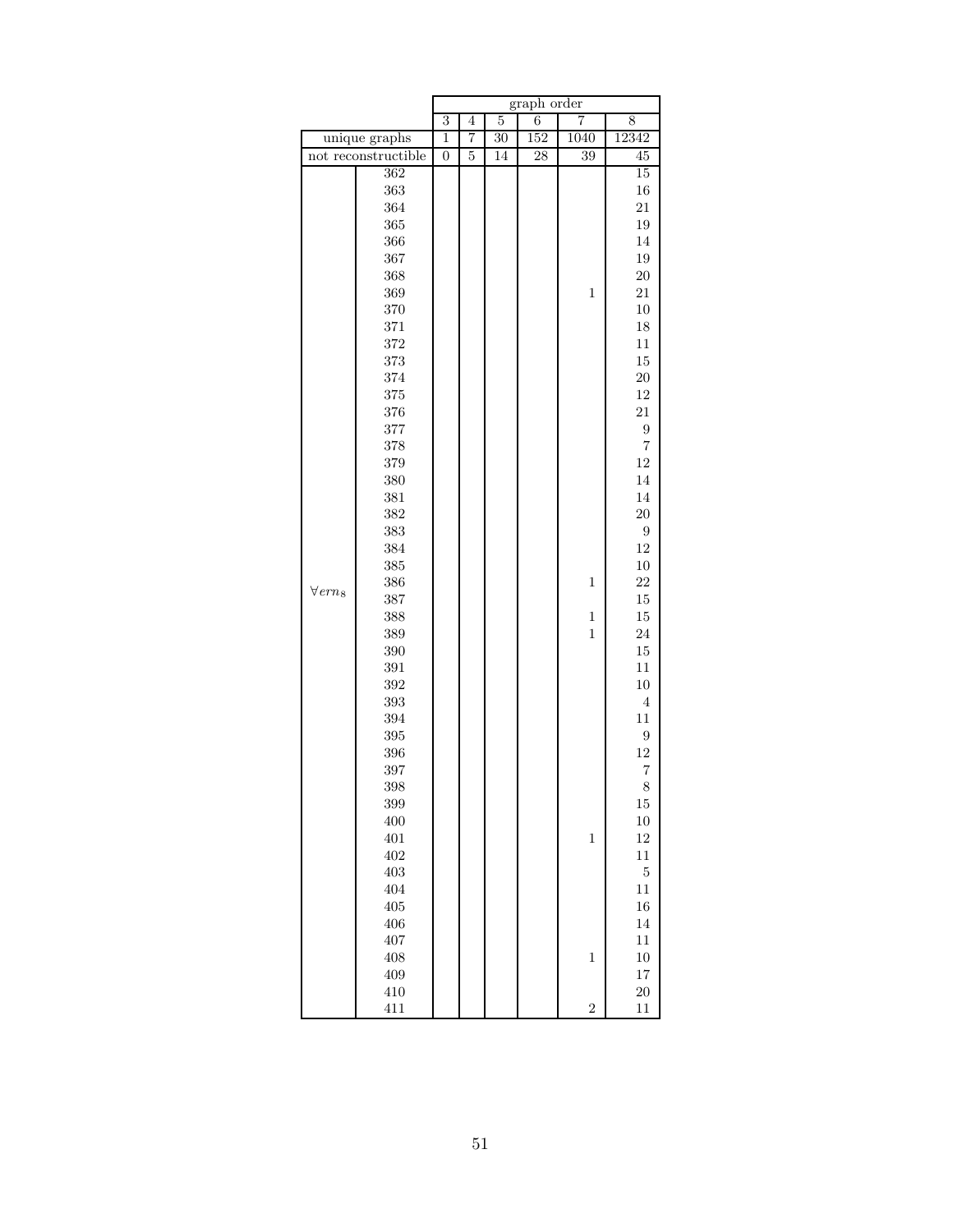|                  |                     | graph order    |                |    |     |                |                  |  |  |
|------------------|---------------------|----------------|----------------|----|-----|----------------|------------------|--|--|
|                  |                     | $\overline{3}$ | $\overline{4}$ | 5  | 6   | 7              | 8                |  |  |
|                  | unique graphs       | $\overline{1}$ | 7              | 30 | 152 | 1040           | 12342            |  |  |
|                  | not reconstructible | $\overline{0}$ | $\overline{5}$ | 14 | 28  | 39             | $\overline{45}$  |  |  |
|                  | 412                 |                |                |    |     |                | $\overline{10}$  |  |  |
|                  | $413\,$             |                |                |    |     | $\mathbf{1}$   | 11               |  |  |
|                  | 414                 |                |                |    |     |                | $17\,$           |  |  |
|                  | 415                 |                |                |    |     |                | $\bf 5$          |  |  |
|                  | 416                 |                |                |    |     |                | 8                |  |  |
|                  | 417                 |                |                |    |     |                | $15\,$           |  |  |
|                  | 418                 |                |                |    |     |                | $\overline{7}$   |  |  |
|                  | 419                 |                |                |    |     |                | 3                |  |  |
|                  | $420\,$             |                |                |    |     |                | $\overline{9}$   |  |  |
|                  | 421                 |                |                |    |     |                | $\boldsymbol{6}$ |  |  |
|                  | 422                 |                |                |    |     | $\mathbf{1}$   | $11\,$           |  |  |
|                  | 423                 |                |                |    |     |                | 19               |  |  |
|                  | 424                 |                |                |    |     | $\overline{2}$ | 19               |  |  |
|                  | 425                 |                |                |    |     |                | $10\,$           |  |  |
|                  | 426                 |                |                |    |     | $\overline{2}$ | 7                |  |  |
|                  | 427                 |                |                |    |     | 3              | 14               |  |  |
|                  | 428                 |                |                |    |     |                | $11\,$           |  |  |
|                  | 429                 |                |                |    |     |                | $\overline{9}$   |  |  |
|                  | 430                 |                |                |    |     |                | $\overline{7}$   |  |  |
|                  | 431                 |                |                |    |     |                | $\overline{2}$   |  |  |
|                  | $\!432\!$           |                |                |    |     |                | $\overline{4}$   |  |  |
|                  | 433                 |                |                |    |     |                | $\,4\,$          |  |  |
|                  | 434                 |                |                |    |     |                | 14               |  |  |
|                  | $435\,$             |                |                |    |     |                | $\overline{4}$   |  |  |
| $\forall\,ern_8$ | 436                 |                |                |    |     |                | $\overline{7}$   |  |  |
|                  | 437                 |                |                |    |     |                | $\overline{7}$   |  |  |
|                  | 438                 |                |                |    |     |                | $\overline{5}$   |  |  |
|                  | 439                 |                |                |    |     |                | $13\,$           |  |  |
|                  | 440                 |                |                |    |     | $\mathbf{1}$   | 8                |  |  |
|                  | 441                 |                |                |    |     |                | $\overline{5}$   |  |  |
|                  | 442                 |                |                |    |     |                | $\boldsymbol{6}$ |  |  |
|                  | 443                 |                |                |    |     |                | $\overline{9}$   |  |  |
|                  | 444                 |                |                |    |     |                | $\overline{5}$   |  |  |
|                  | 445                 |                |                |    |     |                | $\overline{5}$   |  |  |
|                  | 446                 |                |                |    |     |                | $\overline{7}$   |  |  |
|                  | 447                 |                |                |    |     | $\mathbf{1}$   | $11\,$           |  |  |
|                  | 448                 |                |                |    |     |                | 3                |  |  |
|                  | 449                 |                |                |    |     |                | 14               |  |  |
|                  | 450                 |                |                |    |     |                | $\overline{5}$   |  |  |
|                  | 451                 |                |                |    |     |                | $\overline{9}$   |  |  |
|                  | $452\,$             |                |                |    |     |                | $\overline{7}$   |  |  |
|                  | $453\,$             |                |                |    |     |                | $\overline{7}$   |  |  |
|                  | 454                 |                |                |    |     |                | $\overline{5}$   |  |  |
|                  | $455\,$             |                |                |    |     |                | $\overline{4}$   |  |  |
|                  | 456                 |                |                |    |     |                | $\overline{7}$   |  |  |
|                  | 457                 |                |                |    |     |                | $\overline{5}$   |  |  |
|                  | 458                 |                |                |    |     |                | 8                |  |  |
|                  | 459                 |                |                |    |     |                | 8                |  |  |
|                  | 460                 |                |                |    |     |                | 14               |  |  |
|                  | 461                 |                |                |    |     |                | 12               |  |  |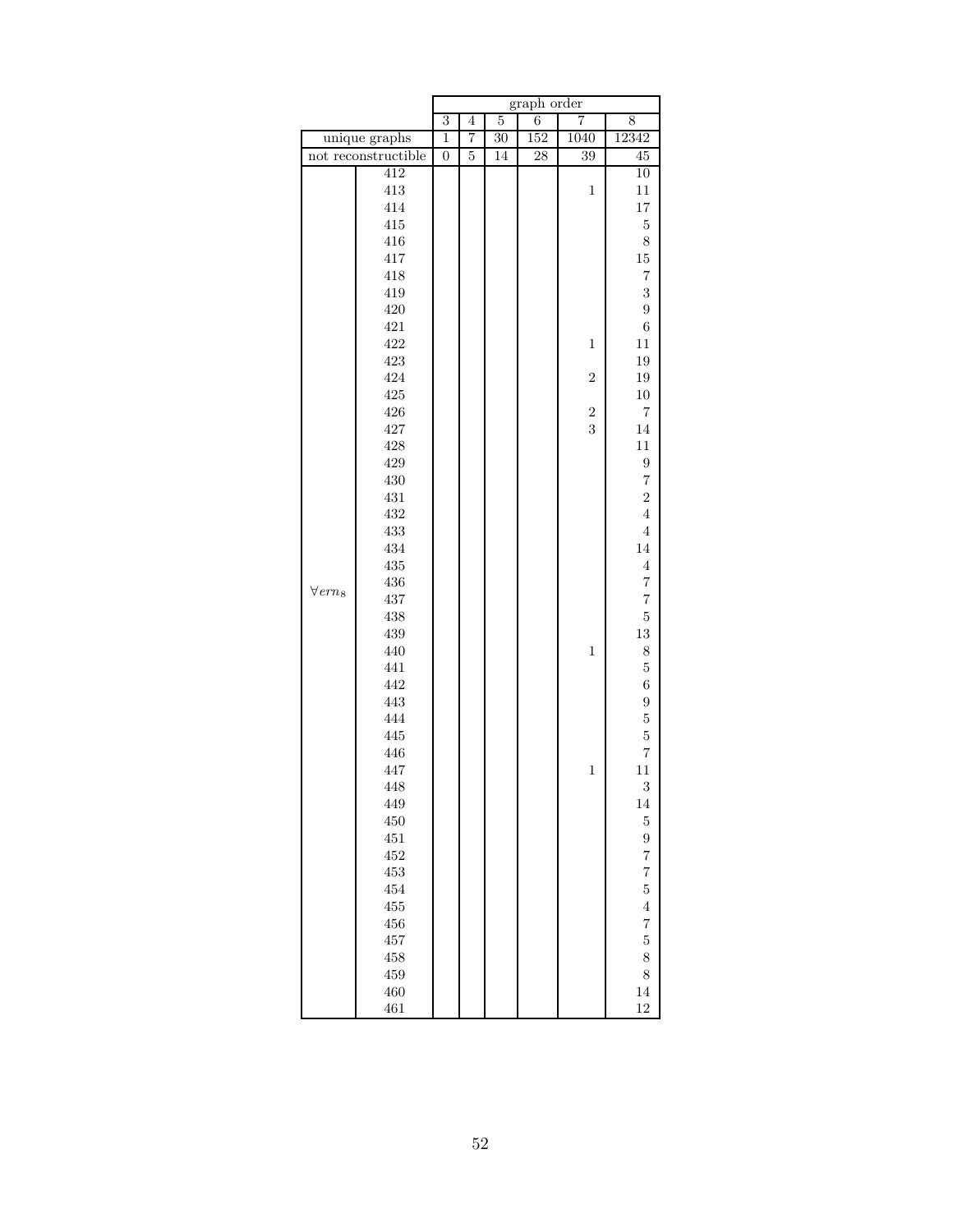|                  |                     | graph order    |                |                 |                 |                |                  |  |  |
|------------------|---------------------|----------------|----------------|-----------------|-----------------|----------------|------------------|--|--|
|                  |                     | $\overline{3}$ | $\overline{4}$ | $\overline{5}$  | 6               | 7              | 8                |  |  |
|                  | unique graphs       | $\overline{1}$ | 7              | $\overline{30}$ | 152             | 1040           | 12342            |  |  |
|                  | not reconstructible | $\overline{0}$ | $\overline{5}$ | 14              | $\overline{28}$ | 39             | $\rm 45$         |  |  |
|                  | 462                 |                |                |                 |                 |                | $\overline{2}$   |  |  |
|                  | 463                 |                |                |                 |                 |                | $\boldsymbol{6}$ |  |  |
|                  | 464                 |                |                |                 |                 |                | $\overline{4}$   |  |  |
|                  | 465                 |                |                |                 |                 |                | $12\,$           |  |  |
|                  | 466                 |                |                |                 |                 |                | $\overline{7}$   |  |  |
|                  | 467                 |                |                |                 |                 |                | $\overline{4}$   |  |  |
|                  | $\sqrt{468}$        |                |                |                 |                 |                | $\overline{2}$   |  |  |
|                  | 469                 |                |                |                 |                 |                | $10\,$           |  |  |
|                  | $470\,$             |                |                |                 |                 |                | 8                |  |  |
|                  | 471                 |                |                |                 |                 |                | $13\,$           |  |  |
|                  | 472                 |                |                |                 |                 |                | 8                |  |  |
|                  | 473                 |                |                |                 |                 |                | $11\,$           |  |  |
|                  | 474                 |                |                |                 |                 |                | $10\,$           |  |  |
|                  | 475                 |                |                |                 |                 |                | $\overline{4}$   |  |  |
|                  | $\rm 476$           |                |                |                 |                 |                | $\overline{9}$   |  |  |
|                  | 477                 |                |                |                 |                 |                | $12\,$           |  |  |
|                  | 478                 |                |                |                 |                 |                | $12\,$           |  |  |
|                  | 479                 |                |                |                 |                 |                | 3                |  |  |
|                  | 480                 |                |                |                 |                 |                | 3                |  |  |
|                  | $481\,$             |                |                |                 |                 |                | 8                |  |  |
|                  | 482                 |                |                |                 |                 |                | $\overline{6}$   |  |  |
|                  | 483                 |                |                |                 |                 |                | $\boldsymbol{6}$ |  |  |
|                  | 484                 |                |                |                 |                 |                | $\overline{4}$   |  |  |
|                  | 485                 |                |                |                 |                 |                | $\overline{5}$   |  |  |
| $\forall\,ern_8$ | 486                 |                |                |                 |                 |                | $\overline{4}$   |  |  |
|                  | 487                 |                |                |                 |                 |                | 14               |  |  |
|                  | 488                 |                |                |                 |                 | $\,1$          | $\overline{7}$   |  |  |
|                  | 489                 |                |                |                 |                 |                | $10\,$           |  |  |
|                  | 490                 |                |                |                 |                 |                | $\,4\,$          |  |  |
|                  | 491                 |                |                |                 |                 |                | $\boldsymbol{6}$ |  |  |
|                  | 492                 |                |                |                 |                 |                | $\,1\,$          |  |  |
|                  | 493                 |                |                |                 |                 |                | 3                |  |  |
|                  | 494                 |                |                |                 |                 |                | 8                |  |  |
|                  | 495                 |                |                |                 |                 |                | $11\,$           |  |  |
|                  | 496                 |                |                |                 |                 |                | $\,4\,$          |  |  |
|                  | 497                 |                |                |                 |                 |                | 12               |  |  |
|                  | 498                 |                |                |                 |                 | $\overline{2}$ | $\mathbf 5$      |  |  |
|                  | 499                 |                |                |                 |                 |                | $\boldsymbol{6}$ |  |  |
|                  | $500\,$             |                |                |                 |                 |                | 3                |  |  |
|                  | $501\,$             |                |                |                 |                 |                | 3                |  |  |
|                  | 502                 |                |                |                 |                 | $\,1$          | $\overline{2}$   |  |  |
|                  | 503                 |                |                |                 |                 |                |                  |  |  |
|                  | 504                 |                |                |                 |                 |                | $\overline{4}$   |  |  |
|                  | 505                 |                |                |                 |                 |                | $\overline{4}$   |  |  |
|                  | 506                 |                |                |                 |                 |                | 9                |  |  |
|                  | 507                 |                |                |                 |                 |                | 8                |  |  |
|                  | 508                 |                |                |                 |                 |                | $\overline{7}$   |  |  |
|                  | 509                 |                |                |                 |                 |                | $\overline{2}$   |  |  |
|                  | $510\,$             |                |                |                 |                 |                | $\overline{6}$   |  |  |
|                  | 511                 |                |                |                 |                 |                | $\overline{6}$   |  |  |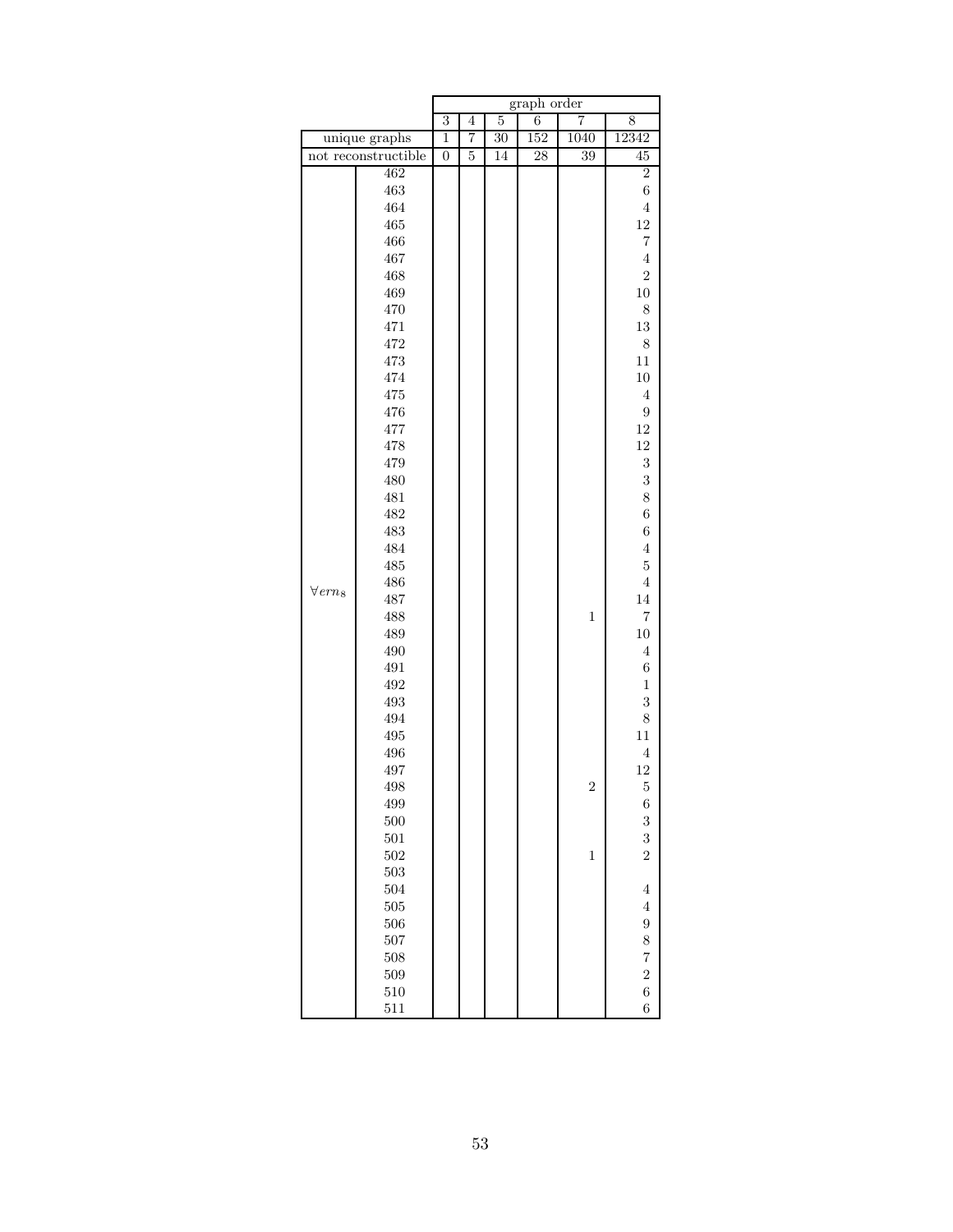|                            |                     |                |                |                 | graph order     |                |                  |
|----------------------------|---------------------|----------------|----------------|-----------------|-----------------|----------------|------------------|
|                            |                     | $\overline{3}$ | $\overline{4}$ | $\overline{5}$  | $\overline{6}$  | 7              | 8                |
|                            | unique graphs       | $\overline{1}$ | $\overline{7}$ | $\overline{30}$ | 152             | 1040           | 12342            |
|                            | not reconstructible | $\overline{0}$ | $\overline{5}$ | 14              | $\overline{28}$ | 39             | 45               |
|                            | $\overline{512}$    |                |                |                 |                 |                | $\overline{4}$   |
|                            | $513\,$             |                |                |                 |                 |                | $\bf 5$          |
|                            | 514                 |                |                |                 |                 |                | $\overline{4}$   |
|                            | $515\,$             |                |                |                 |                 |                | $15\,$           |
|                            | 516                 |                |                |                 |                 |                | $\mathbf 1$      |
|                            | $517\,$             |                |                |                 |                 |                | $\bf 5$          |
|                            | 518                 |                |                |                 |                 |                | $\overline{2}$   |
|                            | $519\,$             |                |                |                 |                 |                | $\overline{2}$   |
|                            | 520                 |                |                |                 |                 |                | $\mathbf{1}$     |
|                            | $521\,$             |                |                |                 |                 |                | 9                |
|                            | 522                 |                |                |                 |                 |                | $\overline{5}$   |
|                            | 523                 |                |                |                 |                 | $\overline{2}$ | 3                |
|                            | 524                 |                |                |                 |                 |                | $\overline{5}$   |
|                            | $525\,$             |                |                |                 |                 |                | $11\,$           |
|                            | $526\,$             |                |                |                 |                 |                | $\,4\,$          |
|                            | 527                 |                |                |                 |                 |                | 3                |
|                            | 528                 |                |                |                 |                 |                | $\overline{7}$   |
|                            | $529\,$             |                |                |                 |                 |                | $\overline{7}$   |
|                            | 530                 |                |                |                 |                 |                | $\sqrt{6}$       |
|                            | 531                 |                |                |                 |                 |                | 3                |
|                            | 532                 |                |                |                 |                 |                | $\sqrt{6}$       |
|                            | 533                 |                |                |                 |                 |                | $\sqrt{6}$       |
|                            | 534                 |                |                |                 |                 |                | 3                |
|                            | $535\,$             |                |                |                 |                 |                | $\overline{6}$   |
|                            | 536                 |                |                |                 |                 |                | 3                |
| $\forall$ ern <sub>8</sub> | 537                 |                |                |                 |                 |                | $\overline{5}$   |
|                            | 538                 |                |                |                 |                 |                | $\overline{2}$   |
|                            | 539                 |                |                |                 |                 |                | $\overline{5}$   |
|                            | 540                 |                |                |                 |                 |                | $\overline{7}$   |
|                            | 541                 |                |                |                 |                 |                | 8                |
|                            | 542                 |                |                |                 |                 |                | $\overline{5}$   |
|                            | 543                 |                |                |                 |                 |                | $\overline{2}$   |
|                            | 544                 |                |                |                 |                 |                | $\overline{2}$   |
|                            | 545                 |                |                |                 |                 |                | $\overline{a}$   |
|                            | 546                 |                |                |                 |                 |                |                  |
|                            | 547                 |                |                |                 |                 |                | $\frac{2}{5}$    |
|                            | 548                 |                |                |                 |                 |                | $\overline{4}$   |
|                            | 549                 |                |                |                 |                 |                | $\boldsymbol{9}$ |
|                            | 550                 |                |                |                 |                 |                | 3                |
|                            | 551                 |                |                |                 |                 |                | $10\,$           |
|                            | $552\,$             |                |                |                 |                 |                | $\overline{2}$   |
|                            | 553                 |                |                |                 |                 |                | $\overline{4}$   |
|                            | 554                 |                |                |                 |                 |                | $\overline{2}$   |
|                            | $555\,$             |                |                |                 |                 |                | $\overline{7}$   |
|                            | 556                 |                |                |                 |                 |                |                  |
|                            | 557                 |                |                |                 |                 |                | $\bf 5$          |
|                            | 558                 |                |                |                 |                 |                | $\,1$            |
|                            | 559                 |                |                |                 |                 |                | 3                |
|                            | 560                 |                |                |                 |                 |                | $\overline{2}$   |
|                            | 561                 |                |                |                 |                 |                | $\overline{2}$   |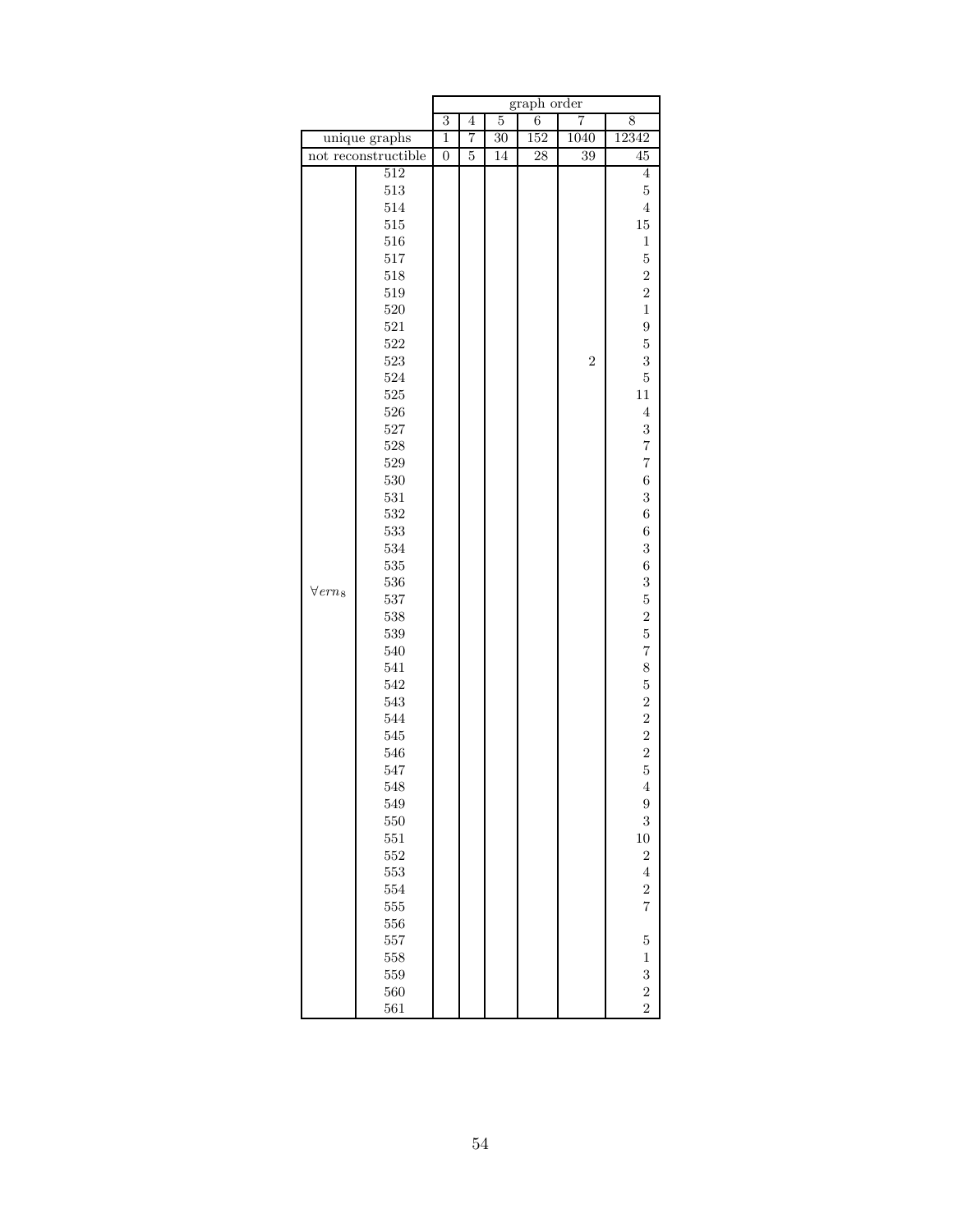|                            |                     |                |                |                | graph order |                |                |
|----------------------------|---------------------|----------------|----------------|----------------|-------------|----------------|----------------|
|                            |                     | $\overline{3}$ | $\overline{4}$ | $\overline{5}$ | 6           | $\overline{7}$ | 8              |
|                            | unique graphs       | $\overline{1}$ | 7              | 30             | 152         | 1040           | 12342          |
|                            | not reconstructible | $\overline{0}$ | 5              | 14             | 28          | 39             | 45             |
|                            | 562                 |                |                |                |             |                | $\overline{4}$ |
|                            | 563                 |                |                |                |             |                | 3              |
|                            | 564                 |                |                |                |             |                | 3              |
|                            | 565                 |                |                |                |             |                | $\,1$          |
|                            | 566                 |                |                |                |             | $\mathbf{1}$   | $\overline{5}$ |
|                            | 567                 |                |                |                |             |                | $\overline{2}$ |
|                            | 568                 |                |                |                |             |                | $\overline{5}$ |
|                            | 569                 |                |                |                |             |                | $\overline{5}$ |
|                            | $570\,$             |                |                |                |             |                | $\mathbf{1}$   |
|                            | 571                 |                |                |                |             |                | $\overline{2}$ |
|                            | $572\,$             |                |                |                |             |                | $\overline{5}$ |
|                            | 573                 |                |                |                |             |                | $\mathbf{1}$   |
|                            | 574                 |                |                |                |             |                |                |
|                            | 575                 |                |                |                |             |                | $\overline{2}$ |
|                            | 576                 |                |                |                |             |                | $\overline{2}$ |
|                            | 577                 |                |                |                |             |                | $\mathbf{1}$   |
|                            | 578                 |                |                |                |             |                | $\mathbf{1}$   |
|                            | 579                 |                |                |                |             |                | 8              |
|                            | 580                 |                |                |                |             |                | $\mathbf 1$    |
|                            | $581\,$             |                |                |                |             |                | $\overline{7}$ |
|                            | 582                 |                |                |                |             |                | $\overline{4}$ |
|                            | 583                 |                |                |                |             |                | $\mathbf{1}$   |
|                            | 584                 |                |                |                |             |                | $\overline{c}$ |
|                            | $585\,$             |                |                |                |             |                | $\overline{2}$ |
| $\forall$ ern <sub>8</sub> | 586                 |                |                |                |             |                | $\overline{2}$ |
|                            | 587                 |                |                |                |             |                | $\overline{2}$ |
|                            | 588                 |                |                |                |             |                | $\overline{4}$ |
|                            | 589                 |                |                |                |             |                | $11\,$         |
|                            | 590                 |                |                |                |             |                | $\overline{2}$ |
|                            | 591                 |                |                |                |             |                | 3              |
|                            | 592                 |                |                |                |             |                | $\overline{2}$ |
|                            | $593\,$             |                |                |                |             |                | $\,1$          |
|                            | 594                 |                |                |                |             |                | 3              |
|                            | $595\,$             |                |                |                |             |                | 3              |
|                            | 596                 |                |                |                |             |                | $\,4\,$        |
|                            | 597                 |                |                |                |             |                | $\bf 5$        |
|                            | 598                 |                |                |                |             |                |                |
|                            | 599                 |                |                |                |             |                | $\overline{c}$ |
|                            | 600                 |                |                |                |             |                | $\overline{5}$ |
|                            | 601                 |                |                |                |             |                | $\overline{4}$ |
|                            | 602                 |                |                |                |             |                | 12             |
|                            | 603                 |                |                |                |             |                | $\mathbf 1$    |
|                            | 604                 |                |                |                |             |                | $\,1$          |
|                            | 605                 |                |                |                |             |                | 3              |
|                            | 606                 |                |                |                |             |                | $\overline{2}$ |
|                            | 607                 |                |                |                |             |                | $\overline{6}$ |
|                            | 608                 |                |                |                |             |                | 3              |
|                            | 609                 |                |                |                |             |                | $\,1$          |
|                            | 610                 |                |                |                |             |                | $\mathbf{1}$   |
|                            | 611                 |                |                |                |             |                | $\overline{4}$ |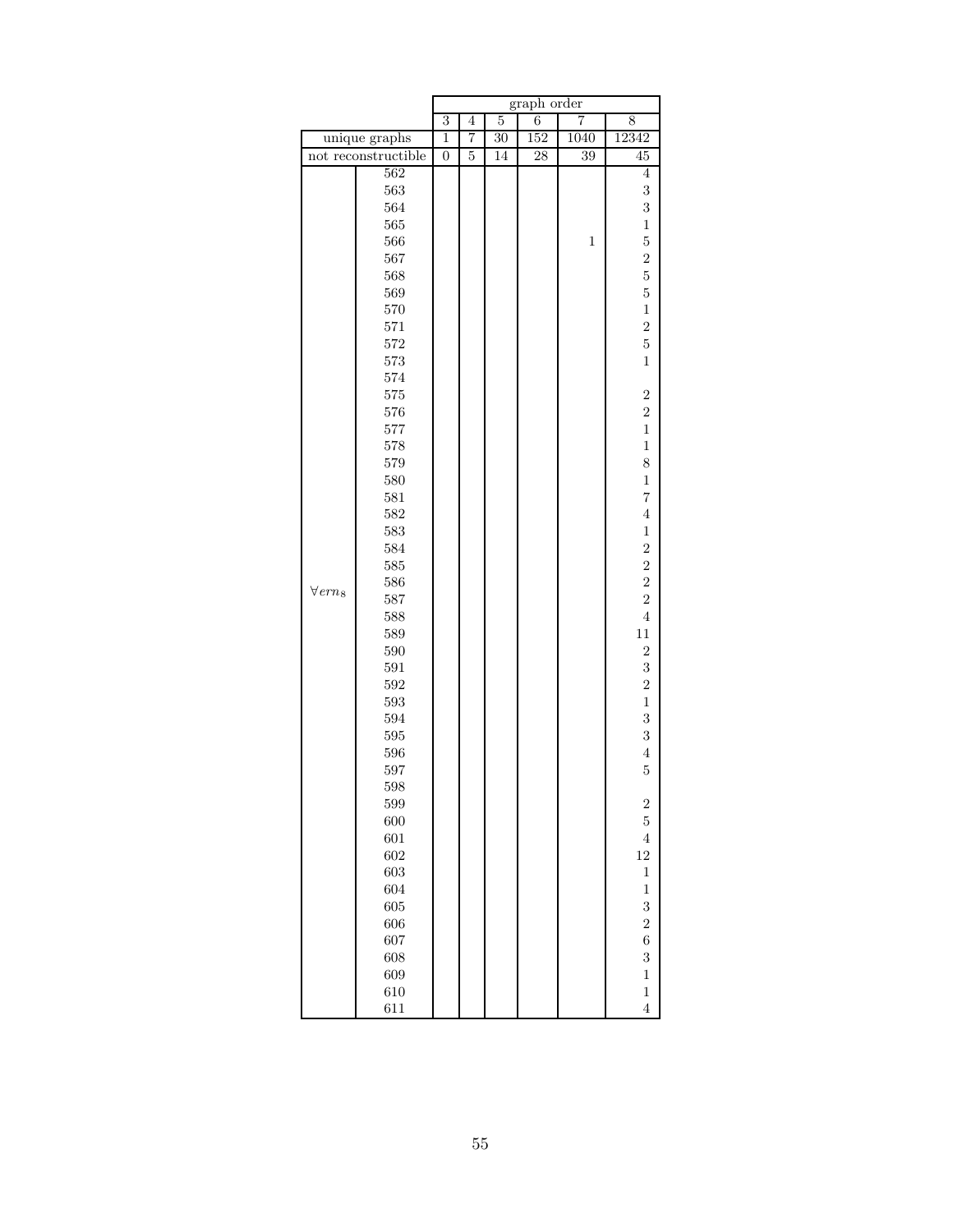|                            |                     | graph order    |                |                |                |                |                  |  |  |
|----------------------------|---------------------|----------------|----------------|----------------|----------------|----------------|------------------|--|--|
|                            |                     | $\overline{3}$ | $\overline{4}$ | $\overline{5}$ | $\overline{6}$ | 7              | 8                |  |  |
|                            | unique graphs       | $\overline{1}$ | 7              | 30             | 152            | 1040           | 12342            |  |  |
|                            | not reconstructible | $\overline{0}$ | $\overline{5}$ | 14             | 28             | 39             | $\overline{45}$  |  |  |
|                            | 612                 |                |                |                |                | $\overline{1}$ | $\overline{3}$   |  |  |
|                            | $613\,$             |                |                |                |                |                | $\overline{2}$   |  |  |
|                            | 614                 |                |                |                |                |                | $\overline{2}$   |  |  |
|                            | 615                 |                |                |                |                |                | $\mathbf{1}$     |  |  |
|                            | 616                 |                |                |                |                |                |                  |  |  |
|                            | 617                 |                |                |                |                |                | $\boldsymbol{2}$ |  |  |
|                            | 618                 |                |                |                |                |                | 3                |  |  |
|                            | 619                 |                |                |                |                |                | 3                |  |  |
|                            | 620                 |                |                |                |                |                |                  |  |  |
|                            | 621                 |                |                |                |                |                | 3                |  |  |
|                            | 622                 |                |                |                |                |                |                  |  |  |
|                            | 623                 |                |                |                |                |                | $\,1$            |  |  |
|                            | 624                 |                |                |                |                |                |                  |  |  |
|                            | 625                 |                |                |                |                |                | $\overline{4}$   |  |  |
|                            | 626                 |                |                |                |                |                | $\,4\,$          |  |  |
|                            | 627                 |                |                |                |                |                | 3                |  |  |
|                            | 628                 |                |                |                |                |                | $\overline{2}$   |  |  |
|                            | 629                 |                |                |                |                |                |                  |  |  |
|                            | 630                 |                |                |                |                |                | $\boldsymbol{2}$ |  |  |
|                            | 631                 |                |                |                |                |                | 3                |  |  |
|                            | 632                 |                |                |                |                |                | $\overline{2}$   |  |  |
|                            | 633                 |                |                |                |                |                |                  |  |  |
|                            | 634                 |                |                |                |                |                | $\mathbf 1$      |  |  |
|                            | 635                 |                |                |                |                |                | 3                |  |  |
|                            | 636                 |                |                |                |                | $\overline{2}$ | $\overline{5}$   |  |  |
| $\forall$ ern <sub>8</sub> | 637                 |                |                |                |                |                |                  |  |  |
|                            | 638                 |                |                |                |                |                | $\,6$            |  |  |
|                            | 639                 |                |                |                |                |                | $\boldsymbol{2}$ |  |  |
|                            | 640                 |                |                |                |                |                | $\overline{4}$   |  |  |
|                            | 641                 |                |                |                |                |                | 3                |  |  |
|                            | 642                 |                |                |                |                |                |                  |  |  |
|                            | 643                 |                |                |                |                |                | $\mathbf 1$      |  |  |
|                            | 644                 |                |                |                |                |                | $\overline{2}$   |  |  |
|                            | 645                 |                |                |                |                |                | 3                |  |  |
|                            | 646                 |                |                |                |                |                | $\,1$            |  |  |
|                            | 647                 |                |                |                |                |                | $\overline{2}$   |  |  |
|                            | 648                 |                |                |                |                |                | $\overline{2}$   |  |  |
|                            | 649                 |                |                |                |                |                | $\mathbf{1}$     |  |  |
|                            | 650                 |                |                |                |                |                | 8                |  |  |
|                            |                     |                |                |                |                |                |                  |  |  |
|                            | 651                 |                |                |                |                |                | $\overline{4}$   |  |  |
|                            | 652                 |                |                |                |                |                |                  |  |  |
|                            | 653                 |                |                |                |                |                | $\mathbf 1$      |  |  |
|                            | 654                 |                |                |                |                |                | $\overline{4}$   |  |  |
|                            | 655                 |                |                |                |                |                |                  |  |  |
|                            | 656                 |                |                |                |                |                | $\,1$            |  |  |
|                            | 657                 |                |                |                |                |                | $\overline{4}$   |  |  |
|                            | 658                 |                |                |                |                |                | $\,4\,$          |  |  |
|                            | 659                 |                |                |                |                |                | $\mathbf 1$      |  |  |
|                            | $660 - 661$         |                |                |                |                |                |                  |  |  |
|                            | 662                 |                |                |                |                |                | $\mathbf 1$      |  |  |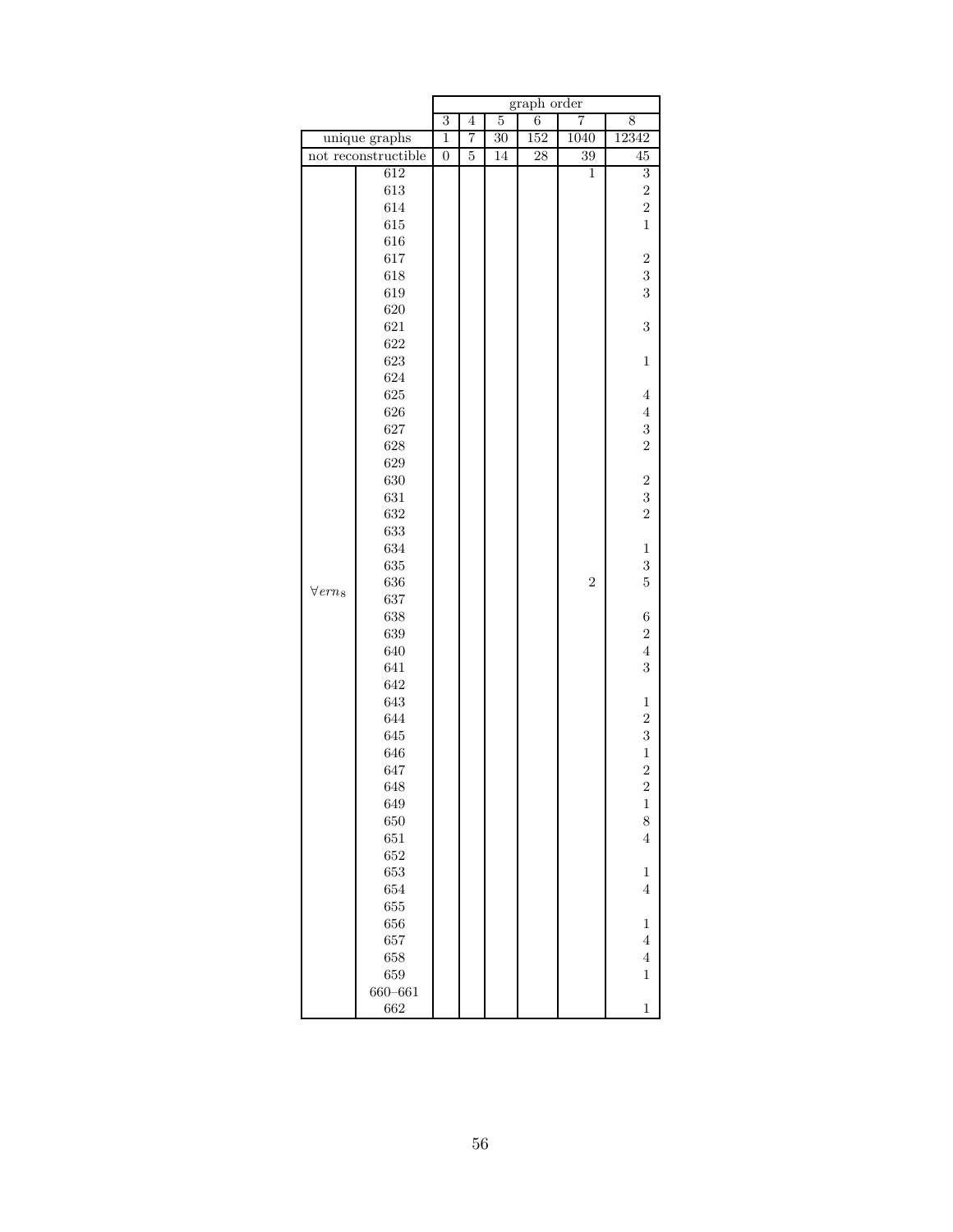|                            |                     | graph order    |                |                 |     |                |                  |  |
|----------------------------|---------------------|----------------|----------------|-----------------|-----|----------------|------------------|--|
|                            |                     | $\overline{3}$ | $\overline{4}$ | $\overline{5}$  | 6   | $\overline{7}$ | 8                |  |
|                            | unique graphs       | $\mathbf{1}$   | 7              | $\overline{30}$ | 152 | 1040           | 12342            |  |
|                            | not reconstructible | $\overline{0}$ | $\overline{5}$ | 14              | 28  | 39             | $\overline{45}$  |  |
|                            | 663                 |                |                |                 |     |                | $\overline{2}$   |  |
|                            | 664                 |                |                |                 |     |                |                  |  |
|                            | 665                 |                |                |                 |     |                | $\overline{4}$   |  |
|                            | 666                 |                |                |                 |     |                | $\boldsymbol{2}$ |  |
|                            | 667                 |                |                |                 |     |                | $\overline{2}$   |  |
|                            | 668                 |                |                |                 |     |                | 3                |  |
|                            | 669                 |                |                |                 |     |                |                  |  |
|                            | 670                 |                |                |                 |     |                | $\mathbf 1$      |  |
|                            | 671-672             |                |                |                 |     |                |                  |  |
|                            | 673                 |                |                |                 |     |                | $\overline{2}$   |  |
|                            | 674                 |                |                |                 |     |                | $\,1$            |  |
|                            | 675                 |                |                |                 |     |                | $\overline{2}$   |  |
|                            | 676                 |                |                |                 |     |                | $\boldsymbol{6}$ |  |
|                            | 677                 |                |                |                 |     |                | $\mathbf 1$      |  |
|                            | 678                 |                |                |                 |     |                | 3                |  |
|                            | 679-680             |                |                |                 |     |                |                  |  |
|                            | 681                 |                |                |                 |     |                | $\mathbf 1$      |  |
|                            | 682                 |                |                |                 |     |                | $\mathbf 1$      |  |
|                            | 683                 |                |                |                 |     |                | $\overline{2}$   |  |
|                            | 684                 |                |                |                 |     |                |                  |  |
|                            | 685                 |                |                |                 |     |                | $\sqrt{2}$       |  |
|                            | 686                 |                |                |                 |     |                | $\boldsymbol{2}$ |  |
|                            | 687                 |                |                |                 |     |                | $\mathbf 1$      |  |
|                            | 688                 |                |                |                 |     |                |                  |  |
|                            | 689                 |                |                |                 |     |                | $\overline{2}$   |  |
| $\forall$ ern <sub>8</sub> | 690                 |                |                |                 |     |                | $\overline{2}$   |  |
|                            | 691                 |                |                |                 |     |                | $\,4\,$          |  |
|                            | 692                 |                |                |                 |     |                | $\boldsymbol{6}$ |  |
|                            | 693                 |                |                |                 |     |                | $\overline{5}$   |  |
|                            | 694                 |                |                |                 |     |                | $\overline{2}$   |  |
|                            | 695                 |                |                |                 |     |                | $\mathbf{1}$     |  |
|                            | 696                 |                |                |                 |     |                | $\mathbf 1$      |  |
|                            | 697                 |                |                |                 |     |                | 4                |  |
|                            | 698-699             |                |                |                 |     |                |                  |  |
|                            | 700                 |                |                |                 |     |                | $\,3$            |  |
|                            | 701                 |                |                |                 |     |                |                  |  |
|                            | 702                 |                |                |                 |     |                | $\overline{c}$   |  |
|                            | 703                 |                |                |                 |     |                | $\overline{2}$   |  |
|                            | 704                 |                |                |                 |     |                |                  |  |
|                            | 705                 |                |                |                 |     |                | $\mathbf 1$      |  |
|                            | 706                 |                |                |                 |     |                | $\overline{2}$   |  |
|                            | 707                 |                |                |                 |     |                | $\overline{2}$   |  |
|                            | 708                 |                |                |                 |     |                |                  |  |
|                            | 709                 |                |                |                 |     |                | 3                |  |
|                            | 710                 |                |                |                 |     |                | $\mathbf 1$      |  |
|                            | 711                 |                |                |                 |     |                |                  |  |
|                            | 712                 |                |                |                 |     |                | $\sqrt{2}$       |  |
|                            | 713                 |                |                |                 |     |                | 3                |  |
|                            | 714                 |                |                |                 |     |                | 3                |  |
|                            | 715                 |                |                |                 |     |                | $\mathbf{1}$     |  |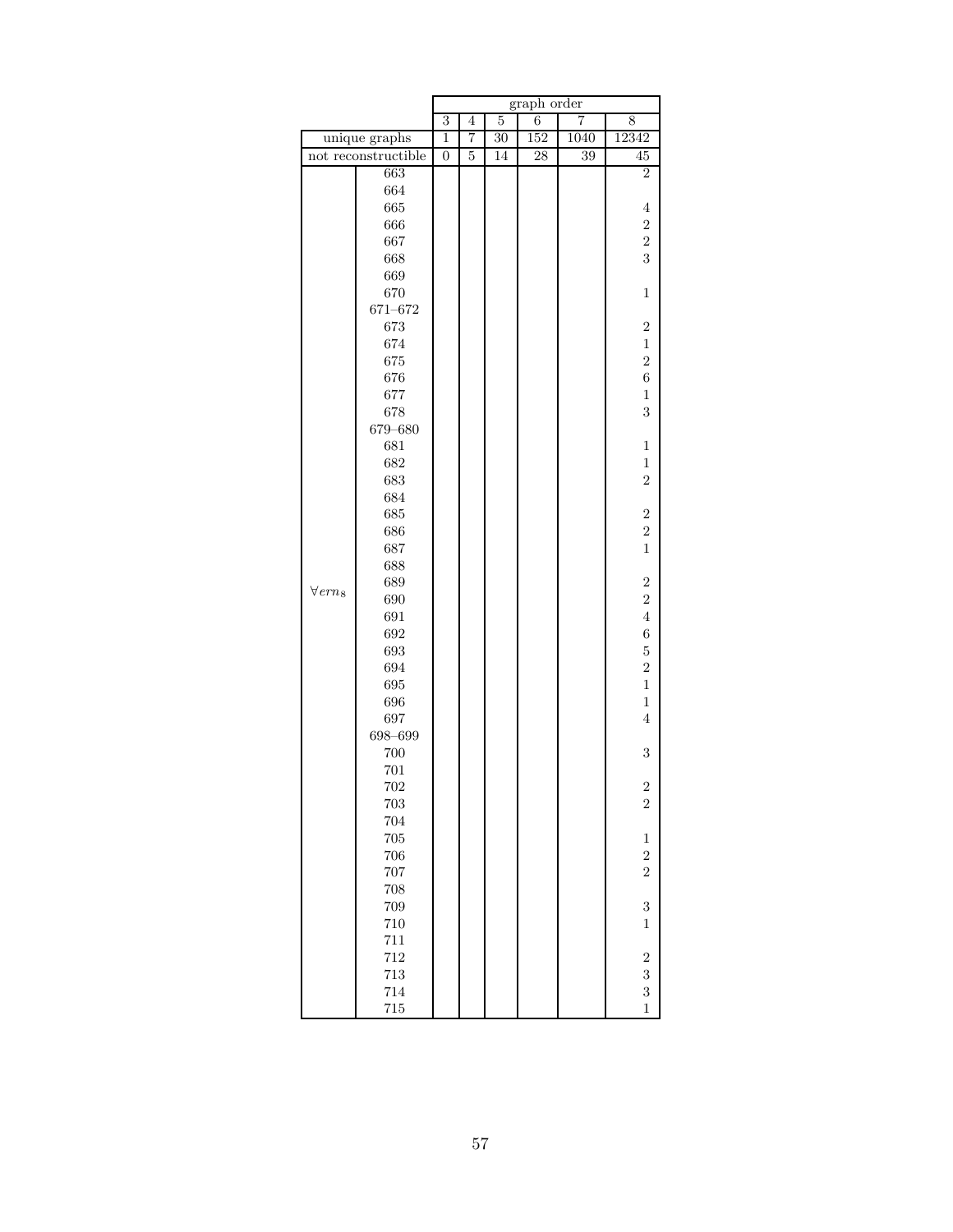|                |                     | graph order    |                |                |                 |                  |                     |  |  |
|----------------|---------------------|----------------|----------------|----------------|-----------------|------------------|---------------------|--|--|
|                |                     | 3              | $\overline{4}$ | $\overline{5}$ | 6               | $\overline{7}$   | 8                   |  |  |
|                | unique graphs       | $\mathbf{1}$   | $\overline{7}$ | 30             | 152             | 1040             | 12342               |  |  |
|                | not reconstructible | $\overline{0}$ | $\overline{5}$ | 14             | $\overline{28}$ | 39               | 45                  |  |  |
|                | 716                 |                |                |                |                 |                  | $\overline{4}$      |  |  |
|                | 717-720             |                |                |                |                 |                  |                     |  |  |
|                | 721                 |                |                |                |                 |                  | $\overline{4}$      |  |  |
|                | 722                 |                |                |                |                 |                  |                     |  |  |
|                | 723                 |                |                |                |                 |                  | $\boldsymbol{2}$    |  |  |
|                | 724                 |                |                |                |                 |                  | 3                   |  |  |
|                | $725 - 726$         |                |                |                |                 |                  |                     |  |  |
|                | 727                 |                |                |                |                 |                  | $\overline{2}$      |  |  |
|                | 728                 |                |                |                |                 |                  | $\overline{2}$      |  |  |
|                | 729-732<br>733      |                |                |                |                 |                  | 3                   |  |  |
|                | 734                 |                |                |                |                 |                  |                     |  |  |
|                | 735                 |                |                |                |                 |                  | $\,3$               |  |  |
|                | $736 - 738$         |                |                |                |                 |                  |                     |  |  |
|                | 739                 |                |                |                |                 |                  | $\overline{2}$      |  |  |
|                | 740                 |                |                |                |                 |                  |                     |  |  |
|                | 741                 |                |                |                |                 |                  | $\overline{2}$      |  |  |
|                | 742-744             |                |                |                |                 |                  |                     |  |  |
|                | 745                 |                |                |                |                 |                  | $\mathbf{1}$        |  |  |
|                | 746                 |                |                |                |                 |                  | $\overline{2}$      |  |  |
|                | 747-748             |                |                |                |                 |                  |                     |  |  |
|                | 749                 |                |                |                |                 |                  | $\mathbf{1}$        |  |  |
|                | 750                 |                |                |                |                 |                  |                     |  |  |
|                | $751\,$             |                |                |                |                 |                  | $\overline{2}$      |  |  |
| $\forall em_8$ | 752                 |                |                |                |                 |                  | $\overline{4}$      |  |  |
|                | 753                 |                |                |                |                 |                  |                     |  |  |
|                | 754                 |                |                |                |                 |                  | $\overline{2}$      |  |  |
|                | 755                 |                |                |                |                 |                  |                     |  |  |
|                | 756                 |                |                |                |                 |                  | $\,1$               |  |  |
|                | 757<br>758          |                |                |                |                 |                  | $\overline{2}$<br>1 |  |  |
|                | 759-761             |                |                |                |                 |                  |                     |  |  |
|                | 762                 |                |                |                |                 |                  | $\sqrt{2}$          |  |  |
|                | 763                 |                |                |                |                 |                  | $\mathbf{1}$        |  |  |
|                | 764-766             |                |                |                |                 |                  |                     |  |  |
|                | 767                 |                |                |                |                 |                  | $\overline{2}$      |  |  |
|                | 768-769             |                |                |                |                 |                  |                     |  |  |
|                | 770                 |                |                |                |                 |                  | $\boldsymbol{2}$    |  |  |
|                | 771                 |                |                |                |                 |                  | $\overline{2}$      |  |  |
|                | 772-773             |                |                |                |                 |                  |                     |  |  |
|                | 774                 |                |                |                |                 |                  | 3                   |  |  |
|                | 775                 |                |                |                |                 |                  |                     |  |  |
|                | 776                 |                |                |                |                 | $\boldsymbol{2}$ | $\,3$               |  |  |
|                | 777                 |                |                |                |                 |                  | 1                   |  |  |
|                | 778-779             |                |                |                |                 |                  |                     |  |  |
|                | 780                 |                |                |                |                 |                  | 3                   |  |  |
|                | 781                 |                |                |                |                 |                  | $\sqrt{2}$          |  |  |
|                | 782                 |                |                |                |                 |                  | $\overline{2}$      |  |  |
|                | 783                 |                |                |                |                 |                  |                     |  |  |
|                | 784                 |                |                |                |                 |                  | $\mathbf{1}$        |  |  |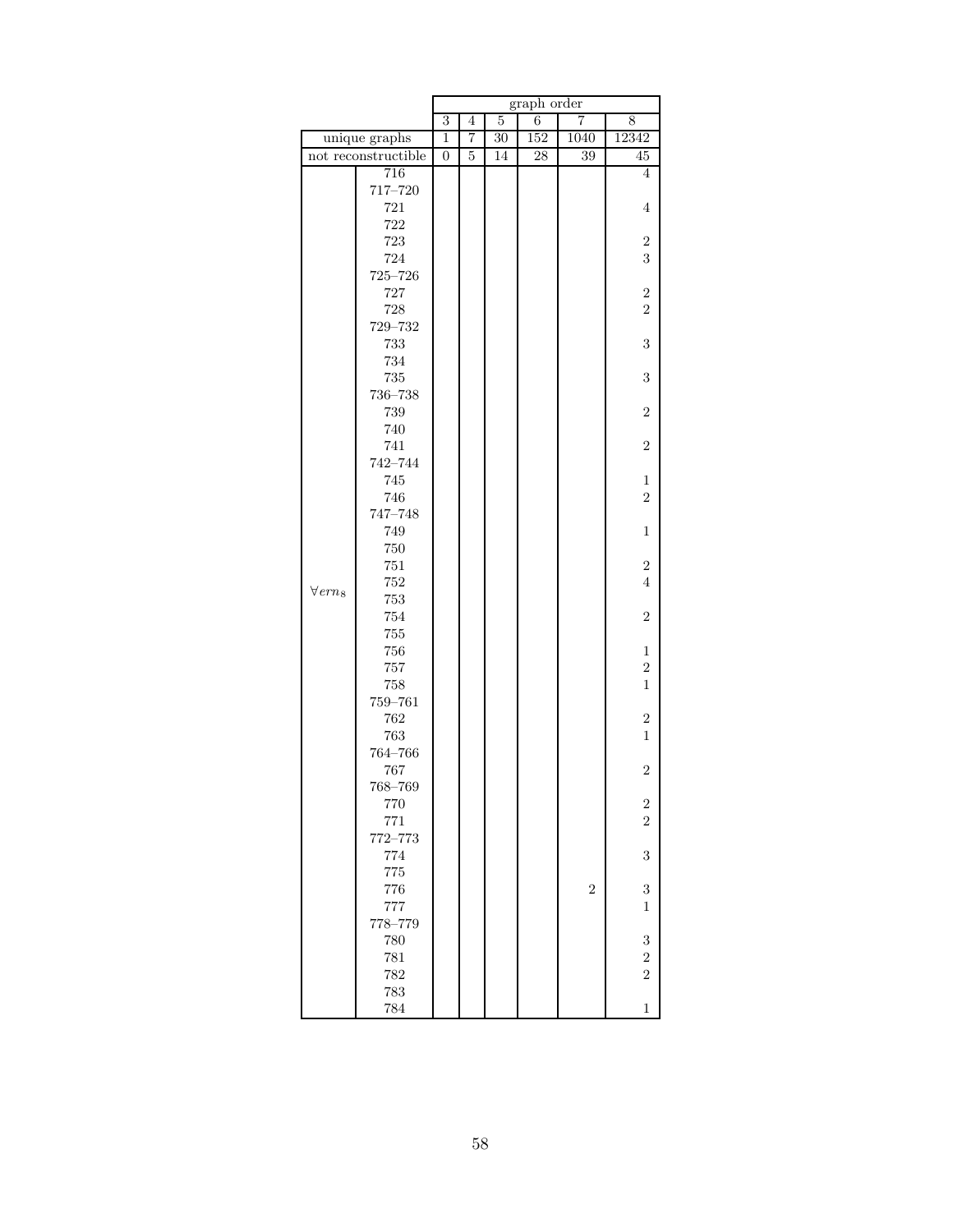|                |                     | graph order    |                |                |     |                |                  |  |
|----------------|---------------------|----------------|----------------|----------------|-----|----------------|------------------|--|
|                |                     | $\overline{3}$ | $\overline{4}$ | $\overline{5}$ | 6   | $\overline{7}$ | 8                |  |
|                | unique graphs       | $\mathbf 1$    | 7              | 30             | 152 | 1040           | 12342            |  |
|                | not reconstructible | $\overline{0}$ | 5              | 14             | 28  | 39             | 45               |  |
|                | 785                 |                |                |                |     |                | 1                |  |
|                | 786                 |                |                |                |     |                | 3                |  |
|                | 787                 |                |                |                |     |                | 3                |  |
|                | 788                 |                |                |                |     |                |                  |  |
|                | 789                 |                |                |                |     |                | $\mathbf{1}$     |  |
|                | 790                 |                |                |                |     |                | $\mathbf{1}$     |  |
|                | 791                 |                |                |                |     |                |                  |  |
|                | 792                 |                |                |                |     |                | 1                |  |
|                | 793                 |                |                |                |     |                | $\overline{2}$   |  |
|                | 794-796             |                |                |                |     |                |                  |  |
|                | 797                 |                |                |                |     |                | $\boldsymbol{2}$ |  |
|                | 798                 |                |                |                |     |                | $\mathbf{1}$     |  |
|                | 799                 |                |                |                |     |                |                  |  |
|                | 800                 |                |                |                |     |                | $\mathbf{1}$     |  |
|                | $801 - 802$         |                |                |                |     |                |                  |  |
|                | 803                 |                |                |                |     |                | $\mathbf{1}$     |  |
|                | 804                 |                |                |                |     |                | $\mathbf{1}$     |  |
|                | 805                 |                |                |                |     |                | $\mathbf 1$      |  |
|                | 806                 |                |                |                |     |                | $\overline{2}$   |  |
|                | 807                 |                |                |                |     |                | 3                |  |
|                | $808 - 816$         |                |                |                |     |                |                  |  |
|                | 817                 |                |                |                |     |                | $\overline{2}$   |  |
|                | 818                 |                |                |                |     |                |                  |  |
|                | 819                 |                |                |                |     |                | $\overline{4}$   |  |
| $\forall em_8$ | 820                 |                |                |                |     |                | $\mathbf{1}$     |  |
|                | $821 - 822$         |                |                |                |     |                |                  |  |
|                | 823                 |                |                |                |     |                | $\overline{2}$   |  |
|                | 824-830             |                |                |                |     |                |                  |  |
|                | 831                 |                |                |                |     |                | $\mathbf{1}$     |  |
|                | 832                 |                |                |                |     |                |                  |  |
|                | 833                 |                |                |                |     |                | $\boldsymbol{2}$ |  |
|                | 834                 |                |                |                |     |                | $\overline{2}$   |  |
|                | $835 - 839$         |                |                |                |     |                |                  |  |
|                | 840                 |                |                |                |     |                | $\overline{2}$   |  |
|                | 841-845             |                |                |                |     |                |                  |  |
|                | 846                 |                |                |                |     |                | $\mathbf 1$      |  |
|                | 847                 |                |                |                |     |                |                  |  |
|                | 848                 |                |                |                |     |                | $\mathbf 1$      |  |
|                | 849-850             |                |                |                |     |                |                  |  |
|                | 851                 |                |                |                |     |                | $\mathbf{1}$     |  |
|                | $852 - 856$         |                |                |                |     |                |                  |  |
|                | 857                 |                |                |                |     |                | 5                |  |
|                | 858-861             |                |                |                |     |                |                  |  |
|                | 862                 |                |                |                |     |                | 1                |  |
|                | 863                 |                |                |                |     |                | $\overline{2}$   |  |
|                | 864-865             |                |                |                |     |                |                  |  |
|                | 866                 |                |                |                |     |                | $\overline{2}$   |  |
|                | 867                 |                |                |                |     |                | 1                |  |
|                | 868                 |                |                |                |     |                |                  |  |
|                | 869                 |                |                |                |     |                | $\overline{1}$   |  |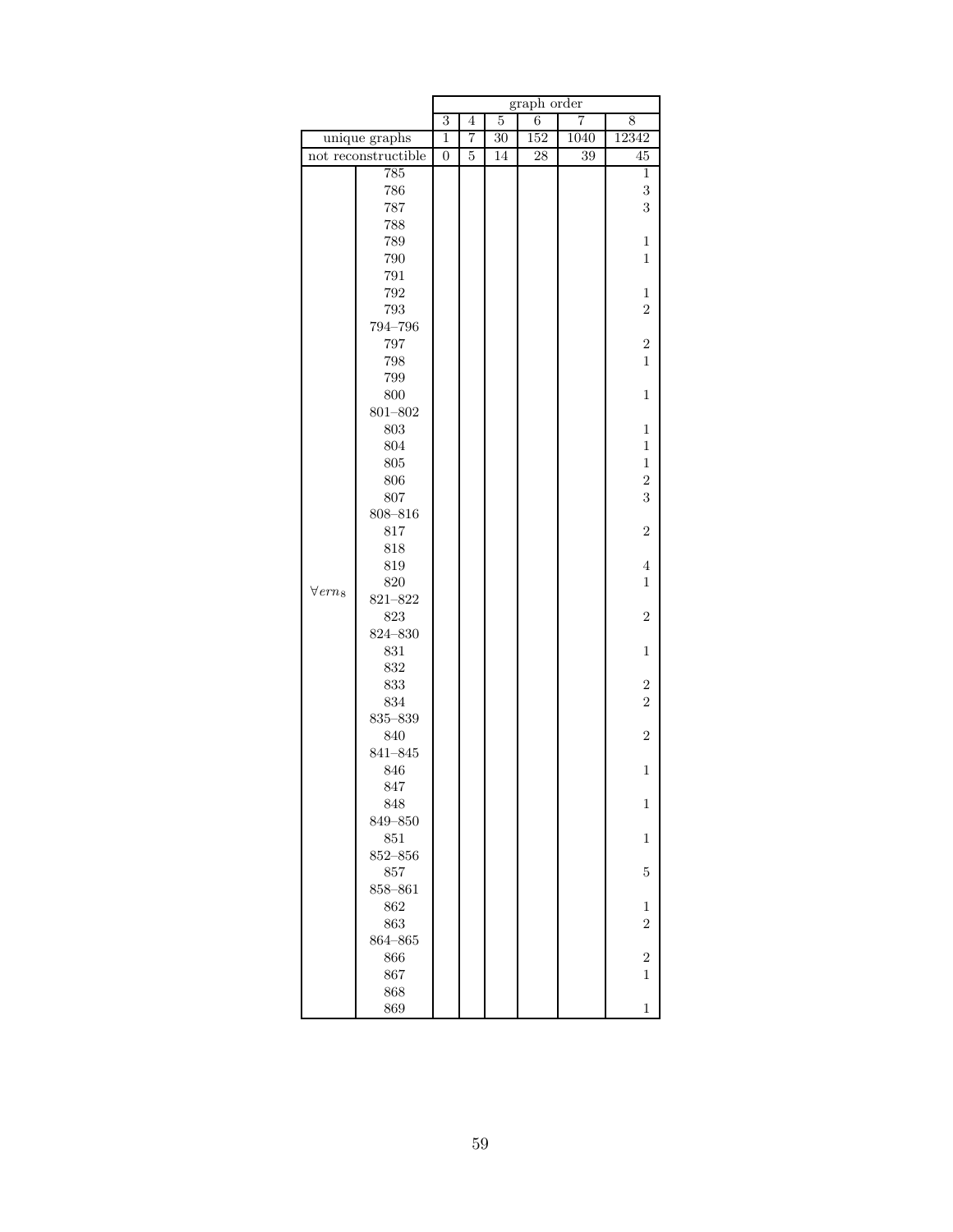|                |                     | graph order    |                |                 |     |                |                  |  |
|----------------|---------------------|----------------|----------------|-----------------|-----|----------------|------------------|--|
|                |                     | $\overline{3}$ | $\overline{4}$ | $\overline{5}$  | 6   | $\overline{7}$ | 8                |  |
|                | unique graphs       | $\mathbf 1$    | 7              | $\overline{30}$ | 152 | 1040           | 12342            |  |
|                | not reconstructible | $\overline{0}$ | 5              | 14              | 28  | 39             | 45               |  |
|                | 870                 |                |                |                 |     |                |                  |  |
|                | 871                 |                |                |                 |     |                | 1                |  |
|                | 872                 |                |                |                 |     |                | $\,3$            |  |
|                | 873                 |                |                |                 |     |                | $\mathbf{1}$     |  |
|                | 874                 |                |                |                 |     |                | $\mathbf{1}$     |  |
|                | 875                 |                |                |                 |     |                |                  |  |
|                | 876                 |                |                |                 |     |                | $\sqrt{2}$       |  |
|                | 877                 |                |                |                 |     |                | $\boldsymbol{2}$ |  |
|                | 878                 |                |                |                 |     |                | $\mathbf{1}$     |  |
|                | 879                 |                |                |                 |     |                | $\mathbf{1}$     |  |
|                | 880                 |                |                |                 |     |                |                  |  |
|                | 881                 |                |                |                 |     |                | $\mathbf{1}$     |  |
|                | 882                 |                |                |                 |     |                | $\mathbf{1}$     |  |
|                | 883                 |                |                |                 |     |                | $\mathbf{1}$     |  |
|                | 884-886             |                |                |                 |     |                |                  |  |
|                | 887                 |                |                |                 |     |                | $\boldsymbol{2}$ |  |
|                | 888-889<br>890      |                |                |                 |     |                | $\boldsymbol{2}$ |  |
|                | 891-895             |                |                |                 |     |                |                  |  |
|                | 896                 |                |                |                 |     |                | $\sqrt{2}$       |  |
|                | 897                 |                |                |                 |     |                |                  |  |
|                | 898                 |                |                |                 |     |                | $\mathbf{1}$     |  |
|                | 899-900             |                |                |                 |     |                |                  |  |
|                | 901                 |                |                |                 |     |                | $\mathbf{1}$     |  |
|                | $902 - 904$         |                |                |                 |     |                |                  |  |
| $\forall em_8$ | 905                 |                |                |                 |     |                | $\boldsymbol{2}$ |  |
|                | 906-907             |                |                |                 |     |                |                  |  |
|                | 908                 |                |                |                 |     |                | $\overline{2}$   |  |
|                | $909 - 915$         |                |                |                 |     |                |                  |  |
|                | 916                 |                |                |                 |     |                | $\boldsymbol{2}$ |  |
|                | 917                 |                |                |                 |     |                | $\mathbf{1}$     |  |
|                | $918 - 920$         |                |                |                 |     |                |                  |  |
|                | 921                 |                |                |                 |     |                | $\boldsymbol{2}$ |  |
|                | 922                 |                |                |                 |     |                | $\overline{2}$   |  |
|                | $923 - 928$         |                |                |                 |     |                |                  |  |
|                | 929                 |                |                |                 |     |                | $\mathbf{1}$     |  |
|                | $930 - 931$         |                |                |                 |     |                |                  |  |
|                | 932                 |                |                |                 |     |                | 1                |  |
|                | 933-937             |                |                |                 |     |                |                  |  |
|                | 938                 |                |                |                 |     |                | 1                |  |
|                | 939                 |                |                |                 |     |                |                  |  |
|                | 940                 |                |                |                 |     |                | $\overline{2}$   |  |
|                | 941-945             |                |                |                 |     |                |                  |  |
|                | 946                 |                |                |                 |     |                | $\overline{2}$   |  |
|                | 947-970             |                |                |                 |     |                |                  |  |
|                | 971                 |                |                |                 |     |                | 1                |  |
|                | 972-985             |                |                |                 |     |                |                  |  |
|                | 986                 |                |                |                 |     |                | $\mathbf{1}$     |  |
|                | 987                 |                |                |                 |     |                | 1                |  |
|                | 988-991             |                |                |                 |     |                |                  |  |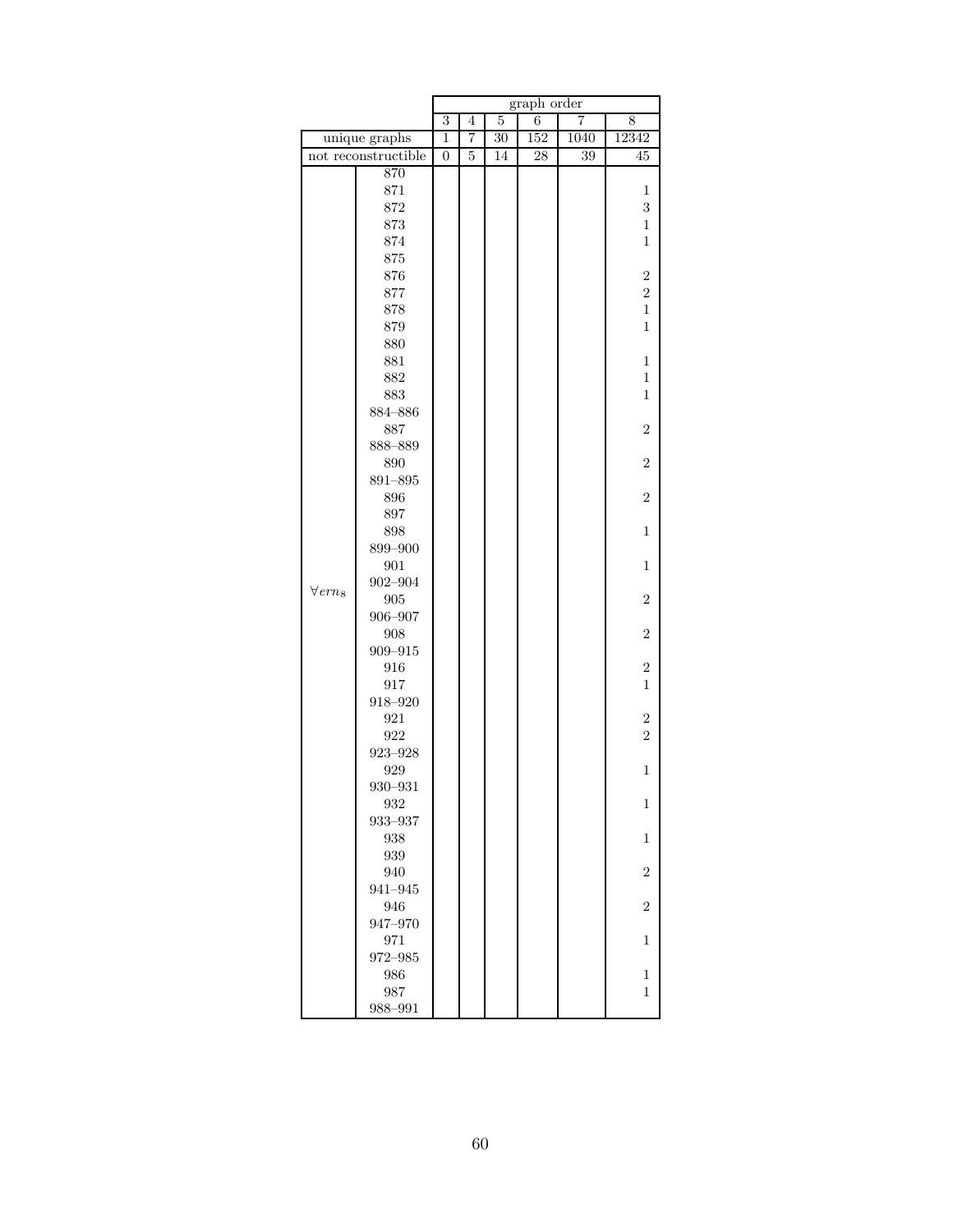|                            |                       | graph order      |   |                 |                 |      |                  |  |
|----------------------------|-----------------------|------------------|---|-----------------|-----------------|------|------------------|--|
|                            |                       | $\overline{3}$   | 4 | 5               | 6               | 7    | 8                |  |
|                            | unique graphs         | $\mathbf{1}$     | 7 | $\overline{30}$ | 152             | 1040 | 12342            |  |
|                            | not reconstructible   | $\boldsymbol{0}$ | 5 | 14              | $\overline{28}$ | 39   | 45               |  |
|                            | 992                   |                  |   |                 |                 |      | 1                |  |
|                            | 993-995               |                  |   |                 |                 |      |                  |  |
|                            | 996                   |                  |   |                 |                 |      | $\overline{2}$   |  |
|                            | 997                   |                  |   |                 |                 |      | 1                |  |
|                            | 998-1004              |                  |   |                 |                 |      |                  |  |
|                            | 1005                  |                  |   |                 |                 |      | $\mathbf{1}$     |  |
|                            | 1006<br>$1007 - 1018$ |                  |   |                 |                 |      | 1                |  |
|                            | 1019                  |                  |   |                 |                 |      | 1                |  |
|                            | $1020 - 1022$         |                  |   |                 |                 |      |                  |  |
|                            | 1023                  |                  |   |                 |                 |      | $\overline{2}$   |  |
|                            | $1024 - 1027$         |                  |   |                 |                 |      |                  |  |
|                            | 1028                  |                  |   |                 |                 |      | $\overline{2}$   |  |
|                            | 1029-1043             |                  |   |                 |                 |      |                  |  |
|                            | 1044                  |                  |   |                 |                 |      | 3                |  |
|                            | 1045                  |                  |   |                 |                 |      | $\overline{2}$   |  |
|                            | 1046                  |                  |   |                 |                 |      | 3                |  |
|                            | $1047 - 1060$         |                  |   |                 |                 |      |                  |  |
|                            | 1061                  |                  |   |                 |                 |      | $\overline{2}$   |  |
|                            | 1062                  |                  |   |                 |                 |      |                  |  |
|                            | 1063                  |                  |   |                 |                 |      | $\mathbf{1}$     |  |
|                            | $1064 - 1070$         |                  |   |                 |                 |      |                  |  |
|                            | 1071                  |                  |   |                 |                 |      | $\mathbf{1}$     |  |
|                            | 1072                  |                  |   |                 |                 |      |                  |  |
| $\forall$ ern <sub>8</sub> | 1073<br>$1074 - 1076$ |                  |   |                 |                 |      | 1                |  |
|                            | 1077                  |                  |   |                 |                 |      | $\overline{2}$   |  |
|                            | $1078 - 1082$         |                  |   |                 |                 |      |                  |  |
|                            | 1083                  |                  |   |                 |                 |      | 1                |  |
|                            | 1084-1091             |                  |   |                 |                 |      |                  |  |
|                            | 1092                  |                  |   |                 |                 |      | $\mathbf{1}$     |  |
|                            | $1093 - 1109$         |                  |   |                 |                 |      |                  |  |
|                            | 1110                  |                  |   |                 |                 |      | $\mathbf{1}$     |  |
|                            | $1111 - 1130$         |                  |   |                 |                 |      |                  |  |
|                            | 1131                  |                  |   |                 |                 |      | 1                |  |
|                            | 1132-1136             |                  |   |                 |                 |      |                  |  |
|                            | 1137                  |                  |   |                 |                 |      | 1                |  |
|                            | 1138-1145             |                  |   |                 |                 |      |                  |  |
|                            | 1146                  |                  |   |                 |                 |      | $\mathbf{1}$     |  |
|                            | $1147 - 1159$         |                  |   |                 |                 |      |                  |  |
|                            | 1160<br>$1161 - 1164$ |                  |   |                 |                 |      | $\overline{2}$   |  |
|                            | 1165                  |                  |   |                 |                 |      | $\boldsymbol{2}$ |  |
|                            | 1166-1194             |                  |   |                 |                 |      |                  |  |
|                            | 1195                  |                  |   |                 |                 |      | 1                |  |
|                            | 1196                  |                  |   |                 |                 |      |                  |  |
|                            | 1197                  |                  |   |                 |                 |      | $\mathbf{1}$     |  |
|                            | 1198                  |                  |   |                 |                 |      |                  |  |
|                            | 1199                  |                  |   |                 |                 |      | $\mathbf{1}$     |  |
|                            | 1200-1247             |                  |   |                 |                 |      |                  |  |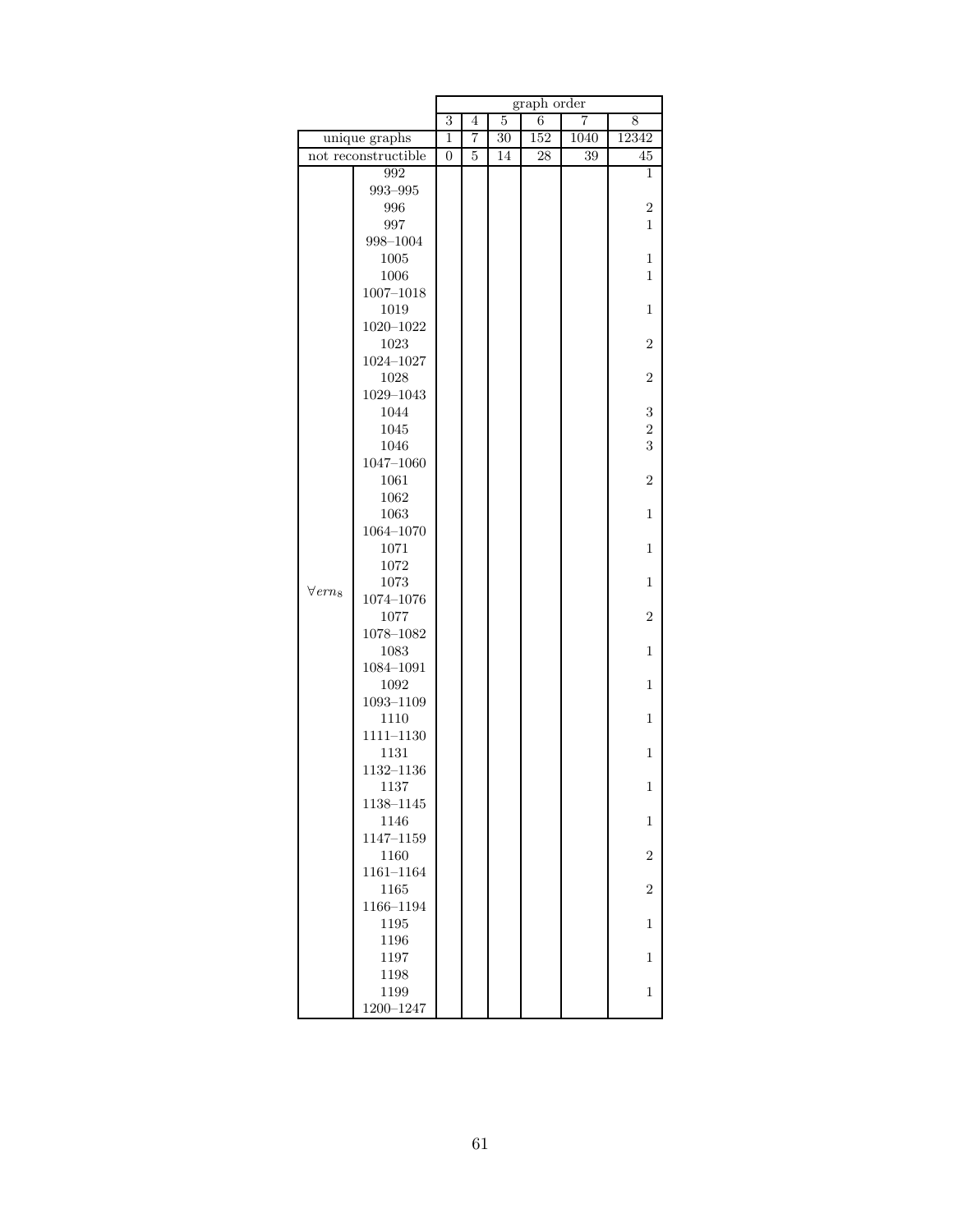|                            |                     | $graph\ order$ |   |    |     |                |                |  |
|----------------------------|---------------------|----------------|---|----|-----|----------------|----------------|--|
|                            |                     | 3              | 4 | 5  | 6   | $\overline{7}$ | 8              |  |
|                            | unique graphs       | 1              | 7 | 30 | 152 | 1040           | 12342          |  |
|                            | not reconstructible | $\theta$       | 5 | 14 | 28  | 39             | 45             |  |
|                            | 1248                |                |   |    |     |                | $\overline{2}$ |  |
|                            | 1249-1251           |                |   |    |     |                |                |  |
|                            | 1252                |                |   |    |     |                | $\overline{2}$ |  |
|                            | 1253-1254           |                |   |    |     |                |                |  |
|                            | 1255                |                |   |    |     |                | 1              |  |
|                            | 1256-1265           |                |   |    |     |                |                |  |
|                            | 1266                |                |   |    |     |                | 1              |  |
|                            | 1267-1287           |                |   |    |     |                |                |  |
|                            | 1288                |                |   |    |     |                | $\overline{2}$ |  |
|                            | 1289-1306           |                |   |    |     |                |                |  |
|                            | 1307                |                |   |    |     |                | $\overline{2}$ |  |
|                            | 1308-1417           |                |   |    |     |                |                |  |
|                            | 1418                |                |   |    |     |                | 1              |  |
| $\forall$ ern <sub>8</sub> | 1419-1480           |                |   |    |     |                |                |  |
|                            | 1481                |                |   |    |     |                | $\overline{2}$ |  |
|                            | 1482-1499           |                |   |    |     |                |                |  |
|                            | 1500                |                |   |    |     |                | 1              |  |
|                            | $1501 - 1522$       |                |   |    |     |                |                |  |
|                            | 1523                |                |   |    |     |                | $\overline{2}$ |  |
|                            | 1524-1654           |                |   |    |     |                |                |  |
|                            | 1655                |                |   |    |     |                | $\mathbf{1}$   |  |
|                            | 1656-1657           |                |   |    |     |                |                |  |
|                            | 1658                |                |   |    |     |                | 1              |  |
|                            | 1659-1740           |                |   |    |     |                |                |  |
|                            | 1741                |                |   |    |     |                | $\overline{2}$ |  |
|                            | 1742-2004           |                |   |    |     |                |                |  |
|                            | 2005                |                |   |    |     |                | $\overline{2}$ |  |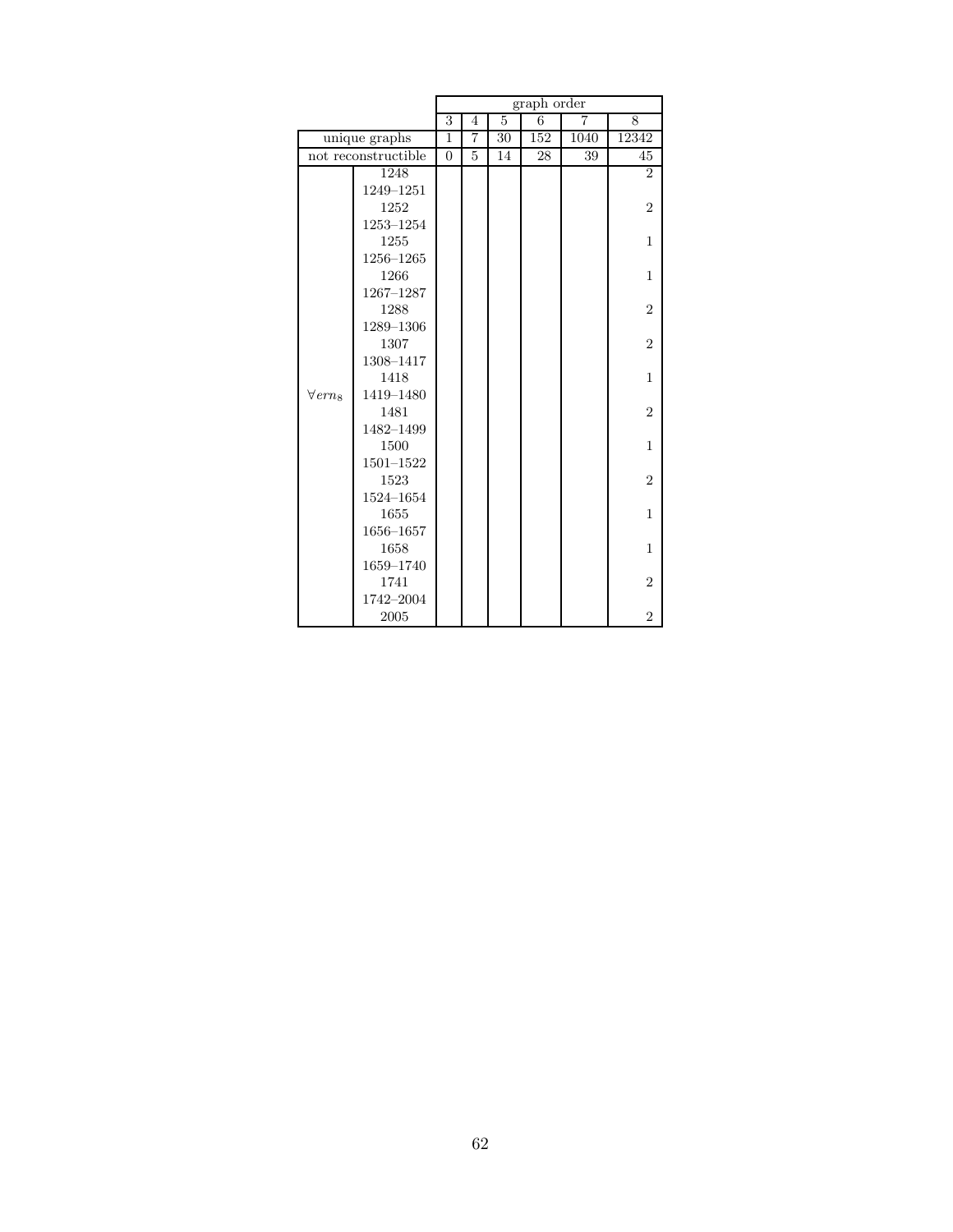# 6.10 Results for 4-Edge Deletion

## $\mathcal{E}Deck_4$  Counts

|                    |         | graph order |      |       |         |           |  |  |  |  |  |
|--------------------|---------|-------------|------|-------|---------|-----------|--|--|--|--|--|
|                    |         |             |      |       |         |           |  |  |  |  |  |
| unique graphs      | 4       | 26          | 147  | 1035  | 12337   | 274659    |  |  |  |  |  |
| total cards        | 5       | 64          | 1278 | 45762 | 3576158 | 459990744 |  |  |  |  |  |
| non-duplicates     | 2       |             | 75   | 3059  | 580124  | 199899308 |  |  |  |  |  |
| avg. cards/deck    | $1.2\,$ | 2.5         | 8.7  | 44.21 | 289.873 | 1674.770  |  |  |  |  |  |
| $\%$ non-duplicate | 40      | 11          | 5.9  | 6.68  | 16.222  | 43.457    |  |  |  |  |  |

## $\mathcal{E}$ Extensions4 Counts

|                  |    | graph order |      |       |         |           |  |  |  |  |  |
|------------------|----|-------------|------|-------|---------|-----------|--|--|--|--|--|
|                  |    | Ð           |      |       |         |           |  |  |  |  |  |
| unique graphs    |    | 26          | 147  | 1035  | 12337   | 274659    |  |  |  |  |  |
| total extensions |    | 64          | 1278 | 45762 | 3576158 | 459990744 |  |  |  |  |  |
| avg. extensions  | 12 | 2.5         | 8.7  | 44.21 | 289.873 | 1674.770  |  |  |  |  |  |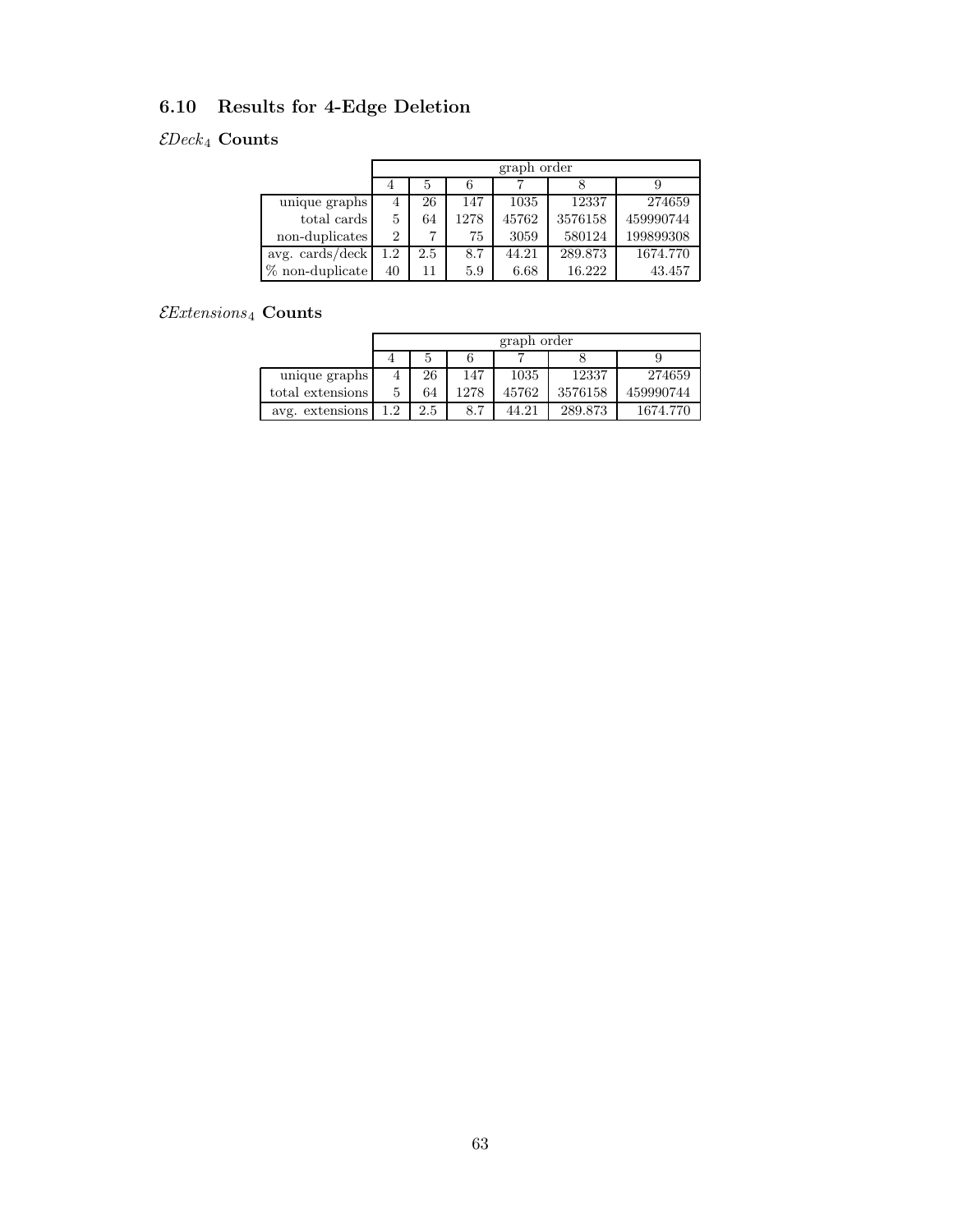|                                         |                     | graph order    |                 |                |                  |  |
|-----------------------------------------|---------------------|----------------|-----------------|----------------|------------------|--|
|                                         |                     | 4              | $\overline{5}$  | 6              | 7                |  |
|                                         | unique graphs       | 4              | $\overline{26}$ | 147            | 1035             |  |
|                                         | not reconstructible | $\overline{2}$ | 16              | 44             | 80               |  |
|                                         | $\mathbf{1}$        | $\overline{2}$ | $\overline{2}$  | $\overline{2}$ | $\overline{3}$   |  |
|                                         | $\overline{2}$      |                | $\mathbf{1}$    | $\overline{5}$ | 23               |  |
|                                         | 3                   |                |                 | $\overline{5}$ | 137              |  |
|                                         | $\overline{4}$      |                | $\overline{2}$  | 8              | 199              |  |
|                                         | $\overline{5}$      |                |                 | $\overline{5}$ | 177              |  |
|                                         | $\overline{6}$      |                |                 | 11             | 109              |  |
|                                         | $\overline{7}$      |                |                 | 14             | 78               |  |
|                                         | 8                   |                | $\mathbf{1}$    | 9              | 45               |  |
|                                         | $\overline{9}$      |                |                 | $\overline{7}$ | 32               |  |
|                                         | $10^{\circ}$        |                | $\overline{2}$  | $\overline{5}$ | 21               |  |
|                                         | 11                  |                |                 | 8              | 22               |  |
|                                         | 12                  |                | $\mathbf{1}$    |                | 9                |  |
|                                         | 13                  |                |                 |                | 13               |  |
|                                         | 14                  |                |                 |                | $\overline{5}$   |  |
|                                         | 15                  |                | $\mathbf{1}$    | $\overline{c}$ | $\overline{6}$   |  |
|                                         | 16                  |                |                 | $\frac{2}{4}$  | $\boldsymbol{6}$ |  |
| $\exists$ ern <sub>8</sub>              | 17                  |                |                 |                | $\overline{7}$   |  |
|                                         | 18                  |                |                 | $\overline{a}$ | 3                |  |
|                                         | 19                  |                |                 | $\overline{2}$ | $\overline{4}$   |  |
|                                         | 20                  |                |                 | 3              | $\overline{4}$   |  |
|                                         | 21                  |                |                 | $\mathbf{1}$   | $\overline{2}$   |  |
|                                         | 22                  |                |                 | $\overline{1}$ | 11               |  |
|                                         | 23                  |                |                 |                | $\overline{5}$   |  |
|                                         | 24                  |                |                 |                | $\mathbf 5$      |  |
|                                         | 25                  |                |                 | $\mathbf{1}$   | 9                |  |
|                                         | 26                  |                |                 |                | 3                |  |
|                                         | 27                  |                |                 | $\mathbf{1}$   | $\overline{2}$   |  |
|                                         | 28                  |                |                 |                |                  |  |
|                                         | 29                  |                |                 | $\overline{c}$ | 3                |  |
|                                         | 30                  |                |                 | $\overline{2}$ | $\overline{6}$   |  |
|                                         | 31                  |                |                 |                | $\mathbf{1}$     |  |
|                                         | 32                  |                |                 | $\mathbf{1}$   | $\overline{4}$   |  |
|                                         | 33                  |                |                 |                | $\mathbf{1}$     |  |
| $\overline{\%}\ \overline{\exists}em_8$ | $\overline{2}$      | $\overline{0}$ | $\overline{4}$  | 3.4            | 2.22             |  |

## 4-Edge Deletion Reconstruction Numbers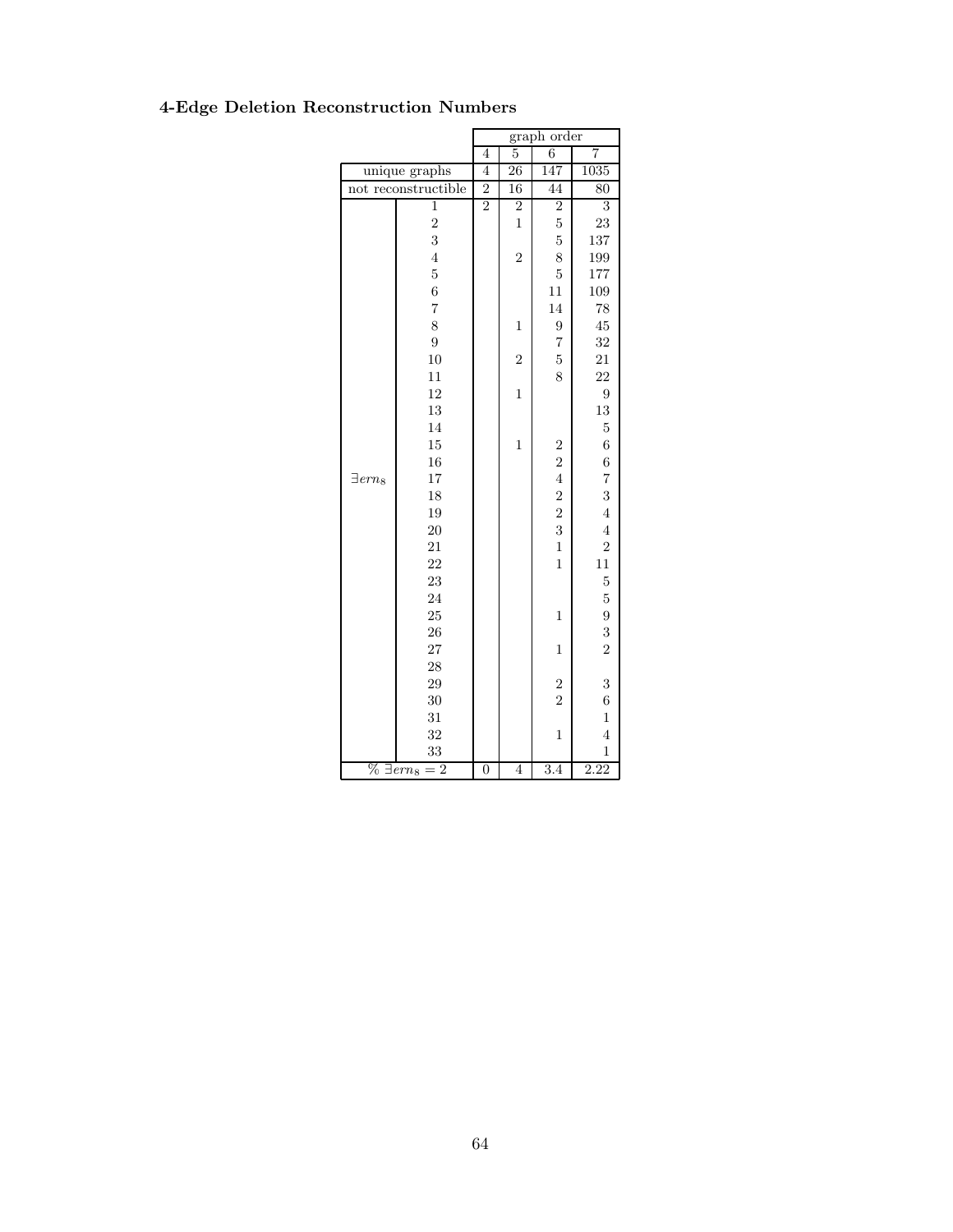|                            |                     | graph order    |                 |                  |                |  |  |
|----------------------------|---------------------|----------------|-----------------|------------------|----------------|--|--|
|                            |                     | 4              | $\overline{5}$  | 6                | 7              |  |  |
|                            | unique graphs       | 4              | $\overline{26}$ | 147              | 1035           |  |  |
|                            | not reconstructible | $\overline{2}$ | 16              | 44               | 80             |  |  |
|                            | $\mathbf{1}$        | $\overline{2}$ | $\overline{2}$  | $\overline{2}$   | $\overline{2}$ |  |  |
|                            | $2 - 12$            |                |                 |                  |                |  |  |
|                            | 13                  |                |                 |                  | $\mathbf{1}$   |  |  |
|                            | 14                  |                |                 |                  |                |  |  |
|                            | 15                  |                | $\overline{2}$  | $\mathbf{1}$     |                |  |  |
|                            | $16 - 26$           |                |                 |                  |                |  |  |
|                            | 27                  |                |                 |                  | $\mathbf{1}$   |  |  |
|                            | $28 - 30$           |                |                 |                  |                |  |  |
|                            | 31                  |                |                 |                  | $\mathbf 1$    |  |  |
|                            | 32                  |                |                 | $\,1$            |                |  |  |
|                            | 33                  |                | $\overline{2}$  | $\overline{5}$   | 10             |  |  |
|                            | 34                  |                |                 | 12               | 29             |  |  |
|                            | 35                  |                | $\overline{2}$  | $\sqrt{6}$       | 15             |  |  |
|                            | $36 - 52$           |                |                 |                  |                |  |  |
|                            | 53                  |                |                 |                  | $\mathbf{1}$   |  |  |
|                            | $54 - 55$           |                |                 |                  |                |  |  |
|                            | 56                  |                |                 | $\mathbf{1}$     |                |  |  |
|                            | 57                  |                |                 |                  |                |  |  |
|                            | 58                  |                |                 | $\mathbf 1$      |                |  |  |
|                            | 59                  |                |                 | $\mathbf{1}$     | $\overline{c}$ |  |  |
|                            | 60                  |                |                 |                  | $\overline{2}$ |  |  |
|                            | 61                  |                |                 |                  |                |  |  |
|                            | 62                  |                |                 |                  | $\,1$          |  |  |
|                            | 63                  |                |                 | $\,1$            | $\overline{9}$ |  |  |
| $\forall$ ern <sub>8</sub> | 64                  |                | $\overline{2}$  | $\boldsymbol{6}$ | $12\,$         |  |  |
|                            | 65                  |                |                 | $\overline{4}$   | $17\,$         |  |  |
|                            | 66                  |                |                 | $\boldsymbol{6}$ | 24             |  |  |
|                            | 67                  |                |                 | $\frac{2}{2}$    | $25\,$         |  |  |
|                            | 68                  |                |                 |                  | $\overline{2}$ |  |  |
|                            | 69                  |                |                 |                  | $\overline{2}$ |  |  |
|                            | $70 - 71$           |                |                 |                  |                |  |  |
|                            | 72                  |                |                 |                  | $\mathbf 1$    |  |  |
|                            | 73<br>74            |                |                 |                  | $\mathbf{1}$   |  |  |
|                            | 75                  |                |                 | $\mathbf{1}$     |                |  |  |
|                            | $76 - 81$           |                |                 |                  |                |  |  |
|                            | 82                  |                |                 | $\mathbf{1}$     | $\overline{c}$ |  |  |
|                            |                     |                |                 |                  |                |  |  |
|                            | $83 - 89$<br>90     |                |                 |                  | $\mathbf{1}$   |  |  |
|                            | 91                  |                |                 |                  |                |  |  |
|                            | 92                  |                |                 | $\mathbf{1}$     |                |  |  |
|                            | $93 - 94$           |                |                 |                  |                |  |  |
|                            | 95                  |                |                 |                  | $\mathbf{1}$   |  |  |
|                            | 96                  |                |                 |                  |                |  |  |
|                            | 97                  |                |                 |                  | $\mathbf{1}$   |  |  |
|                            | 98                  |                |                 |                  |                |  |  |
|                            | 99                  |                |                 | $\,1$            | $\mathbf 1$    |  |  |
|                            | 100                 |                |                 |                  | $\mathbf 1$    |  |  |
|                            | 101                 |                |                 |                  |                |  |  |
|                            | 102                 |                |                 | $\mathbf{1}$     | $\mathbf{1}$   |  |  |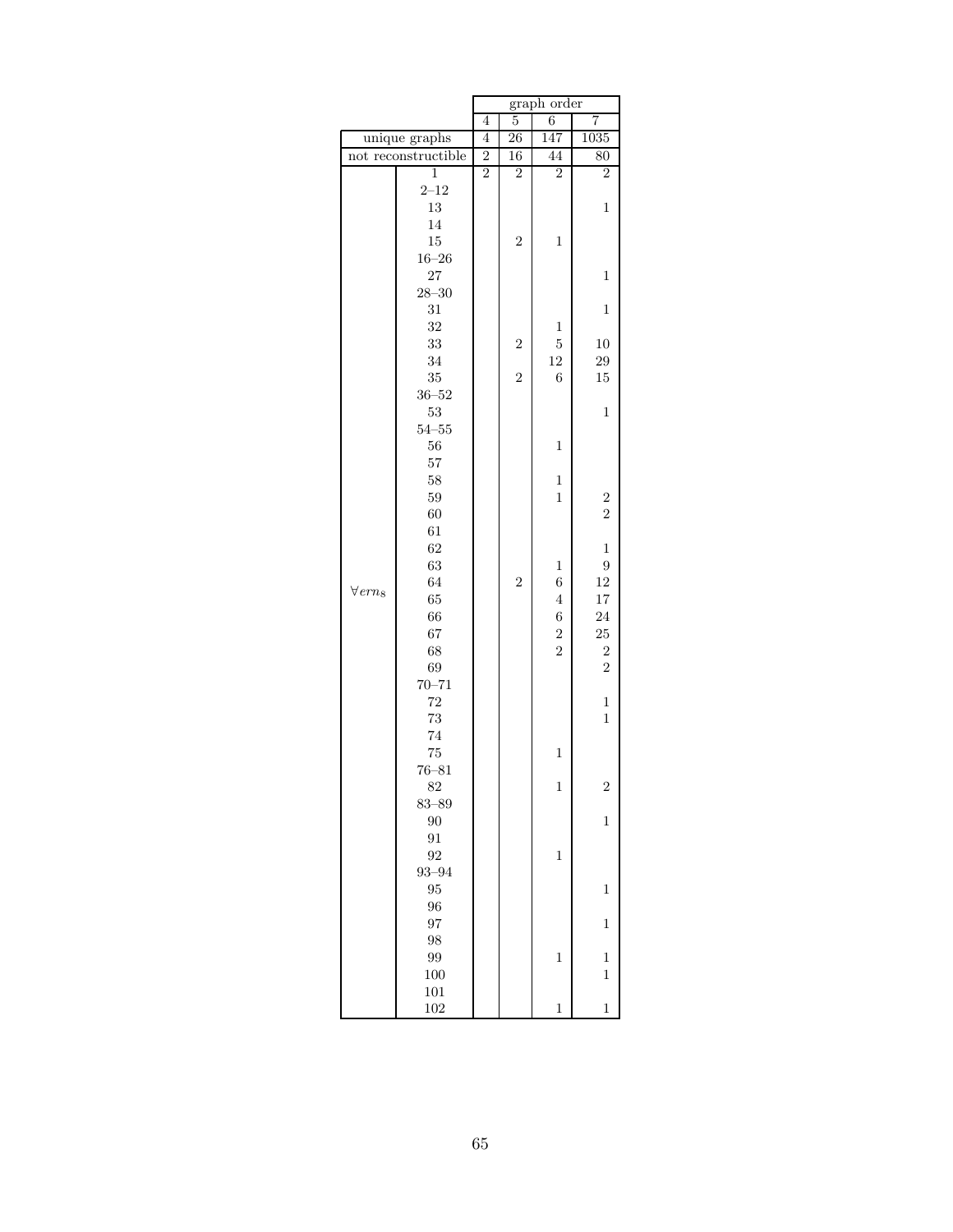|                    |                     | graph order    |                 |                                            |                 |  |
|--------------------|---------------------|----------------|-----------------|--------------------------------------------|-----------------|--|
|                    |                     | 4              | 5               | 6                                          | 7               |  |
|                    | unique graphs       | 4              | $\overline{26}$ | 147                                        | 1035            |  |
|                    | not reconstructible | $\overline{2}$ | 16              | 44                                         | $\overline{80}$ |  |
|                    | 103                 |                |                 |                                            | 1               |  |
|                    | 104                 |                |                 |                                            | $\overline{2}$  |  |
|                    | 105                 |                |                 |                                            | $\overline{2}$  |  |
|                    | 106                 |                |                 |                                            | $\mathbf{1}$    |  |
|                    | 107                 |                |                 |                                            |                 |  |
|                    | 108                 |                |                 |                                            | $\overline{2}$  |  |
|                    | 109                 |                |                 | $\overline{c}$                             | 3               |  |
|                    | 110                 |                |                 | $\mathbf{1}$                               | $\overline{7}$  |  |
|                    | 111                 |                |                 | 3                                          | $\overline{7}$  |  |
|                    | 112                 |                |                 | $\overline{4}$                             | 23              |  |
|                    | 113                 |                |                 | $\mathbf 5$                                | 23              |  |
|                    | 114                 |                |                 | $\overline{2}$                             | 27              |  |
|                    | 115                 |                |                 |                                            | 8               |  |
|                    | 116                 |                |                 |                                            | 9               |  |
|                    | 117                 |                |                 |                                            | $\mathbf{1}$    |  |
|                    | 118                 |                |                 |                                            | 8               |  |
|                    | 119-122             |                |                 |                                            |                 |  |
|                    | 123                 |                |                 |                                            | $\overline{2}$  |  |
|                    | $124 - 135$         |                |                 |                                            |                 |  |
|                    | 136                 |                |                 |                                            | $\mathbf{1}$    |  |
|                    | $137 - 159$         |                |                 |                                            |                 |  |
|                    | 160                 |                |                 |                                            | $\mathbf{1}$    |  |
|                    | $161 - 162$         |                |                 |                                            |                 |  |
|                    | 163                 |                |                 |                                            | $\mathbf{1}$    |  |
| $\forall$ ern $_8$ | 164                 |                |                 |                                            |                 |  |
|                    | 165                 |                |                 | $\mathbf{1}$                               | 3               |  |
|                    | $166 - 169$         |                |                 |                                            |                 |  |
|                    | 170                 |                |                 |                                            | $\overline{2}$  |  |
|                    | 171                 |                |                 |                                            | $\overline{2}$  |  |
|                    | 172                 |                |                 |                                            | $\,1$           |  |
|                    | 173                 |                |                 |                                            | $\,1$           |  |
|                    | 174                 |                |                 |                                            | $\overline{2}$  |  |
|                    | 175                 |                |                 |                                            | $\overline{6}$  |  |
|                    | 176                 |                |                 | $\mathbf{1}$                               | $\,1$           |  |
|                    | 177                 |                |                 |                                            | $\overline{4}$  |  |
|                    | 178                 |                |                 |                                            | $\overline{9}$  |  |
|                    | 179                 |                |                 |                                            | $\overline{4}$  |  |
|                    | 180                 |                |                 | $\overline{2}$                             | 8               |  |
|                    | 181                 |                |                 |                                            | 22              |  |
|                    | 182                 |                |                 |                                            | 9               |  |
|                    | 183                 |                |                 |                                            | $10\,$          |  |
|                    | 184                 |                |                 | $\begin{array}{c} 2 \\ 2 \\ 4 \end{array}$ | 12              |  |
|                    | 185                 |                |                 |                                            | 19              |  |
|                    | 186                 |                |                 |                                            | 14              |  |
|                    | 187                 |                |                 |                                            | 3               |  |
|                    | 188                 |                |                 |                                            | 3               |  |
|                    | 189                 |                |                 |                                            | $\overline{4}$  |  |
|                    | 190                 |                |                 |                                            | 3               |  |
|                    | $191 - 212$         |                |                 |                                            |                 |  |
|                    | 213                 |                |                 |                                            | $\mathbf{1}$    |  |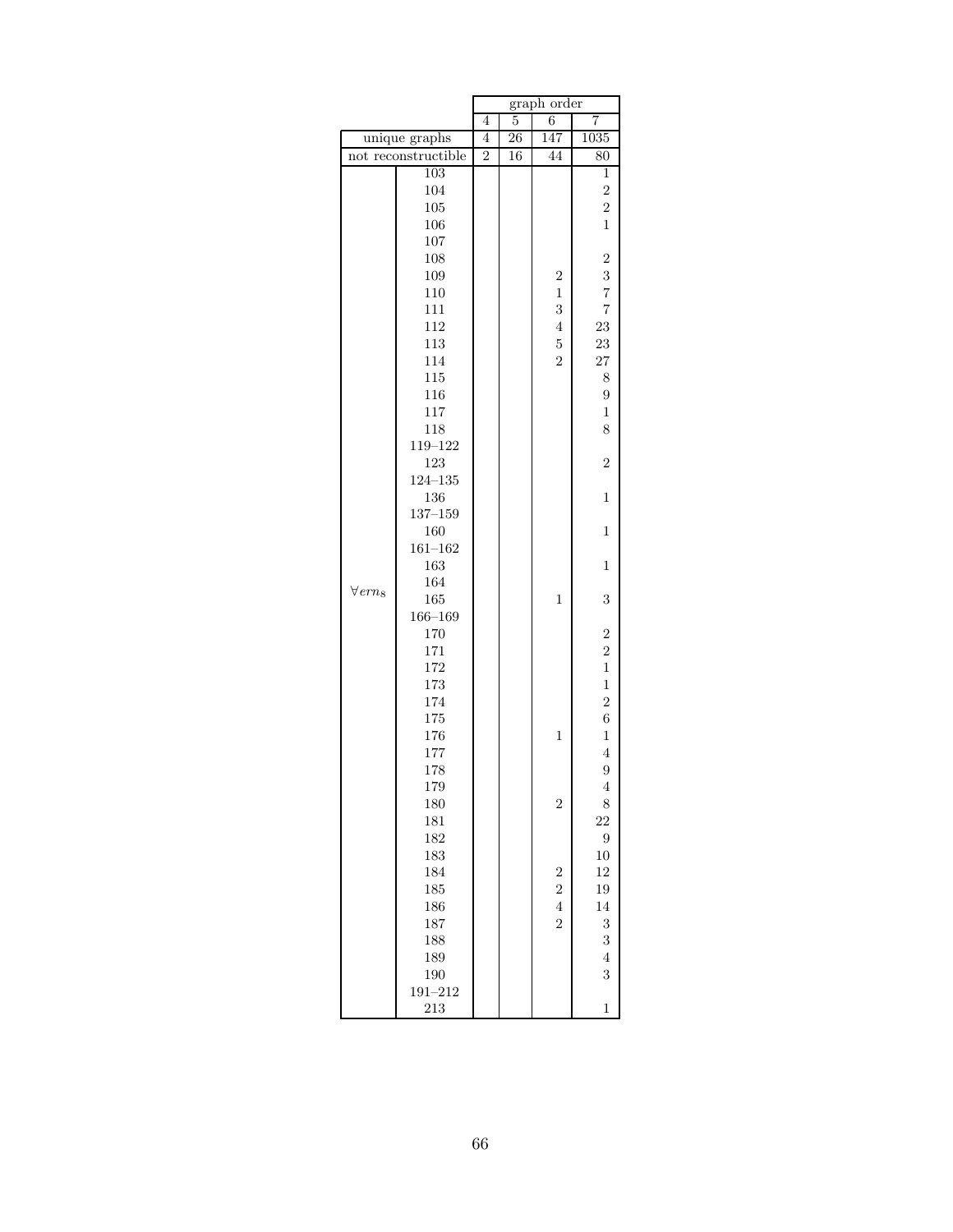|                            |             | graph order    |                 |              |                |
|----------------------------|-------------|----------------|-----------------|--------------|----------------|
|                            |             | 4              | 5               | 6            | 7              |
| unique graphs              |             | 4              | $\overline{26}$ | 147          | 1035           |
| not reconstructible        |             | $\overline{2}$ | 16              | 44           | 80             |
|                            | $214 - 218$ |                |                 |              |                |
|                            | 219         |                |                 |              | 1              |
|                            | 220         |                |                 |              |                |
|                            | 221         |                |                 |              | $\mathbf{1}$   |
|                            | $222 - 225$ |                |                 |              |                |
|                            | 226         |                |                 |              | $\mathbf{1}$   |
|                            | $227 - 230$ |                |                 |              |                |
|                            | 231         |                |                 |              | $\overline{2}$ |
|                            | $232 - 241$ |                |                 |              |                |
|                            | 242         |                |                 |              | $\mathbf 1$    |
|                            | $243 - 245$ |                |                 |              |                |
|                            | 246         |                |                 |              | $\mathbf{1}$   |
|                            | $247 - 248$ |                |                 |              |                |
|                            | 249         |                |                 | $\mathbf{1}$ | 3              |
|                            | 250         |                |                 |              |                |
|                            | 251         |                |                 |              | $\mathbf{1}$   |
|                            | 252         |                |                 |              |                |
|                            | 253         |                |                 |              | $\mathbf{1}$   |
|                            | $254 - 255$ |                |                 |              |                |
|                            | 256         |                |                 |              | $\mathbf{1}$   |
|                            | $257 - 258$ |                |                 |              |                |
|                            | 259         |                |                 |              | $\mathbf 1$    |
|                            | 260<br>261  |                |                 |              | 1              |
|                            | 262         |                |                 |              | $\overline{2}$ |
| $\forall$ ern <sub>8</sub> | 263         |                |                 |              | $\overline{2}$ |
|                            | 264         |                |                 |              | $\mathbf{1}$   |
|                            | 265         |                |                 |              | $\overline{2}$ |
|                            | 266         |                |                 |              | $\overline{7}$ |
|                            | 267         |                |                 |              |                |
|                            | 268         |                |                 |              | $\overline{c}$ |
|                            | 269         |                |                 |              | 3              |
|                            | 270         |                |                 |              | $\overline{5}$ |
|                            | 271         |                |                 |              | 3              |
|                            | 272         |                |                 | $\mathbf{1}$ | 8              |
|                            | 273         |                |                 |              | $\overline{7}$ |
|                            | 274         |                |                 |              | $\overline{5}$ |
|                            | 275         |                |                 |              | $\overline{7}$ |
|                            | 276         |                |                 |              | 5              |
|                            | 277         |                |                 |              | $\overline{5}$ |
|                            | 278         |                |                 |              | $\overline{7}$ |
|                            | 279         |                |                 | $\mathbf{1}$ | 11             |
|                            | 280         |                |                 |              | 8              |
|                            | 281         |                |                 |              | 8              |
|                            | 282         |                |                 |              | $\overline{4}$ |
|                            | 283         |                |                 |              | 6              |
|                            | 284         |                |                 | $\mathbf{1}$ | $\overline{7}$ |
|                            | 285         |                |                 |              |                |
|                            | 286         |                |                 | $\mathbf{1}$ | $\frac{2}{5}$  |
|                            | 287         |                |                 | $\mathbf{1}$ | 3              |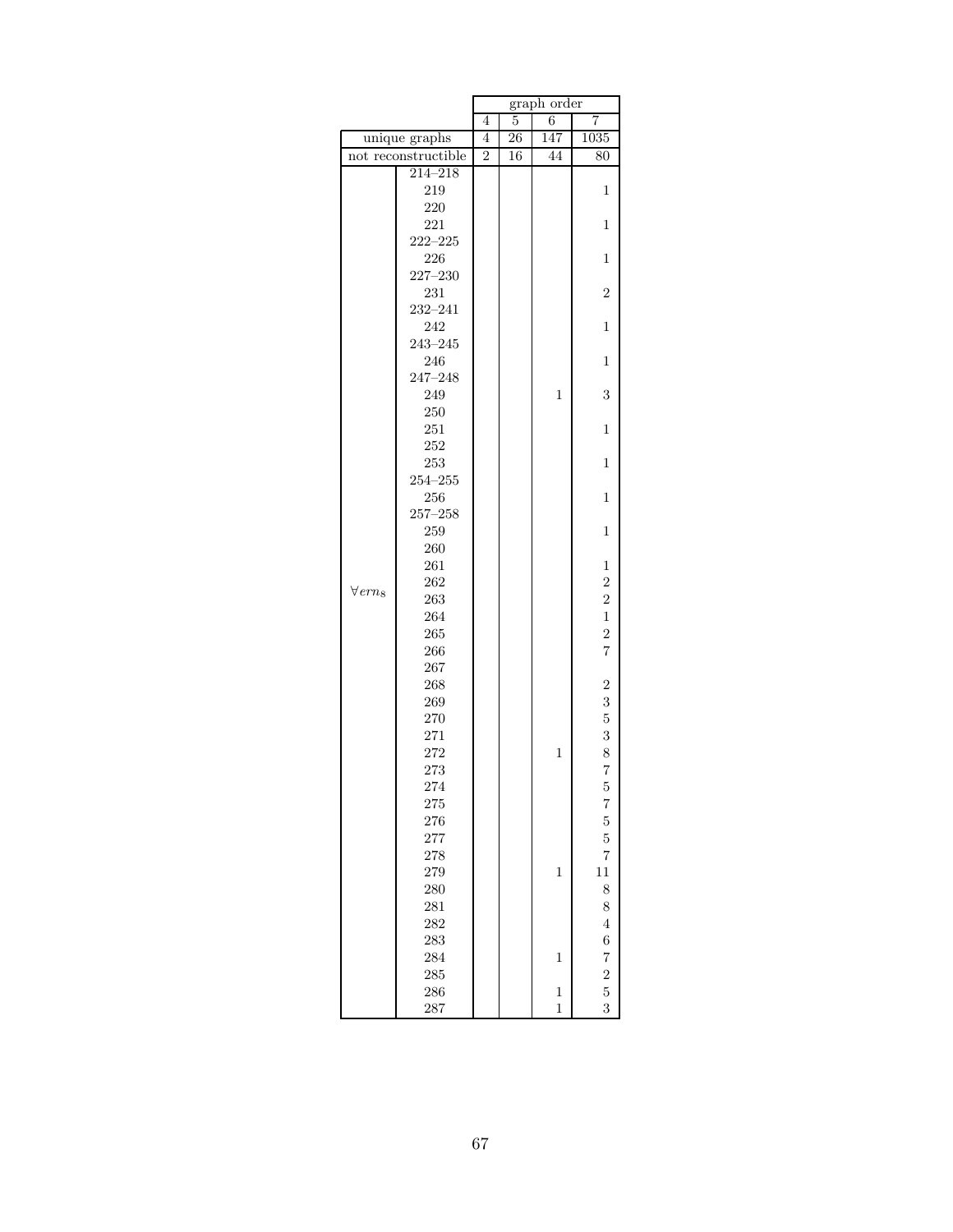|                            |               |                | graph order |                |                |
|----------------------------|---------------|----------------|-------------|----------------|----------------|
|                            |               | 4              | 5           | 6              | 7              |
|                            | unique graphs | 4              | 26          | 147            | 1035           |
| not reconstructible        |               | $\overline{2}$ | 16          | 44             | 80             |
|                            | 288           |                |             |                | $\overline{2}$ |
|                            | 289           |                |             | $\mathbf{1}$   | 3              |
|                            | $290 - 292$   |                |             |                |                |
|                            | 293           |                |             | $\overline{2}$ | $\overline{2}$ |
|                            | $294 - 298$   |                |             |                |                |
|                            | 299           |                |             |                | $\mathbf{1}$   |
|                            | $300 - 314$   |                |             |                |                |
|                            | 315           |                |             |                | 1              |
|                            | $316 - 321$   |                |             |                |                |
|                            | 322           |                |             |                | $\mathbf{1}$   |
|                            | 323-324       |                |             |                |                |
|                            | 325           |                |             |                | $\mathbf{1}$   |
|                            | $326 - 346$   |                |             |                |                |
|                            | 347           |                |             |                | 1              |
|                            | 348           |                |             |                | $\overline{2}$ |
|                            | $349 - 350$   |                |             |                |                |
|                            | 351           |                |             |                | $\overline{2}$ |
|                            | $352 - 360$   |                |             |                |                |
|                            | 361           |                |             |                | 1              |
|                            | $362 - 363$   |                |             |                |                |
|                            | 364           |                |             |                | 1              |
|                            | $365 - 366$   |                |             |                |                |
|                            | 367           |                |             |                | 3              |
|                            | $368 - 378$   |                |             |                |                |
| $\forall$ ern <sub>8</sub> | 379           |                |             | 1              | $\overline{2}$ |
|                            | 380-382       |                |             |                |                |
|                            | 383           |                |             |                | $\mathbf{1}$   |
|                            | $384 - 385$   |                |             |                |                |
|                            | 386           |                |             |                | 1              |
|                            | 387           |                |             |                | $\mathbf{1}$   |
|                            | 388           |                |             |                | $\mathbf 1$    |
|                            | 389           |                |             |                | $\mathbf{1}$   |
|                            | 390           |                |             |                | $\,1$          |
|                            | 391           |                |             |                | $\overline{5}$ |
|                            | 392           |                |             |                | $\mathbf 1$    |
|                            | 393           |                |             |                | $\overline{2}$ |
|                            | 394           |                |             |                | 3              |
|                            | 395           |                |             |                | 6              |
|                            | 396           |                |             |                | $\overline{4}$ |
|                            | 397           |                |             |                | 3              |
|                            | 398           |                |             |                | $\mathbf{1}$   |
|                            | 399           |                |             |                |                |
|                            | 400           |                |             |                | 11             |
|                            | 401           |                |             |                | $\overline{7}$ |
|                            | 402           |                |             |                | $\overline{4}$ |
|                            | 403           |                |             |                | $\mathbf{1}$   |
|                            | 404           |                |             |                | $\overline{5}$ |
|                            | 405           |                |             |                | $\overline{4}$ |
|                            | 406           |                |             |                | $\mathbf{1}$   |
|                            | 407           |                |             |                | 3              |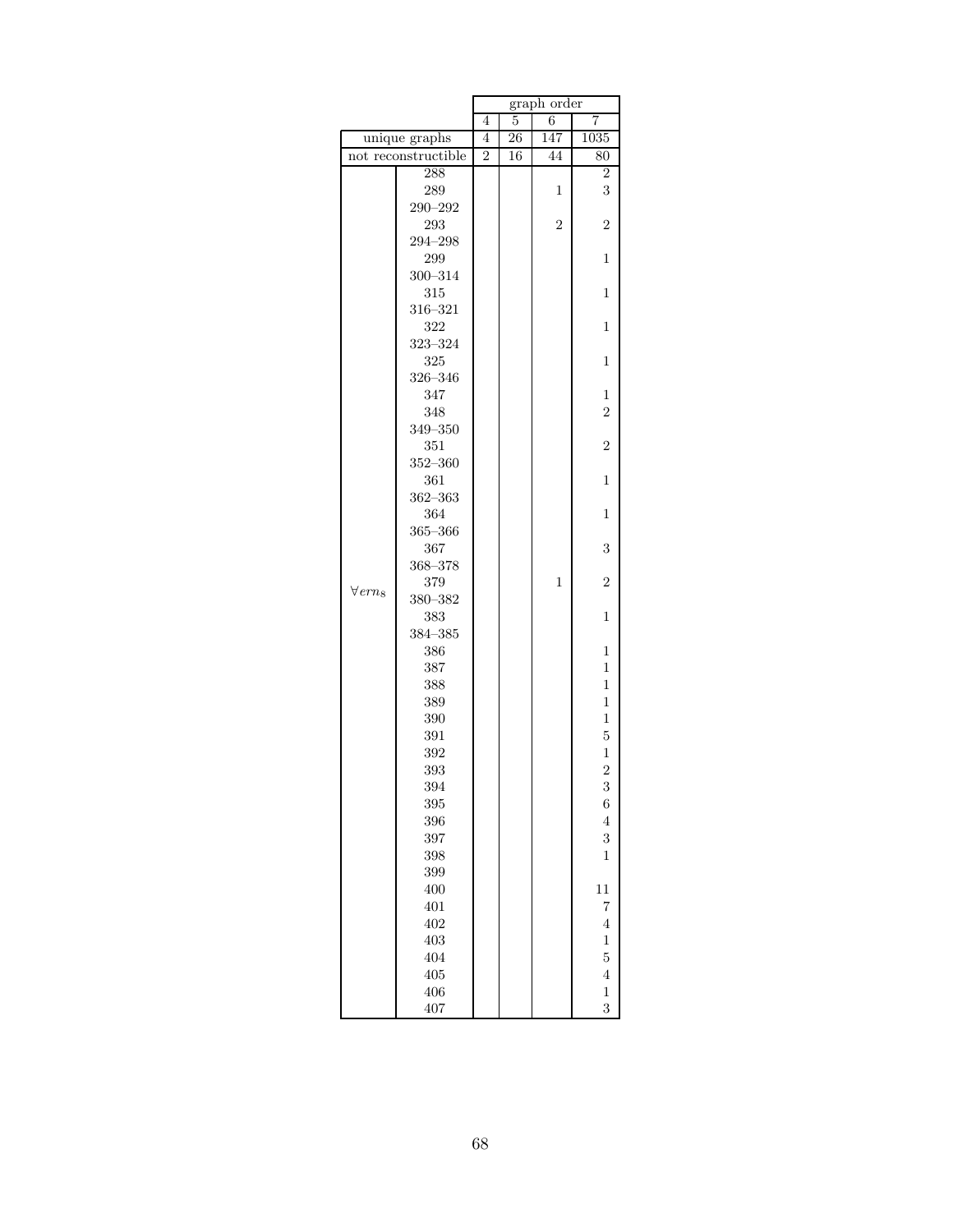|                            |             |                | graph order     |                |                |
|----------------------------|-------------|----------------|-----------------|----------------|----------------|
|                            |             | 4              | 5               | 6              | 7              |
| unique graphs              |             | $\overline{4}$ | $\overline{26}$ | 147            | 1035           |
| not reconstructible        |             | $\overline{2}$ | 16              | 44             | 80             |
|                            | 408         |                |                 |                | $\overline{2}$ |
|                            | 409         |                |                 |                | $\overline{7}$ |
|                            | 410         |                |                 |                | 3              |
|                            | 411         |                |                 | $\mathbf{1}$   | $\overline{4}$ |
|                            | 412         |                |                 |                | $10\,$         |
|                            | 413         |                |                 |                | $\overline{2}$ |
|                            | 414         |                |                 |                | $\mathbf{1}$   |
|                            | 415         |                |                 |                |                |
|                            | 416         |                |                 |                | 6              |
|                            | 417         |                |                 |                |                |
|                            | 418         |                |                 |                | $\overline{2}$ |
|                            | 419         |                |                 |                | $\overline{4}$ |
|                            | 420         |                |                 |                |                |
|                            | 421         |                |                 |                | $\overline{c}$ |
|                            | 422         |                |                 |                | $\overline{2}$ |
|                            | 423         |                |                 | $\overline{1}$ | $\mathbf{1}$   |
|                            | $424 - 425$ |                |                 |                |                |
|                            | 426         |                |                 |                | $\overline{2}$ |
|                            | $427 - 429$ |                |                 |                |                |
|                            | 430         |                |                 | $\overline{2}$ | $\overline{2}$ |
|                            | $431 - 451$ |                |                 |                |                |
|                            | 452         |                |                 |                | $\mathbf{1}$   |
|                            | 453-471     |                |                 |                |                |
|                            | 472         |                |                 |                | $\mathbf{1}$   |
| $\forall$ ern <sub>8</sub> | 473-499     |                |                 |                |                |
|                            | 500         |                |                 |                | $\overline{2}$ |
|                            | 501<br>502  |                |                 |                | $\mathbf{1}$   |
|                            | $503 - 511$ |                |                 |                |                |
|                            | 512         |                |                 |                | $\mathbf{1}$   |
|                            | 513         |                |                 |                | $\overline{2}$ |
|                            | $514 - 522$ |                |                 |                |                |
|                            | 523         |                |                 |                | $\mathbf{1}$   |
|                            | $524 - 526$ |                |                 |                |                |
|                            | 527         |                |                 |                | $\mathbf 1$    |
|                            | 528         |                |                 |                | $\mathbf 1$    |
|                            | $529 - 533$ |                |                 |                |                |
|                            | 534         |                |                 |                | $\overline{2}$ |
|                            | 535         |                |                 |                |                |
|                            | 536         |                |                 |                | $\mathbf{1}$   |
|                            | $537 - 538$ |                |                 |                |                |
|                            | 539         |                |                 |                | $\mathbf{1}$   |
|                            | 540         |                |                 |                | $\overline{1}$ |
|                            | 541         |                |                 |                |                |
|                            | 542         |                |                 |                | 1              |
|                            | $543 - 548$ |                |                 |                |                |
|                            | 549         |                |                 |                | $\mathbf{1}$   |
|                            | 550         |                |                 |                |                |
|                            | 551         |                |                 |                | $\overline{2}$ |
|                            | 552         |                |                 |                |                |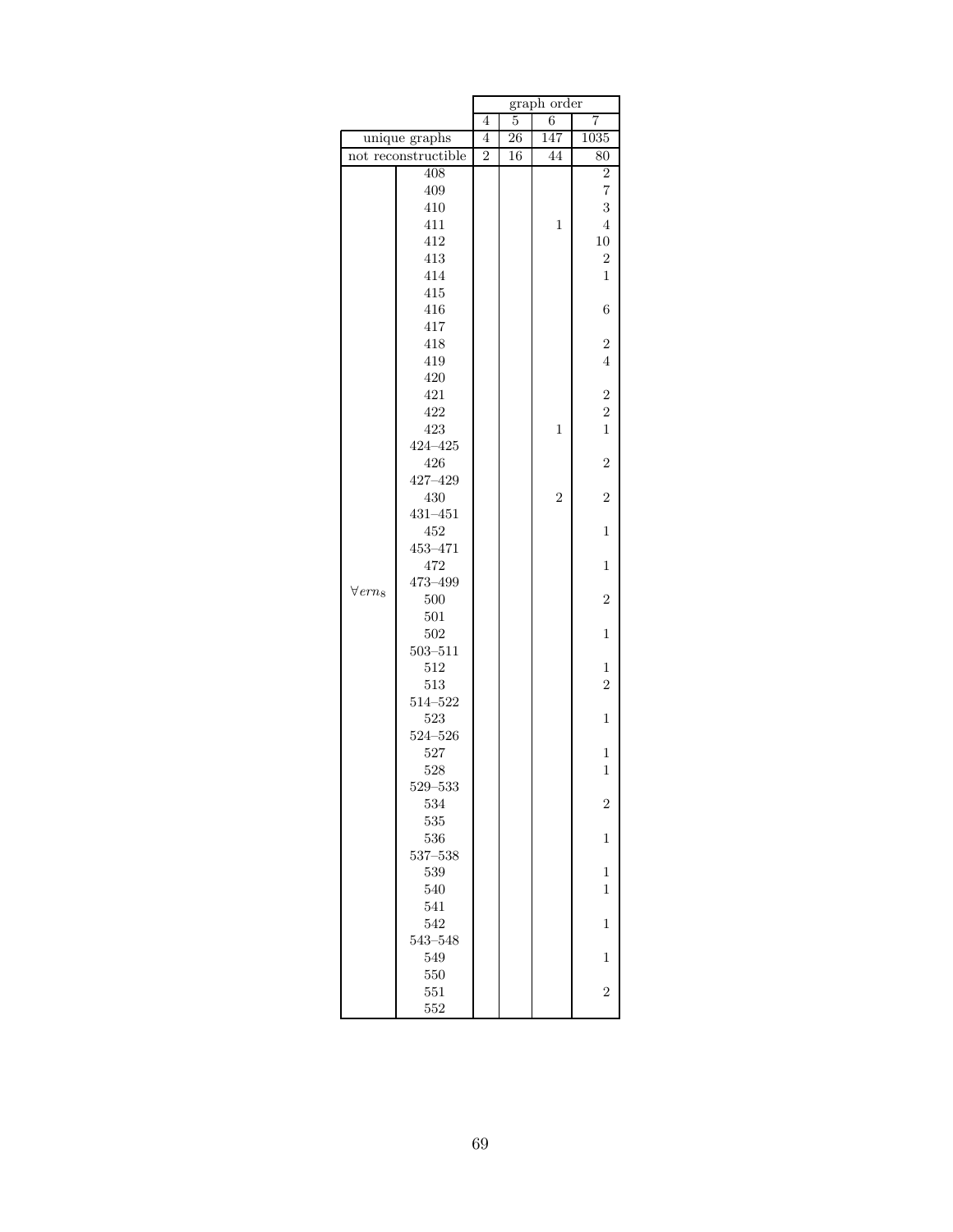|                            |                     | graph order    |    |                |                  |  |
|----------------------------|---------------------|----------------|----|----------------|------------------|--|
|                            |                     | 4              | 5  | $\,6$          | 7                |  |
|                            | unique graphs       | 4              | 26 | 147            | 1035             |  |
|                            | not reconstructible | $\overline{2}$ | 16 | 44             | $\overline{80}$  |  |
|                            | 553                 |                |    |                | $\overline{1}$   |  |
|                            | 554                 |                |    |                |                  |  |
|                            | 555                 |                |    |                | 1                |  |
|                            | 556                 |                |    |                | 3                |  |
|                            | 557                 |                |    |                | $\mathbf{1}$     |  |
|                            | 558                 |                |    |                |                  |  |
|                            | 559                 |                |    |                | $\mathbf{1}$     |  |
|                            | 560                 |                |    |                |                  |  |
|                            | 561                 |                |    |                | $\mathbf 1$      |  |
|                            | 562                 |                |    |                | $\,1$            |  |
|                            | 563                 |                |    |                | 3                |  |
|                            | 564                 |                |    |                | $\,1\,$          |  |
|                            | 565                 |                |    |                | $\overline{2}$   |  |
|                            | 566                 |                |    |                | $\overline{4}$   |  |
|                            | $567 - 568$         |                |    |                |                  |  |
|                            | 569                 |                |    |                | $\overline{2}$   |  |
|                            | 570                 |                |    |                |                  |  |
|                            | 571                 |                |    |                | 1                |  |
|                            | 572                 |                |    |                | 3                |  |
|                            | $573 - 574$         |                |    |                |                  |  |
|                            | 575                 |                |    |                | $\overline{4}$   |  |
|                            | 576                 |                |    |                | $\overline{c}$   |  |
|                            | 577                 |                |    |                | $\mathbf{1}$     |  |
|                            | 578                 |                |    |                |                  |  |
| $\forall$ ern <sub>8</sub> | 579                 |                |    |                | $\overline{4}$   |  |
|                            | 580                 |                |    |                | 3                |  |
|                            | 581                 |                |    |                |                  |  |
|                            | 582                 |                |    |                | $\boldsymbol{6}$ |  |
|                            | 583                 |                |    |                | $\mathbf 1$      |  |
|                            | 584                 |                |    |                | $\overline{4}$   |  |
|                            | 585                 |                |    |                | $\overline{4}$   |  |
|                            | 586                 |                |    |                | $\,1$            |  |
|                            | 587                 |                |    |                | $\overline{2}$   |  |
|                            | 588                 |                |    |                | $\overline{4}$   |  |
|                            | 589                 |                |    |                | $\overline{c}$   |  |
|                            | 590                 |                |    |                | $\overline{4}$   |  |
|                            | $591 - 592$         |                |    |                |                  |  |
|                            | 593                 |                |    |                | 2                |  |
|                            | $594 - 595$         |                |    |                |                  |  |
|                            | 596                 |                |    |                | $\overline{c}$   |  |
|                            | 597                 |                |    |                | $\overline{2}$   |  |
|                            | 598-604             |                |    |                |                  |  |
|                            | 605                 |                |    |                | $\overline{2}$   |  |
|                            | $606 - 608$         |                |    |                |                  |  |
|                            | 609                 |                |    | $\overline{2}$ | $\overline{2}$   |  |
|                            | 610-676             |                |    |                |                  |  |
|                            | 677                 |                |    |                | 1                |  |
|                            | 678                 |                |    |                | $\overline{2}$   |  |
|                            | 679-691             |                |    |                |                  |  |
|                            | 692                 |                |    |                | $\mathbf 1$      |  |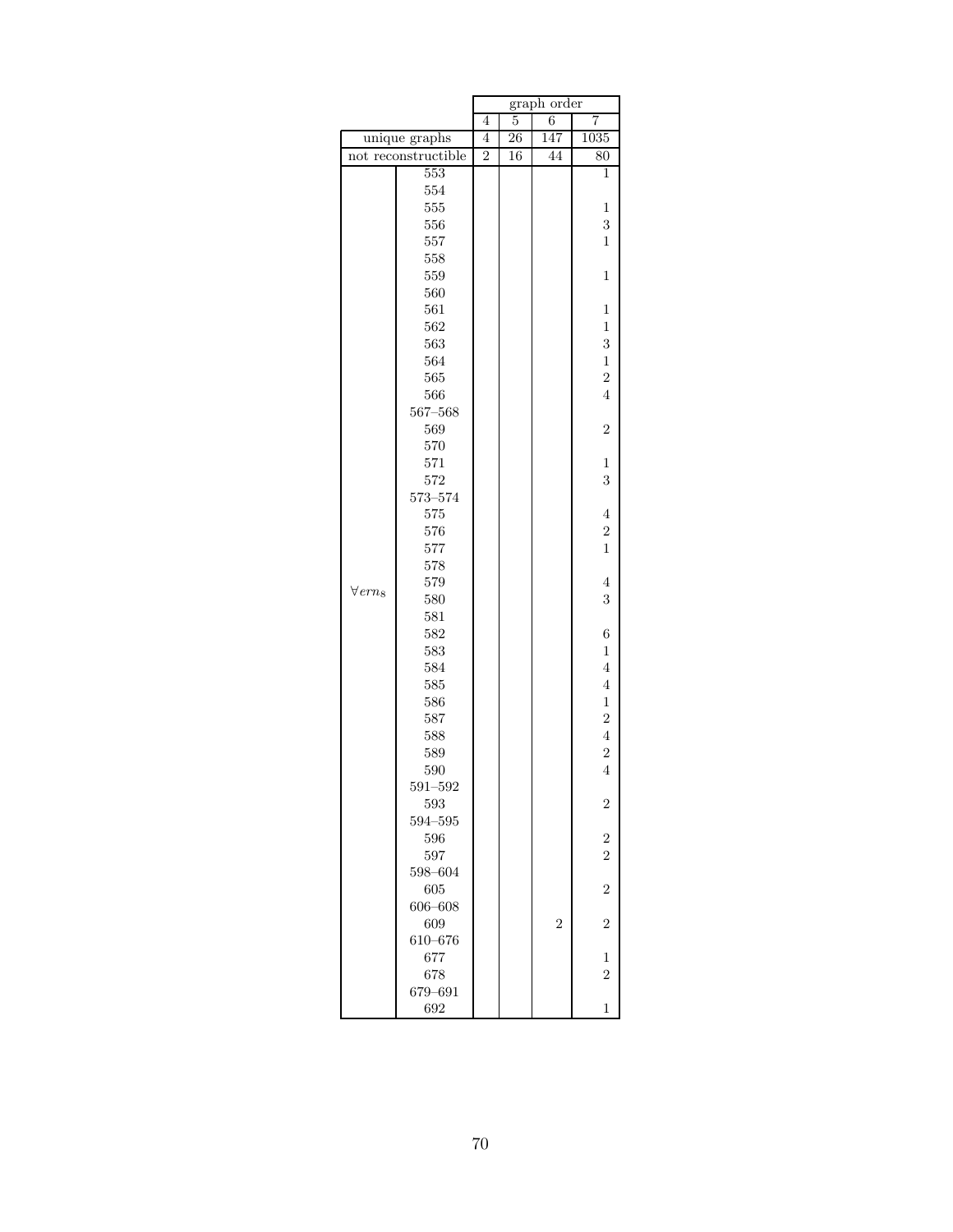|                            |                     | graph order    |    |     |                |  |
|----------------------------|---------------------|----------------|----|-----|----------------|--|
|                            |                     |                | 5  | 6   | 7              |  |
|                            | unique graphs       | $\overline{4}$ | 26 | 147 | 1035           |  |
|                            | not reconstructible | $\overline{2}$ | 16 | 44  | 80             |  |
|                            | 693-694             |                |    |     |                |  |
|                            | 695                 |                |    |     | 1              |  |
|                            | 696-704             |                |    |     |                |  |
|                            | 705                 |                |    |     | $\mathbf 1$    |  |
|                            | 706-717             |                |    |     |                |  |
|                            | 718                 |                |    |     | 1              |  |
|                            | 719-721             |                |    |     |                |  |
|                            | 722                 |                |    |     | $\overline{2}$ |  |
|                            | $723 - 726$         |                |    |     |                |  |
|                            | 727                 |                |    |     | $\mathbf{1}$   |  |
|                            | 728                 |                |    |     | $\mathbf{1}$   |  |
|                            | 729                 |                |    |     | 1              |  |
|                            | 730-734             |                |    |     |                |  |
|                            | 735                 |                |    |     | $\mathbf{1}$   |  |
|                            | 736-741             |                |    |     |                |  |
|                            | 742                 |                |    |     | $\mathbf 1$    |  |
|                            | 743-746             |                |    |     |                |  |
|                            | 747                 |                |    |     | 1              |  |
|                            | $748 - 755$         |                |    |     |                |  |
|                            | 756                 |                |    |     | 1              |  |
|                            | 757                 |                |    |     | $\mathbf 1$    |  |
|                            | 758                 |                |    |     | 1              |  |
|                            | 759-768             |                |    |     |                |  |
|                            | 769                 |                |    |     | $\mathbf{1}$   |  |
| $\forall$ ern <sub>8</sub> | 770-774             |                |    |     |                |  |
|                            | 775                 |                |    |     | $\mathbf{1}$   |  |
|                            | 776-779             |                |    |     |                |  |
|                            | 780                 |                |    |     | 1              |  |
|                            | 781                 |                |    |     | $\mathbf{1}$   |  |
|                            | 782                 |                |    |     | $\mathbf{1}$   |  |
|                            | 783                 |                |    |     | $\overline{2}$ |  |
|                            | $784 - 785$         |                |    |     |                |  |
|                            | 786                 |                |    |     | $\mathbf 1$    |  |
|                            | 787-789             |                |    |     |                |  |
|                            | 790                 |                |    |     | 3              |  |
|                            | 791-794             |                |    |     |                |  |
|                            | 795                 |                |    |     | 3              |  |
|                            | 796-798             |                |    |     |                |  |
|                            | 799                 |                |    |     | $\mathbf{1}$   |  |
|                            | 800                 |                |    |     | 3              |  |
|                            | 801                 |                |    |     | $\overline{2}$ |  |
|                            | 802                 |                |    |     | 3              |  |
|                            | 803                 |                |    |     | $\overline{1}$ |  |
|                            | 804                 |                |    |     |                |  |
|                            | 805                 |                |    |     | $\overline{2}$ |  |
|                            | 806-808             |                |    |     |                |  |
|                            | 809                 |                |    |     | $\overline{2}$ |  |
|                            | 810                 |                |    |     | $\mathbf{1}$   |  |
|                            | 811                 |                |    |     | $\mathbf 1$    |  |
|                            | 812-813             |                |    |     |                |  |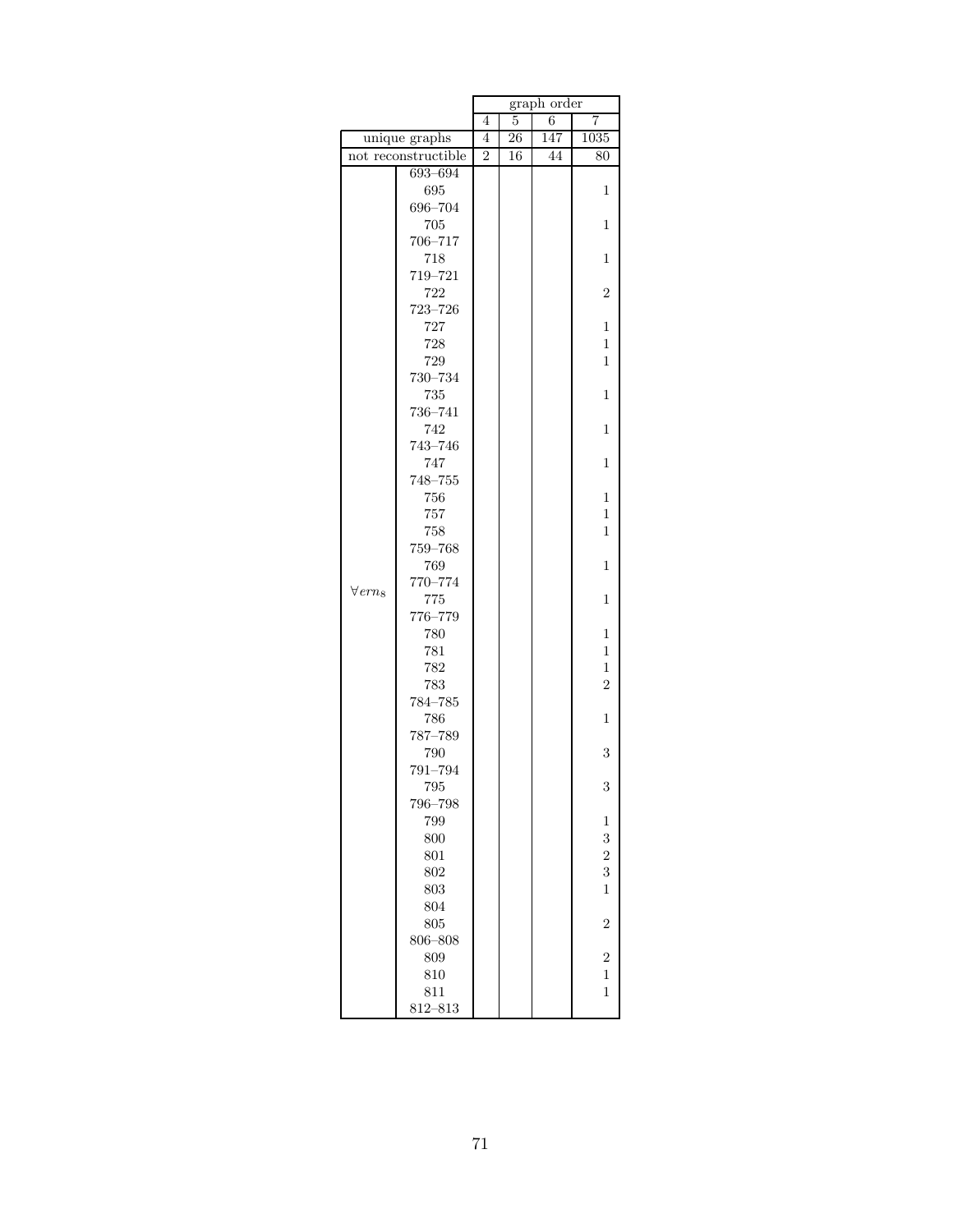|                            |                       | graph order    |    |     |                |  |
|----------------------------|-----------------------|----------------|----|-----|----------------|--|
|                            |                       |                | 5  | 6   | 7              |  |
|                            | unique graphs         | 4              | 26 | 147 | 1035           |  |
|                            | not reconstructible   | $\overline{2}$ | 16 | 44  | 80             |  |
|                            | 814                   |                |    |     | $\overline{2}$ |  |
|                            | 815                   |                |    |     | 1              |  |
|                            | 816                   |                |    |     | $\mathbf{1}$   |  |
|                            | 817                   |                |    |     | $\overline{2}$ |  |
|                            | 818                   |                |    |     |                |  |
|                            | 819                   |                |    |     | $\overline{2}$ |  |
|                            | 820-823               |                |    |     |                |  |
|                            | 824                   |                |    |     | 1              |  |
|                            | $825 - 831$           |                |    |     |                |  |
|                            | 832                   |                |    |     | $\overline{2}$ |  |
|                            | 833                   |                |    |     |                |  |
|                            | 834                   |                |    |     | $\overline{2}$ |  |
|                            | 835-837               |                |    |     | $\overline{2}$ |  |
|                            | 838<br>839-888        |                |    |     |                |  |
|                            | 889                   |                |    |     | $\overline{2}$ |  |
|                            | 890-907               |                |    |     |                |  |
|                            | 908                   |                |    |     | 1              |  |
|                            | 909-955               |                |    |     |                |  |
|                            | 956                   |                |    |     | 1              |  |
|                            | $957 - 963$           |                |    |     |                |  |
|                            | 964                   |                |    |     | 1              |  |
|                            | $965 - 970$           |                |    |     |                |  |
|                            | 971                   |                |    |     | 1              |  |
|                            | 972-989               |                |    |     |                |  |
| $\forall$ ern <sub>8</sub> | 990                   |                |    |     | 1              |  |
|                            | 991-995               |                |    |     |                |  |
|                            | 996                   |                |    |     | 1              |  |
|                            | 997-999               |                |    |     |                |  |
|                            | 1000                  |                |    |     | 1              |  |
|                            | $1001 - 1005$         |                |    |     |                |  |
|                            | 1006                  |                |    |     | 1              |  |
|                            | 1007-1011             |                |    |     |                |  |
|                            | 1012                  |                |    |     | 1              |  |
|                            | 1013                  |                |    |     |                |  |
|                            | 1014                  |                |    |     | 1              |  |
|                            | $1015 - 1023$<br>1024 |                |    |     | 1              |  |
|                            | $1025 - 1035$         |                |    |     |                |  |
|                            | 1036                  |                |    |     | $\overline{2}$ |  |
|                            | 1037-1047             |                |    |     |                |  |
|                            | 1048                  |                |    |     | 1              |  |
|                            | 1049-1054             |                |    |     |                |  |
|                            | 1055                  |                |    |     | 1              |  |
|                            | $1056 - 1062$         |                |    |     |                |  |
|                            | 1063                  |                |    |     | 1              |  |
|                            | 1064-1066             |                |    |     |                |  |
|                            | 1067                  |                |    |     | 1              |  |
|                            | 1068-1069             |                |    |     |                |  |
|                            | 1070                  |                |    |     | 1              |  |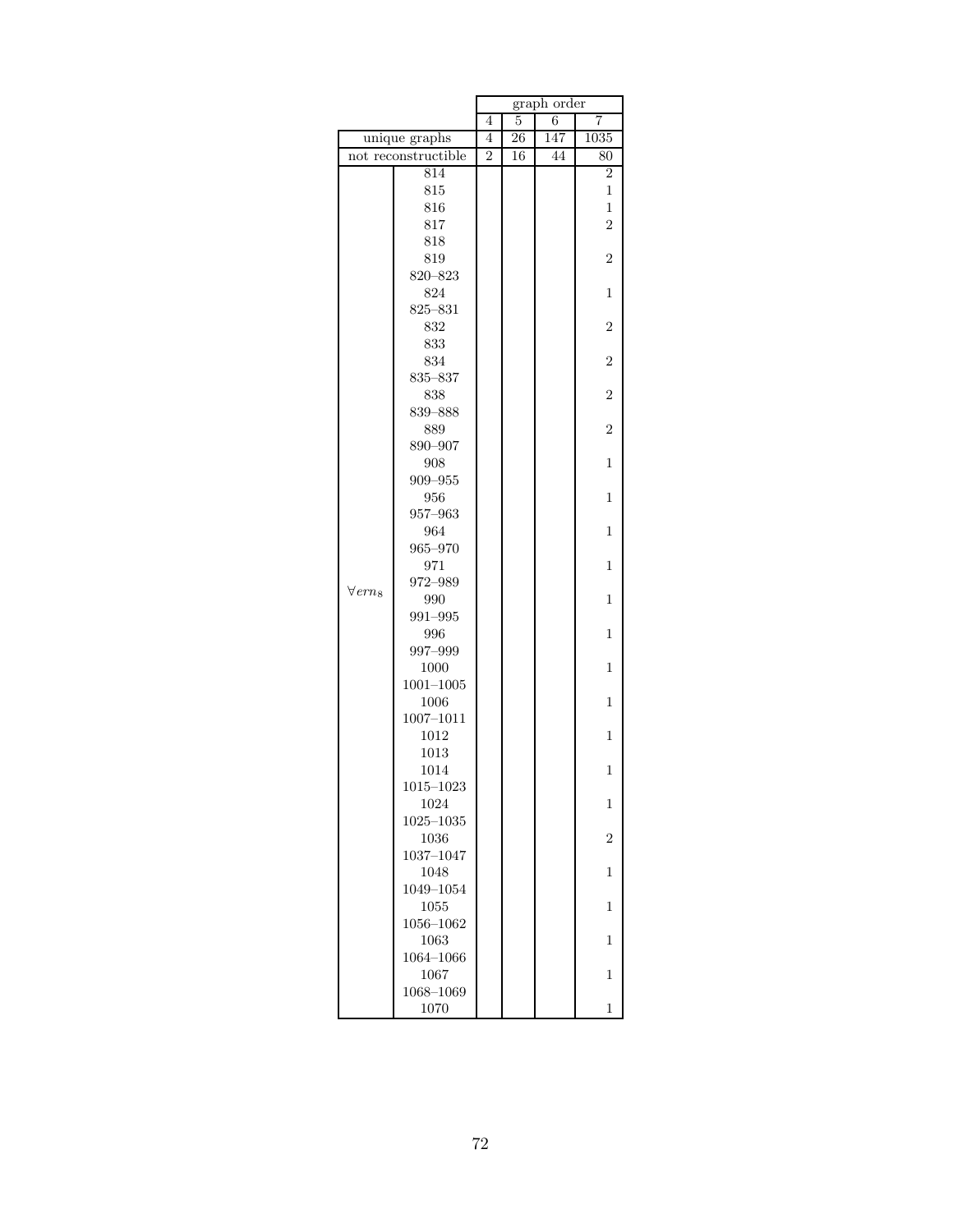|                            |                     | graph order    |    |     |                |  |
|----------------------------|---------------------|----------------|----|-----|----------------|--|
|                            |                     |                | 5  | 6   | 7              |  |
|                            | unique graphs       |                | 26 | 147 | 1035           |  |
|                            | not reconstructible | $\overline{2}$ | 16 | 44  | 80             |  |
|                            | 1071                |                |    |     |                |  |
|                            | 1072                |                |    |     | 1              |  |
|                            | $1073 - 1076$       |                |    |     |                |  |
|                            | 1077                |                |    |     | 1              |  |
|                            | 1078-1079           |                |    |     |                |  |
|                            | 1080                |                |    |     | 1              |  |
|                            | 1081                |                |    |     | 1              |  |
|                            | 1082                |                |    |     | 1              |  |
|                            | $1083 - 1084$       |                |    |     |                |  |
|                            | 1085                |                |    |     | $\mathbf{1}$   |  |
|                            | 1086-1089           |                |    |     |                |  |
|                            | 1090                |                |    |     | $\overline{2}$ |  |
|                            | $1091 - 1092$       |                |    |     |                |  |
|                            | 1093                |                |    |     | 1              |  |
|                            | 1094<br>1095        |                |    |     | $\mathbf{1}$   |  |
|                            | 1096-1103           |                |    |     |                |  |
|                            | 1104                |                |    |     | 1              |  |
|                            | 1105                |                |    |     | 1              |  |
|                            | 1106-1107           |                |    |     |                |  |
|                            | 1108                |                |    |     | 1              |  |
|                            | 1109-1117           |                |    |     |                |  |
|                            | 1118                |                |    |     | $\overline{2}$ |  |
|                            | 1119-1128           |                |    |     |                |  |
|                            | 1129                |                |    |     | 1              |  |
| $\forall$ ern <sub>8</sub> | 1130-1134           |                |    |     |                |  |
|                            | 1135                |                |    |     | 1              |  |
|                            | 1136                |                |    |     | $\overline{c}$ |  |
|                            | 1137                |                |    |     | $\overline{2}$ |  |
|                            | 1138-1205           |                |    |     |                |  |
|                            | 1206                |                |    |     | 1              |  |
|                            | $1207 - 1282$       |                |    |     |                |  |
|                            | 1283                |                |    |     | $\mathbf{1}$   |  |
|                            | 1284-1361           |                |    |     |                |  |
|                            | 1362                |                |    |     | 1              |  |
|                            | 1363-1372           |                |    |     |                |  |
|                            | 1373                |                |    |     | 1              |  |
|                            | 1374-1383<br>1384   |                |    |     | 1              |  |
|                            | 1385-1388           |                |    |     |                |  |
|                            | 1389                |                |    |     | 1              |  |
|                            | 1390-1399           |                |    |     |                |  |
|                            | 1400                |                |    |     | 1              |  |
|                            | 1401-1414           |                |    |     |                |  |
|                            | 1415                |                |    |     | 1              |  |
|                            | 1416-1435           |                |    |     |                |  |
|                            | 1436                |                |    |     | 1              |  |
|                            | 1437-1448           |                |    |     |                |  |
|                            | 1449                |                |    |     | 1              |  |
|                            | 1450-1470           |                |    |     |                |  |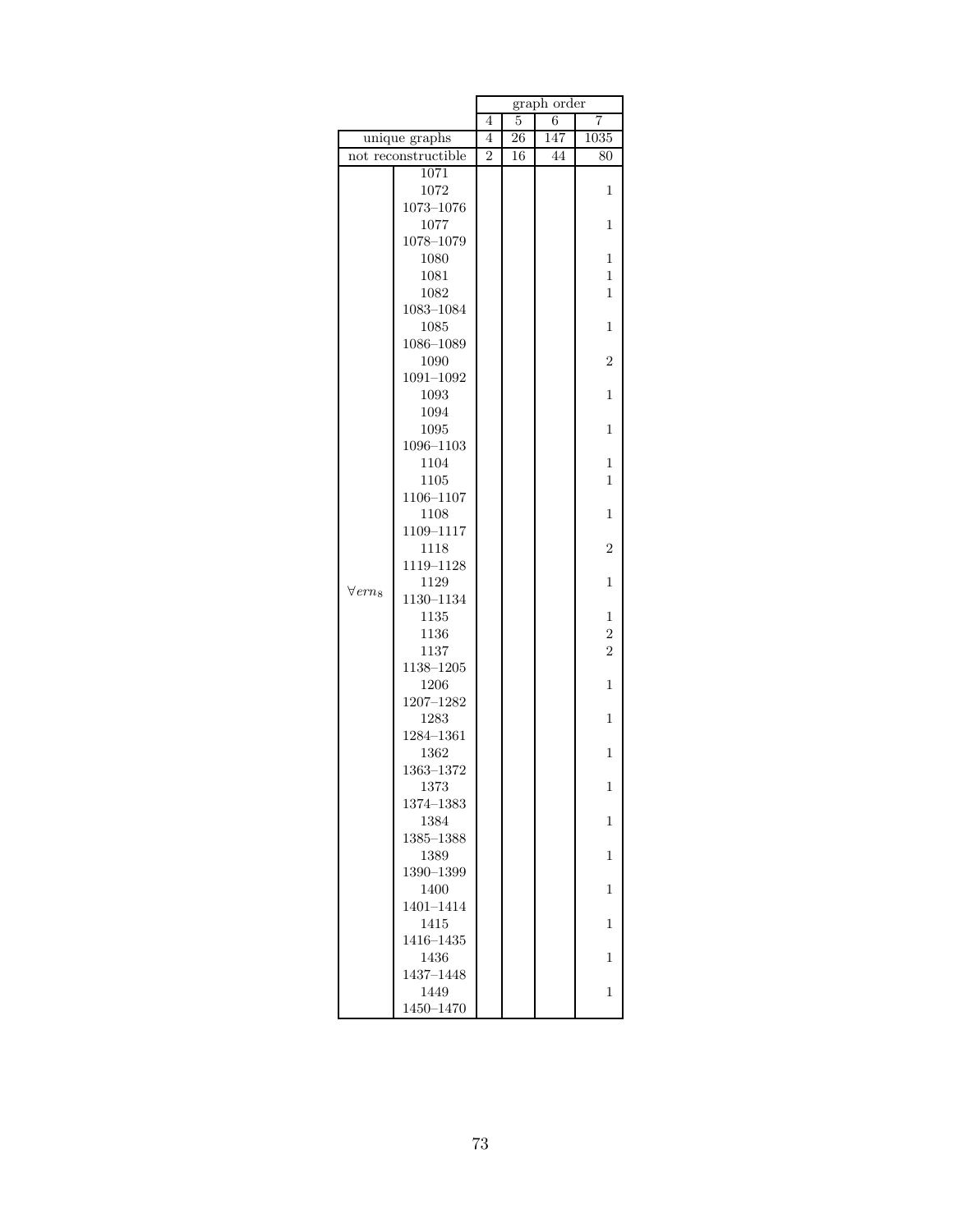|                   |                     | graph order<br>4 |    |     |                |  |
|-------------------|---------------------|------------------|----|-----|----------------|--|
|                   |                     |                  | 5  | 6   | 7              |  |
|                   | unique graphs       | 4                | 26 | 147 | 1035           |  |
|                   | not reconstructible | $\mathfrak{D}$   | 16 | 44  | 80             |  |
|                   | 1471                |                  |    |     | 1              |  |
|                   | 1472-1474           |                  |    |     |                |  |
|                   | 1475                |                  |    |     | 1              |  |
|                   | 1476-1486           |                  |    |     |                |  |
|                   | 1487                |                  |    |     | $\overline{2}$ |  |
|                   | 1488                |                  |    |     |                |  |
|                   | 1489                |                  |    |     | $\overline{1}$ |  |
|                   | 1490-1493           |                  |    |     |                |  |
|                   | 1494                |                  |    |     | 1              |  |
|                   | 1495-1506           |                  |    |     |                |  |
|                   | 1507                |                  |    |     | 1              |  |
|                   | 1508-1517           |                  |    |     |                |  |
|                   | 1518                |                  |    |     | $\overline{2}$ |  |
|                   | 1519-1628           |                  |    |     |                |  |
|                   | 1629                |                  |    |     | 1              |  |
|                   | 1630-1722           |                  |    |     |                |  |
|                   | 1723                |                  |    |     | 1              |  |
|                   | 1724-1778           |                  |    |     |                |  |
| $\forall e r n_8$ | 1779                |                  |    |     | 1              |  |
|                   | 1780                |                  |    |     | $\overline{1}$ |  |
|                   | $1781 - 1896$       |                  |    |     |                |  |
|                   | 1897                |                  |    |     | 1              |  |
|                   | 1898-1931           |                  |    |     |                |  |
|                   | 1932                |                  |    |     | 1              |  |
|                   | 1933-1941           |                  |    |     |                |  |
|                   | 1942                |                  |    |     | $\overline{2}$ |  |
|                   | 1943-1972           |                  |    |     |                |  |
|                   | 1973                |                  |    |     | $\overline{2}$ |  |
|                   | 1974-2103           |                  |    |     |                |  |
|                   | 2104                |                  |    |     | 1              |  |
|                   | $2105 - 2358$       |                  |    |     |                |  |
|                   | 2359                |                  |    |     | 1              |  |
|                   | 2360-2483           |                  |    |     |                |  |
|                   | 2484                |                  |    |     | 1              |  |
|                   | 2485-2554           |                  |    |     |                |  |
|                   | 2555                |                  |    |     | $\overline{2}$ |  |
|                   | 2556-3229           |                  |    |     |                |  |
|                   | 3230                |                  |    |     | $\overline{2}$ |  |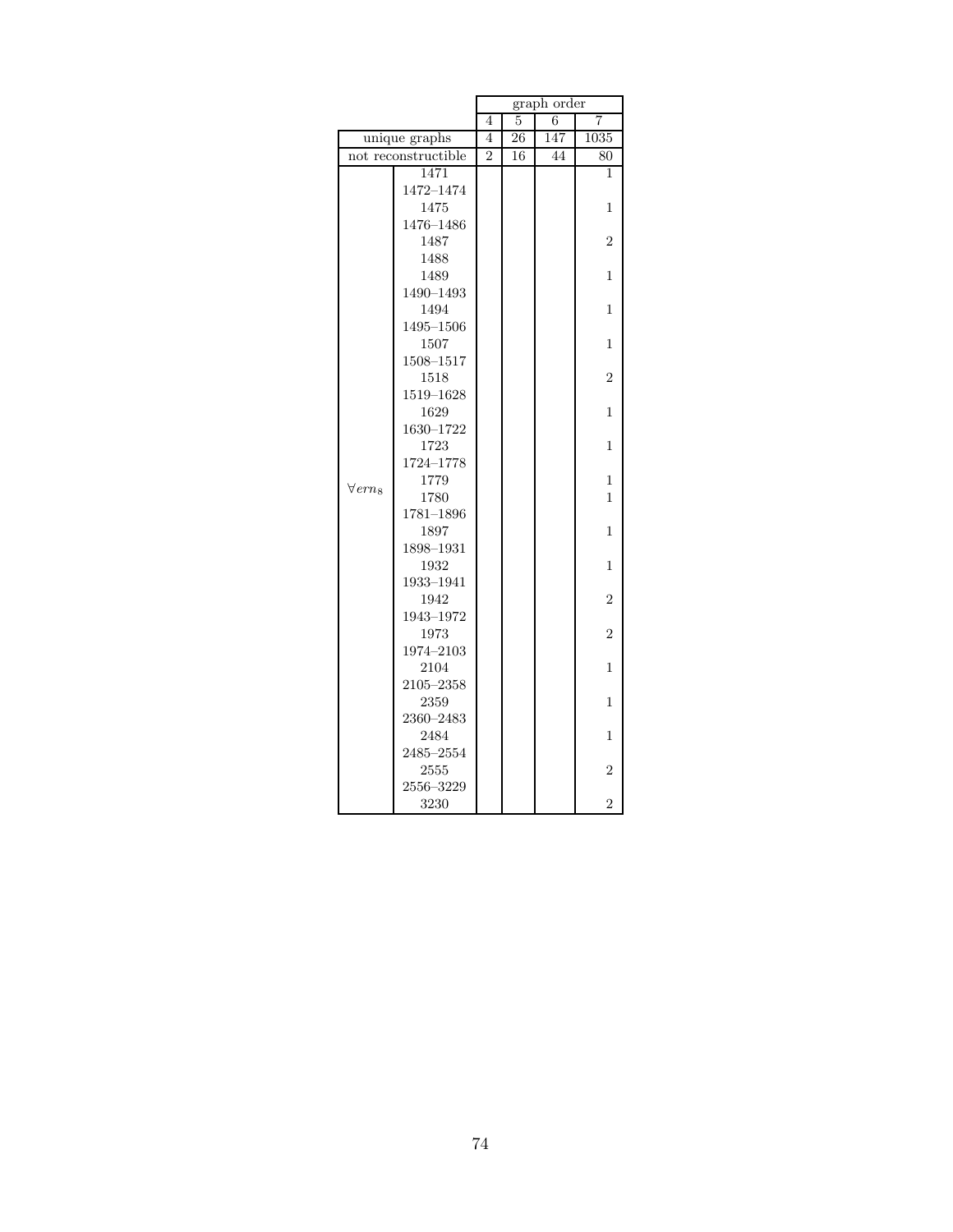### 6.11 Results for 5-Edge Deletion

#### $\mathcal{E}Deck_5$  Counts

|                   | graph order |                |     |       |         |           |  |
|-------------------|-------------|----------------|-----|-------|---------|-----------|--|
|                   |             | 5              | 6   |       |         |           |  |
| unique graphs     | 2           | 20             | 138 | 1025  | 12326   | 274648    |  |
| total cards       | 2           | 40             | 960 | 41385 | 4467068 | 979474682 |  |
| non-duplicates    |             | 6              | 36  | 1281  | 280038  | 254419388 |  |
| avg. cards/deck   |             | $\overline{2}$ |     | 40.38 | 362.410 | 3566.291  |  |
| $%$ non-duplicate | 50          | 15             | 3.8 | 3.10  | 6.269   | 25.975    |  |

#### $\mathcal{E}$ Extensions<br/>5 $\textbf{Counts}$

|                  |                | graph order |     |       |         |           |  |  |  |
|------------------|----------------|-------------|-----|-------|---------|-----------|--|--|--|
|                  |                | 5           |     |       |         |           |  |  |  |
| unique graphs    | $\overline{2}$ | 20          | 138 | 1025  | 12326   | 274648    |  |  |  |
| total extensions | 2              | 40          | 960 | 41385 | 4467068 | 979474682 |  |  |  |
| avg. extensions  |                | 2           |     | 40.38 | 362.410 | 3566.291  |  |  |  |

|                            |                       |                | graph order    |
|----------------------------|-----------------------|----------------|----------------|
|                            |                       | 4              | 5              |
|                            | unique graphs         | $\overline{2}$ | 20             |
|                            | not reconstructible   | $\overline{0}$ | 14             |
|                            | 1                     | $\overline{2}$ | $\overline{2}$ |
|                            | $2 - 4$               |                |                |
|                            | 5                     |                | 1              |
|                            | $6 - 7$               |                |                |
| $\exists$ ern <sub>8</sub> | 8                     |                | 1              |
|                            | $9 - 13$              |                |                |
|                            | 14                    |                | 1              |
|                            | $15 - 20$             |                |                |
|                            | 21                    |                | 1              |
|                            | 1                     | $\overline{2}$ | $\overline{2}$ |
|                            | $2 - 20$              |                |                |
| $\forall$ ern $_8$         | 21                    |                | 2              |
|                            | $22 - 53$             |                |                |
|                            | 54                    |                | 2              |
|                            | $\% \exists em_8 = 2$ | 0              | 0              |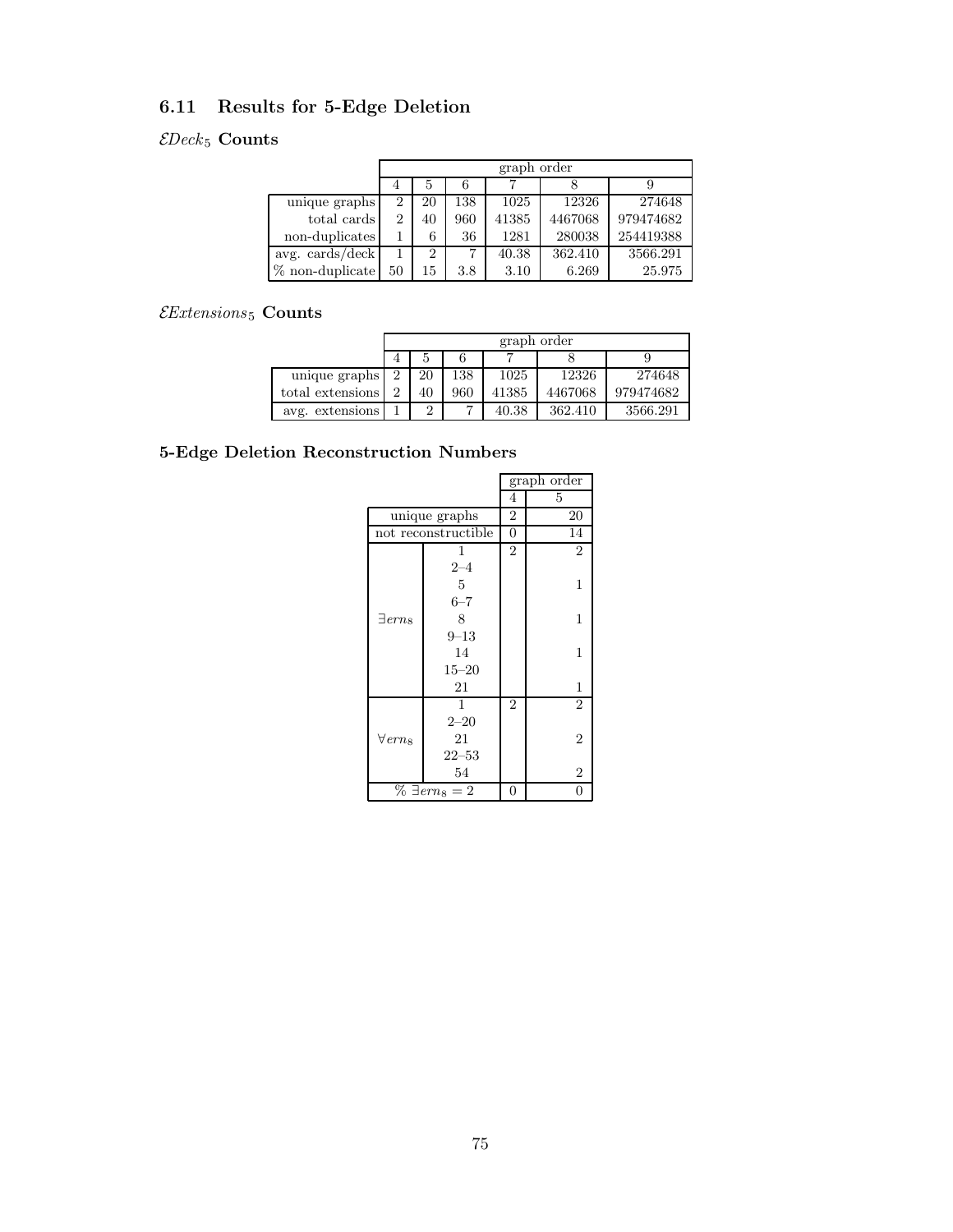## 6.12 Results for 6-Edge Deletion

## $\mathcal{E}Deck_6$  Counts

|                   | graph order |     |     |       |         |            |  |  |
|-------------------|-------------|-----|-----|-------|---------|------------|--|--|
|                   |             | 5   |     |       |         |            |  |  |
| unique graphs     |             | 14  | 123 | 1004  | 12302   | 274623     |  |  |
| total cards       |             | 24  | 654 | 31874 | 4193822 | 1413960799 |  |  |
| non-duplicates    |             | 6   | 27  | 547   | 101581  | 162168340  |  |  |
| avg. cards/deck   |             | 1.7 | 5   | 31.75 | 340.906 | 5148.734   |  |  |
| $%$ non-duplicate | 100         | 25  | 4.1 | 1.72  | 2.422   | 11.469     |  |  |

#### $\mathcal{E}$ Extensions 6 Counts

|                  | graph order |     |       |         |            |  |  |  |
|------------------|-------------|-----|-------|---------|------------|--|--|--|
|                  |             |     |       |         |            |  |  |  |
| unique graphs    | 14          | 123 | 1004  | 12302   | 274623     |  |  |  |
| total extensions | 24          | 654 | 31874 | 4193822 | 1413960799 |  |  |  |
| avg. extensions  | ⇁           |     | 31.75 | 340.906 | 5148.734   |  |  |  |

|                            |                       |              | graph order    |
|----------------------------|-----------------------|--------------|----------------|
|                            |                       | 4            | 5              |
|                            | unique graphs         | 1            | 14             |
|                            | not reconstructible   | 0            | 10             |
|                            |                       | 1            | 2              |
|                            | $2 - 9$               |              |                |
| $\exists$ erns             | 10                    |              | 1              |
|                            | $11 - 18$             |              |                |
|                            | 19                    |              | 1              |
|                            | 1                     | 1            | 2              |
| $\forall$ ern <sub>8</sub> | $2 - 27$              |              |                |
|                            | 28                    |              | $\overline{2}$ |
|                            | $\% \exists em_8 = 2$ | $\mathbf{0}$ |                |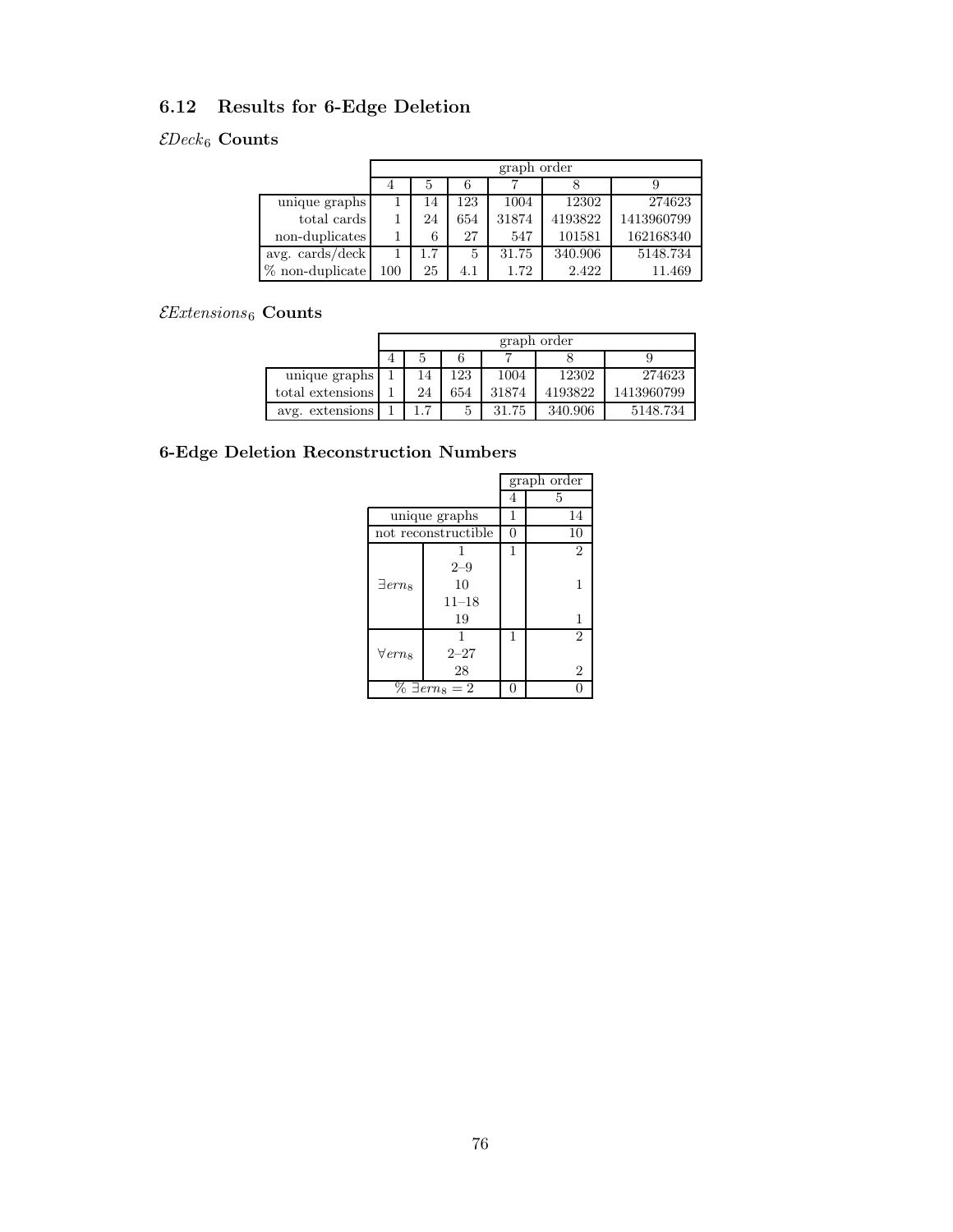### 6.13 Results for 7-Edge Deletion

#### $\mathcal{E}Deck_7$  Counts

|                      | graph order |     |       |         |  |  |  |
|----------------------|-------------|-----|-------|---------|--|--|--|
|                      | 5           | 6   |       |         |  |  |  |
| unique graphs        | 8           | 102 | 963   | 12246   |  |  |  |
| total cards          | 12          | 409 | 22121 | 3299474 |  |  |  |
| non-duplicates       |             | 25  | 233   | 36231   |  |  |  |
| $avg. \, cards/deck$ | $1.5\,$     | 4.0 | 22.97 | 269.433 |  |  |  |
| $%$ non-duplicate    | 33          | 6   | 1.05  | 1.098   |  |  |  |

#### $\it{\it Extensions}_7$  Counts

|                  | graph order |     |       |         |  |  |
|------------------|-------------|-----|-------|---------|--|--|
|                  |             |     |       |         |  |  |
| unique graphs    |             | 102 | 963   | 12246   |  |  |
| total extensions | 12          | 409 | 22121 | 3299474 |  |  |
| avg. extensions  | 1.5         |     | 22.97 | 269.433 |  |  |

|                            |                       | graph order |
|----------------------------|-----------------------|-------------|
|                            |                       |             |
|                            | unique graphs         |             |
| not reconstructible        |                       | 6           |
| $\exists$ ern <sub>s</sub> |                       | 2           |
| $\forall$ erns             |                       | 2           |
|                            | $\% \exists em_8 = 2$ |             |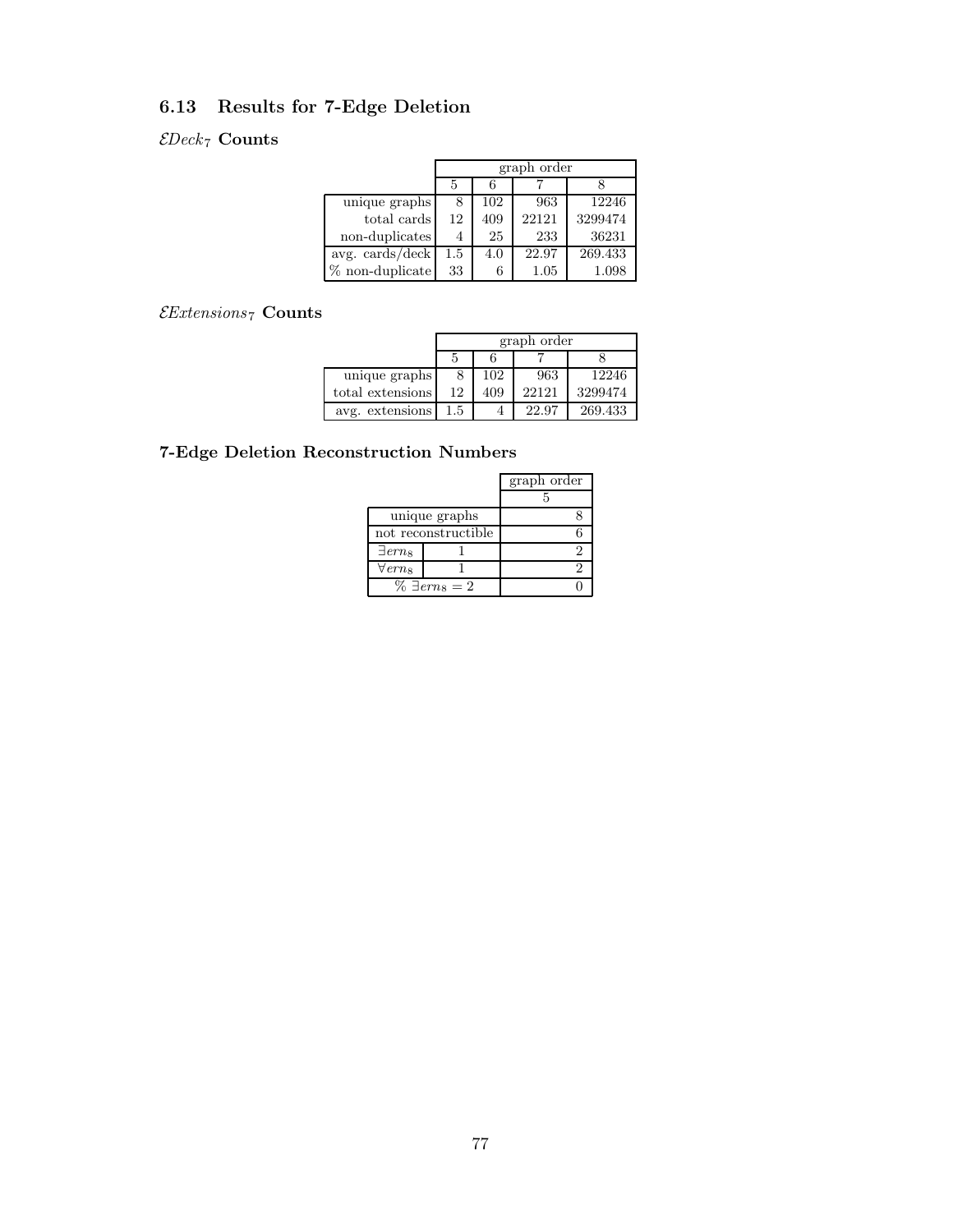### 6.14 Results for 8-Edge Deletion

#### $\mathcal{E}Deck_8$  Counts

|                            | graph order |     |       |         |  |  |
|----------------------------|-------------|-----|-------|---------|--|--|
|                            |             |     |       |         |  |  |
| unique graphs              | 4           | 78  | 898   | 12131   |  |  |
| total cards                | 5           | 240 | 14292 | 2328920 |  |  |
| non-duplicates             | 2           | 24  | 160   | 14519   |  |  |
| avg. $\cosh/(\text{deck})$ | 1.2         | 3.1 | 15.92 | 191.981 |  |  |
| $\%$ non-duplicate         | 40          | 10  | 1.12  | 0.623   |  |  |

#### $\mathcal{E}$ Extensions 8 Counts

|                  | graph order |     |       |         |  |  |
|------------------|-------------|-----|-------|---------|--|--|
|                  |             |     |       |         |  |  |
| unique graphs    |             | 78  | 898   | 12131   |  |  |
| total extensions | 5           | 240 | 14292 | 2328920 |  |  |
| avg. extensions  | 1.2.        | 3   | 15.92 | 191.981 |  |  |

|                            |                       | graph order |
|----------------------------|-----------------------|-------------|
|                            |                       |             |
|                            | unique graphs         |             |
| not reconstructible        |                       |             |
| $\exists$ ern <sub>s</sub> |                       |             |
| $\forall$ erns             |                       | 2           |
|                            | $\% \exists em_8 = 2$ |             |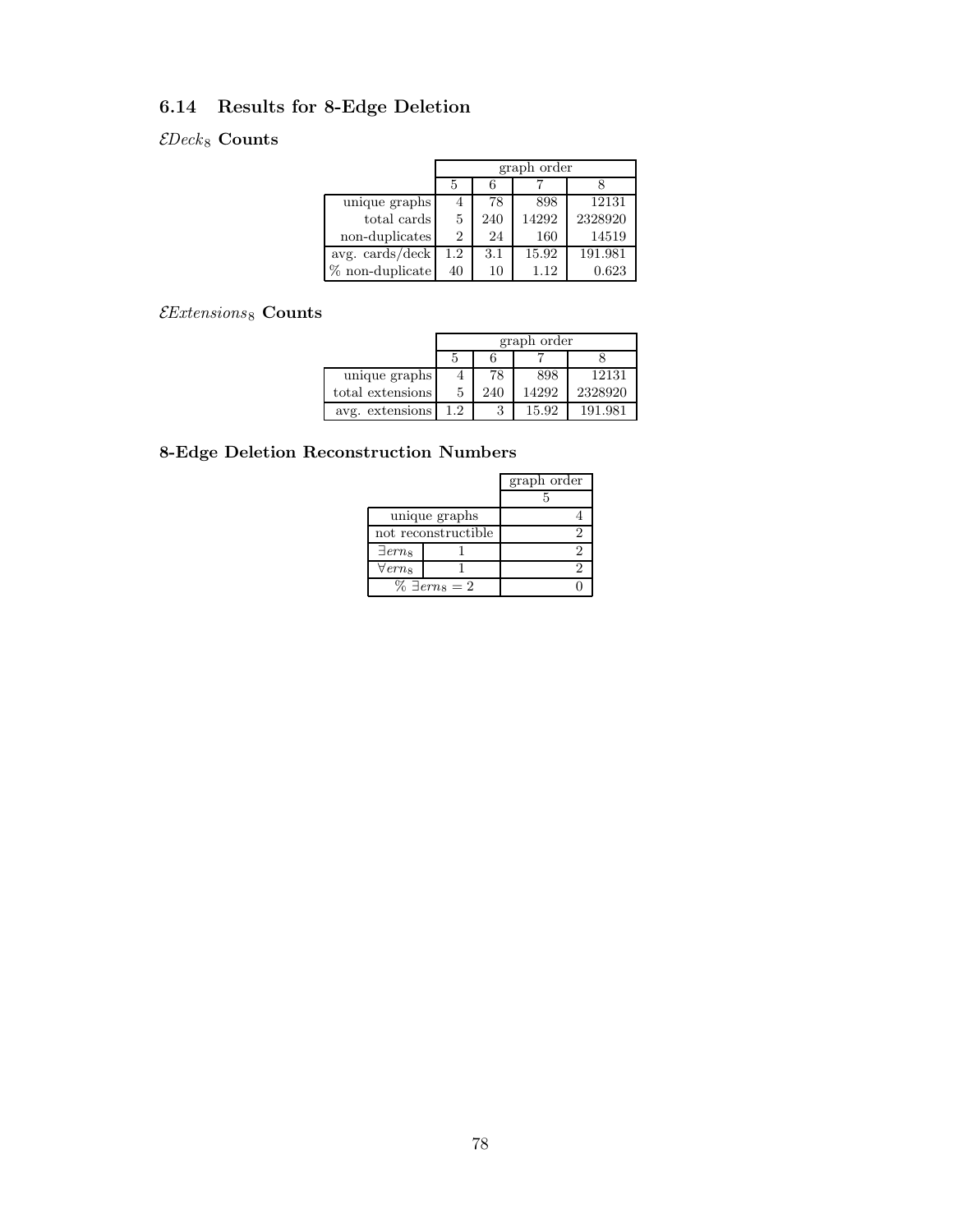### 7 Open Questions and Future Directions

In the course of this project a number of new questions have arisen, many of which (to the author's knowledge) have not been posed in the past. Some of these questions are theoretical, while others can be investigated computationally by building upon the programs developed for this project.

Amongst those questions which might be answered via computational means, are the following types of reconstruction numbers, which apply to all forms of graph reconstruction:

- For a given graph G, what is the number of subdecks of size  $\exists rn(G)$  which reconstruct G?
- For a given graph G and  $\exists m(G) \leq s \leq \forall m(G)$ , what is the number of subdecks of size  $s$  which reconstruct  $G$ ?

A number of the techniques explored in this project would be useful for reconstruction of structures other than graphs, but even within graph reconstruction there is still much to be explored. For instance, so far all descriptions of reconstruction have involved constructing the deck by removing some element of the graph in every possible way. This thought brings to mind the following new ways of constructing a deck:

- Add a vertex in every possible way
- Complement an edge in every possible way
- Add or subtract a vertex in every possible way

These can then be iterated to form k-reconstruction forms in the obvious ways. It should be noted that edge-addition reconstruction is the same as edge-deletion reconstruction of the complement.

Some questions arose regarding the relationships between the graphs. These questions seemed best explored by constructing meta-graphs, where each graph of interest is a vertex, and each edge denotes a relationship between them. These questions include the following, and their generalizations to other forms of reconstruction:

- A meta-graph of all graphs on  $n$  vertices, where each edge is colored according to the number of shared cards. Of special interest is those edges colored with the maximal  $\forall m-1$  for that order.
- A meta-digraph of all graphs on  $\leq n$  vertices, where a edge from G to C is colored according to  $m(Deck(G); C)$
- A meta-digraph of all graphs on n vertices and  $e$  edges, where a edge from  $G$  to C is colored according to  $m(\mathcal{E}Deck(G); C)$

Forms of these questions can be asked for any form of reconstruction, although they are only answerable computationally if the meta-graph is finite.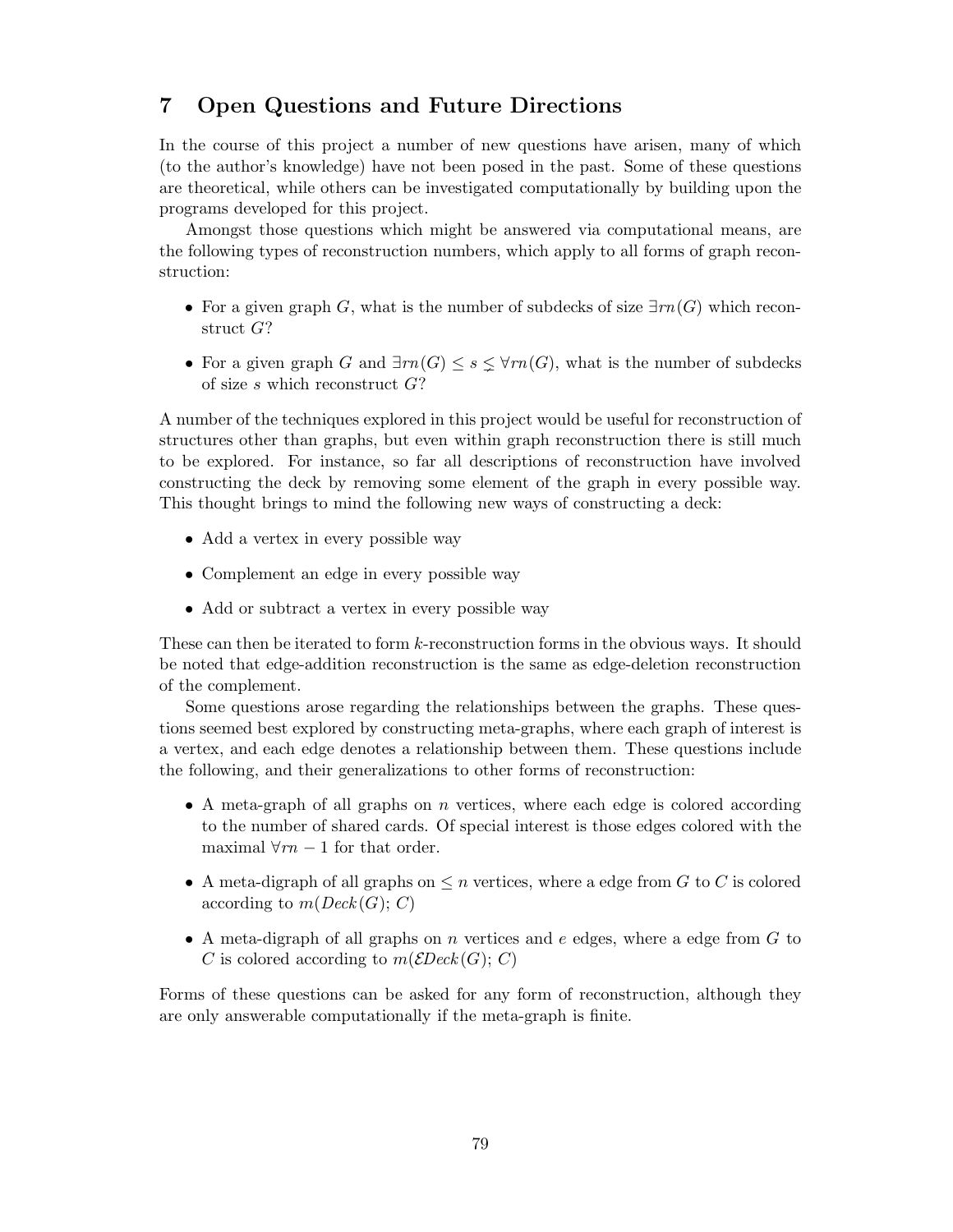One of the major goals of this project was to expose patterns in reconstruction numbers which would then be investigated theoretically. For instance, when analyzing the results presented in Section 6.1, it became apparent that there was a non-trivial relationship between the universal reconstruction number of graphs and graphs constructed from them by adding a disconnected or completely-connected vertex. k-vertex-deletion reconstruction numbers. These patterns gave rise to questions such as these:

- What is the relationship between  $\forall vrn_1(G)$  and  $\forall vrn_1(G\cup K_1)$  or  $\forall vrn_1(\overline{G}\cup K_1)$ ?
- $\exists vrn_{k>1}$  appears to almost always be 3, is there a proof of this?
- The smallest graph for which  $\exists v n_k = 3$  appears to follow a strictly monotonic progression as k increases. For any given k, what is the smallest  $|V(G)|$  such that  $\exists vrn_k(G) = 3?$
- For any given k, what is the smallest n such that all graphs on n vertices are reconstructible? In the results so far the value is the same as for the previous question, does this hold in general?
- $\forall v m_k$  behaves very differently from  $\exists v m_3$ . What is is asymptotic behavior as  $|V(G)|$  increases?

While extensive effort has been put forth in this project to optimize both the algorithms and the implementation thereof, there is yet room for improvement. Since majority of attention was paid to those aspects which were measured to be critical to 1-vertex-deletion computations, there are a number of areas in k-vertex-deletion and k-edge-deletion which are not optimal. A prime example is the computation of the existential reconstruction number, which in many of the high- $k$  cases was, by far, the most computationally expensive step. It is believed that computing  $Extensions_{k>2}$ ,  $\mathcal{E}$ Extensions<sub>k>2</sub>, Deck<sub>k>2</sub>, and  $\mathcal{E}$ Deck<sub>k>2</sub> could also be improved considerably. Even given the existing implementation, it is believed that computations of  $(k \geq 4)$ -vertexdeletion results for all graphs on 9 vertices could be achieved with use of the CASCI cluster [16] within a time-span of a few months.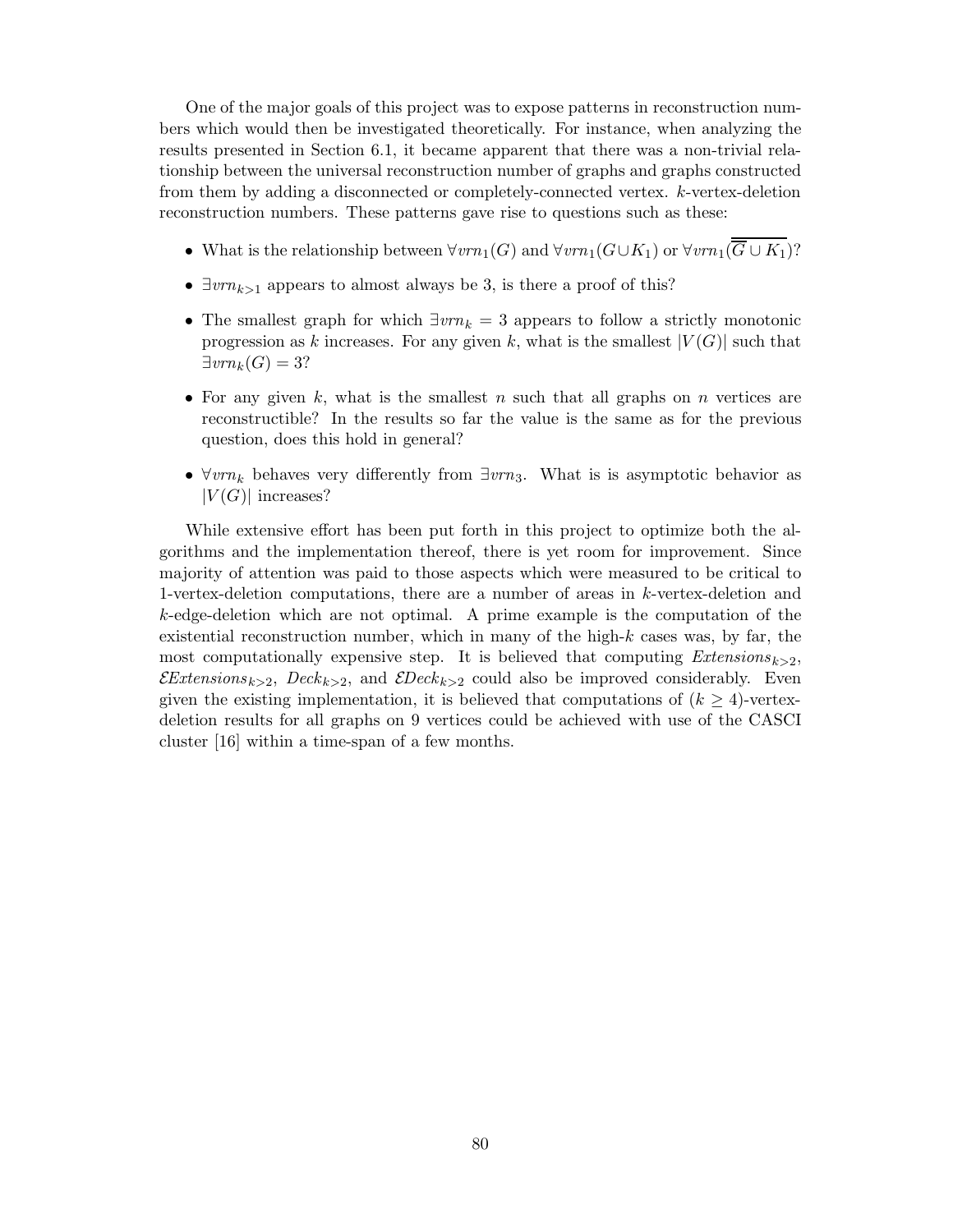## A Vertex Reconstruction Results With Fixed Sized Cards

In this section some of the same results presented in Section 6 are reorganized according to the size of the cards. For example, in appendix A.1 the number of vertices deleted is  $|V(G)| - 2$  so that in each column all cards have exactly 2 vertices.

|                                      |               | graph order    |                         |                |                |                |                |
|--------------------------------------|---------------|----------------|-------------------------|----------------|----------------|----------------|----------------|
|                                      |               | 3              | $\overline{4}$          | 5              | 6              | $\overline{7}$ | 8              |
| unique graphs                        |               | 4              | 11                      | 34             | 156            | 1044           | 12346          |
| not reconstructible                  |               | $\overline{0}$ | $\overline{\mathbf{7}}$ | 30             | 152            | 1040           | 12342          |
|                                      | 3             | $\overline{4}$ |                         |                |                |                |                |
|                                      | $4\hbox{--}5$ |                |                         |                |                |                |                |
|                                      | $\,6$         |                | $\overline{4}$          |                |                |                |                |
|                                      | $7 - 9$       |                |                         |                |                |                |                |
|                                      | $10\,$        |                |                         | $\overline{4}$ |                |                |                |
| $\exists vrn_{ V(G) -2}$             | $11 - 14$     |                |                         |                |                |                |                |
|                                      | 15            |                |                         |                | $\overline{4}$ |                |                |
|                                      | $16 - 20$     |                |                         |                |                |                |                |
|                                      | 21            |                |                         |                |                | $\overline{4}$ |                |
|                                      | $22 - 27$     |                |                         |                |                |                |                |
|                                      | $28\,$        |                |                         |                |                |                | $\overline{4}$ |
|                                      | 3             | $\overline{4}$ |                         |                |                |                |                |
|                                      | $4 - 5$       |                |                         |                |                |                |                |
|                                      | $\,6$         |                | $\overline{4}$          |                |                |                |                |
|                                      | $7\hbox{--}9$ |                |                         |                |                |                |                |
|                                      | 10            |                |                         | $\overline{4}$ |                |                |                |
| $\forall vrn_{\lvert V(G) \rvert-2}$ | $11 - 14$     |                |                         |                |                |                |                |
|                                      | $15\,$        |                |                         |                | $\overline{4}$ |                |                |
|                                      | $16 - 20$     |                |                         |                |                |                |                |
|                                      | 21            |                |                         |                |                | $\overline{4}$ |                |
|                                      | $22 - 27$     |                |                         |                |                |                |                |
|                                      | 28            |                |                         |                |                |                | $\overline{4}$ |

A.1 Results for  $(|V(G)|-2)$ -Vertex Deletion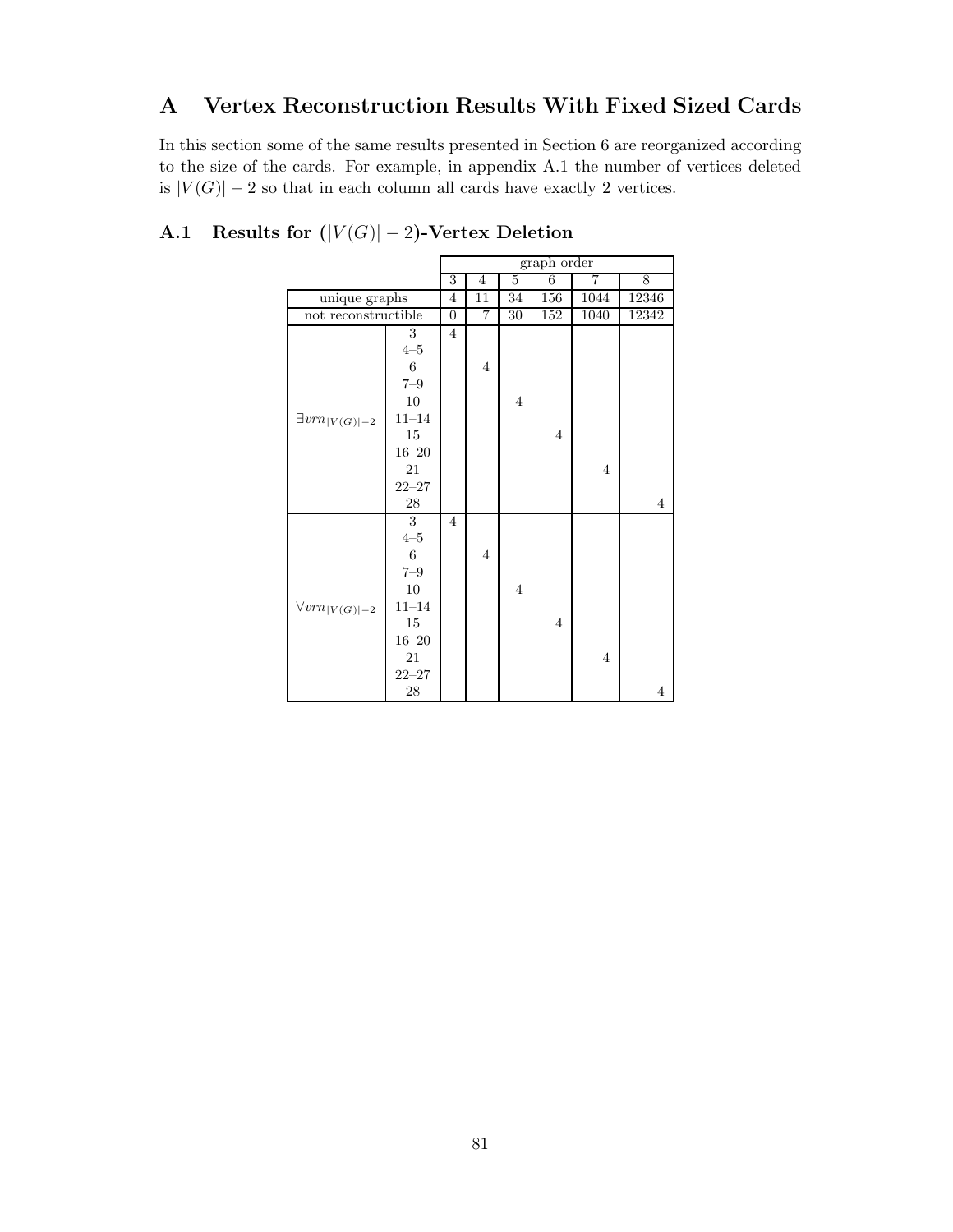|                          |                                                                                                                                                                                                                                                                                                                                                                                                                                                                                    | graph order      |                                                                             |                                                                                                                                                 |                                                                                                                                                                                                                          |                                                                                                                                                                                                                                                                                                                                                                        |
|--------------------------|------------------------------------------------------------------------------------------------------------------------------------------------------------------------------------------------------------------------------------------------------------------------------------------------------------------------------------------------------------------------------------------------------------------------------------------------------------------------------------|------------------|-----------------------------------------------------------------------------|-------------------------------------------------------------------------------------------------------------------------------------------------|--------------------------------------------------------------------------------------------------------------------------------------------------------------------------------------------------------------------------|------------------------------------------------------------------------------------------------------------------------------------------------------------------------------------------------------------------------------------------------------------------------------------------------------------------------------------------------------------------------|
|                          |                                                                                                                                                                                                                                                                                                                                                                                                                                                                                    | $\overline{4}$   | $\overline{5}$                                                              | 6                                                                                                                                               | 7                                                                                                                                                                                                                        | 8                                                                                                                                                                                                                                                                                                                                                                      |
| unique graphs            |                                                                                                                                                                                                                                                                                                                                                                                                                                                                                    | $\overline{11}$  | 34                                                                          | 156                                                                                                                                             | 1044                                                                                                                                                                                                                     | 12346                                                                                                                                                                                                                                                                                                                                                                  |
| not reconstructible      |                                                                                                                                                                                                                                                                                                                                                                                                                                                                                    | $\boldsymbol{0}$ | $\,4\,$                                                                     | 78                                                                                                                                              | 854                                                                                                                                                                                                                      | 11935                                                                                                                                                                                                                                                                                                                                                                  |
| $\exists vrn_{ V(G) -3}$ | $\overline{3}$<br>$\overline{4}$<br>$\overline{5}$<br>$\boldsymbol{6}$<br>$\overline{7}$<br>8<br>$\overline{9}$<br>$10\,$<br>$11\,$<br>12<br>$13\,$<br>$14\,$<br>15<br>$16\,$<br>$17\,$<br>18<br>$19\,$<br>$20\,$<br>$21\,$<br>$22\,$<br>$\bf 23$<br>24<br>25<br>${\bf 26}$<br>$\sqrt{27}$<br>$\sqrt{28}$<br>$\,29$<br>$30\,$<br>$31\,$<br>32<br>$33\,$<br>34<br>35<br>36<br>37<br>38<br>39<br>40<br>41<br>42<br>43<br>44<br>$\rm 45$<br>$\sqrt{46}$<br>47<br>48<br>49<br>50<br>51 | 8<br>3           | $\overline{2}$<br>$\overline{4}$<br>8<br>$\boldsymbol{9}$<br>$\overline{7}$ | $\boldsymbol{2}$<br>$\overline{2}$<br>$\overline{4}$<br>$\overline{2}$<br>8<br>$\overline{2}$<br>$10\,$<br>$\,$ $\,$<br>$14\,$<br>22<br>$\,4\,$ | $\,4\,$<br>$\,$ 6 $\,$<br>$\overline{2}$<br>$\overline{c}$<br>$\overline{2}$<br>$\overline{2}$<br>$\overline{4}$<br>$\sqrt{2}$<br>14<br>$\sqrt{2}$<br>$\sqrt{6}$<br>22<br>$8\,$<br>$16\,$<br>$30\,$<br>22<br>44<br>$\,2$ | $\overline{\mathbf{c}}$<br>$\overline{4}$<br>$\overline{4}$<br>$\,4\,$<br>$\overline{c}$<br>$\,6$<br>$\overline{4}$<br>$\boldsymbol{2}$<br>$\overline{2}$<br>$\,4\,$<br>$\boldsymbol{2}$<br>$\overline{2}$<br>$\overline{2}$<br>$\overline{4}$<br>$\overline{4}$<br>$\boldsymbol{6}$<br>$\overline{c}$<br>8<br>8<br>8<br>8<br>$12\,$<br>32<br>$10\,$<br>28<br>30<br>24 |

# A.2 Results for  $(|V(G)|-3)$ -Vertex Deletion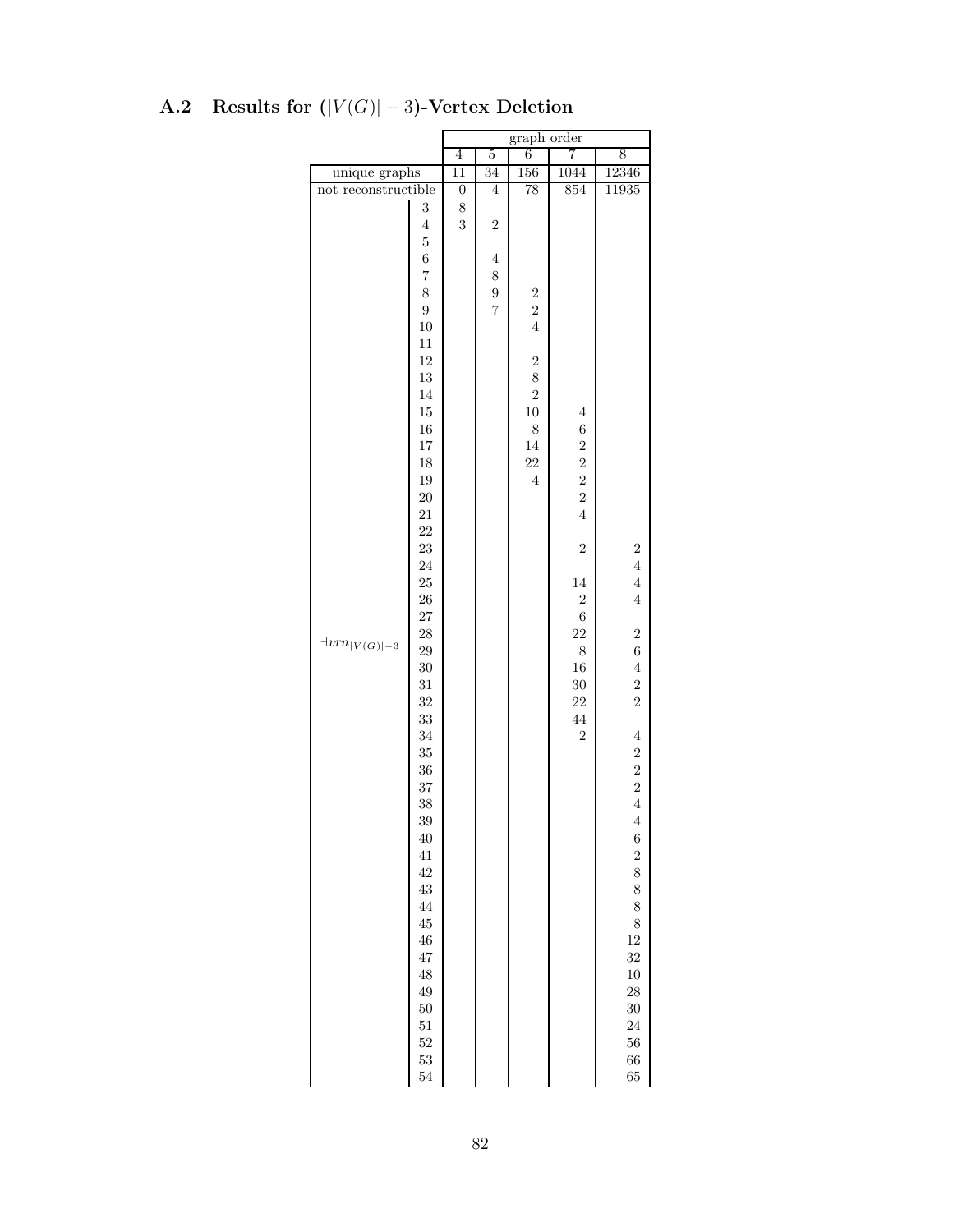|                          |                 | graph order      |                  |                |                  |        |  |
|--------------------------|-----------------|------------------|------------------|----------------|------------------|--------|--|
|                          |                 | 4                | $\overline{5}$   | $\overline{6}$ | 7                | 8      |  |
|                          | unique graphs   |                  | 34               | 156            | 1044             | 12346  |  |
| not reconstructible      |                 | $\boldsymbol{0}$ | $\overline{4}$   | 78             | 854              | 11935  |  |
|                          | 3               | $\,2$            |                  |                |                  |        |  |
|                          | $\overline{4}$  | $\overline{9}$   |                  |                |                  |        |  |
|                          | $5\hbox{--}7$   |                  |                  |                |                  |        |  |
|                          | 8               |                  | 6                |                |                  |        |  |
|                          | $\overline{9}$  |                  | $\boldsymbol{9}$ |                |                  |        |  |
|                          | 10              |                  | 15               |                |                  |        |  |
|                          | $11 - 16$       |                  |                  |                |                  |        |  |
|                          | 17              |                  |                  | $\overline{4}$ |                  |        |  |
|                          | 18              |                  |                  | $\,6$          |                  |        |  |
|                          | 19              |                  |                  | 68             |                  |        |  |
| $\forall vrn_{ V(G) -3}$ | $20\hbox{--}30$ |                  |                  |                |                  |        |  |
|                          | 31              |                  |                  |                | 8                |        |  |
|                          | 32              |                  |                  |                | $\boldsymbol{6}$ |        |  |
|                          | 33              |                  |                  |                | 16               |        |  |
|                          | $34\,$          |                  |                  |                | 160              |        |  |
|                          | $35\hbox{--}50$ |                  |                  |                |                  |        |  |
|                          | $51\,$          |                  |                  |                |                  | $\,6$  |  |
|                          | $52\,$          |                  |                  |                |                  | $\,6$  |  |
|                          | 53              |                  |                  |                |                  | 18     |  |
|                          | $54\,$          |                  |                  |                |                  | $\,24$ |  |
|                          | $55\,$          |                  |                  |                |                  | 357    |  |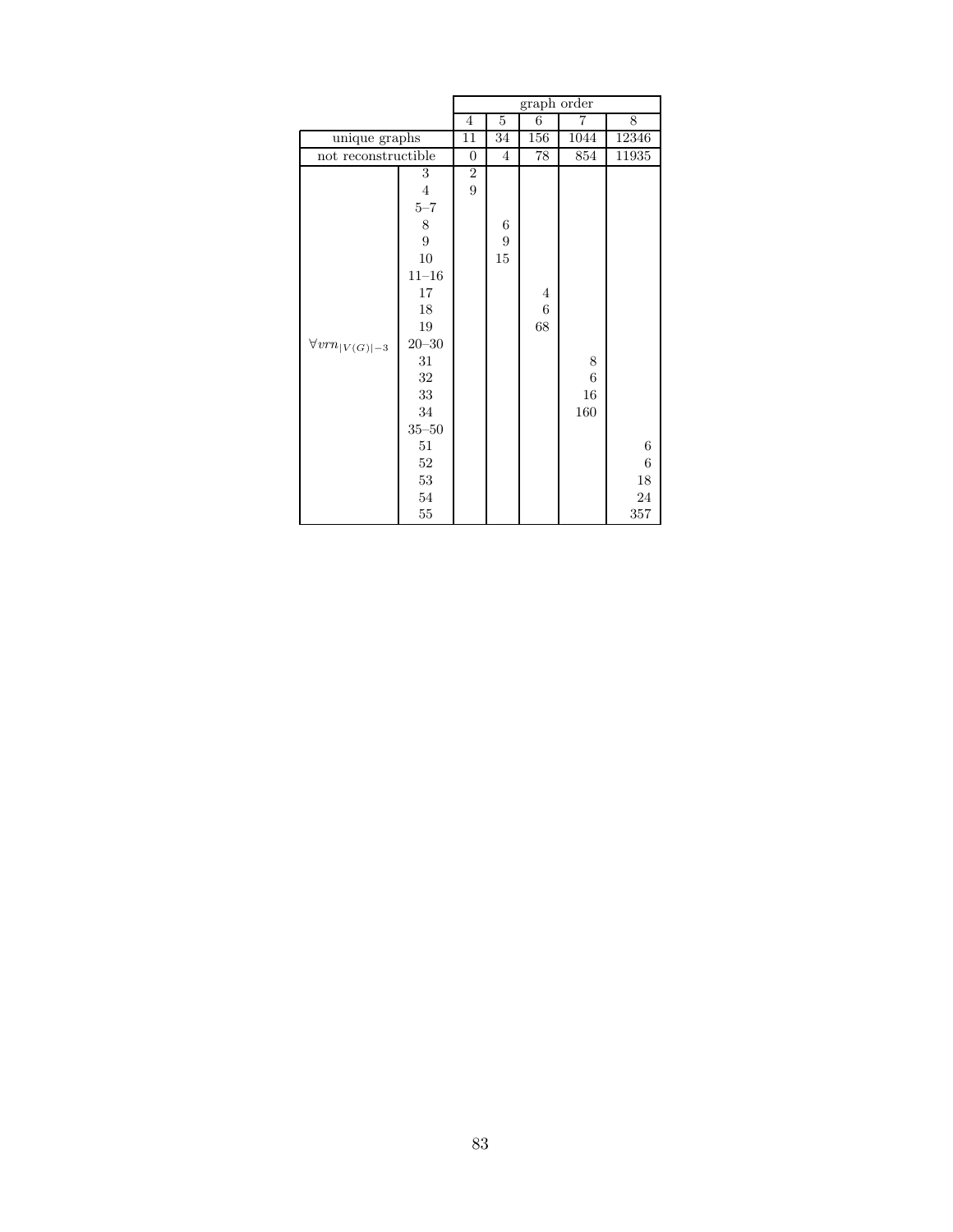|                                      |                  | graph order      |                  |                 |                |
|--------------------------------------|------------------|------------------|------------------|-----------------|----------------|
|                                      |                  | $\overline{5}$   | 6                | 7               | 8              |
| unique graphs                        |                  | 34               | 156              | 1044            | 12346          |
| not reconstructible                  |                  | $\boldsymbol{0}$ | 0                | $\overline{20}$ | 1937           |
|                                      | $\overline{3}$   | 34               | 8                |                 |                |
|                                      | $\overline{4}$   |                  | 30               |                 |                |
|                                      | $\overline{5}$   |                  | 34               | 10              |                |
|                                      | $\boldsymbol{6}$ |                  | 30               | 12              |                |
|                                      | $\overline{7}$   |                  | 32               | 24              | $\,6$          |
|                                      | 8                |                  | 16               | 66              | 6              |
|                                      | $\overline{9}$   |                  | $\boldsymbol{2}$ | 90              | 10             |
|                                      | 10               |                  | $\overline{2}$   | 126             | 21             |
|                                      | 11               |                  | $\overline{2}$   | 88              | 8              |
|                                      | 12               |                  |                  | 96              | 16             |
|                                      | 13               |                  |                  | 70              | 48             |
|                                      | 14               |                  |                  | 76              | 66             |
|                                      | 15               |                  |                  | 54              | 100            |
|                                      | 16               |                  |                  | 66              | 170            |
|                                      | $17\,$           |                  |                  | 74              | 193            |
|                                      | 18               |                  |                  | 54              | 212            |
|                                      | 19               |                  |                  | 62              | 346            |
|                                      | 20               |                  |                  | 30              | 440            |
|                                      | 21               |                  |                  | 14              | 368            |
|                                      | 22               |                  |                  | 6               | 310            |
|                                      | 23               |                  |                  |                 | 318            |
|                                      | 24               |                  |                  | 4               | 365            |
|                                      | 25               |                  |                  |                 | 375            |
|                                      | 26               |                  |                  | $\overline{2}$  | 436            |
|                                      | $27\,$           |                  |                  |                 | 322            |
|                                      | 28               |                  |                  |                 | 420            |
| $\exists vrn_{\lvert V(G) \rvert-4}$ | 29               |                  |                  |                 | 460            |
|                                      | 30               |                  |                  |                 | 488            |
|                                      | 31               |                  |                  |                 | 452            |
|                                      | 32               |                  |                  |                 | 434            |
|                                      | 33               |                  |                  |                 | 442            |
|                                      | 34               |                  |                  |                 | 442            |
|                                      | 35               |                  |                  |                 | 450            |
|                                      | 36               |                  |                  |                 | 354            |
|                                      | 37               |                  |                  |                 |                |
|                                      | 38               |                  |                  |                 | 370            |
|                                      | 39               |                  |                  |                 | 351            |
|                                      |                  |                  |                  |                 | 403            |
|                                      | 40<br>$41\,$     |                  |                  |                 | 300            |
|                                      |                  |                  |                  |                 | 304            |
|                                      | 42               |                  |                  |                 | 212            |
|                                      | 43               |                  |                  |                 | 169            |
|                                      | 44               |                  |                  |                 | 70             |
|                                      | 45               |                  |                  |                 | $58\,$         |
|                                      | 46               |                  |                  |                 | 36             |
|                                      | 47               |                  |                  |                 | 22             |
|                                      | 48               |                  |                  |                 | <b>20</b>      |
|                                      | 49               |                  |                  |                 | $\,6$          |
|                                      | 50               |                  |                  |                 | $\,4\,$        |
|                                      | 51               |                  |                  |                 | $\overline{2}$ |
|                                      | $52\,$           |                  |                  |                 | $\overline{2}$ |
|                                      | $53 - 55$        |                  |                  |                 |                |
|                                      | 56               |                  |                  |                 | $\overline{2}$ |

# A.3 Results for  $(|V(G)|-4)$ -Vertex Deletion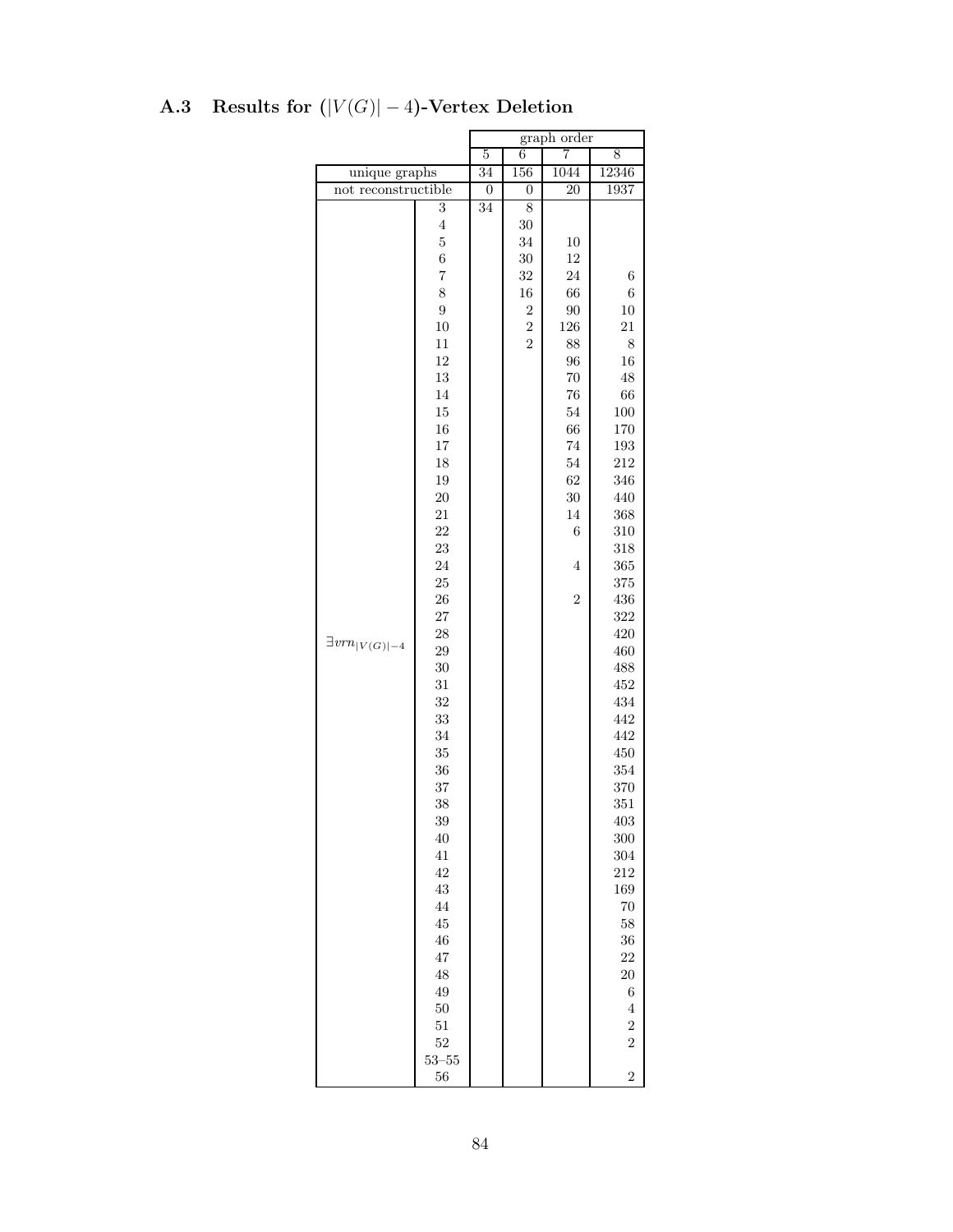| 5<br>unique graphs<br>not reconstructible<br>3                                                                                                                                                                                                                                                 | $\overline{34}$<br>$\boldsymbol{0}$<br>$\overline{7}$ | 6<br>156<br>$\overline{0}$                        | 7<br>1044<br>20                                                        | 8<br>12346<br>1937                                                                                    |
|------------------------------------------------------------------------------------------------------------------------------------------------------------------------------------------------------------------------------------------------------------------------------------------------|-------------------------------------------------------|---------------------------------------------------|------------------------------------------------------------------------|-------------------------------------------------------------------------------------------------------|
|                                                                                                                                                                                                                                                                                                |                                                       |                                                   |                                                                        |                                                                                                       |
|                                                                                                                                                                                                                                                                                                |                                                       |                                                   |                                                                        |                                                                                                       |
|                                                                                                                                                                                                                                                                                                |                                                       |                                                   |                                                                        |                                                                                                       |
| $\overline{4}$<br>19<br>$\overline{5}$<br>$6 - 9$<br>10<br>11<br>12<br>13<br>14<br>$15 - 25$<br>26<br>27<br>28<br>29<br>$30\,$<br>31<br>32<br>$\forall vrm_{ V(G) -4}$<br>33<br>34<br>$35\hbox{--}55$<br>56<br>$57\,$<br>$58 - 59$<br>60<br>61<br>62<br>63<br>64<br>65<br>66<br>67<br>68<br>69 | 8                                                     | 6<br>$\overline{2}$<br>$\overline{4}$<br>98<br>46 | 6<br>$\overline{4}$<br>$\overline{4}$<br>38<br>88<br>400<br>342<br>142 | 8<br>$\overline{2}$<br>$\overline{4}$<br>14<br>22<br>98<br>214<br>548<br>1065<br>3062<br>3362<br>2010 |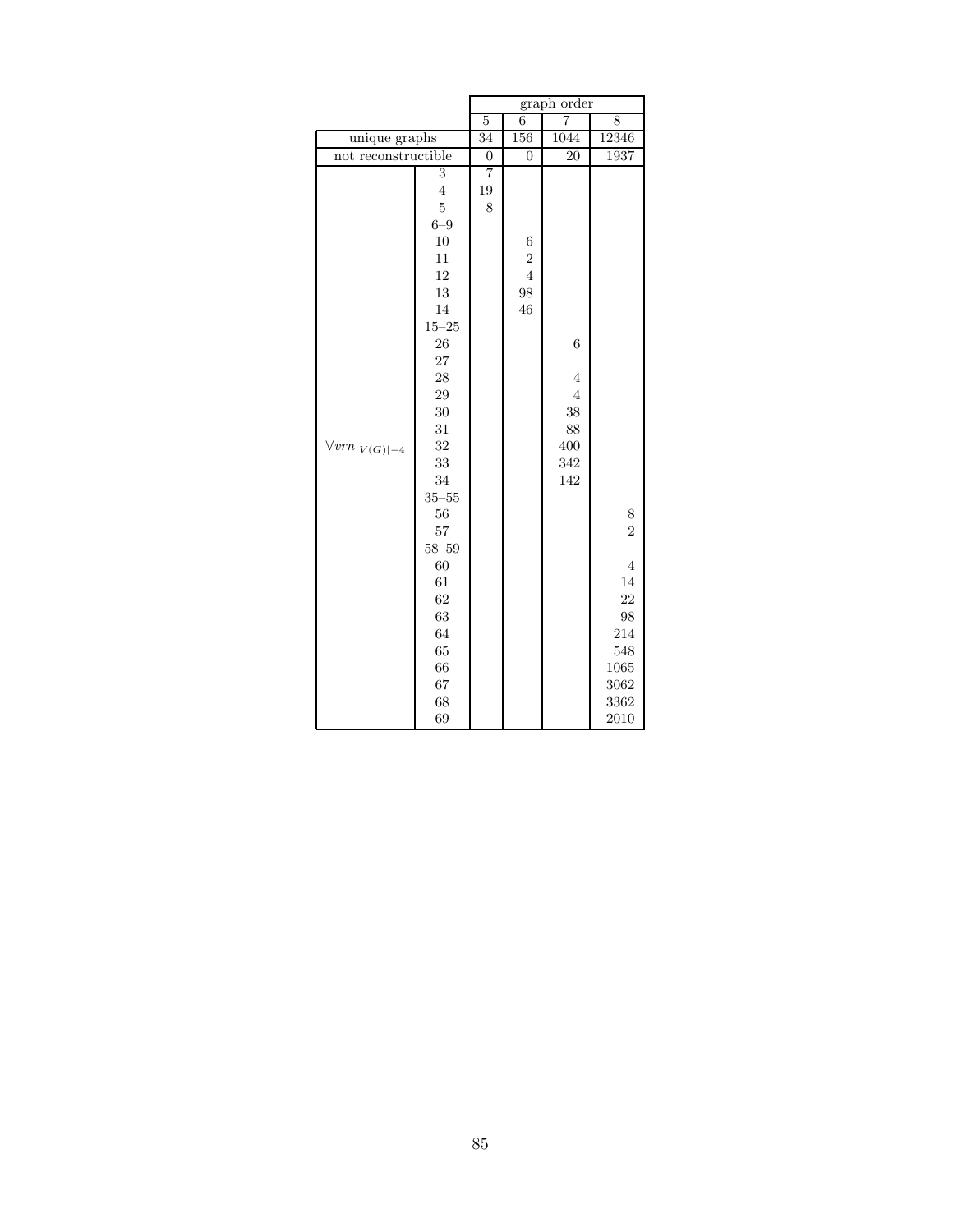|                          |                | $graph\ order$ |                |                  |  |
|--------------------------|----------------|----------------|----------------|------------------|--|
|                          |                | $\overline{6}$ | 8              |                  |  |
| unique graphs            |                | 156            | 1044           | 12346            |  |
| not reconstructible      |                | $\overline{0}$ | 0              | 8                |  |
|                          | 3              | 150            | 240            |                  |  |
|                          | $\overline{4}$ | $\overline{4}$ | 396            | 128              |  |
|                          | $\overline{5}$ | $\overline{2}$ | 216            | 652              |  |
|                          | $\overline{6}$ |                | 106            | 1738             |  |
|                          | $\overline{7}$ |                | 44             | 2290             |  |
|                          | 8              |                | 20             | 2285             |  |
|                          | 9              |                | 10             | 1874             |  |
|                          | 10             |                | $\overline{4}$ | 1216             |  |
|                          | 11             |                | $\overline{2}$ | 755              |  |
|                          | 12             |                | 6              | 490              |  |
|                          | 13             |                |                | 304              |  |
|                          | 14             |                |                | 207              |  |
|                          | 15             |                |                | 152              |  |
|                          | 16             |                |                | 72               |  |
|                          | 17             |                |                | 40               |  |
|                          | 18             |                |                | 38               |  |
|                          | 19             |                |                | 36               |  |
| $\exists vrn_{ V(G) -5}$ | 20             |                |                | $\overline{5}$   |  |
|                          | 21             |                |                | 16               |  |
|                          | 22             |                |                | 6                |  |
|                          | 23             |                |                | $\overline{6}$   |  |
|                          | 24             |                |                | $\boldsymbol{6}$ |  |
|                          | 25             |                |                | $\overline{2}$   |  |
|                          | 26             |                |                | $\overline{4}$   |  |
|                          | 27             |                |                |                  |  |
|                          | 28             |                |                | $\overline{4}$   |  |
|                          | 29             |                |                | $\overline{4}$   |  |
|                          | 30             |                |                | $\overline{2}$   |  |
|                          | $31 - 32$      |                |                |                  |  |
|                          | 33             |                |                | $\overline{2}$   |  |
|                          | $34 - 36$      |                |                |                  |  |
|                          | 37             |                |                | $\overline{2}$   |  |
|                          | $38 - 40$      |                |                |                  |  |
|                          | 41             |                |                | $\overline{2}$   |  |

# A.4 Results for  $(|V(G)|-5)$ -Vertex Deletion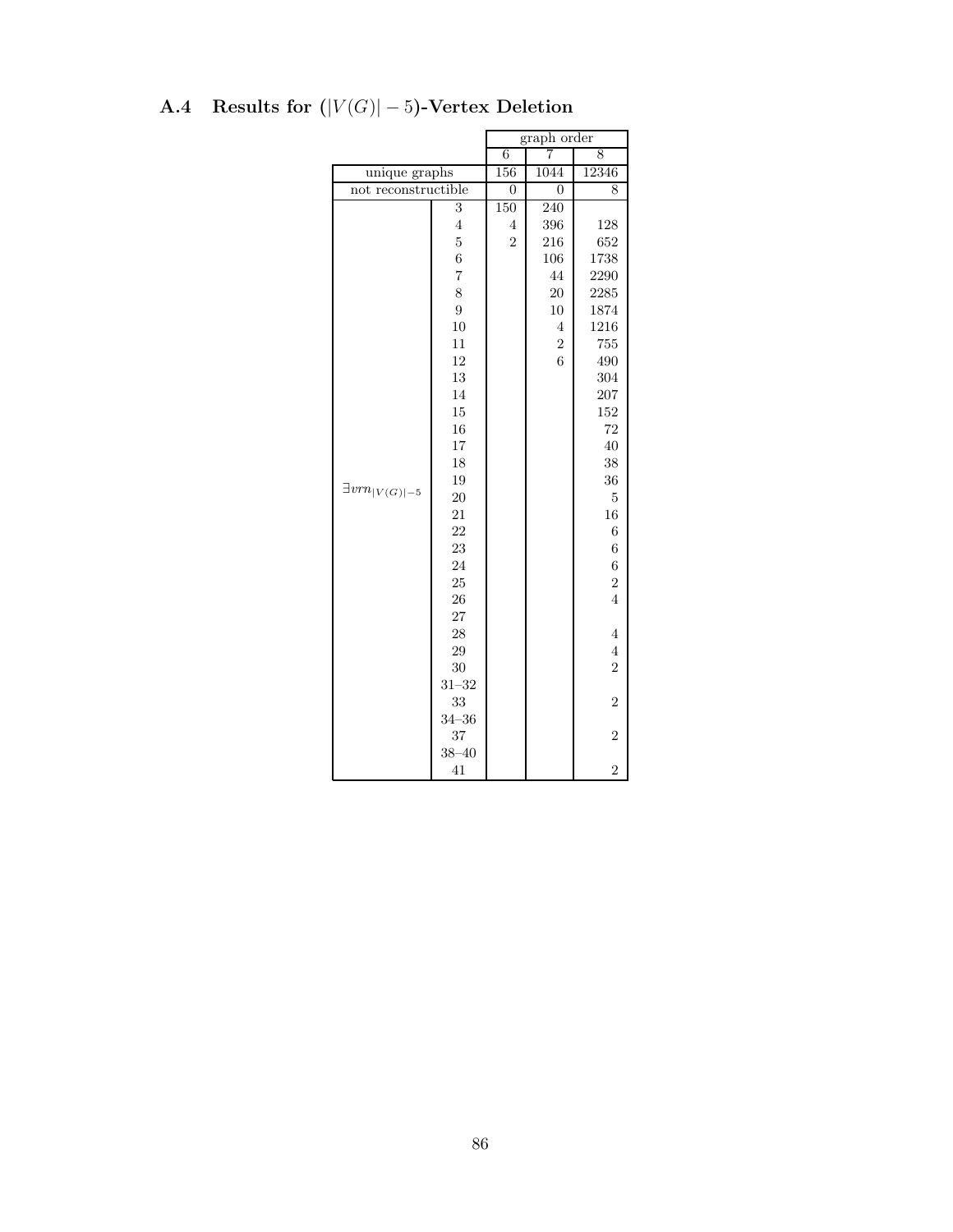|                          |                | graph order<br>7 |                |                |  |
|--------------------------|----------------|------------------|----------------|----------------|--|
|                          |                | $\overline{6}$   | 8              |                |  |
| unique graphs            |                | 156              | 1044<br>12346  |                |  |
| not reconstructible      |                | $\overline{0}$   | $\overline{0}$ | 8              |  |
|                          | 3              | 8                |                |                |  |
|                          | $\overline{4}$ | 56               |                |                |  |
|                          | $\overline{5}$ | 90               |                |                |  |
|                          | $\overline{6}$ | $\overline{2}$   |                |                |  |
|                          | $7 - 11$       |                  |                |                |  |
|                          | 12             |                  | $\overline{4}$ |                |  |
|                          | 13             |                  | $\overline{2}$ |                |  |
|                          | 14             |                  | 14             |                |  |
|                          | 15             |                  | 76             |                |  |
|                          | 16             |                  | 216            |                |  |
|                          | 17             |                  | 532            |                |  |
|                          | 18             |                  | 172            |                |  |
|                          | 19             |                  | 28             |                |  |
|                          | $20 - 36$      |                  |                |                |  |
|                          | 37             |                  |                | 8              |  |
| $\forall vrn_{ V(G) -5}$ | 38             |                  |                |                |  |
|                          | 39             |                  |                | 4              |  |
|                          | 40             |                  |                | 3              |  |
|                          | 41             |                  |                | 16             |  |
|                          | 42             |                  |                | $\overline{6}$ |  |
|                          | 43             |                  |                | 51             |  |
|                          | 44             |                  |                | 76             |  |
|                          | 45             |                  |                | 263            |  |
|                          | 46             |                  |                | 532            |  |
|                          | 47             |                  |                | 1282           |  |
|                          | 48             |                  |                | 2451           |  |
|                          | 49             |                  |                | 3902           |  |
|                          | 50             |                  |                | 2602           |  |
|                          | 51             |                  |                | 840            |  |
|                          | 52             |                  |                | 118            |  |
|                          | 53             |                  |                | 96             |  |
|                          | 54             |                  |                | 88             |  |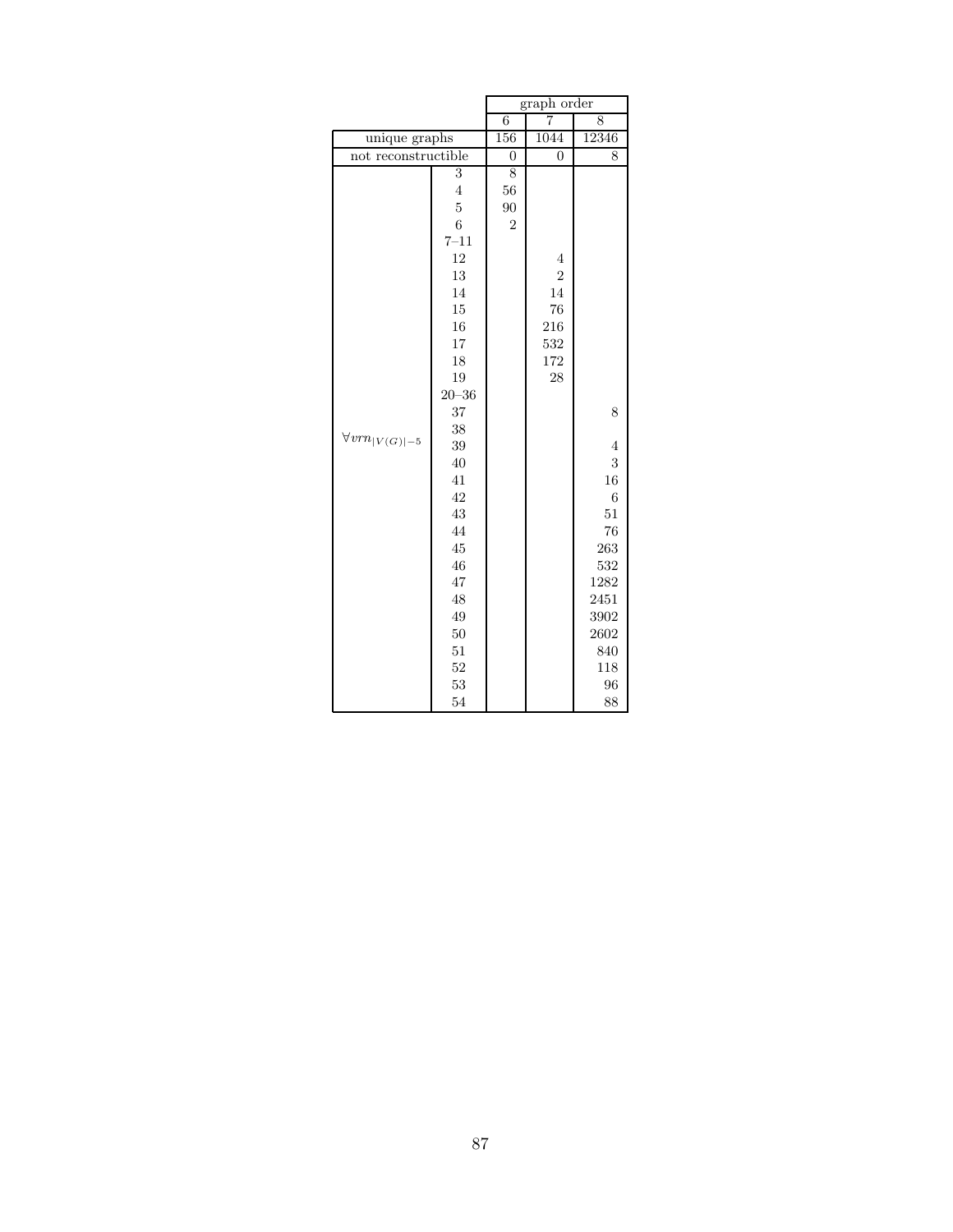|                                        |                |                | graph order             |                         |
|----------------------------------------|----------------|----------------|-------------------------|-------------------------|
|                                        |                | $\overline{7}$ | 8                       | 9                       |
| unique graphs                          |                |                | 1044<br>274668<br>12346 |                         |
|                                        | 3              | 1044           | 9592                    | 2760                    |
|                                        | $\overline{4}$ |                | 2464                    | 45713                   |
|                                        | $\bf 5$        |                | 216                     | 145271                  |
|                                        | $\overline{6}$ |                | 36                      | 62156                   |
|                                        | $\overline{7}$ |                | 18                      | 14434                   |
|                                        | 8              |                | 8                       | 3018                    |
|                                        | $\overline{9}$ |                | $\overline{2}$          | 678                     |
|                                        | 10             |                | $\overline{4}$          | 244                     |
|                                        | 11             |                | $\overline{4}$          | 160                     |
|                                        | 12             |                |                         | 68                      |
|                                        | 13             |                |                         | 46                      |
|                                        | 14             |                | $\overline{2}$          | 34                      |
|                                        | 15             |                |                         | 26                      |
| $\exists vrn_{\lvert V(G) \rvert - 6}$ | 16             |                |                         | $20\,$                  |
|                                        | 17             |                |                         | 8                       |
|                                        | 18             |                |                         | $\overline{c}$          |
|                                        | 19             |                |                         | 8                       |
|                                        | 20             |                |                         | $\overline{\mathbf{2}}$ |
|                                        | 21             |                |                         | $\overline{2}$          |
|                                        | 22             |                |                         | $\overline{4}$          |
|                                        | 23             |                |                         | $\overline{2}$          |
|                                        | 24             |                |                         | $\overline{4}$          |
|                                        | $25 - 30$      |                |                         |                         |
|                                        | 31             |                |                         | $\overline{2}$          |
|                                        | $32 - 35$      |                |                         |                         |
|                                        | 36             |                |                         | $\overline{4}$          |
|                                        | $37 - 49$      |                |                         |                         |
|                                        | 50             |                |                         | $\overline{2}$          |

# A.5 Results for  $(|V(G)| - 6)$ -Vertex Deletion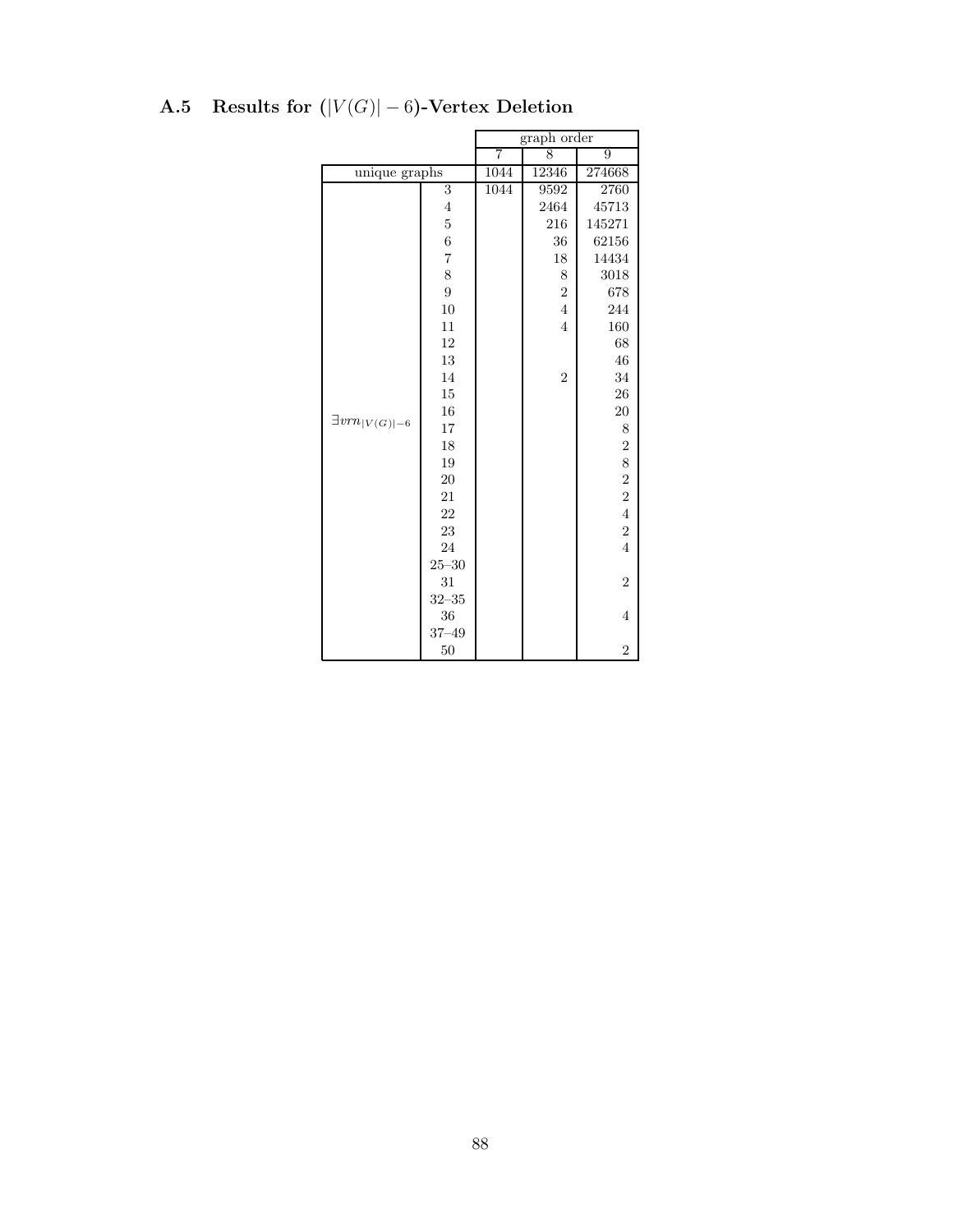|                                                         |                                                                                                                                                                                                                                                                                                                                       |                        | graph order                                                                   |                                                                                                                                                                                                                                              |
|---------------------------------------------------------|---------------------------------------------------------------------------------------------------------------------------------------------------------------------------------------------------------------------------------------------------------------------------------------------------------------------------------------|------------------------|-------------------------------------------------------------------------------|----------------------------------------------------------------------------------------------------------------------------------------------------------------------------------------------------------------------------------------------|
|                                                         |                                                                                                                                                                                                                                                                                                                                       | 7                      | 8                                                                             | 9                                                                                                                                                                                                                                            |
|                                                         |                                                                                                                                                                                                                                                                                                                                       | 1044                   | 12346                                                                         | 274668                                                                                                                                                                                                                                       |
| unique graphs<br>$\forall vrn_{\lvert V(G) \rvert - 6}$ | 3<br>4<br>$\overline{5}$<br>$\,6$<br>$7 - 13$<br>14<br>15<br>16<br>17<br>18<br>19<br>20<br>21<br>22<br>23<br>24<br>25<br>$26 - 49$<br>50<br>51<br>52<br>53<br>$54\,$<br>55<br>56<br>57<br>58<br>59<br>60<br>61<br>62<br>63<br>64<br>65<br>66<br>67<br>68<br>69<br>70<br>$71\,$<br>$\sqrt{72}$<br>73<br>74<br>75<br>76<br>$77\,$<br>78 | 16<br>496<br>520<br>12 | 5<br>4<br>36<br>111<br>1020<br>2820<br>3598<br>3212<br>1254<br>248<br>32<br>6 | $\overline{5}$<br>$\overline{2}$<br>8<br>$\overline{4}$<br>75<br>98<br>157<br>242<br>360<br>1940<br>3798<br>6426<br>11409<br>21181<br>32518<br>42127<br>46011<br>38908<br>30087<br>18289<br>10642<br>5843<br>2984<br>1216<br>224<br>64<br>46 |
|                                                         | 79                                                                                                                                                                                                                                                                                                                                    |                        |                                                                               | $\overline{4}$                                                                                                                                                                                                                               |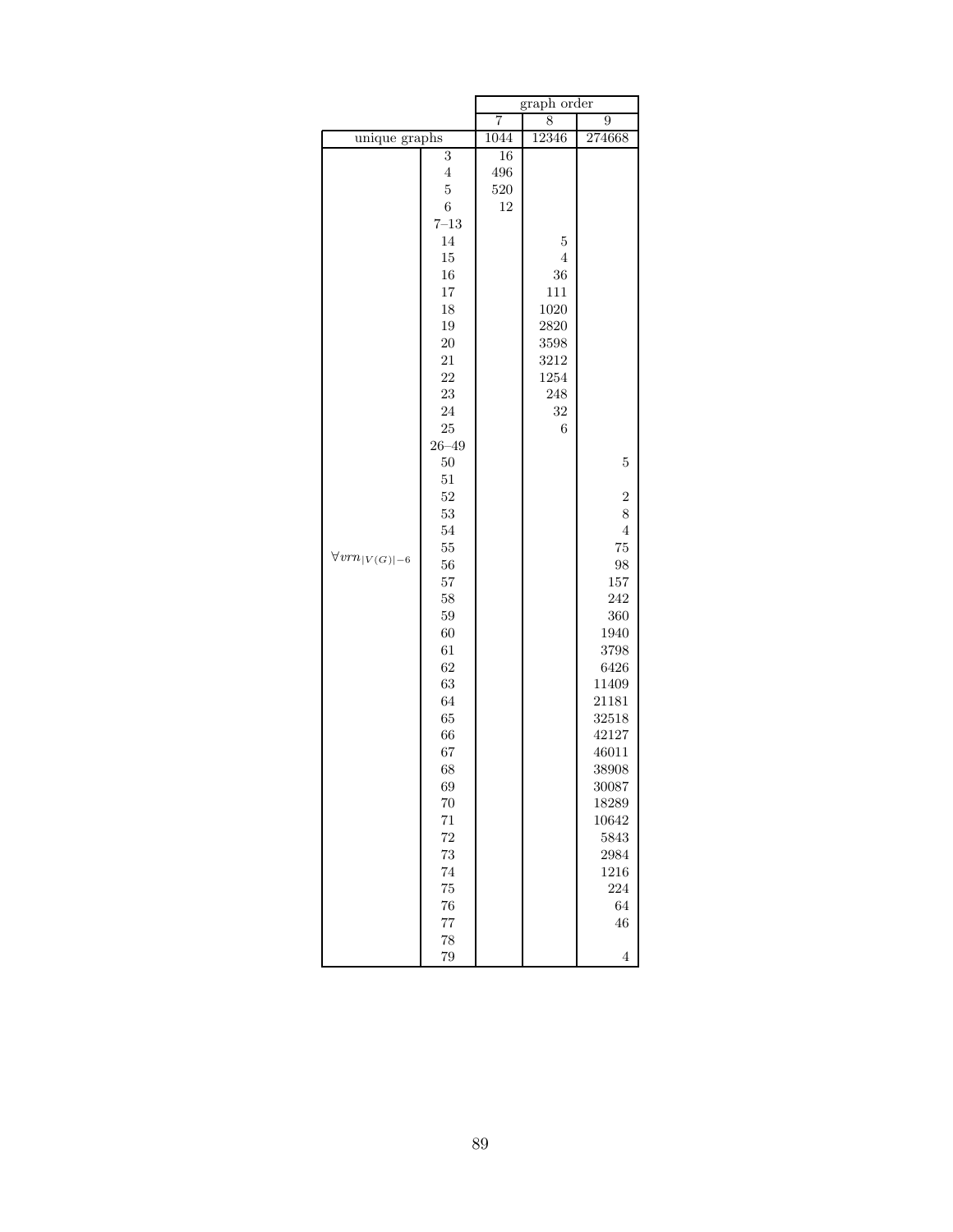|                          |                  | $graph\ order$  |                |  |
|--------------------------|------------------|-----------------|----------------|--|
|                          |                  |                 | 9              |  |
| unique graphs            |                  | 12346<br>274654 |                |  |
|                          | 3                | 12334           | 270869         |  |
|                          | $\overline{4}$   | 8               | 3448           |  |
|                          | $\overline{5}$   | $\frac{2}{2}$   | 228            |  |
|                          | 6                |                 | 48             |  |
|                          | $\overline{7}$   |                 | 18             |  |
|                          | 8                |                 | 16             |  |
|                          | 9                |                 | 3              |  |
| $\exists vrn_{ V(G) -7}$ | 10               |                 | 12             |  |
|                          | 11               |                 | $\overline{4}$ |  |
|                          | 12               |                 | $\overline{2}$ |  |
|                          | 13               |                 |                |  |
|                          | 14               |                 | $\overline{2}$ |  |
|                          | 15               |                 |                |  |
|                          | 16               |                 | $\overline{4}$ |  |
|                          | 3                | 266             |                |  |
|                          | $\overline{4}$   | 8208            |                |  |
|                          | $\overline{5}$   | 3584            |                |  |
|                          | $\boldsymbol{6}$ | 284             |                |  |
|                          | $\overline{7}$   | 4               |                |  |
|                          | $8 - 15$         |                 |                |  |
|                          | 16               |                 | 9              |  |
|                          | 17               |                 | 271            |  |
|                          | 18               |                 | 3704           |  |
|                          | 19               |                 | 14270          |  |
| $\forall v m_{ V(G) -7}$ | 20               |                 | 21982          |  |
|                          | 21               |                 | 60137          |  |
|                          | 22               |                 | 79796          |  |
|                          | 23               |                 | 48632          |  |
|                          | 24               |                 | 20508          |  |
|                          | 25               |                 | 17345          |  |
|                          | 26               |                 | 5768           |  |
|                          | 27               |                 | 1820           |  |
|                          | 28               |                 | 316            |  |
|                          | 29               |                 | 92             |  |
|                          | 30               |                 | $\overline{4}$ |  |

# A.6 Results for  $(|V(G)|-7)$ -Vertex Deletion